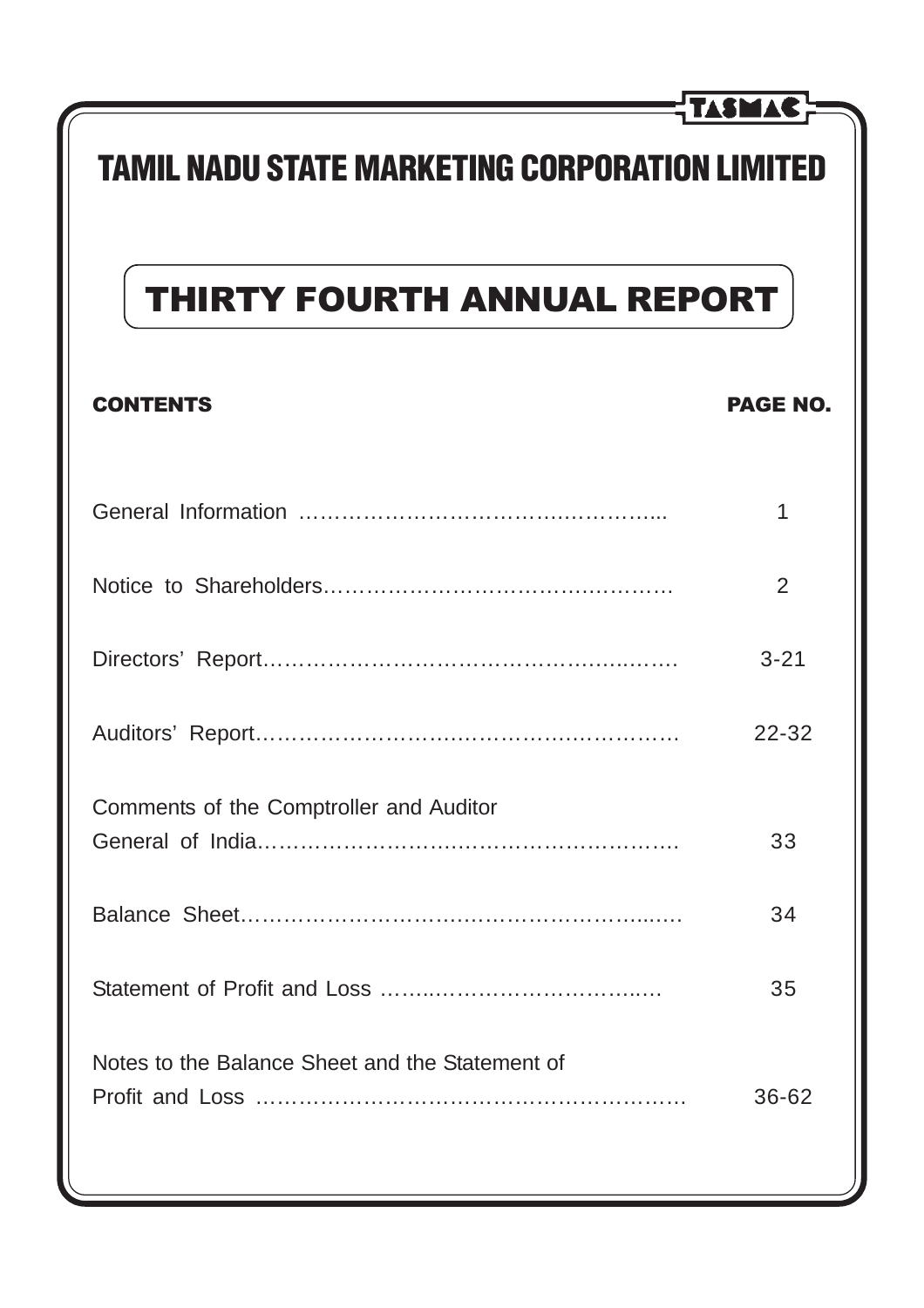### **TASMA PRESENT BOARD OF DIRECTORS Thiru P.THANGAMANI** Chairman, TASMAC Ltd. and Hon'ble Minister (Electricity, Prohibition & Excise), Secretariat, Chennai – 600 009. **Thiru K.SHANMUGAM, I.A.S.,** Additional Chief Secretary to Government, Finance Department, Secretariat, Chennai - 600 009. **Dr.C.CHANDRAMOULI, I.A.S.,** Additional Chief Secretary to Government, Commercial Taxes & Registration Department (i/c), Secretariat, Chennai – 600 009. **Dr.NIRANJAN MARDI, I.A.S.,** Additional Chief Secretary to Government, Home, Prohibition and Excise Department, Secretariat, Chennai - 600 009. **Thiru R.KIRLOSH KUMAR, I.A.S.,** Managing Director Tamil Nadu State Marketing Corpn. Ltd., Egmore, Chennai – 600 008. & Commissioner of Prohibition & Excise (i/c), Chepauk, Chennai – 600 005. **CHIEF GENERAL MANAGER (FINANCE) & COMPANY SECRETARY Thiru R.BALASUBRAMANIAN**, B.B.A., A.C.A., A.C.S., L.L.B., **AUDITORS M/s. SUNDARAM & SRINIVASAN,** Chartered Accountants, New No.4, Old No.23, C.P Ramasamy Road, Alwarpet, Chennai – 600 018. **BANKERS State Bank of India, Union Bank of India,** Indian Overseas Bank, ICICI Bank, Indian Bank, Vijaya Bank, State Bank of Travancore. **REGISTERED OFFICE** C.M.D.A. Tower-II, IV Floor, Gandhi Irwin Bridge Road, Egmore, Chennai - 600 008. Phone: 2852 1970 Fax: 2852 4634 e-mail: md2tasmac@gmail.com

**1**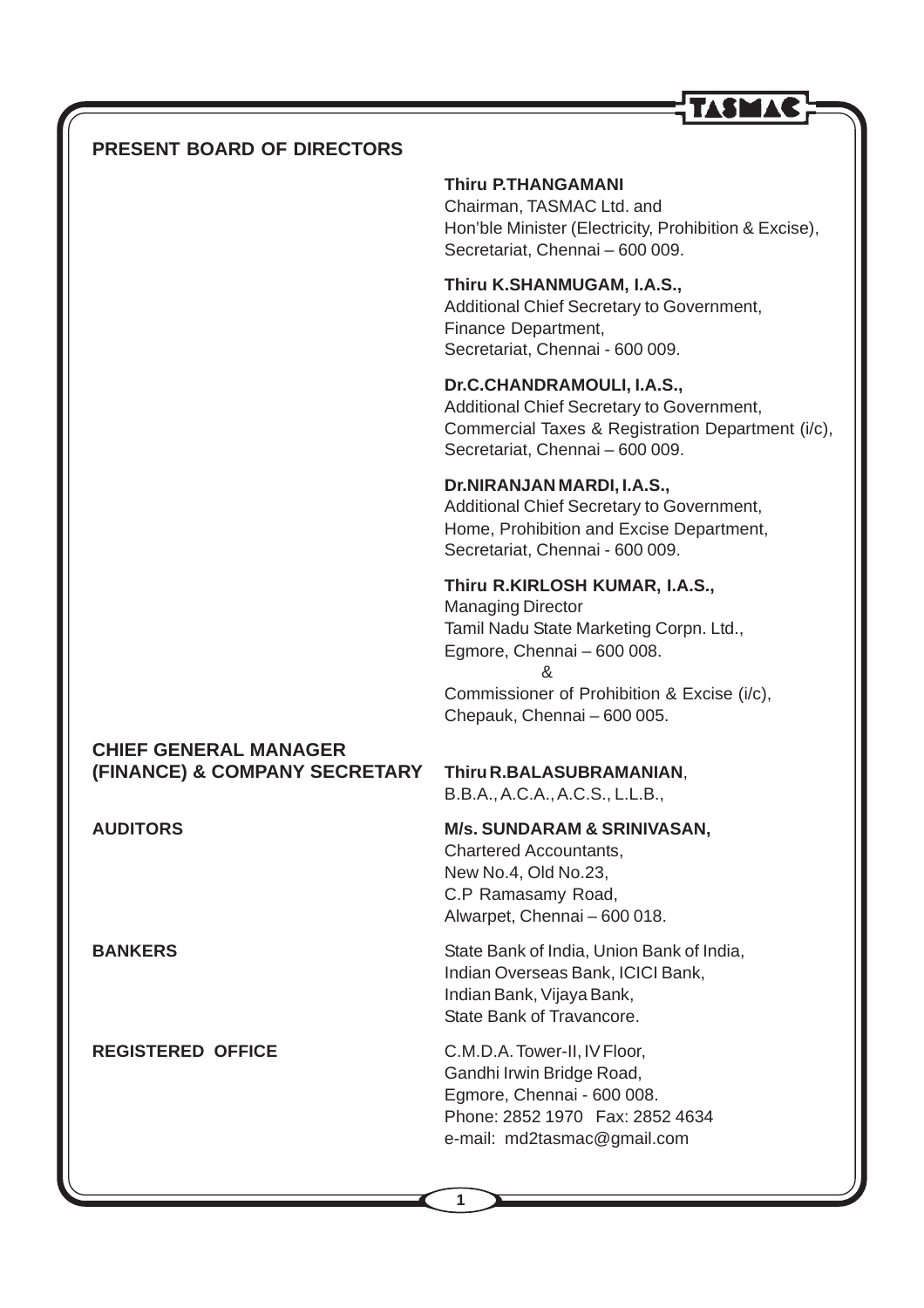# **TAMIL NADU STATE MARKETING CORPORATION LIMITED**

**CMDA TOWER-II, IV FLOOR, GANDHI IRWIN BRIDGE ROAD, EGMORE, CHENNAI-8.**

# **NOTICE**

**Date : 27.12.2017**

To

### **All the Share Holders**

Notice is hereby given that the 34<sup>th</sup> Annual General Meeting of TASMAC will be held on 27.12.2017 **at 03.00 P.M. at the Industries Department Conference Hall, 9th Floor, Namakkal Kavignar Maaligai, Secretariat, Chennai – 600 009** to transact the following business.

### **ORDINARY BUSINESS:**

### **1. To adopt accounts:**

"To receive, consider and adopt the Statement of Profit and Loss for the year ended 31.03.2017 and the Balance Sheet as at that date together with Directors' Report, Auditors' Report and the comments of the Comptroller and Auditor General of India thereon."

### **2. To fix the remuneration for the Statutory Auditors for the year 2017-18 by passing the following resolution with or without modification as a Special Resolution:**

"Resolved to authorize the Board of Directors of TASMAC to fix the remuneration for the Statutory Auditors for the year 2017-18 who have already been appointed by the Comptroller and Auditor General of India under Section 139 of the Companies Act, 2013 and Travelling Allowance and out of pocket expenses, as required under Section 142 of the Companies Act, 2013".

(BY ORDER OF THE BOARD)

Sd/- MANAGING DIRECTOR

### **Registered Office**

TASMAC Ltd., CMDA Tower-II, IV Floor, Gandhi Irwin Bridge Road, Egmore, Chennai – 600 008.

### **Note:**

- 1. A member entitled to attend and vote at the meeting is entitled to appoint a proxy to attend and vote and the proxy need not be a member.
- 2. A proxy form is enclosed.
- 3. The members are requested to sign and send the Form enclosed herewith, giving consent to hold the 34<sup>th</sup> Annual General Meeting on 27.12.2017 at shorter notice.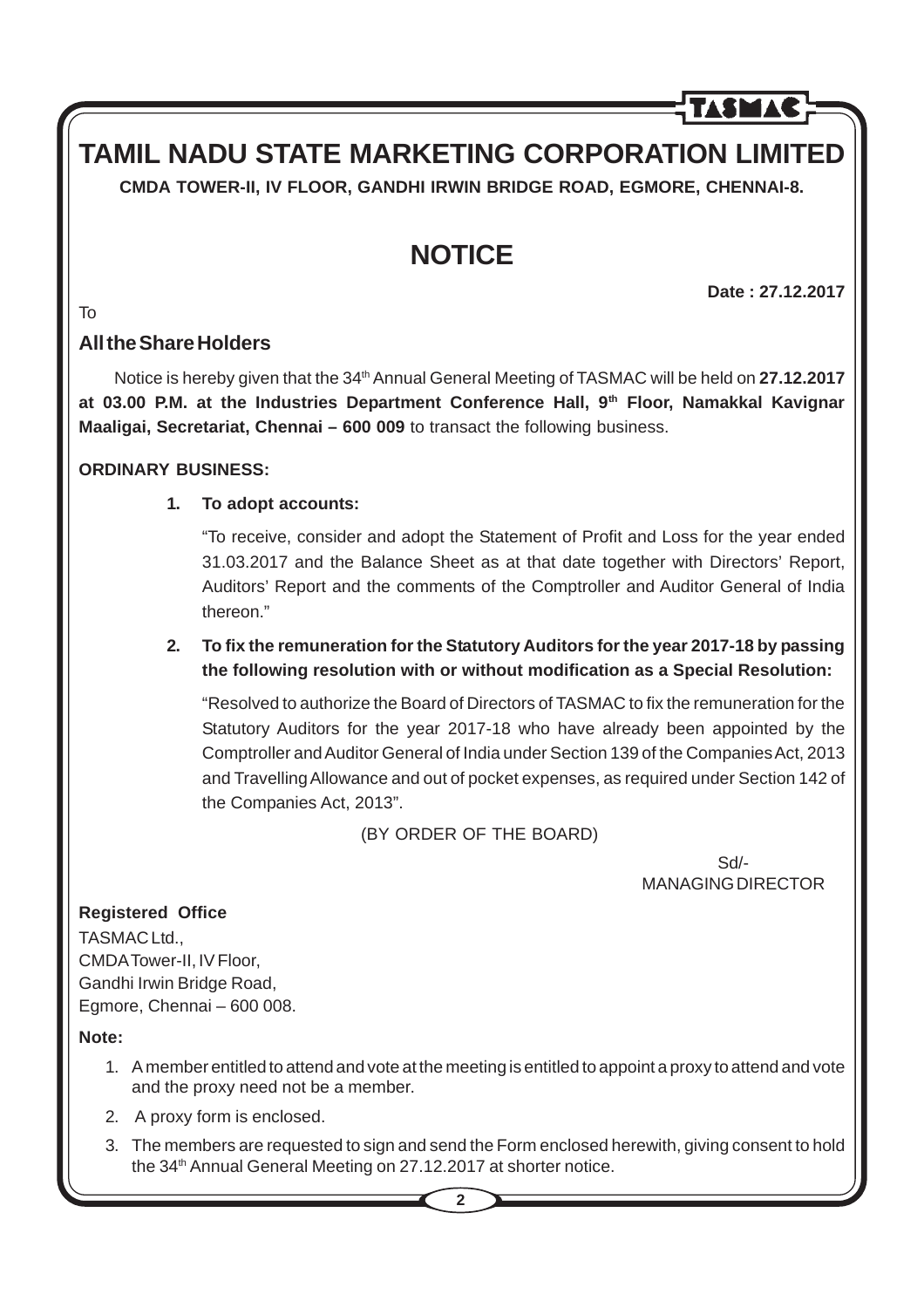# **DIRECTORS' REPORT**

To

### **The Shareholders**

Dear Members,

Your Directors have pleasure in presenting the 34<sup>th</sup> Annual Report and the audited accounts of the Company for the year ended 31<sup>st</sup> March 2017.

### **1. INTRODUCTION:**

TASMAC was incorporated on 23.5.1983 and it is conducting its wholesale and retail business of IMFS and Beer all over Tamil Nadu. It is also marketing Imported Foreign Liquor, Beer and Wine products.

### **2. SALE OF IMFS & BEER PRODUCTS:**

Sales turnover of IMFS and Beer products during the year under report is furnished below:

| Year      | <b>IMFS &amp; Beer</b><br>$($ ₹ in Crores) |
|-----------|--------------------------------------------|
| 2016-2017 | 31,243.57                                  |

### **3. REVENUE TO GOVERNMENT:**

Details regarding revenue to the Government by way of Value Added Tax (Sales Tax) and Annual Privilege Fee (License Renewal Fee) from TASMAC during the year under report are given below:

**(** ` **in Crores)**

**TASMA** 

| Year      | <b>Value Added</b><br><b>Tax (Sales</b><br>Tax) | <b>Annual Privilege</b><br>Fee<br>(License Renewal<br>Fee) |
|-----------|-------------------------------------------------|------------------------------------------------------------|
| 2016-2017 | 14,574.74                                       | 0.06                                                       |

### **4. CHANGE IN THE NATURE OF BUSINESS**

There were no changes in the nature of business during the year under report.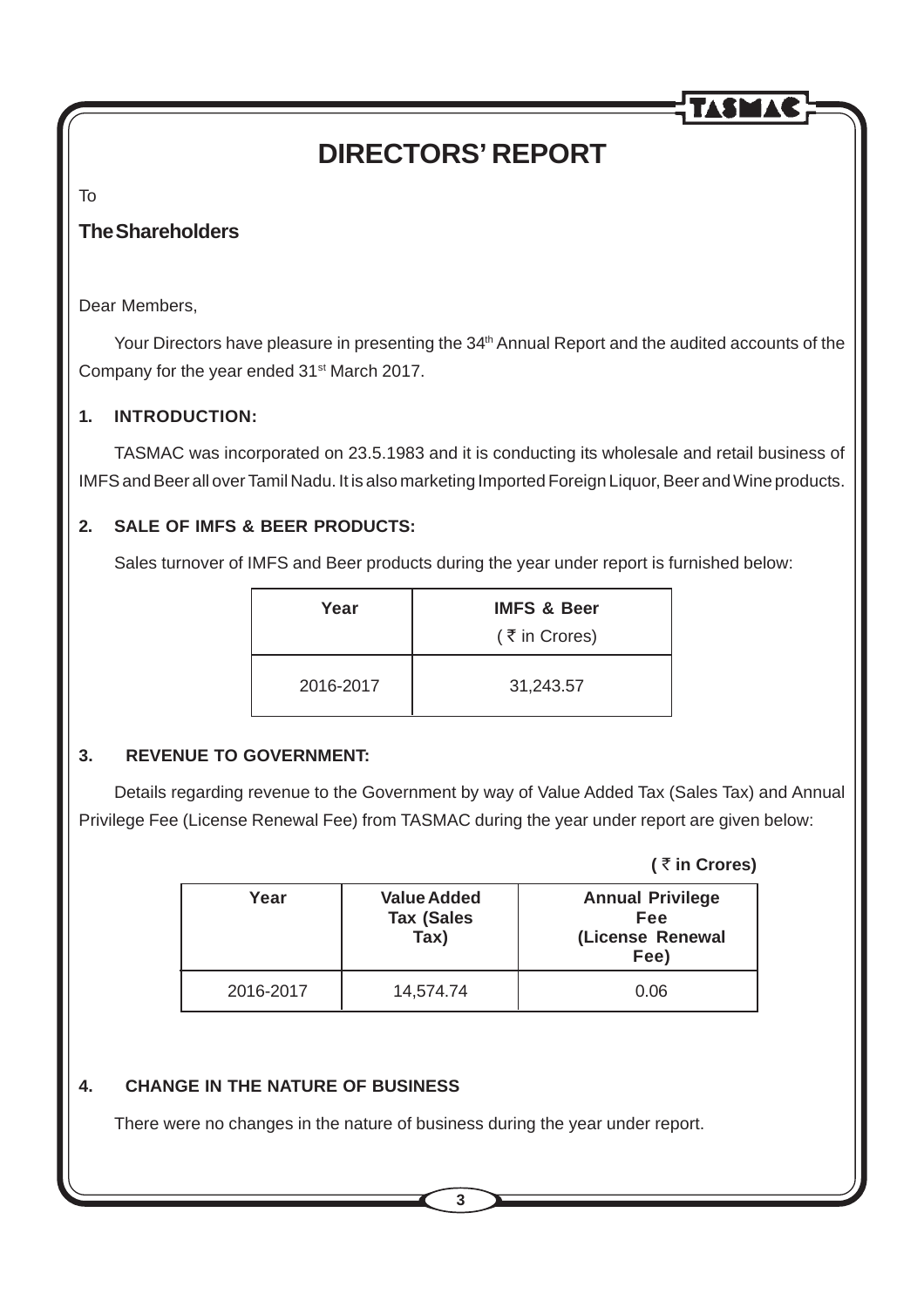### **5. FINANCIAL RESULTS:**

Your Directors have pleasure to report that the Corporation has earned a Profit of Rs.25.23 crores (before tax) during the year under report.

### **6. DIVIDEND:**

Since there is accumulated loss after adjustment of earlier years' carry forward loss against current year profit (after tax), the Board of Directors has not recommended any dividend for the financial year under review.

### **7. AMOUNTS TRANSFERRED TO RESERVES:**

The current year profit (after tax) has been adjusted against accumulated loss of earlier years.

### **8. SHARE CAPITAL:**

During the year under report, the company has not issued any shares.

### **9. DIRECTORS:**

The following changes have been taken place in the Board of TASMAC during the year 2016-17.

- (i) Thiru. Natham R.Viswanathan, formerly Hon'ble Minister (Electricity, Prohibition and Excise) ceased to be the Chairman, TASMAC Ltd, with effect from 18.04.2016.
- (ii) Thiru.R.Kirlosh Kumar, I.A.S., was appointed as Managing Director, TASMAC Ltd, with effect from 17.06.2016 in the place of Dr.C.N.Mahesvaran, I.A.S., holding additional charge of the post of Managing Director.
- (iii) Dr.C.Chandramouli, I.A.S., Additional Chief Secretary to Government, Commercial Taxes and Registration Department (i/c) was appointed as a Director with effect from 24.06.2016 in the place of Thiru.Md.Nasimuddin, I.A.S.
- (iv) Thiru. P.Thangamani, Hon'ble Minister (Electricity, Prohibition and Excise) was appointed as the Chairman, TASMAC Ltd, with effect from 29.06.2016. He functioned as the Chairman, TASMAC upto 05.12.2016.
- (v) Thiru.R.Kirlosh Kumar, I.A.S., Managing Director, TASMAC Ltd placed in full additional charge of the post of Commissioner of Prohibition and Excise was appointed as a Director with effect from 05.07.2016 in the place of Dr.C.N.Mahesvaran, I.A.S.
- (vi) Thiru. P.Thangamani, Hon'ble Minister (Electricity, Prohibition and Excise) was again appointed as the Chairman, TASMAC Ltd, with effect from 13.03.2017.
- (vii) Dr.Niranjan Mardi, I.A.S., Additional Chief Secretary to Government, Home, Prohibition and Excise Department was appointed as a Director with effect from 16.03.2017 in the place of Thiru.Apurva Varma, I.A.S.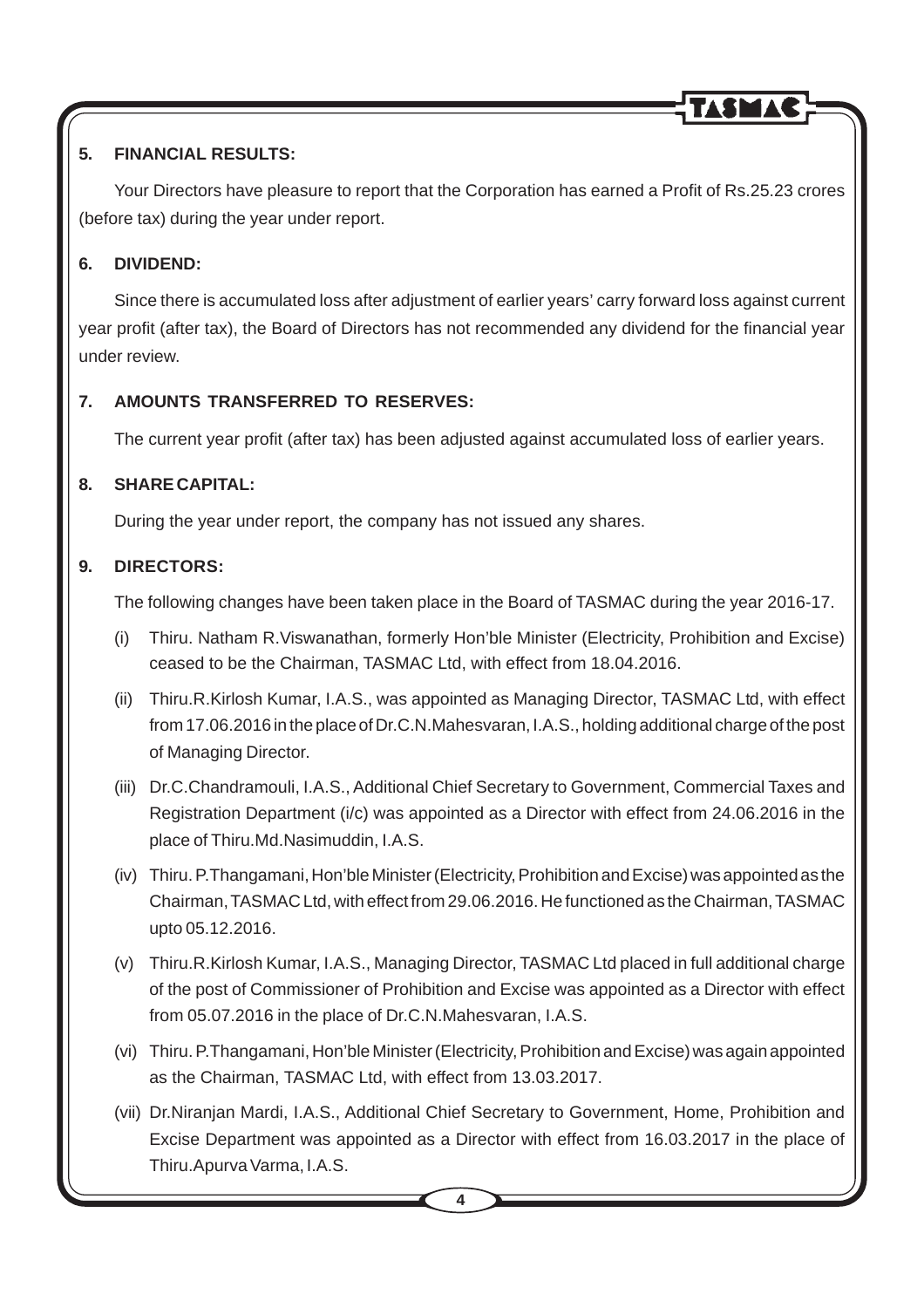### **10. EXTRACT OF THE ANNUAL RETURN.**

The extract of the annual return in Form MGT-9 as provided under Section 92(3) of the Companies Act, 2013, is attached as **Annexure - I** to the Directors' Report.

**TASMAC** 

### **11. NUMBER OF BOARD MEETINGS CONDUCTED DURING THE YEAR UNDER REPORT.**

During the year under report, the Board of Directors Meetings have been convened 4 times i.e. on 27.06.2016, 30.08.2016, 21.09.2016 and 27.12.2016. The details of Attendance of Directors in the Board Meeting held during the financial year 2016-17 are as under:

| <b>Name</b>                                | No. of Meetings<br>attended out of | <b>Remarks</b>                |
|--------------------------------------------|------------------------------------|-------------------------------|
| Tvl.                                       | 4 meetings held                    |                               |
| <b>Executive Director</b>                  |                                    |                               |
| R.Kirlosh Kumar, I.A.S,                    |                                    |                               |
| <b>Managing Director</b>                   | 4                                  |                               |
| <b>Non - Executive Directors</b>           |                                    |                               |
| P.Thangamani, Chairman                     |                                    | Appointed as Chairman         |
| Hon'ble Minister for Electricity,          |                                    | <b>TASMAC</b>                 |
| <b>Prohibition and Excise</b>              | 2                                  | w.e.f29.06.2016               |
| K.Shanmugam, I.A.S                         |                                    |                               |
| Additional Chief Secretary to Government,  |                                    |                               |
| <b>Finance Department</b>                  | 4                                  |                               |
| Apurva Varma, I.A.S                        |                                    |                               |
| Principal Secretary to Government,         | 4                                  | Ceased to be a Director w.e.f |
| Home, Prohibition and Excise Department    |                                    | 03.03.2017                    |
| Dr.C.Chandramouli, I.A.S                   |                                    |                               |
| Additional Chief Secretary to Government,  |                                    |                               |
| Commercial Taxes & Registration Department |                                    |                               |

### **12. DECLARATION OF INDEPENDENT DIRECTORS.**

TASMAC being a private limited company, the provisions of Section 149 of the Companies Act, 2013 pertaining to appointment of Independent Directors do not apply.

### **13. KEY MANAGERIAL PERSONNEL.**

TASMAC being a private limited company, the provisions for Key Managerial Personnel under Section 203(1) of the Companies Act, 2013 are not applicable.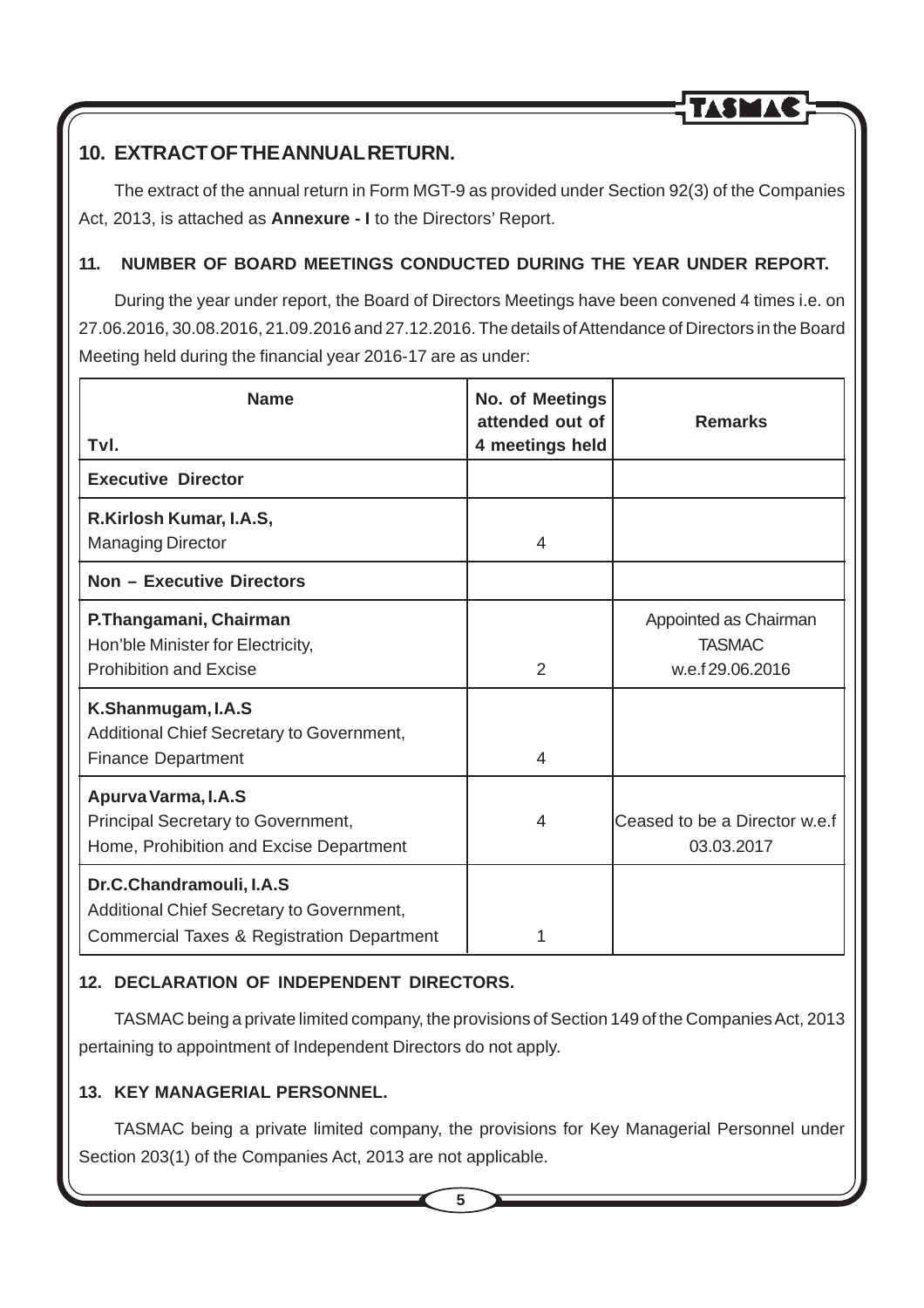### **14. PARTICULARS OF LOANS, GUARANTEES OR INVESTMENTS MADE UNDER SECTION 186 OF THE COMPANIES ACT, 2013.**

The Company has not granted any loan nor given any guarantee nor made any investments under Section 186 of the Companies Act, 2013 during the year under review and hence disclosure under the said provision is not applicable.

### **15. PARTICULARS OF CONTRACTS OR ARRANGEMENTS MADE WITH RELATED PARTIES.**

The Company has not entered into any contract nor made any arrangements with related parties as defined under Section 188 of the Companies Act, 2013 during the year under report.

### **16. MATERIAL CHANGES AND COMMITMENTS AFFECTING THE FINANCIAL POSITION OF THE COMPANY -**

### **A) REDUCTION IN WORKING HOURS OF RETAIL VENDING SHOPS AND CLOSURE OF 1000 SHOPS**

Government has ordered to reduce the working hours of TASMAC retail vending liquor shops and the bars attached thereto and to reduce the number of shops. Accordingly, from 24.05.2016 onwards, the TASMAC retail vending liquor shops and the bars attached thereto are working from 12 noon to 10 p.m as against 10 a.m to 10 p.m. Also, 500 TASMAC retail vending liquor shops have been closed with effect from 19.06.2016. Further, 500 more retail vending liquor shops have been closed with effect from 24.02.2017. Thus, 1000 retail vending liquor shops were closed after identifying suitable shops in the year 2016-2017.

### **B) MATERIAL CHANGES SUBSEQUENT TO CLOSE OF FINANCIAL YEAR - ORDERS OF THE SUPREME COURT OF INDIA DATED 31.03.2017 AND 11.07.2017**

As per the orders of the Hon'ble Supreme Court of India, dated 31.03.2017, TASMAC has temporarily closed 3321 Retail Vending Shops situated within a distance of 220 meters from the outer edge of the National Highways/State Highways/ Service Lane along the highway in all those local bodies where the population is 20,000 people or less and those Retail Vending Shops which are situated within a distance of 500 meters from the outer edge of the National Highways/ State Highways/ Service Lane along the highway in all those local bodies where the population is more than 20,000 people.

TASMAC has relocated shops as per the norms laid down in the order of the Hon'ble Supreme Court of India and as per rule 8(1) of the Tamil Nadu Liquor Retail Vending (in shops and bars) Rules, 2003.

The Hon'ble Supreme Court in S.L.P. (Civil) No. 10243 of 2017 in Arrive Safe Society of Chandigarh vs. The Union Territory of Chandigarh by order dated 11.07.2017 has held that "the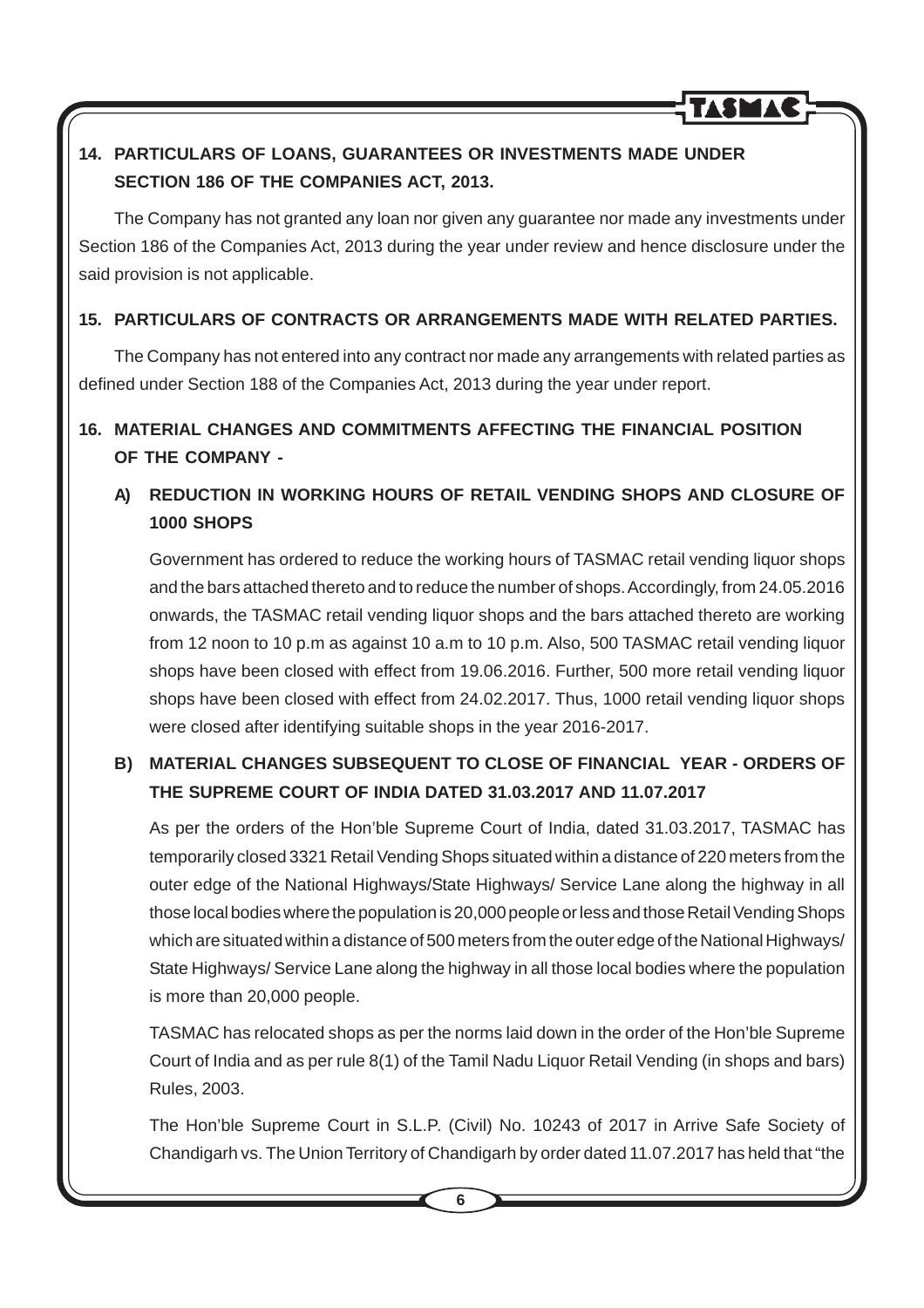purpose of the directions contained in the order dated 15 December, 2016 is to deal with the sale of liquor along and in proximity of highways properly understood, which provide connectivity between cities, towns and villages. The order does not prohibit licensed establishments within municipal area. This clarification shall govern other municipal areas as well. We have considered it appropriate to issue this clarification to set at rest any ambiguity and to obviate repeated recourse to IAs, before the Court".

As on 21.12.2017, 4566 Retail Vending shops are functioning in the State.

### **17. CONSERVATION OF ENERGY, TECHNOLOGY ABSORBTION, INNOVATION, FOREIGN EXCHANGE EARNINGS AND OUTGO.**

Since the company is engaged in trading activities alone, furnishing of particulars regarding conservation of Energy, Technology absorption, Innovation, Foreign Exchange earnings and outgo under Section 134 (3) (m) of the Companies Act, 2013 is not applicable to TASMAC.

### **18. DEPOSITS :**

The Company has neither accepted nor renewed any deposit from public during the year under report.

### **19. RISK MANAGEMENT (Sec 134 (3)(n)) :**

TASMAC is given exclusive privilege of selling by wholesale and retail IMFS and Beer products throughout the State. There is no potential risk in respect of this business except the risk associated with changes in the Policy of the Government. Further the Board reviews the performance of the Company in each meeting.

### **20. DISCLOSURE RELATING TO SEXUAL HARASSMENT :**

The Company has put in place Anti Sexual Harassment Policy in line with the requirements of the Sexual Harassment of Women at Workplace (Prevention, Prohibition and Redressal) Act, 2013. All employees (permanent, contractual, temporary, consolidated pay) are covered under this policy. The Company has not received any complaint under the said Act during the year.

### **21. CORPORATE SOCIAL RESPONSIBILITY :**

A Corporate Social Responsibility Committee had been constituted by the Board of TASMAC in its 173<sup>rd</sup> Meeting held on 26.03.2015 with the following members:

- 1. Chairman, TASMAC Chairman
- 2. The Additional Chief Secretary to Government, Home, Prohibition and Excise Department, The Member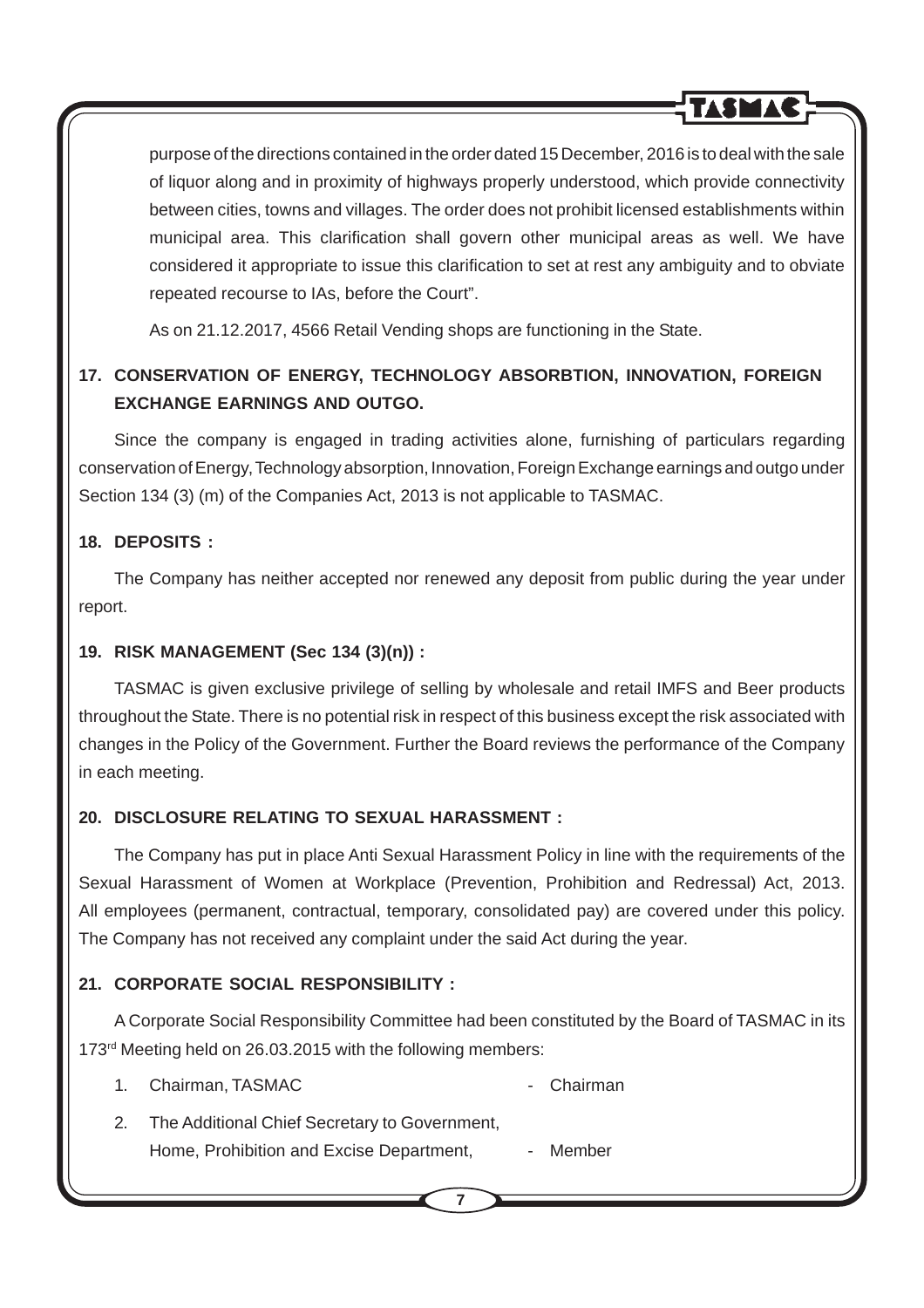- 3. The Commissioner of Prohibition and Excise Member
- 4. Managing Director, TASMAC  **Member**

TASMA

5. Chief General Manager (Finance) & Company Secretary **Company Secretary Company** Secretary of the Committee

The Board in its 177<sup>th</sup> meeting held on 19.02.2016 approved the CSR policy. The Committee met on 30.09.2015, 19.02.2016 and 21.09.2016. Since, the average profit of the previous three years is negative, TASMAC has not spent any amount towards CSR activity during the year under report.

### **22. DETAILS OF SUBSIDIARY, JOINT VENTURE OR ASSOCIATE COMPANIES**

The Company does not have any Subsidiary, Joint Venture or Associate Company.

### **23. CONSTITUTION OF AUDIT COMMITTEE PURSUANT TO SECTION 177 OF THE COMPANIES ACT, 2013.**

In accordance with the provisions of Section 177 of the Companies Act, 2013, the Corporation has an Audit Committee, whose composition, role, functions and powers have been clearly laid out.

The Committee met on 31.10.2017 and reviewed the accounts, system of internal control etc. and the minute of the meeting was placed before the Board of TASMAC.

### **24. AUDITORS**

M/s. Sundaram & Srinivasan, Chartered Accountants, Chennai were appointed as Statutory Auditors by the Comptroller and Auditor General of India under Section 139 of the Companies Act, 2013 for the year 2016-2017. Replies to the observation of the Statutory Auditors are attached to this report **(Annexure – II)**.

### **25. SECRETARIAL AUDIT REPORT.**

TASMAC being a private limited company, the Secretarial audit under Section 204(1) of the Companies Act, 2013 are not applicable to TASMAC.

### **26. DIRECTORS' RESPONSIBILITY STATEMENT AS REQUIRED UNDER SECTION 134 (3) (C) OF THE COMPANIES ACT, 2013.**

In compliance with the provisions of Section 134 (3) (C) of the Companies Act, 2013, your Directors wish to place on record that:

(i) in the preparation of the annual accounts, all the applicable accounting standards had been followed, with proper explanation relating to material departures;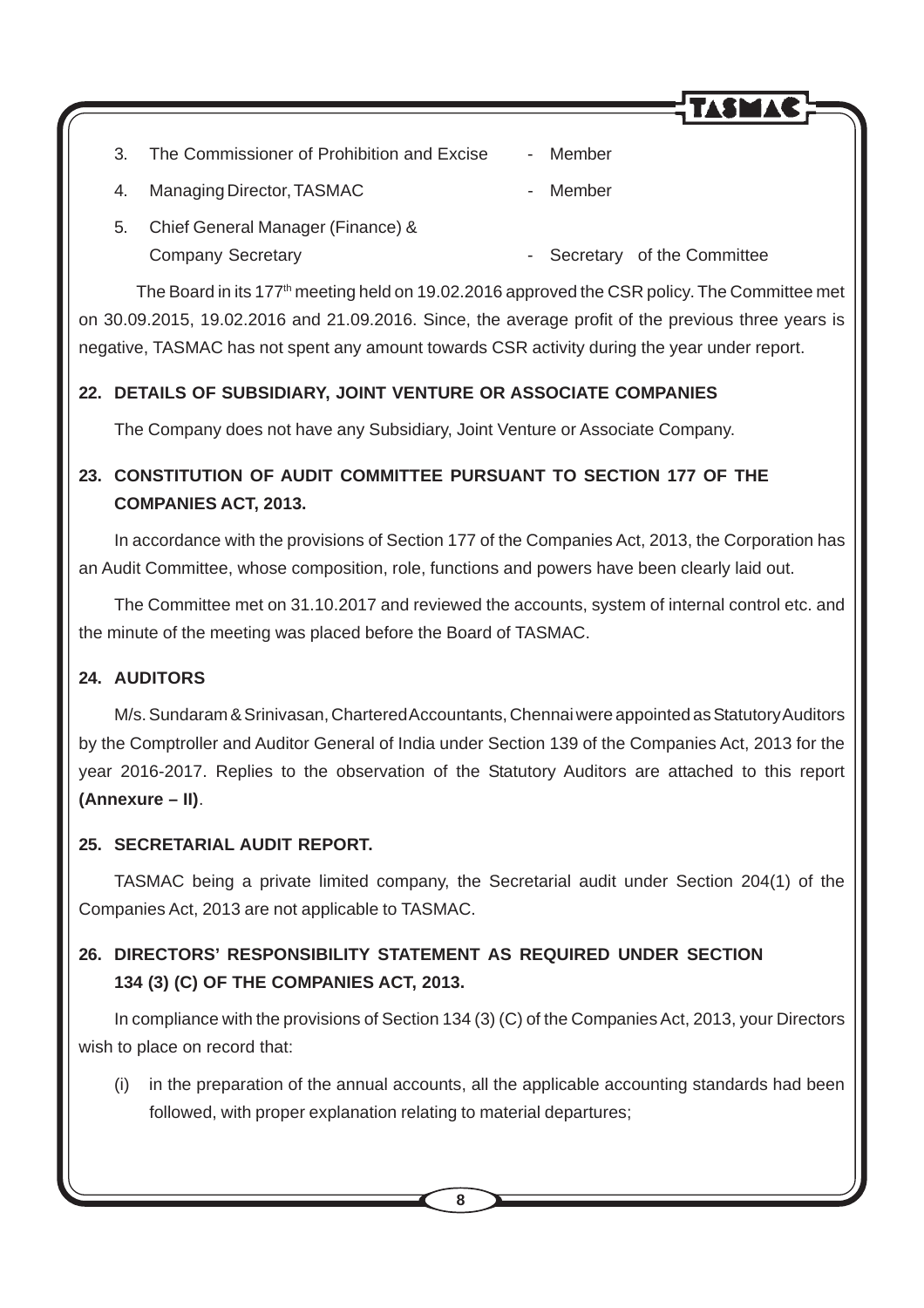- (ii) such accounting policies had been selected and applied them consistently, judgments and estimates made were reasonable and prudent so as to give a true and fair view of the state of affairs of the company at the end of the financial year and of the profit/loss of the company for that period;
- (iii) proper and sufficient care has been taken for the maintenance of adequate accounting records in accordance with the provisions of the Act for safeguarding the assets of the Company and for preventing and detecting fraud and other irregularities;
- (iv) the annual accounts were prepared on a going concern basis;
- (v) the internal financial controls as laid down have been followed by the company and that such internal controls are adequate and were operating effectively.
- (vi) proper systems had been devised to ensure compliance with the provisions of all applicable laws and that such systems were adequate and operating effectively.

### **27. COMMENTS ON THE ACCOUNTS BY THE ACCOUNTANT GENERAL:**

The comments of the Comptroller and Auditor General of India under Section 143(6)(b) of the Companies Act, 2013 on the accounts of TASMAC for the year ending 31<sup>st</sup> March 2017 furnished by the Principal Accountant General (Economic and Revenue Sector Audit), Tamil Nadu is attached to this report **(Annexure-III).**

### **28. ACKNOWLEDGEMENT:**

We take this opportunity to acknowledge the continuing support and encouragement received by the Corporation from the Government of Tamil Nadu. We also wish to place on record our appreciation for the excellent work done by all officers and staff of the Corporation.

Sd/- CHAIRMAN Date: 27.12.2017 **Date: 27.12.2017 blue and Directors for and on behalf of the Board of Directors**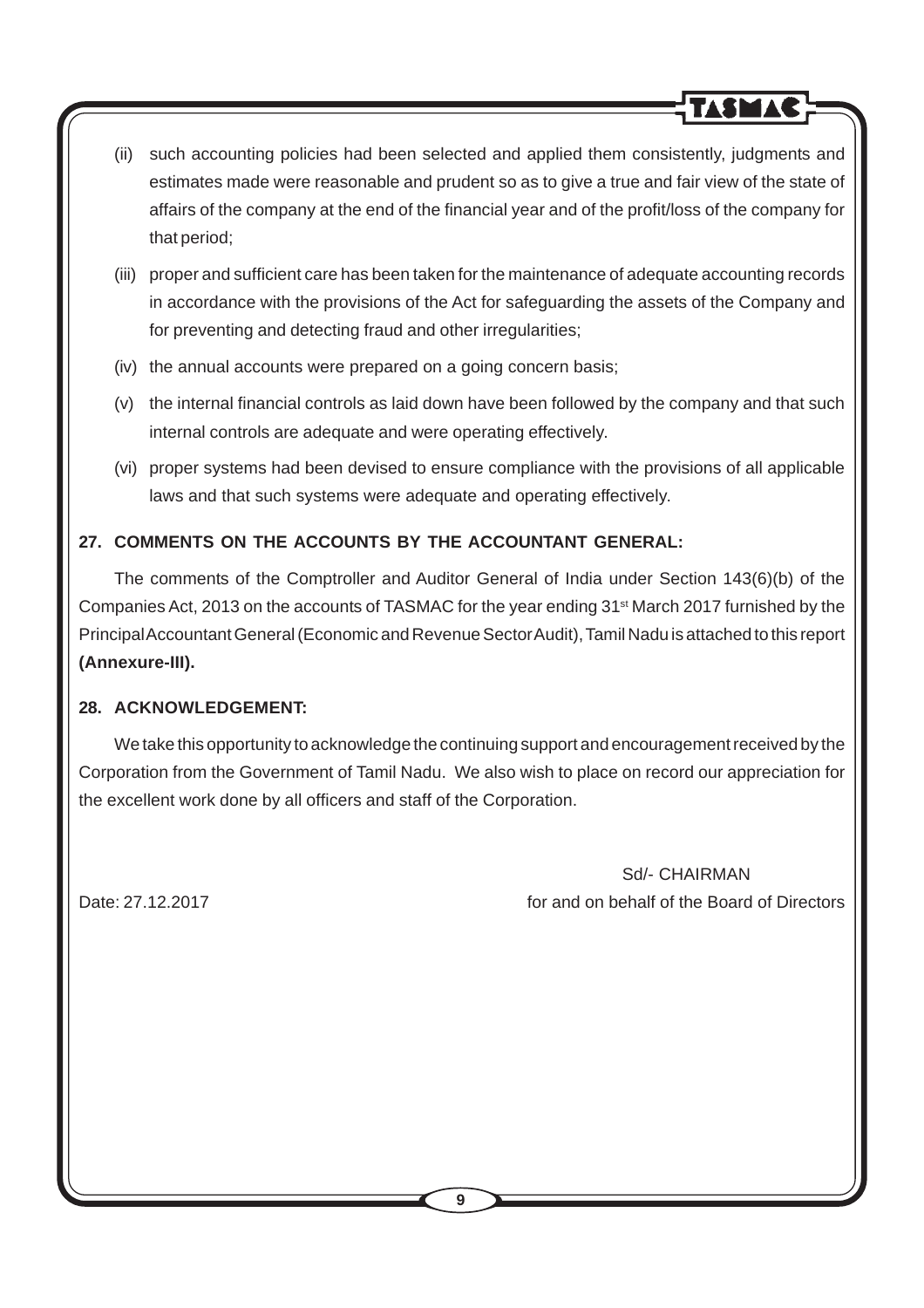## **ANNEXURE - I TO THE DIRECTORS' REPORT**

**TASMAC** 

## **FORM NO. MGT 9**

### EXTRACT OF ANNUAL RETURN

As on financial year ended on 31.03.2017

### **Pursuant to Section 92 (3) of the Companies Act, 2013 and rule 12(1) of the Companies (Management & Administration) Rules, 2014.**

### **I. REGISTRATION & OTHER DETAILS:**

|    | CIN.                                                                             | U93090TN1983SGC010048                                                                                                                                                        |
|----|----------------------------------------------------------------------------------|------------------------------------------------------------------------------------------------------------------------------------------------------------------------------|
| 2. | <b>Registration Date</b>                                                         | 23/05/1983                                                                                                                                                                   |
| 3. | Name of the Company                                                              | TAMILNADU STATE MARKETING CORPORATION LIMITED                                                                                                                                |
| 4. | Category/Sub-category of the<br>Company                                          | PRIVATE LIMITED COMPANY - LIMITED BY SHARES<br>STATE GOVERNMENT COMPANY                                                                                                      |
| 5. | Address of the Registered office<br>& contact details                            | IV FLOOR, CMDA TOWER - II, OFFICE COMPLEX,<br>GANDHI IRWIN BRIDGE ROAD, EGMORE<br>CHENNAI-600 008, TAMILNADU<br>PHONE: 28521970 FAX: 28524634<br>e-mail: md2tasmac@gmail.com |
| 6. | Whether listed company                                                           | NO                                                                                                                                                                           |
| 7. | Name, Address & contact<br>details of the Registrar &<br>Transfer Agent, if any. | N.A.                                                                                                                                                                         |

**II. PRINCIPAL BUSINESS ACTIVITIES OF THE COMPANY (**All the business activities contributing 10% or more of the total turnover of the company shall be stated)

| No. | Name and Description of main                         | NIC Code of the | % to total turnover of |
|-----|------------------------------------------------------|-----------------|------------------------|
|     | products / services                                  | Product/service | the company            |
|     | <b>WHOLESALE / RETAIL OF</b><br><b>IMFS AND BEER</b> |                 |                        |

### **III. PARTICULARS OF HOLDING, SUBSIDIARY AND ASSOCIATE COMAPNIES:** N.A.

|  | Name and address<br>of the Company | CIN/GLN | Holding/<br>Subsidiary/Associate | % of shares<br>held | Applicable<br>Section |
|--|------------------------------------|---------|----------------------------------|---------------------|-----------------------|
|  |                                    |         | N.A.                             |                     |                       |
|  |                                    |         | 10                               |                     |                       |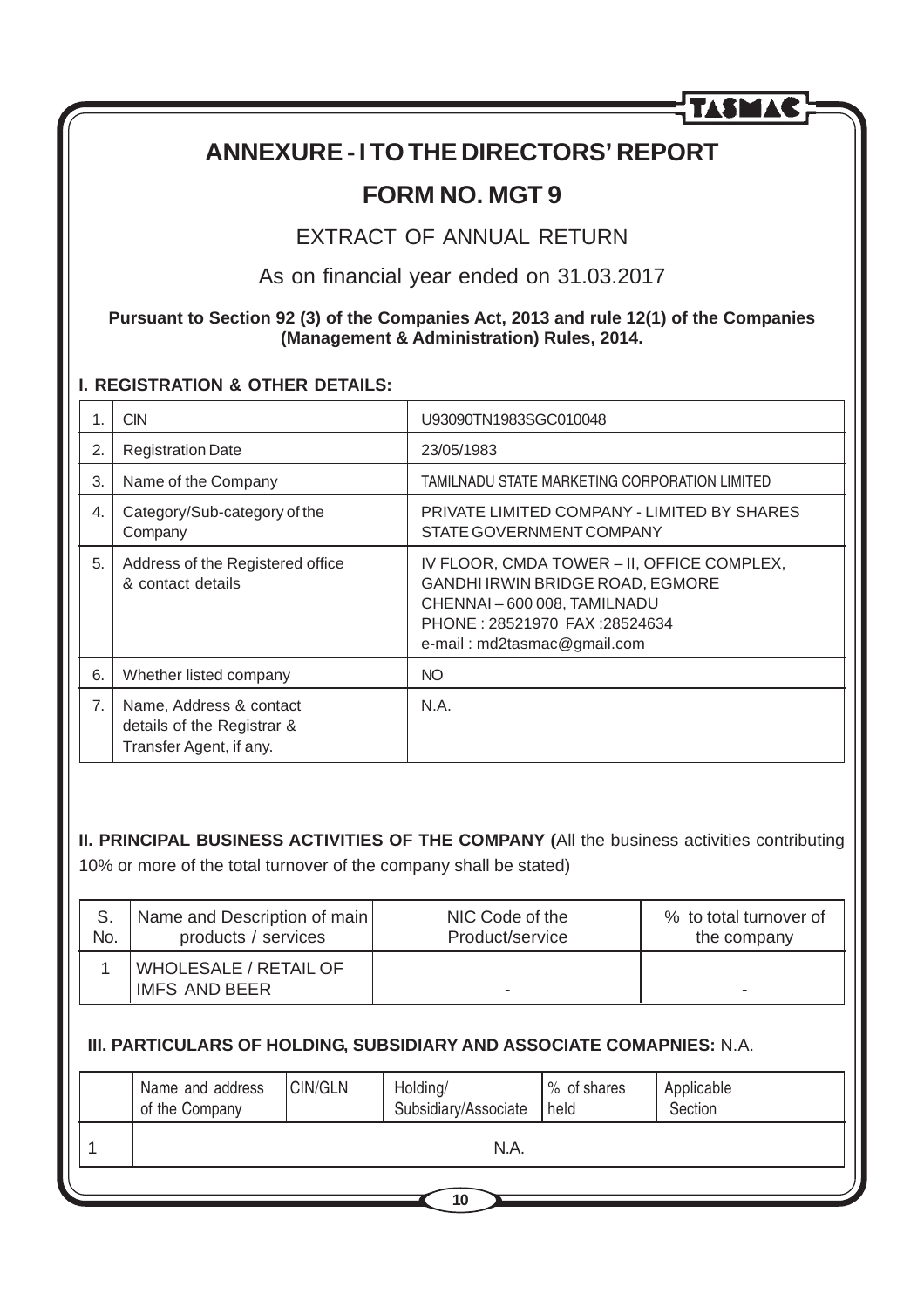|                                                                                                                          |                                            |                   |                              |                   |                 |                  |                 |               |              |                                                 |                        |                 |                 |               |                 |                  |                          |                        |             | FASMAC!                             |                     |                          |
|--------------------------------------------------------------------------------------------------------------------------|--------------------------------------------|-------------------|------------------------------|-------------------|-----------------|------------------|-----------------|---------------|--------------|-------------------------------------------------|------------------------|-----------------|-----------------|---------------|-----------------|------------------|--------------------------|------------------------|-------------|-------------------------------------|---------------------|--------------------------|
|                                                                                                                          |                                            |                   |                              |                   |                 |                  |                 |               |              |                                                 |                        |                 |                 |               |                 |                  |                          |                        |             |                                     |                     |                          |
|                                                                                                                          | %Change<br>the year<br>during              |                   |                              | $\circ$           | $\circ$         | $\circ$          | $\circ$         | $\circ$       | $\circ$      | $\circ$                                         |                        | $\circ$         | $\circ$         | $\circ$       | $\circ$         | $\circ$          | $\circ$                  | $\circ$                | $\circ$     | $\circ$                             | $\circ$             | $\circ$                  |
|                                                                                                                          |                                            | % of Total Shares |                              | $\circ$           | $\circ$         | 100              | $\circ$         | $\circ$       | $\circ$      | 100                                             |                        | $\circ$         | $\circ$         | $\circ$       | $\circ$         | $\circ$          | $\circ$                  | $\circ$                | $\circ$     | $\circ$                             | $\circ$             | $\circ$                  |
|                                                                                                                          | year[As on 31-March-2017]                  | Total             |                              | $\circ$           | $\circ$         | 150000           | $\circ$         | $\circ$       | $\circ$      | 150000                                          |                        | $\circ$         | $\circ$         | $\circ$       | $\circ$         | $\circ$          | $\circ$                  | $\circ$                | $\circ$     | $\circ$                             | $\circ$             | $\circ$                  |
|                                                                                                                          | No. of Shares held at the end of the       | Physical          |                              | $\circ$           | $\circ$         | 150000           | $\circ$         | $\circ$       | $\circ$      | 150000                                          |                        | $\circ$         | ○               | $\circ$       | $\circ$         | $\circ$          | $\circ$                  | $\circ$                | $\circ$     | $\circ$                             | $\circ$             | $\circ$                  |
|                                                                                                                          |                                            | Demat             |                              | $\circ$           | $\circ$         | $\circ$          | $\circ$         | $\circ$       | 0            | $\circ$                                         |                        | $\circ$         | $\circ$         | $\circ$       | $\circ$         | $\circ$          | $\circ$                  | $\circ$                | $\circ$     | $\circ$                             | $\circ$             | $\circ$                  |
|                                                                                                                          | beginning of the year[As on 31-March-2016] | % of Total Shares |                              | $\circ$           | $\circ$         | 100              | $\circ$         | $\circ$       | $\circ$      | 100                                             |                        | $\circ$         | $\circ$         | $\circ$       | $\circ$         | $\circ$          | $\circ$                  | $\circ$                | $\circ$     | $\circ$                             | $\circ$             | $\circ$                  |
|                                                                                                                          | No. of Shares held at the                  | Total             |                              | $\circ$           | $\circ$         | 150000           | $\circ$         | $\circ$       | $\circ$      | 150000                                          |                        | $\circ$         | $\circ$         | $\circ$       | $\circ$         | $\circ$          | $\circ$                  | $\circ$                | $\circ$     | $\circ$                             | $\circ$             | $\circ$                  |
|                                                                                                                          |                                            | Physical          |                              | $\circ$           | $\circ$         | 150000           | $\circ$         | $\circ$       | $\circ$      | 150000                                          |                        | $\circ$         | $\circ$         | $\circ$       | $\circ$         | $\circ$          | $\circ$                  | $\circ$                | $\circ$     | $\circ$                             | $\circ$             | $\circ$                  |
|                                                                                                                          |                                            | Demat             |                              | $\circ$           | $\circ$         | $\circ$          | $\circ$         | $\circ$       | $\circ$      | $\circ$                                         |                        | $\circ$         | $\circ$         | $\circ$       | $\circ$         | $\circ$          | $\circ$                  | $\circ$                | $\circ$     | $\circ$                             | $\circ$             | $\circ$                  |
| IV. SHARE HOLDING PATTERN (Equity Share Capital Breakup as percentage of Total Equity)<br>A) Category-wise Share Holding | Shareholders<br>Category of                |                   | A. Promoters<br>$(1)$ Indian | a) Individual/HUF | b) Central Govt | c) State Govt(s) | d) Bodies Corp. | e) Banks / FI | f) Any other | of Promoter (A)<br>shareholding<br><b>Total</b> | B. Public Shareholding | 1. Institutions | a) Mutual Funds | b) Banks / Fl | c) Central Govt | d) State Govt(s) | e) Venture Capital Funds | f) Insurance Companies | $g$ ) Fills | h) Foreign Venture<br>Capital Funds | i) Others (specify) | Sub-total<br>$(B)(1)$ :- |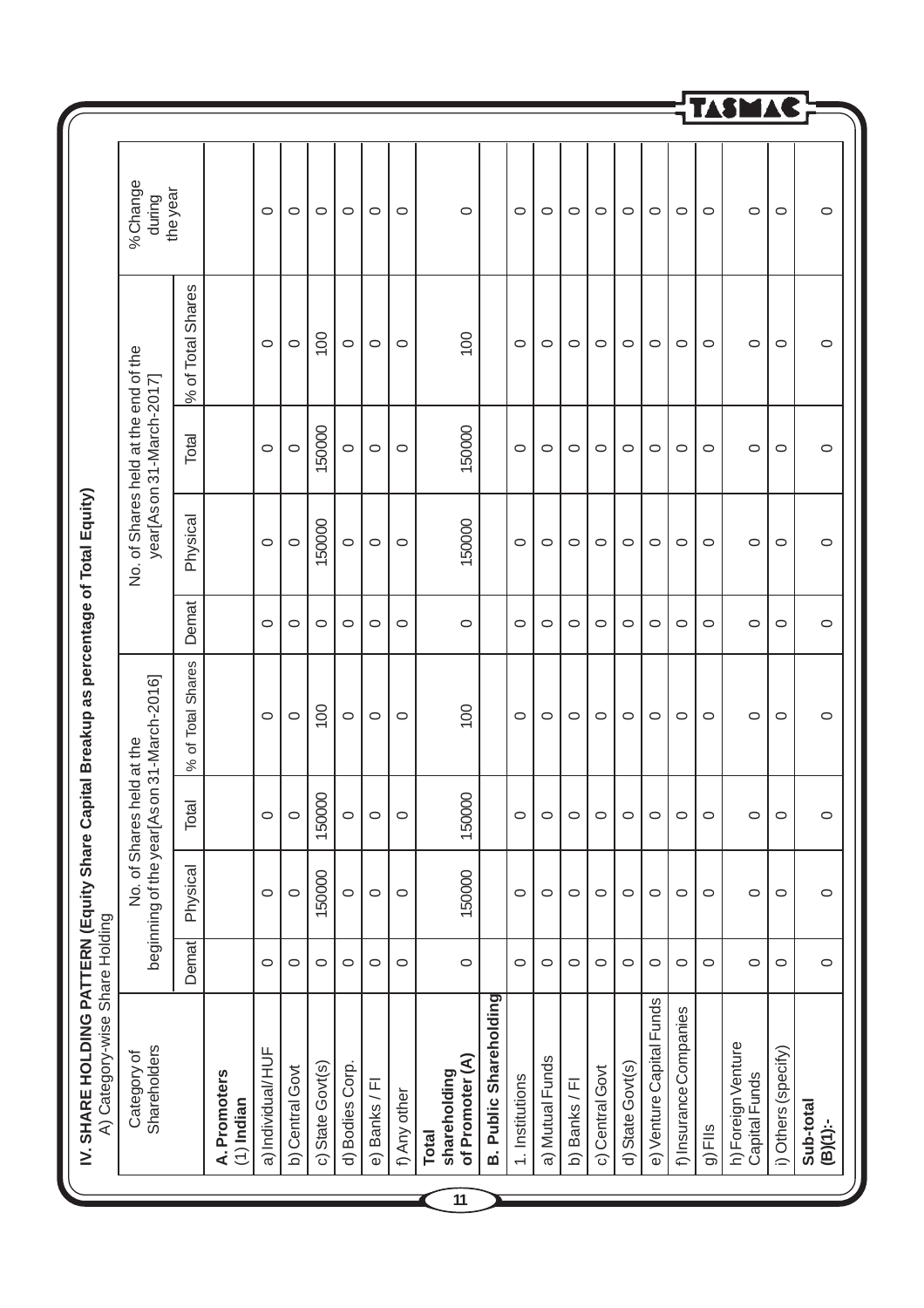| %Change<br>the year<br>during              |                   | 0                              |                | $\circ$   | $\circ$      | $\circ$        | $\circ$                                                                      | $\circ$                                                                                  | $\circ$                | $\circ$                 | $\circ$                             | $\circ$           | 0                | $\circ$ | $\circ$                        | $\circ$           | 0                                                          | $\circ$                                        | $\circ$             |
|--------------------------------------------|-------------------|--------------------------------|----------------|-----------|--------------|----------------|------------------------------------------------------------------------------|------------------------------------------------------------------------------------------|------------------------|-------------------------|-------------------------------------|-------------------|------------------|---------|--------------------------------|-------------------|------------------------------------------------------------|------------------------------------------------|---------------------|
|                                            | % of Total Shares | $\circ$                        |                | $\circ$   | $\circ$      | $\circ$        | $\circ$                                                                      | $\circ$                                                                                  | $\circ$                | $\circ$                 | $\circ$                             | $\circ$           | $\circ$          | $\circ$ | $\circ$                        | $\circ$           | $\circ$                                                    | $\circ$                                        | 100                 |
| year[As on 31-March-2017]                  | Total             | 0                              |                | $\circ$   | $\circ$      | $\circ$        | $\circ$                                                                      | $\circ$                                                                                  | $\circ$                | $\circ$                 | $\circ$                             | $\circ$           | 0                | $\circ$ | $\circ$                        | $\circ$           | 0                                                          | $\circ$                                        | 150000              |
| No. of Shares held at the end of the       | Physical          | 0                              |                | $\circ$   | $\circ$      | $\circ$        | $\circ$                                                                      | $\circ$                                                                                  | $\circ$                | $\circ$                 | $\circ$                             | $\circ$           | $\circ$          | $\circ$ | $\circ$                        | $\circ$           | 0                                                          | $\circ$                                        | 150000              |
|                                            | Demat             | $\circ$                        |                | ○         | $\circ$      | $\circ$        | $\circ$                                                                      | $\circ$                                                                                  | $\circ$                | $\circ$                 | $\circ$                             | $\circ$           | $\circ$          | $\circ$ | $\circ$                        | $\circ$           | 0                                                          | $\circ$                                        | $\circ$             |
| beginning of the year[As on 31-March-2016] | % of Total Shares | 0                              |                | $\circ$   | $\circ$      | $\circ$        | $\circ$                                                                      | $\circ$                                                                                  | $\circ$                | $\circ$                 | $\circ$                             | $\circ$           | $\circ$          | $\circ$ | $\circ$                        | $\circ$           | $\circ$                                                    | $\circ$                                        | 100                 |
| No. of Shares held at the                  | Total             | $\circ$                        |                | $\circ$   | $\circ$      | $\circ$        | $\circ$                                                                      | $\circ$                                                                                  | $\circ$                | $\circ$                 | $\circ$                             | $\circ$           | $\circ$          | $\circ$ | $\circ$                        | $\circ$           | $\circ$                                                    | $\circ$                                        | 150000              |
|                                            | Physical          | $\circ$                        |                | $\circ$   | $\circ$      | $\circ$        | $\circ$                                                                      | $\circ$                                                                                  | $\circ$                | $\circ$                 | $\circ$                             | $\circ$           | $\circ$          | $\circ$ | $\circ$                        | $\circ$           | $\circ$                                                    | $\circ$                                        | 150000              |
|                                            | Demat             | $\circ$                        |                | $\circ$   | $\circ$      | $\circ$        | $\circ$                                                                      | $\circ$                                                                                  | $\circ$                | $\circ$                 | $\circ$                             | $\circ$           | $\circ$          | $\circ$ | $\circ$                        | $\circ$           | $\circ$                                                    | $\circ$                                        | $\circ$             |
| Shareholders<br>Category of                |                   | <b>Institutions</b><br>2. Non- | a) Bodies Corp | i) Indian | ii) Overseas | b) Individuals | i) Individual shareholders<br>holding nominal share<br>capital up to ₹1 lakh | nominal share capital in<br>shareholders holding<br>excess of ₹ 1 lakh<br>ii) Individual | c) Others<br>(specify) | Non Resident<br>Indians | Overseas Corporate<br><b>Bodies</b> | Foreign Nationals | Clearing Members | Trusts  | $\simeq$<br>Foreign Bodies - D | Sub-total(B)(2):- | $(B)=(B)(1)+(B)(2)$<br>Shareholding<br><b>Total Public</b> | C. Shares held by Custodian<br>for GDRs & ADRs | Grand Total (A+B+C) |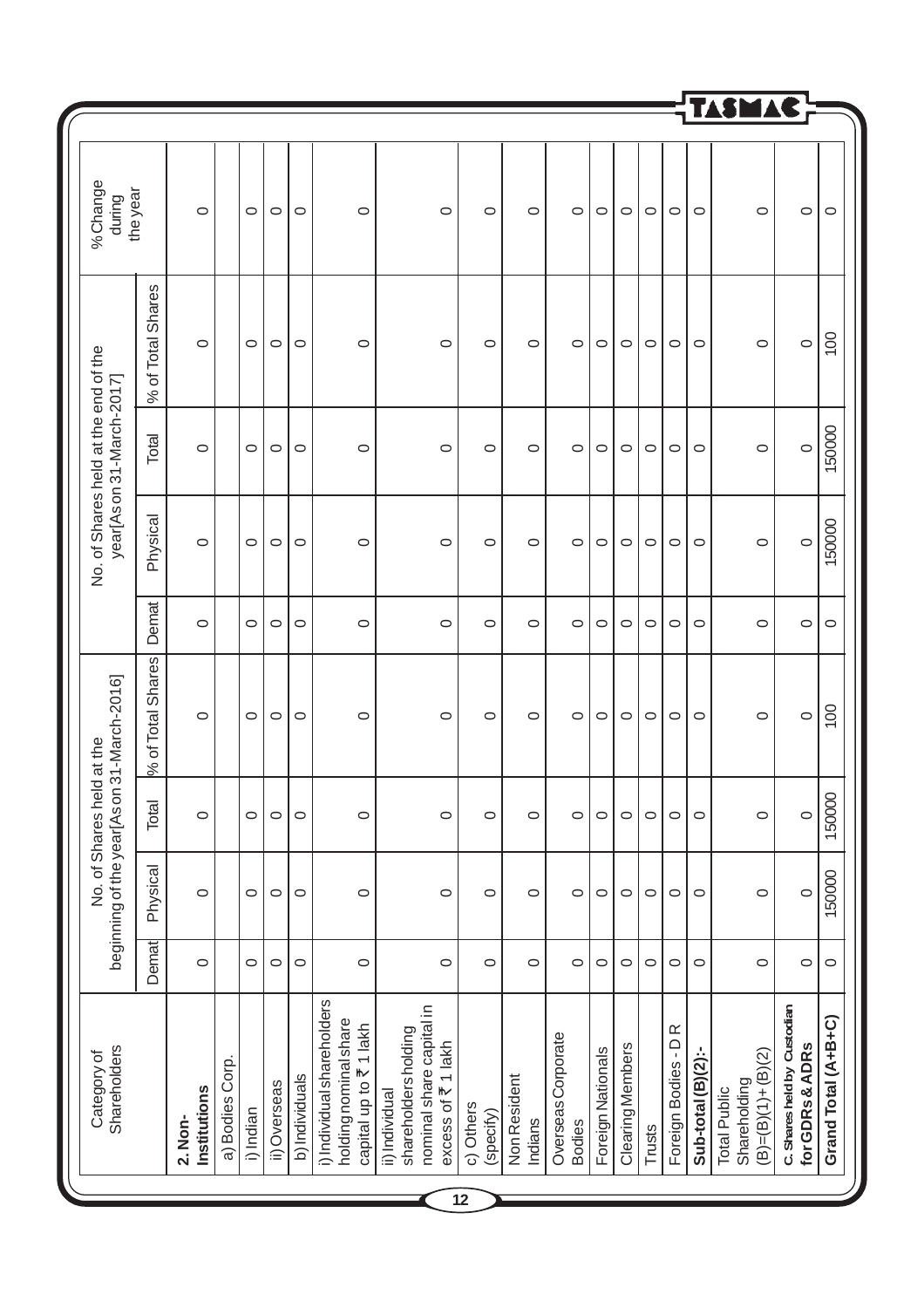|                                                         | % change in<br>shareholding | during the year<br>encumbered to<br>total shares<br>%of Shares<br>Pledged<br>Shares of the<br>% of total<br>company | $\circ$<br>$\circ$<br>100 |                                                                              | Cumulative Shareholding<br>during the year   | % of total shares<br>of the company<br>shares<br>No.of | 100<br>150000                |                                                                                                                                                                                        | 100<br>150000          |                                                                                                                   | Cumulative Shareholding<br>during the year                          | % of totalshares<br>of the company<br>No. of shares | <b>PO0</b><br>တ              |                                                                                                                                                                                      |                        |
|---------------------------------------------------------|-----------------------------|---------------------------------------------------------------------------------------------------------------------|---------------------------|------------------------------------------------------------------------------|----------------------------------------------|--------------------------------------------------------|------------------------------|----------------------------------------------------------------------------------------------------------------------------------------------------------------------------------------|------------------------|-------------------------------------------------------------------------------------------------------------------|---------------------------------------------------------------------|-----------------------------------------------------|------------------------------|--------------------------------------------------------------------------------------------------------------------------------------------------------------------------------------|------------------------|
| Shareholding at the end of the year<br>No. of<br>Shares |                             |                                                                                                                     | 150000                    |                                                                              |                                              | % of total shares<br>of the company                    | 100                          | No Change                                                                                                                                                                              | 100                    | Shareholding Pattern of top ten Shareholders: (Other than Directors, Promoters and Holders of GDRs and ADRs): NIL |                                                                     | % of total shares of the<br>company                 | <b>PO.0</b>                  | No Change                                                                                                                                                                            | ග<br><b>δ</b>          |
|                                                         |                             | encumbered to<br>total shares<br>%of Shares<br>Pledged/                                                             | $\circ$                   |                                                                              | beginning of the year<br>Shareholding at the | No. of shares                                          | 150000                       | No Change                                                                                                                                                                              | 150000                 | ersonnel:                                                                                                         | Shareholding at the beginning<br>of the year                        | No. of shares                                       | တ                            | No Change                                                                                                                                                                            | ග                      |
| Shareholding at the beginning of the year               |                             | % of total of<br>Shares of the<br>company<br>Shares<br>ġ                                                            | 100<br>150000             | C) Change in Promoters' Shareholding (please specify, if there is no change) | Particulars                                  |                                                        | At the beginning of the year | allotment /transfer / bonus/ sweat equity etc.):<br>Date wise Increase / Decrease in Promoters<br>Shareholding during the year specifying the<br>reasons for increase / decrease (e.g. |                        | E) Shareholding of Directors and Key Managerial P                                                                 | Shareholding of each Directors and<br>each Key Managerial Personnel |                                                     | At the beginning of the year | reasons for increase/decrease (e.g. allotment/<br>Date wise Increase / Decrease in Promoters<br>Shareholding during the year specifying the<br>transfer / bonus/ sweat equity etc.): |                        |
| Share                                                   | holder's<br>Name            |                                                                                                                     | Government<br>State       |                                                                              |                                              |                                                        |                              |                                                                                                                                                                                        | At the end of the year |                                                                                                                   |                                                                     |                                                     |                              |                                                                                                                                                                                      | At the end of the year |
|                                                         | ώŹ                          |                                                                                                                     | $\overline{\phantom{0}}$  |                                                                              |                                              |                                                        | $\div$                       | $\sim$                                                                                                                                                                                 |                        | <u>ට</u>                                                                                                          | ທ່ <del>2</del>                                                     |                                                     | $\div$                       | $\sim$                                                                                                                                                                               |                        |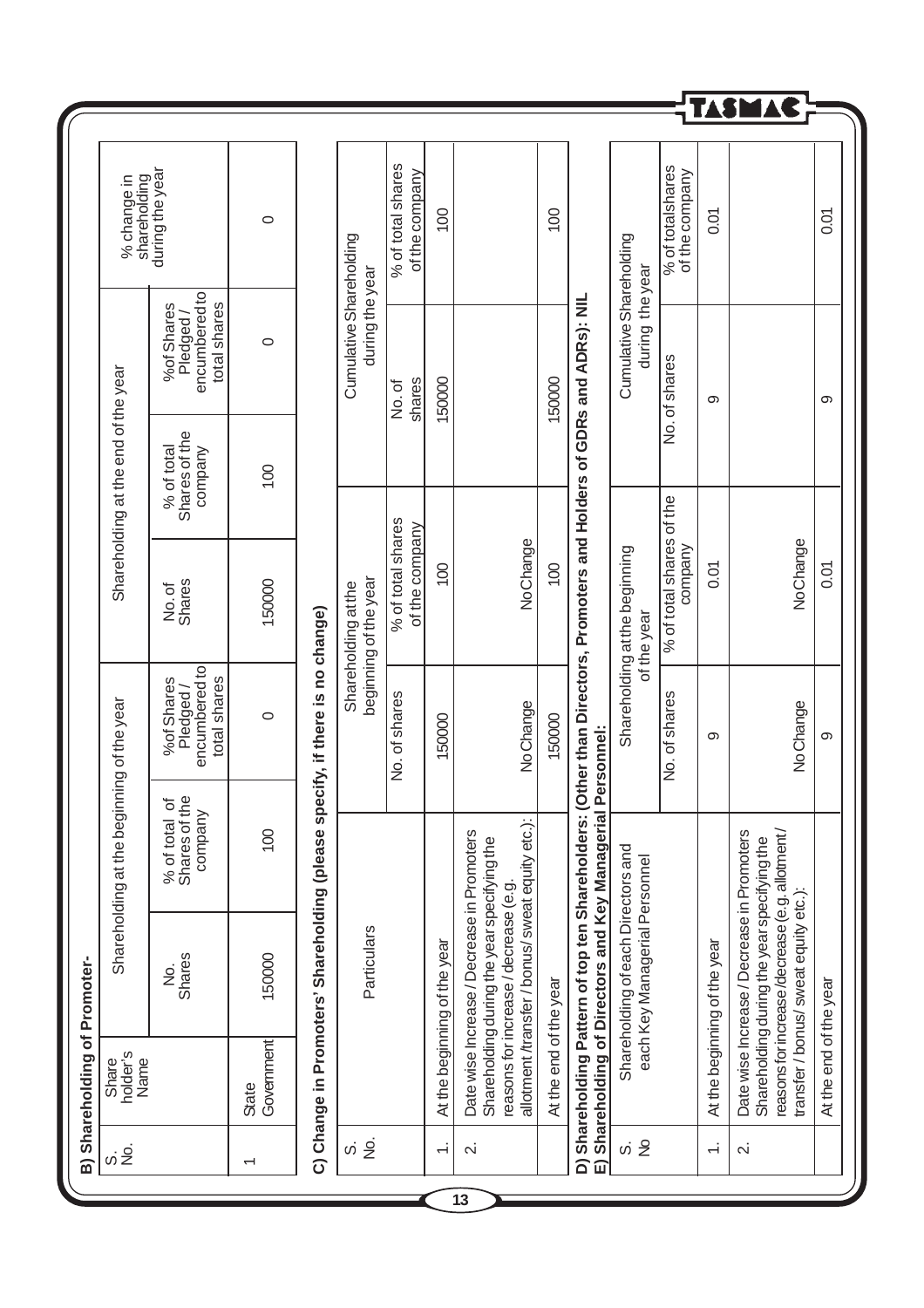**V) INDEBTEDNESS -**Indebtedness of the Company including interest outstanding/accrued but not due for payment.

TASMAC

| Particulars of<br>Indebtedness                         | Secured Loans<br>excluding<br>deposits<br>$(\overline{\zeta})$ | Unsecured<br>Loans<br>$(\overline{\zeta})$ | Deposits<br>$(\overline{\zeta})$ | <b>Total</b><br>Indebtedness<br>$(\overline{\zeta})$ |
|--------------------------------------------------------|----------------------------------------------------------------|--------------------------------------------|----------------------------------|------------------------------------------------------|
| Indebtedness at the beginning of the<br>financial year |                                                                |                                            |                                  |                                                      |
| i) Principal Amount                                    | 620, 14, 22, 793                                               | 914,80,72,931                              |                                  | 1534,94,95,724                                       |
| ii) Interest due but not paid                          |                                                                |                                            |                                  |                                                      |
| iii) Interest accrued but not due                      | 35,74,966                                                      |                                            |                                  | 35,74,966                                            |
| Total (i+ii+iii)                                       | 620,49,97,759                                                  | 914,80,72,931                              |                                  | 1535,30,70,690                                       |
| Change in Indebtedness during<br>the financial year    |                                                                |                                            |                                  |                                                      |
| * Addition                                             |                                                                | 284,56,71,346*                             |                                  | 284,56,71,346                                        |
| * Reduction                                            | 30,28,38,543                                                   |                                            |                                  | 30,28,38,543                                         |
| Net Change                                             | (30, 28, 38, 543)                                              | 284,56,71,346                              |                                  | 254, 28, 32, 803                                     |
| Indebtedness at the end of the financial year          |                                                                |                                            |                                  |                                                      |
| i) Principal Amount                                    | 589,90,77,000                                                  | 1199, 37, 44, 277                          |                                  | 1789,28,21,277                                       |
| ii) Interest due but not paid                          |                                                                |                                            |                                  |                                                      |
| iii) Interest accrued but not due                      | 30,82,216                                                      |                                            |                                  | 30,82,216                                            |
| Total (i+ii+iii)                                       | 590,21,59,216                                                  | 1199, 37, 44, 277                          |                                  | 1789,59,03,493                                       |

\* ` 1000 Crores short term loan availed from Indian Bank during March 2016 was repaid during April 2016.

\* ₹ 1100 Crores short term loan availed from Indian Bank and ₹ 100 Crores from Union Bank of India totaling of ` 1200.00 Crores during March 2017 were repaid during April and May 2017.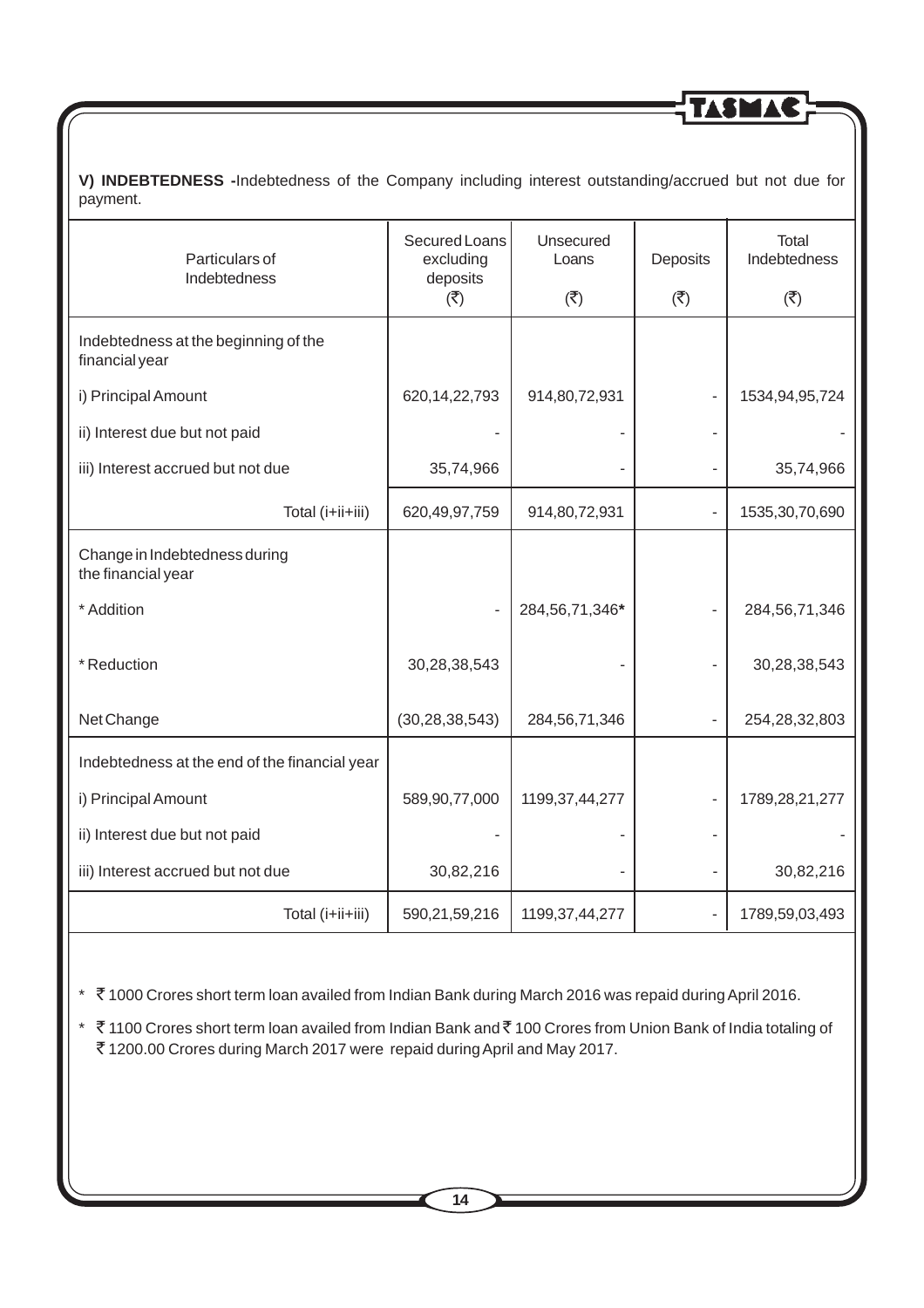### **VI. REMUNERATION OF DIRECTORS AND KEY MANAGERIAL PERSONNEL-**

**A.** Remuneration to Managing Director, Whole-time Directors and/or Manager:

| S.<br>No. | Particulars of Remuneration                                                            | Name of MD/WTD/ Manager         | Total<br>Amount |
|-----------|----------------------------------------------------------------------------------------|---------------------------------|-----------------|
|           |                                                                                        | Thiru. R.Kirlosh Kumar, I.A.S., |                 |
| 1         | Gross salary                                                                           | ₹                               | ₹               |
|           | (a) Salary as per provisions contained in section<br>17(1) of the Income-tax Act, 1961 | 17,88,394                       | 17,88,394       |
|           | (b) Value of perquisites u/s 17(2) of the<br>Income-tax Act, 1961                      |                                 |                 |
|           | (c) Profits in lieu of salary under section<br>17(3) of the Income- tax Act, 1961      |                                 |                 |
| 2         | <b>Stock Option</b>                                                                    |                                 |                 |
| 3         | <b>Sweat Equity</b>                                                                    |                                 |                 |
| 4         | Commission<br>- as % of profit<br>- others, specify                                    |                                 |                 |
| 5         | Others, please specify                                                                 |                                 |                 |
|           | Total (A)                                                                              | 17,88,394                       | 17,88,394       |
|           | Ceiling as per the Act                                                                 | N.A.                            | N.A.            |

TASMAC

### **B. Remuneration to other directors: NIL**

#### **C. REMUNERATION TO KEY MANAGERIAL PERSONNEL OTHER THAN MD/MANAGER/WTD**

| S.             |                                                                                        | Key Managerial Personnel |             |
|----------------|----------------------------------------------------------------------------------------|--------------------------|-------------|
| <b>No</b>      | <b>Particulars of Remuneration</b>                                                     | CGM (F) & CS             | Total       |
| 1              | Gross salary                                                                           | ₹                        | ₹           |
|                | (a) Salary as per provisions contained in<br>section 17(1) of the Income-tax Act, 1961 | 26, 25, 739              | 26, 25, 739 |
|                | (b) Value of perquisites u/s 17(2) of the Income-tax Act, 1961                         |                          |             |
|                | (c) Profits in lieu of salary under section 17(3)<br>of the Income-tax Act, 1961       |                          |             |
| 2              | <b>Stock Option</b>                                                                    |                          |             |
| 3              | <b>Sweat Equity</b>                                                                    |                          |             |
| $\overline{4}$ | Commission<br>- as % of profit<br>others, specify                                      |                          |             |
| 5              | Others, please specify                                                                 |                          |             |
|                | Total                                                                                  | 26, 25, 739              | 26, 25, 739 |

**VII. PENALTIES / PUNISHMENT/ COMPOUNDING OF OFFENCES: NIL**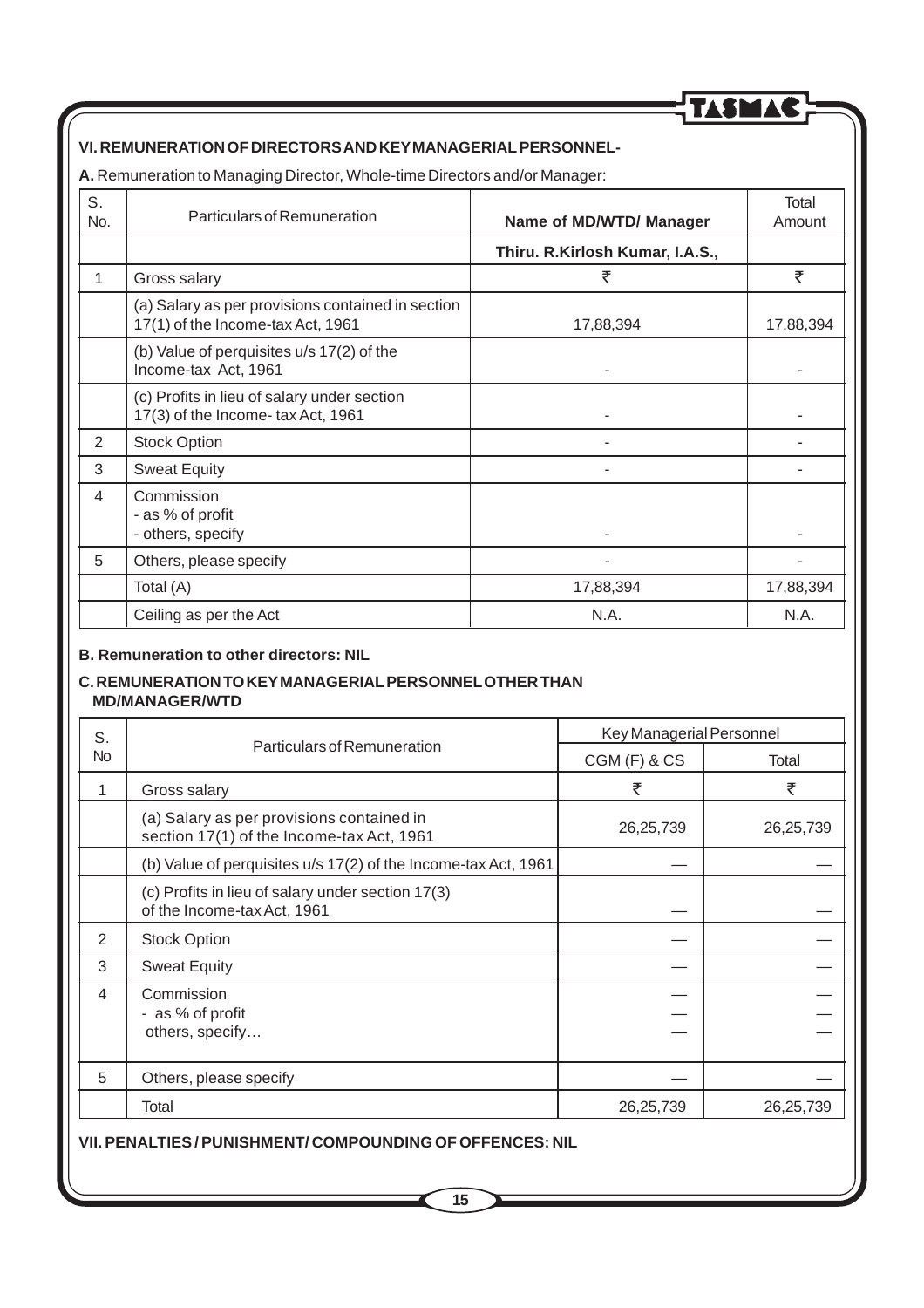# **ANNEXURE – II TO THE DIRECTORS' REPORT**

TASMAC

| <b>OBSERVATIONS OF</b><br>THE STATUTORY AUDITORS                                                                                                                                                                                                                                                                                                                                                                                                                                                                                                                                                                                                | <b>REPLY BY TASMAC</b>                                                                                                                                                                                                                                                                                                                                                                                                                                                                                                                                    |
|-------------------------------------------------------------------------------------------------------------------------------------------------------------------------------------------------------------------------------------------------------------------------------------------------------------------------------------------------------------------------------------------------------------------------------------------------------------------------------------------------------------------------------------------------------------------------------------------------------------------------------------------------|-----------------------------------------------------------------------------------------------------------------------------------------------------------------------------------------------------------------------------------------------------------------------------------------------------------------------------------------------------------------------------------------------------------------------------------------------------------------------------------------------------------------------------------------------------------|
| The Company has not provided for;<br>As per Standards on Auditing (SA) 570,<br>a. Hon'ble Supreme Court Order dated 15th<br>December 2016 directing appellants not to issue<br>or extend or renewal of licenses for sale of liquor/<br>liquor shops on/ along the State and National<br>Highways. The company as per the Order of<br>Supreme Court has temporarily closed 3320<br>Retail Vending Shops throughout the state with<br>effect from 1 <sup>st</sup> April 2017. We are unable to<br>quantify the impact based on order of the Hon'ble<br>Supreme Court on the closure of Retail Vending<br>shops along State and National Highways. | The impact of closure of shops based on the<br>orders of the Supreme Court cannot be quantified.                                                                                                                                                                                                                                                                                                                                                                                                                                                          |
| b. Due to uncertainty in the policy of the<br>Government relating to continuance of operations<br>of Retail Vending liquor shops under the banner<br>of State Government / State run enterprise of<br>Tamilnadu State Marketing Corporation Limited,<br>the Management based on Tamilnadu Government<br>Orders have also considerably reduced the shop/<br>retail vending units across the State in a major<br>amount whereby on various dates the shops to a<br>extent of 1000 shops were closed during the FY<br>2016-17. The management has approved the<br>renewal of the rental/ bar license agreement.                                    | Necessary instructions have been given to all<br>Senior Regional Managers and District Managers<br>for renewal of rental agreements and execution<br>of fresh agreements in respect of existing Retail<br>Vending shops and relocated Retail Vending<br>shops respectively.<br>The tender process for permission for sale of<br>eatable and collection of empty bottles with new<br>formula for fixation of upset price has been initiated<br>and agreements with successful bar contractors<br>would be executed by the end of December 2017<br>onwards. |
| The process of renewing these agreements has<br>not yet been completed at the district level. There<br>has been large scale relocation of shops due to<br>orders of the Supreme Court of the India and<br>various cases on the location of the retail vending<br>shops in the Hon'ble Madras High Court and<br>Madurai Bench of the Madras High Court and<br>Law and Order problems. There was no response<br>to the tender for the bar eatable contract whereby<br>there could be loss to the Exchequer of<br>Government of Tamilnadu which cannot be<br>quantified at this stage.                                                             |                                                                                                                                                                                                                                                                                                                                                                                                                                                                                                                                                           |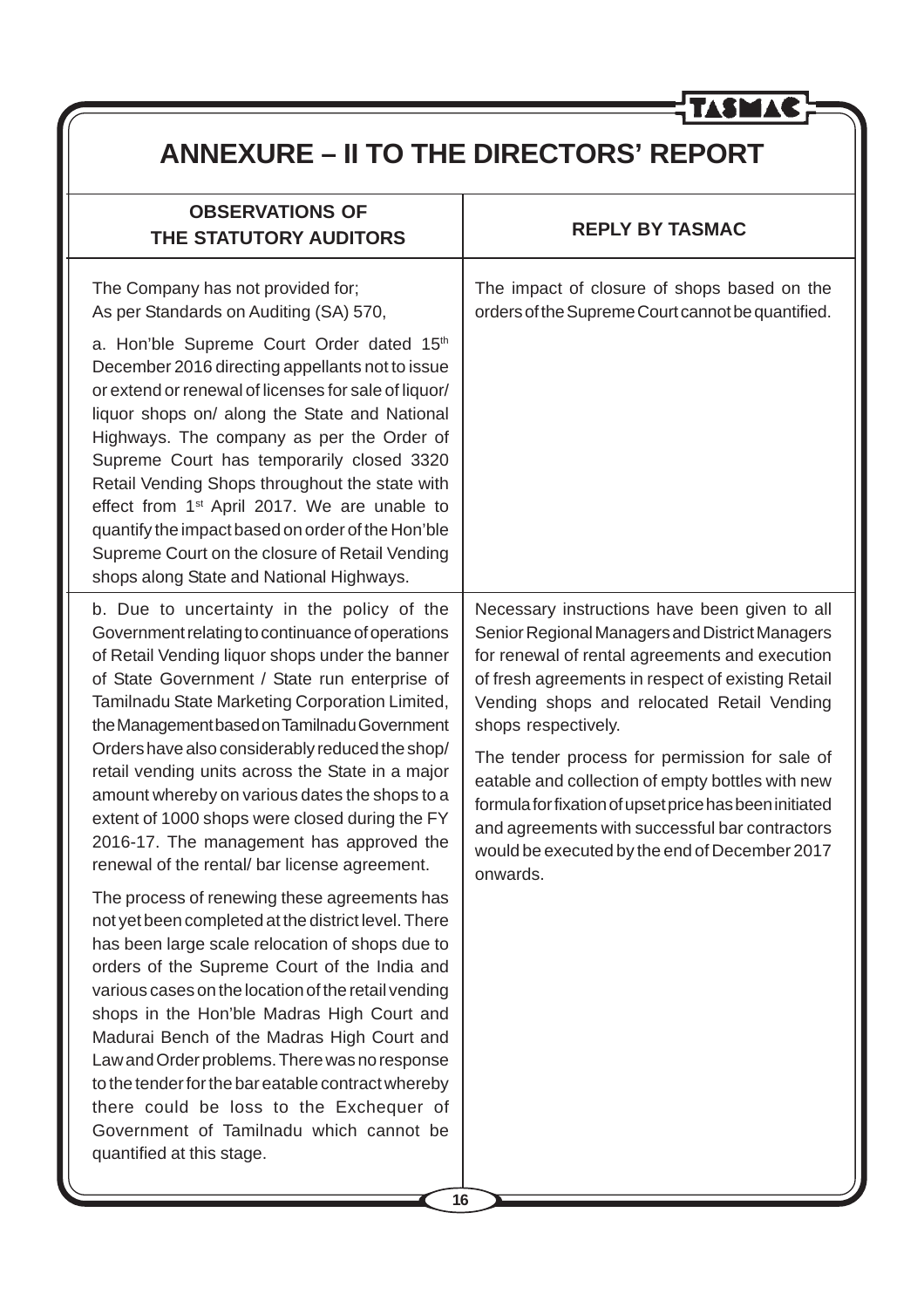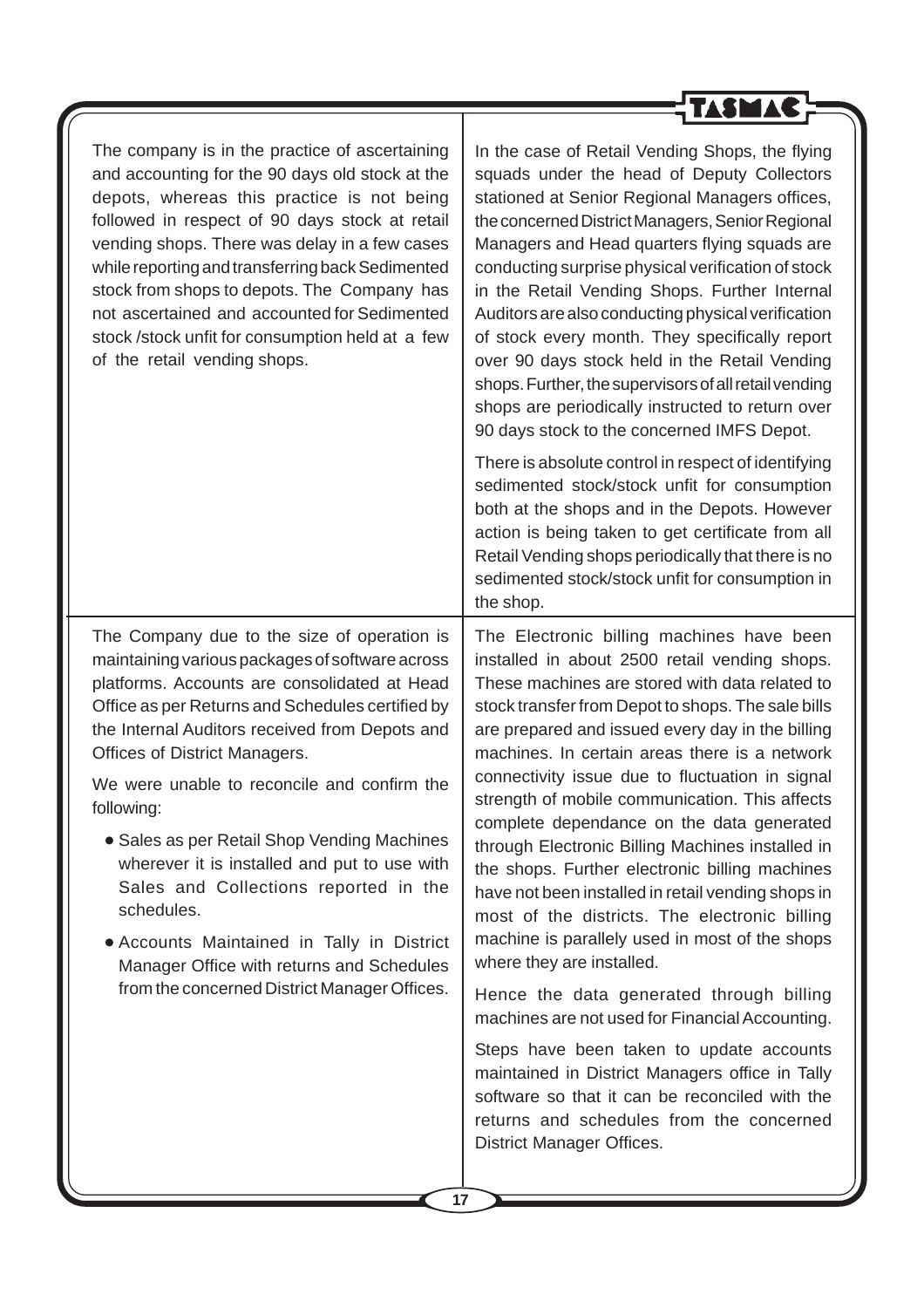| ASMAR<br>The Government of India vide Notification No.2652,<br>The Management based on the scrolls and<br>statements received from various banks, in<br>dated 08.11.2016, inter alia, ordered that<br>currencies in the denominations of ₹1000/- and<br>respect of Non-operative collection accounts,<br>₹500/- ceased to be legal tender with effect from<br>has disclosed in the Notes on accounts, Cash on<br>hand as on 8 <sup>th</sup> November 2016 and the<br>09.11.2016. Based on the above Notification<br>acceptance of Specified Bank Notes and other<br>necessary instructions have been given<br>notes between 9th November 2016 to 30th<br>immediately to all Senior Regional Managers and<br>December 2016. However, we are unable to<br>District Managers to instruct the shops personnel<br>obtain sufficient and appropriate audit evidence<br>not to accept currencies in the denomination of<br>to report on whether the disclosures of Cash in<br>₹ 1000/- and ₹ 500/- while selling liquor to the<br>consumers from 09.11.2016 onwards. These<br>hand as on specified dates, handling of Specified<br>instructions were given by mail and informed<br>BankNotes (SBN), non-permitted transactions<br>and its treatment in books of accounts (which as<br>over phone before (i.e. before 12.00 noon) opening<br>per the Management's statement is based on the<br>the retail vending shops on 09.11.2016. The<br>scrolls and statements received from banks) are<br>District Managers in turn have given necessary<br>instructions to the shop personnel.<br>correct.<br>The disclosures of Cash in hand as on specified<br>dates, handling of Specified Bank Notes (SBN)<br>and non-permitted transactions are based on the<br>scrolls and statements received from banks.<br>The Company has not ascertained and accounted<br>Steps have been taken to ascertain the cost of<br>the Cost of a few pieces of land which are under<br>these lands. The cost will be accounted for in<br>the possession of the Company, as listed in Note<br>the accounts of TASMAC in the forth coming<br>No.11(a) 1 to the "Balance Sheet and the<br>years.<br>Statement of Profit and Loss".<br>TASMAC has taken necessary action for<br>The lands listed in Note No.11 (a) 1 mentioned<br>registration of the lands listed in Note No.11(a) 2.<br>above and listed in Note 11(a) 2 have not yet been<br>registered in the name of the Company, although<br>TASMAC has made progress in ascertaining the<br>the Company has been in the possession of<br>cost of these lands and registration of these<br>these assets for many years.<br>assets since the date of last Directors' Report.<br>Annexures - A and C to Audit Report:<br>(C) According to the information and explanations<br>Action is being taken to transfer the name in the<br>given to us and on the basis of our examination of<br>relevant documents from the name of erstwhile<br>the records of the Company, the title deeds of<br>Tamil Nadu Spirits Corporation Limited (TASCO)<br>immovable properties are held in the name of the<br>(which had since been amalgamated with |
|--------------------------------------------------------------------------------------------------------------------------------------------------------------------------------------------------------------------------------------------------------------------------------------------------------------------------------------------------------------------------------------------------------------------------------------------------------------------------------------------------------------------------------------------------------------------------------------------------------------------------------------------------------------------------------------------------------------------------------------------------------------------------------------------------------------------------------------------------------------------------------------------------------------------------------------------------------------------------------------------------------------------------------------------------------------------------------------------------------------------------------------------------------------------------------------------------------------------------------------------------------------------------------------------------------------------------------------------------------------------------------------------------------------------------------------------------------------------------------------------------------------------------------------------------------------------------------------------------------------------------------------------------------------------------------------------------------------------------------------------------------------------------------------------------------------------------------------------------------------------------------------------------------------------------------------------------------------------------------------------------------------------------------------------------------------------------------------------------------------------------------------------------------------------------------------------------------------------------------------------------------------------------------------------------------------------------------------------------------------------------------------------------------------------------------------------------------------------------------------------------------------------------------------------------------------------------------------------------------------------------------------------------------------------------------------------------------------------------------------------------------------------------------------------------------------------------------------------------------------------------------------------------------------------------------------------------------------------------------------------------------------------------------------------------------------------------------------------------------------------------------------------------------------|
|                                                                                                                                                                                                                                                                                                                                                                                                                                                                                                                                                                                                                                                                                                                                                                                                                                                                                                                                                                                                                                                                                                                                                                                                                                                                                                                                                                                                                                                                                                                                                                                                                                                                                                                                                                                                                                                                                                                                                                                                                                                                                                                                                                                                                                                                                                                                                                                                                                                                                                                                                                                                                                                                                                                                                                                                                                                                                                                                                                                                                                                                                                                                                              |
|                                                                                                                                                                                                                                                                                                                                                                                                                                                                                                                                                                                                                                                                                                                                                                                                                                                                                                                                                                                                                                                                                                                                                                                                                                                                                                                                                                                                                                                                                                                                                                                                                                                                                                                                                                                                                                                                                                                                                                                                                                                                                                                                                                                                                                                                                                                                                                                                                                                                                                                                                                                                                                                                                                                                                                                                                                                                                                                                                                                                                                                                                                                                                              |
|                                                                                                                                                                                                                                                                                                                                                                                                                                                                                                                                                                                                                                                                                                                                                                                                                                                                                                                                                                                                                                                                                                                                                                                                                                                                                                                                                                                                                                                                                                                                                                                                                                                                                                                                                                                                                                                                                                                                                                                                                                                                                                                                                                                                                                                                                                                                                                                                                                                                                                                                                                                                                                                                                                                                                                                                                                                                                                                                                                                                                                                                                                                                                              |
| TASMAC) to TASMAC.<br>Company except title deeds, in respect of freehold<br>lands:<br>• Amounting to $\overline{\xi}$ 90.62 lakhs, the title deeds of<br>which are held in the name of TASCO Ltd<br>which has since been 'amalgamated' with the                                                                                                                                                                                                                                                                                                                                                                                                                                                                                                                                                                                                                                                                                                                                                                                                                                                                                                                                                                                                                                                                                                                                                                                                                                                                                                                                                                                                                                                                                                                                                                                                                                                                                                                                                                                                                                                                                                                                                                                                                                                                                                                                                                                                                                                                                                                                                                                                                                                                                                                                                                                                                                                                                                                                                                                                                                                                                                              |
| Company.                                                                                                                                                                                                                                                                                                                                                                                                                                                                                                                                                                                                                                                                                                                                                                                                                                                                                                                                                                                                                                                                                                                                                                                                                                                                                                                                                                                                                                                                                                                                                                                                                                                                                                                                                                                                                                                                                                                                                                                                                                                                                                                                                                                                                                                                                                                                                                                                                                                                                                                                                                                                                                                                                                                                                                                                                                                                                                                                                                                                                                                                                                                                                     |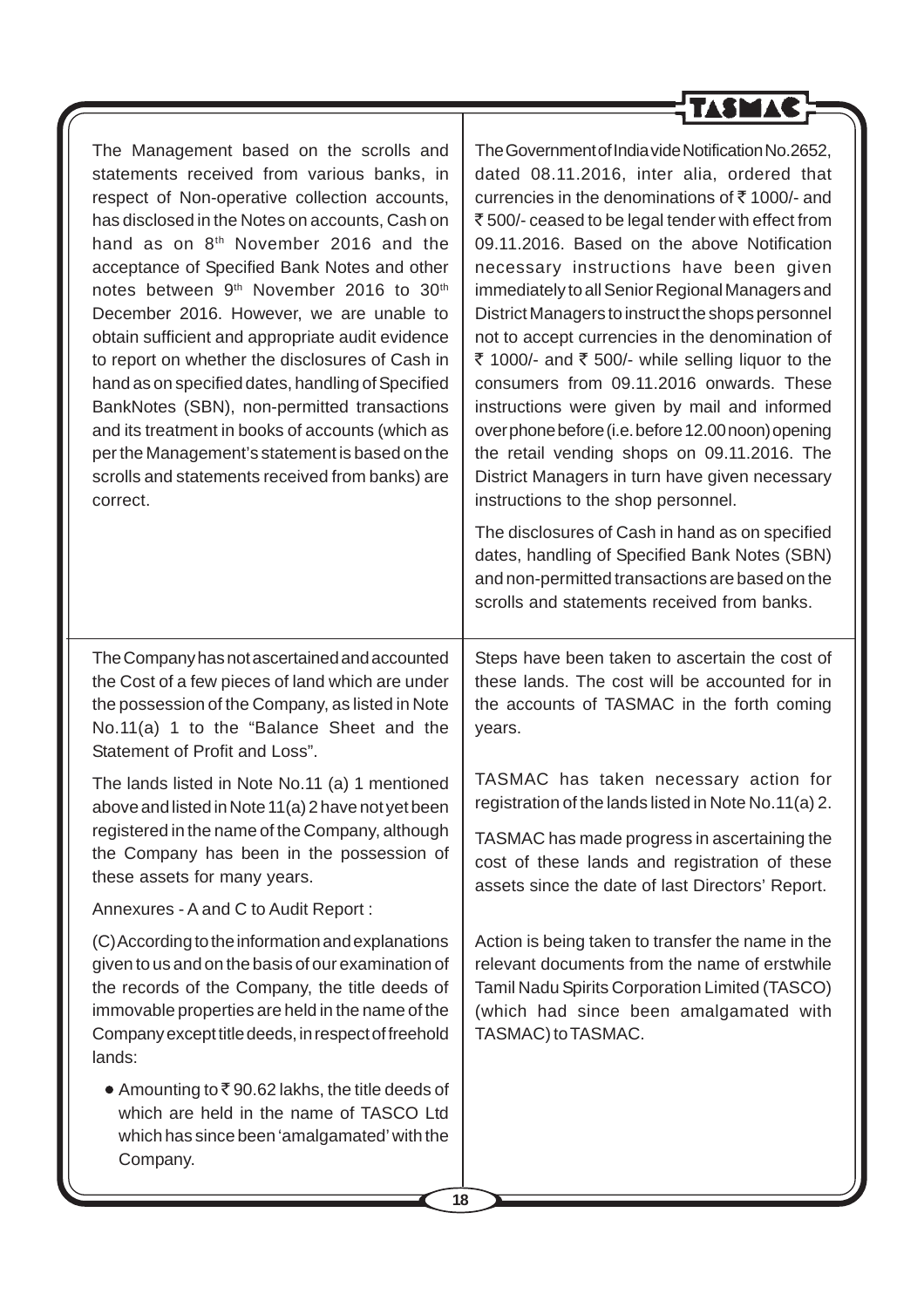| ● Costing ₹2,461.91 lakhs which are not<br>registered in the name of the Company.<br>• Relating to 5 Godowns, which were allotted<br>by the Government of Tamil Nadu for which<br>cost has not yet been ascertained. |                                                                                                                                                                                                                                                                                                                                                                                                                                                                                                                                                                      |
|----------------------------------------------------------------------------------------------------------------------------------------------------------------------------------------------------------------------|----------------------------------------------------------------------------------------------------------------------------------------------------------------------------------------------------------------------------------------------------------------------------------------------------------------------------------------------------------------------------------------------------------------------------------------------------------------------------------------------------------------------------------------------------------------------|
| The company has to periodically review and<br>strengthen the policies relating to Purchases,<br>Procurements and Price Fixation.                                                                                     | TASMAC has well laid down purchase policies<br>such as approval of new brands (by the<br>Government/Commissioner of Prohibition and<br>Excise), review of cost sheet submitted by the<br>suppliers, price negotiation by Internal Committee,<br>recommending negotiated final basic price to the<br>Board for approval.                                                                                                                                                                                                                                              |
|                                                                                                                                                                                                                      | Based on the approval of the Board, Government<br>is addressed for issuing classification G.O (for<br>IMFS as Ordinary / Medium and Premium<br>category). On receipt of classification G.O. and<br>brand label approval by the Commissioner of<br>Prohibition and Excise, purchase orders are<br>placed with the suppliers for supply of approved<br>brands. Procurements are periodically done<br>based on demand and stock position of various<br>brands.                                                                                                          |
| Confirmation of balances of advances, deposits,<br>trade payables and trade receivables has not<br>been received in certain cases.                                                                                   | Certificate of confirmation of balances have been<br>obtained in respect of Advances, Deposits, Trade<br>Payables and Trade Receivables except in<br>respect of a very few cases.                                                                                                                                                                                                                                                                                                                                                                                    |
| The Fixed Assets register maintained by the<br>Company are to be updated showing full<br>particulars, value including quantitative details<br>and situation of fixed assets.                                         | Corporate office is maintaining Fixed Assets<br>register containing details regarding fixed assets<br>in all locations including Corporate office, the<br>Senior Regional Manager offices, District Manager<br>Offices and Depots. Further all SRM offices, DM<br>offices and Depots are maintaining Fixed Assets<br>register containing fixed assets in respect of<br>those offices and more specifically the DM office<br>is maintaining fixed assets held in retail vending<br>shops also. Steps have been taken to update<br>these registers.<br>19 <sup>°</sup> |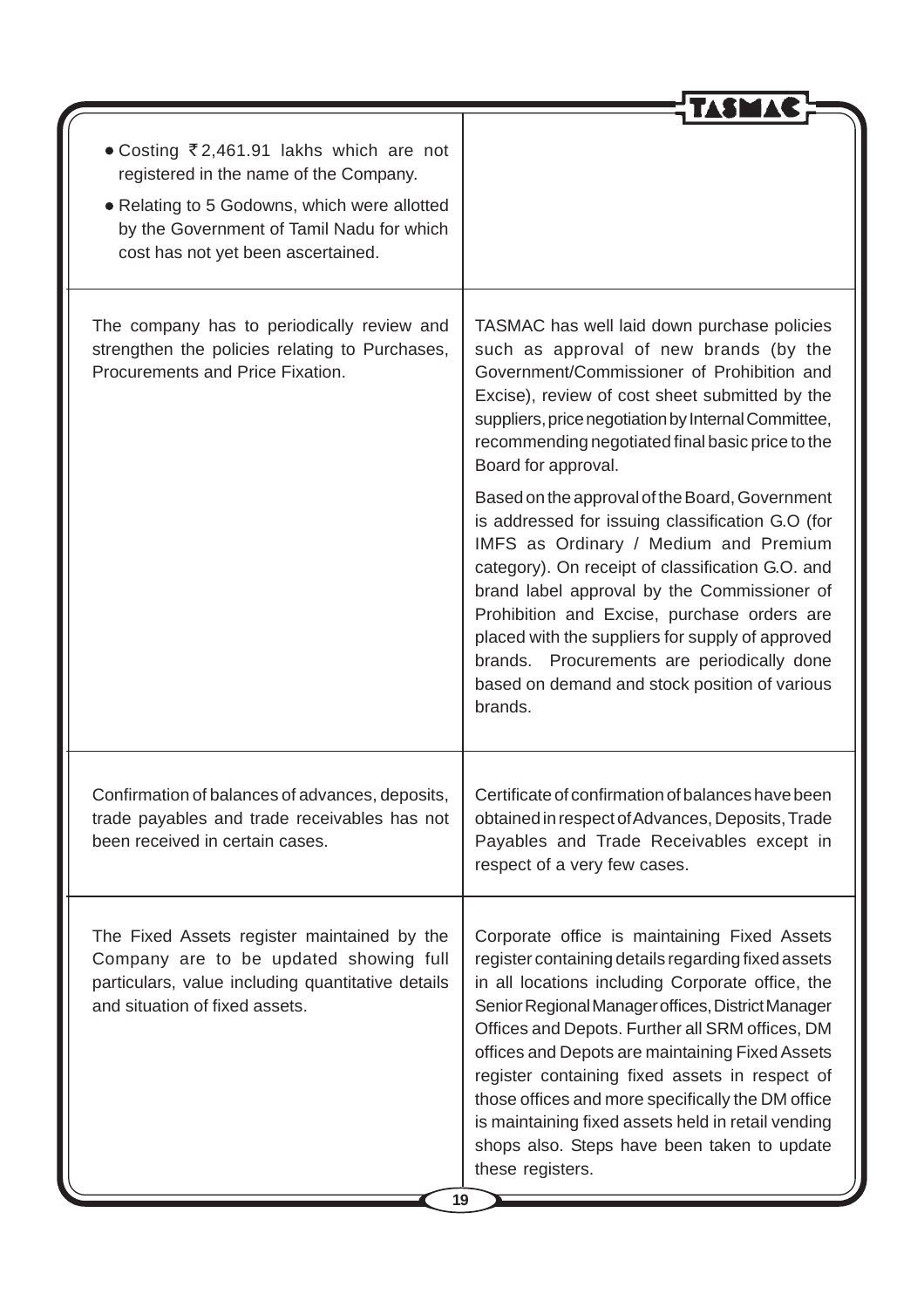| On the basis of the information and explanation<br>Plant and Machinery retired from active use which<br>were taken over from the erstwhile Tamil Nadu<br>given to us, fixed assets are being physically<br>Spirit Corporation Limited (TASCO) have been<br>verified by the management at reasonable<br>intervals. In our opinion, the frequency of<br>disposed off.<br>verification of fixed assets by the management<br>Action is being taken for identifying the condemned<br>during the year except identification of Assets<br>assets in various units, (Corporate Office, Senior<br>retired from active use and kept for disposal is<br>Regional Manager Offices, District Manager<br>reasonable having regard to the size of the<br>Offices, Depots and shops) for their disposals.<br>Company and nature of its assets. As informed<br>to us, no material discrepancies were noticed on<br>such verification. However, we were not able to<br>reconcile the physical verification report with the<br>values of fixed assets reported in the books of<br>accounts.<br>During the course of Audit, we have observed<br>Regarding Self Insurance of retail vending shops<br>the settlement of insurance claim is on case to case<br>that Internal Control System has to be<br>basis after obtaining complete documentation.<br>strengthened commensurate with the size of the<br>TASMAC is meeting this risk out of the Corpus<br>company and the nature of business in the<br>funds created for this purpose with the prior approval<br>following;<br>of the Board.<br>Raising bills on Sale of goods immediately on<br>Since it is a continuous process, the Corpus Fund<br>sale, identification of sediment stock periodically<br>is not invested in bank fixed deposit etc.<br>in respect of inventory at Retail Vending Shops,<br>periodical review and strengthening of purchase<br>Regarding strengthening of Internal Control System<br>in respect of sale of goods, necessary instructions<br>policy, Selection of Vendors, Suppliers Price<br>are being given on continuous basis to Senior<br>Fixation, Procurement Policy, integration of<br>Regional Managers, District Managers and Depot<br>software under various platforms, review of<br>Managers. This is being verified by the internal<br>internal audit reports and its impact analysis,<br>auditors of Wholesale Division and Retail Vending<br>maintenance of books of accounts on double<br>Division. This activity is also reviewed by Senior<br>entry system of accounting in retail vending shops,<br>Regional Managers in respective regions and the<br>depots and District Manager Offices, assets<br>Corporate Office at State level on monthly basis.<br>backing to Self insurance corpus fund, HR and<br>Five special flying squads under the head of Deputy<br>pay roll processing, follow up action on Various<br>Collectors for checking of retail shops have been<br>cash misappropriation, Cash Theft, action for<br>formed. A vigilance team has been formed at the<br>timely renewal of agreements.<br>Head Office for effecting system improvements,<br>promotion of integrity, to conduct squad, etc.,<br>With regard to the sale of goods the internal<br>Electronic billing machines have been installed in<br>control system has to be strengthened<br>about 2500 retail vending shops in two phases in<br>commensurate with the size of the company and<br>retail vending shops situated in Chennai Region,<br>the nature of its business.<br>Trichy, Madurai, Coimbatore and Erode Districts.<br>Annexure-C to Audit Report:<br>TASMAC has been continuously giving instructions<br>During the course of our audit we observed that<br>to shop personnel to issue bills for each sale<br>effected in the shop. This is being monitored on<br>• the sales are not billed as and when they take<br>continuous basis, during inspection by various<br>place in the retail shops as is observed by us<br>authorities. |  |
|---------------------------------------------------------------------------------------------------------------------------------------------------------------------------------------------------------------------------------------------------------------------------------------------------------------------------------------------------------------------------------------------------------------------------------------------------------------------------------------------------------------------------------------------------------------------------------------------------------------------------------------------------------------------------------------------------------------------------------------------------------------------------------------------------------------------------------------------------------------------------------------------------------------------------------------------------------------------------------------------------------------------------------------------------------------------------------------------------------------------------------------------------------------------------------------------------------------------------------------------------------------------------------------------------------------------------------------------------------------------------------------------------------------------------------------------------------------------------------------------------------------------------------------------------------------------------------------------------------------------------------------------------------------------------------------------------------------------------------------------------------------------------------------------------------------------------------------------------------------------------------------------------------------------------------------------------------------------------------------------------------------------------------------------------------------------------------------------------------------------------------------------------------------------------------------------------------------------------------------------------------------------------------------------------------------------------------------------------------------------------------------------------------------------------------------------------------------------------------------------------------------------------------------------------------------------------------------------------------------------------------------------------------------------------------------------------------------------------------------------------------------------------------------------------------------------------------------------------------------------------------------------------------------------------------------------------------------------------------------------------------------------------------------------------------------------------------------------------------------------------------------------------------------------------------------------------------------------------------------------------------------------------------------------------------------------------------------------------------------------------------------------------------------------------------------------------------------------------------------------------------------------------------------------------------------------------------------------------------------------------------------------------------------------------------------------------------------------------------------------------------------------------------------------------------------------------------------------------------------------------------------------------------------------------------------------------------------------------------------------------------------------|--|
|                                                                                                                                                                                                                                                                                                                                                                                                                                                                                                                                                                                                                                                                                                                                                                                                                                                                                                                                                                                                                                                                                                                                                                                                                                                                                                                                                                                                                                                                                                                                                                                                                                                                                                                                                                                                                                                                                                                                                                                                                                                                                                                                                                                                                                                                                                                                                                                                                                                                                                                                                                                                                                                                                                                                                                                                                                                                                                                                                                                                                                                                                                                                                                                                                                                                                                                                                                                                                                                                                                                                                                                                                                                                                                                                                                                                                                                                                                                                                                                                                     |  |
|                                                                                                                                                                                                                                                                                                                                                                                                                                                                                                                                                                                                                                                                                                                                                                                                                                                                                                                                                                                                                                                                                                                                                                                                                                                                                                                                                                                                                                                                                                                                                                                                                                                                                                                                                                                                                                                                                                                                                                                                                                                                                                                                                                                                                                                                                                                                                                                                                                                                                                                                                                                                                                                                                                                                                                                                                                                                                                                                                                                                                                                                                                                                                                                                                                                                                                                                                                                                                                                                                                                                                                                                                                                                                                                                                                                                                                                                                                                                                                                                                     |  |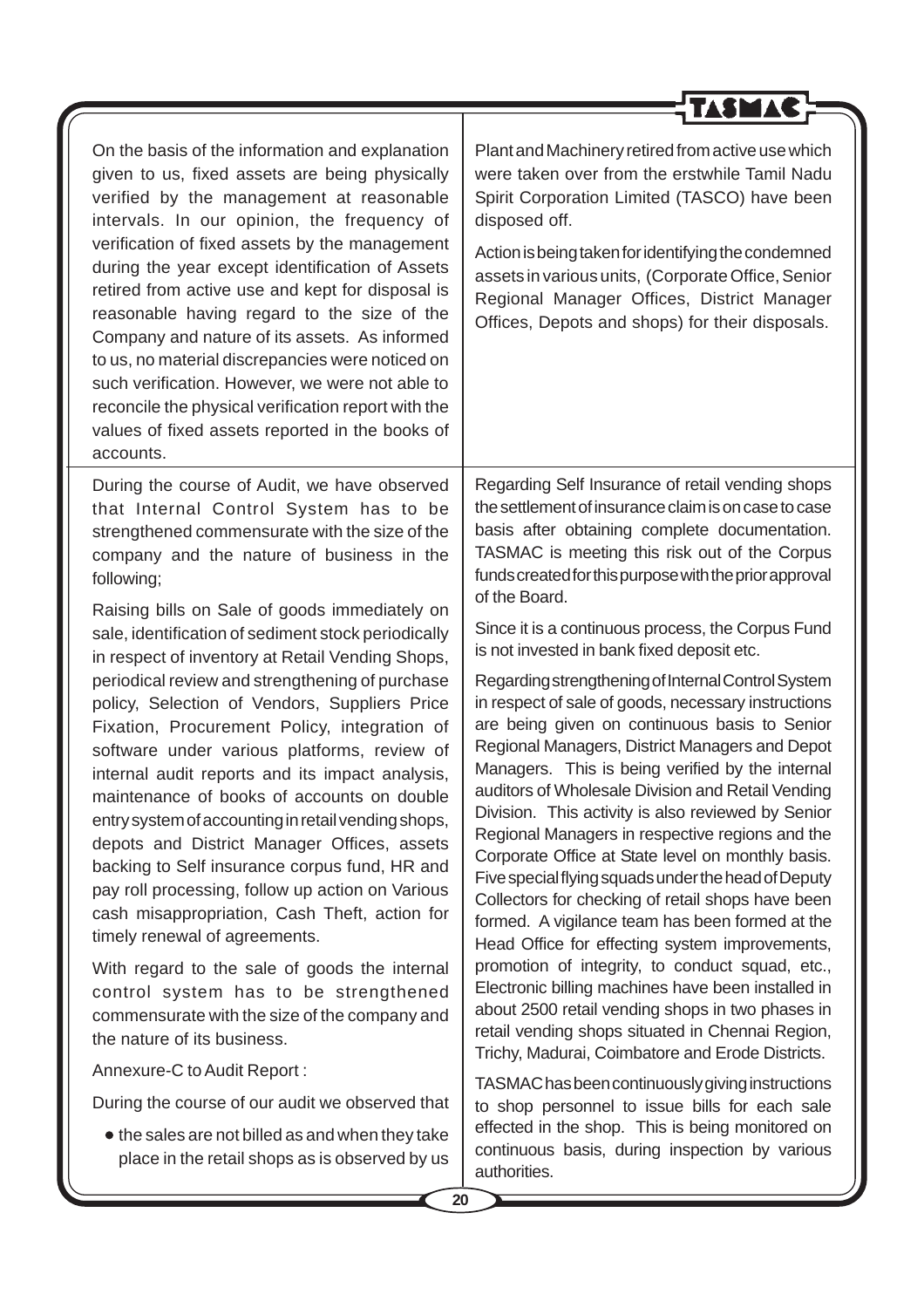

in the test checks, resulting in the possibility of delayed accounting of sales.

- the billing machines provided in the retail shops are either not in working condition or not used as found in the test checks.
- $\bullet$  the shortages in the stock verification process carried on by the staff and the internal auditors are recovered at one and half times of the MRP and this acts only as a detective/ corrective control and not as a preventive control.

Annual maintenance contract has been entered into with the billing machine supplier for uninterrupted working of Electronic billing machines in all shops. Further this is monitored by Head Office and District Managers' Offices on daily basis, so that all the billing machines are in working condition.

The Shortages committed by shop personnel are recovered at one and half times of shortages and interest @ 24% p.a. on the amount of shortage from the date of committing shortage. This condition is uniformly implemented by all the District Managers. This penal condition definitely have a preventive effect as the shop personnel have to pay penal amount, interest over and above the shortages and also undergo other disciplinary proceedings.

IMFS and Beer items are purchased from the local manufacturers to whom licence has been issued by the Commissioner of Prohibition and Excise.

The internal audit reports of Retail Vending division is periodically discussed on monthly basis in the meeting with District Managers and the concerned Senior Regional Managers at regional level. The minutes of the meeting is prepared and follow up action is being taken by the concerned District Managers and Senior Regional Managers. This is also monitored at the Head Office.

The Management of H.R. and Payroll processing is done at the concerned District Manager's offices. It includes collecting attendance sheets from all the retail vending shops on monthly basis in Districts and accordingly the pay roll is processed.

Cash theft is covered under Self Insurance.

The observation is related to sedimented stock at the retail vending shops, periodical review and strengthening of purchase policy, procurement policy integration of software under various platforms, Maintenance of accounts under double entry system in retail vending shops, Depots and District Manager offices follow up action on various cash misappropriation and action on timely renewal of agreement have suitably been replied in paragraph above appropriately.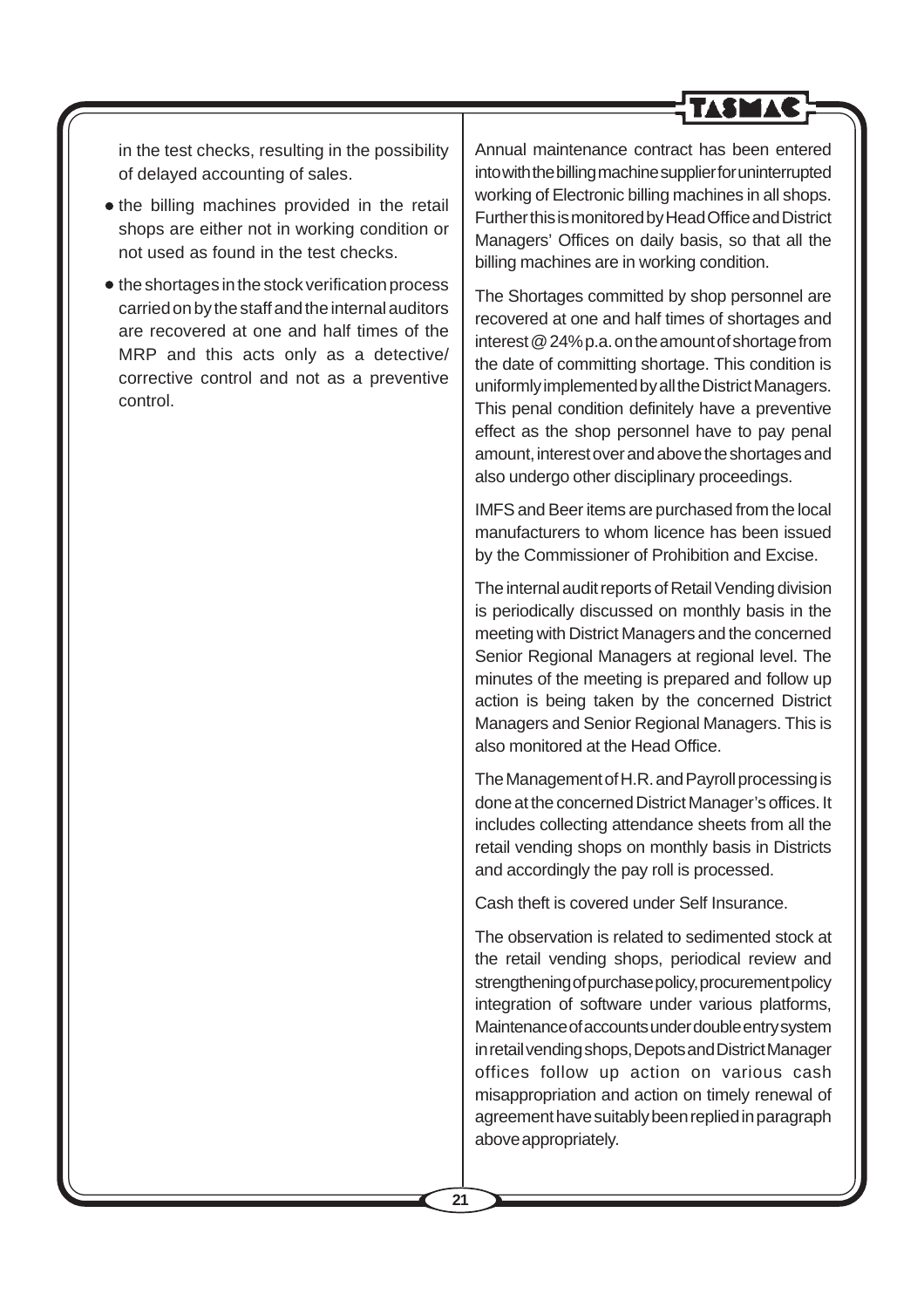

## **Sundaram & Srinivasan New No. 4, Old No. 23,**

CHARTERED ACCOUNTANTS CHARTERED ACCOUNTANTS Alwarpet, Chennai - 600 18.

> 2498 8762 Telephone:  $\sqrt{24988463}$ 4210 6952  $\{$

E-mail : yessendes@vsnl.net Website : www.sundaramandsrinivasan.com

# INDEPENDENT AUDITORS' REPORT

### **To the Members of Tamilnadu State Marketing Corporation Limited**

#### **Report on the Financial Statements**

We have audited the accompanying financial statements of Tamilnadu State Marketing Corporation Limited ('the Company'), which comprise the Balance Sheet as at March 31, 2017, the Statement of Profit and Loss and the Cash Flow Statement and a summary of significant accounting policies and other explanatory information for the year then ended.

### **Management's Responsibility for the Financial Statements**

The Company's Board of Directors is responsible for the matters stated in Section 134(5) of the Companies Act, 2013 ("the Act") with respect to the preparation and presentation of these financial statements that give a true and fair view of the financial position, financial performance and cash flows of the Company in accordance with the accounting principles generally accepted in India, including the Accounting Standards specified under Section 133 of the Act, read with Rule 7 of the Companies (Accounts) Rules, 2014. This responsibility also includes maintenance of adequate accounting records in accordance with the provisions of the Act for safeguarding the assets of the Company and for preventing and detecting frauds and other irregularities; selection and application of appropriate accounting policies; making judgments and estimates that are reasonable and prudent; and design, implementation and maintenance of adequate internal financial controls, that were operating effectively for ensuring the accuracy and completeness of the accounting records, relevant to the preparation and presentation of the financial statements that give a true and fair view and are free from material misstatement, whether due to fraud or error.

#### **Auditor's Responsibility**

Our responsibility is to express an opinion on these financial statements based on our audit. We have taken into account the provisions of the Act, the accounting and auditing standards and matters which are required to be included in the audit report under the provisions of the Act and the Rules made thereunder.

We conducted our audit in accordance with the Standards on Auditing specified under Section 143(10) of the Act. Those Standards require that we comply with ethical requirements and plan and perform the audit to obtain reasonable assurance about whether the financial statements are free from material misstatement.

An audit involves performing procedures to obtain audit evidence about the amounts and the disclosures in the financial statements. The procedures selected depend on the auditors' judgment, including the assessment of the risks of material misstatement of the financial statements, whether due to fraud or error. In making those risk assessments, the auditor considers internal financial control relevant to the Company's preparation of the financial statements that give a true and fair view in order to design audit procedures that are appropriate in the circumstances. An audit also includes evaluating the appropriateness of the accounting policies used and the reasonableness of the accounting estimates made by the Company's Directors, as well as evaluating the overall presentation of the financial statements.

We believe that the audit evidence we have obtained is sufficient and appropriate to provide a basis for our audit opinion on the financial statements.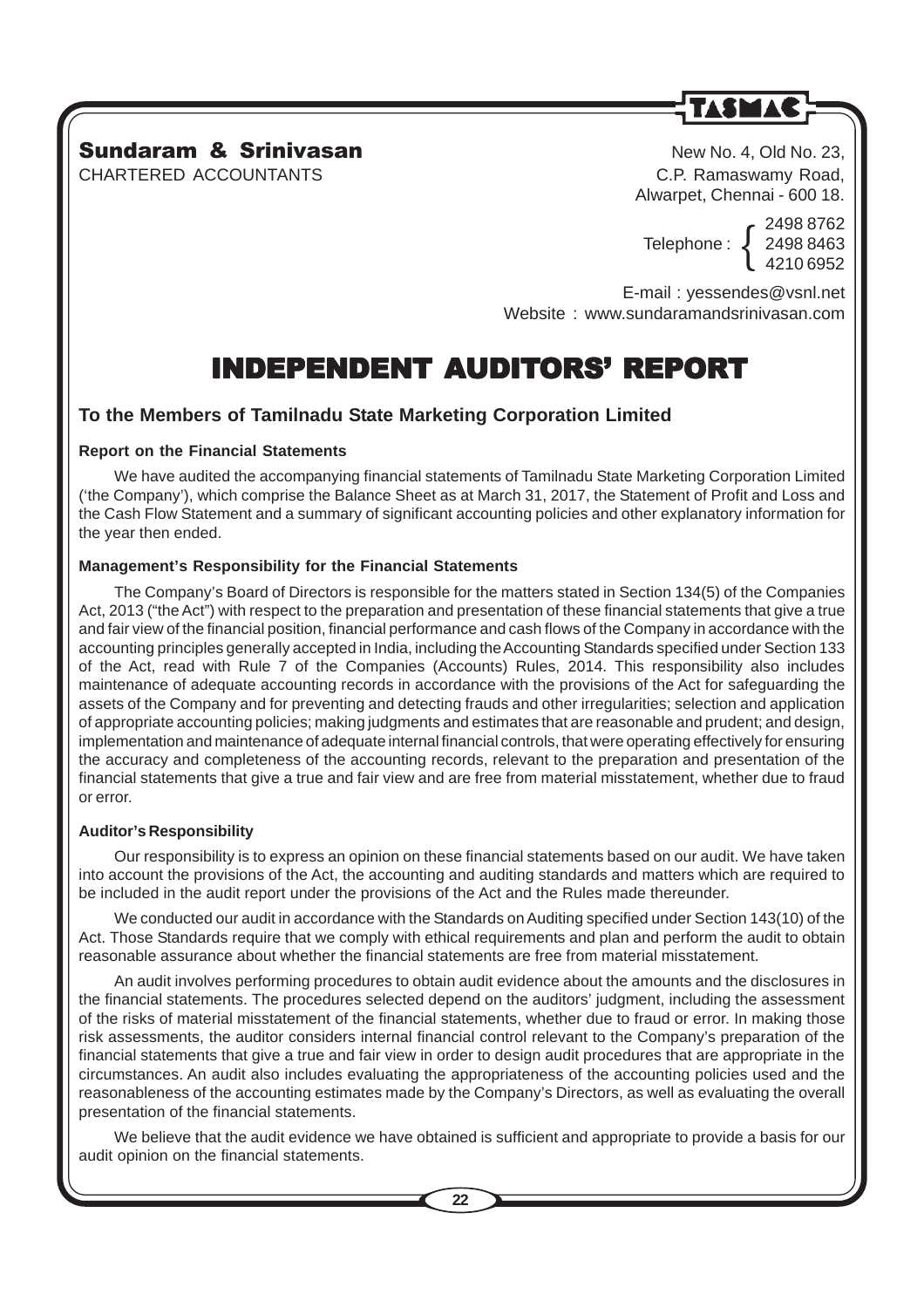### **Basis of Qualified Opinion**

#### **The Company has not provided for;**

- 1. As per Standards on Auditing (SA) 570,
	- a. Honourable Supreme Court Order dated 15<sup>th</sup> December 2016 directing appellants not to issue or extend or renewal of licenses for sale of liquor / liquor shops on/ along the State and National Highways. The company as per the Order of Supreme Court has temporarily closed 3320 Retail Vending Shops throughout the state with effect from  $1<sup>st</sup>$  April 2017. We are unable to quantify the impact based on order of the Honourable Supreme Court on the closure of Retail Vending shops along State and National Highways.
	- b. Due to uncertainty in the policy of the Government relating to continuance of operations of Retail Vending liquor shops under the banner of State Government / State run enterprise of Tamilnadu State Marketing Corporation Limited, the Management based on Tamilnadu Government Orders have also considerably reduced the shops/ retail vending units across the State in a major amount whereby on various dates the shops to a extend of 1000 shops were closed during the FY 2016-17. The management has approved the renewal of the rental / bar license agreement. The process of renewing these agreements has not yet been completed at the district level. There has been large scale relocation of shops due to orders of the Supreme Court of the India and various cases on the location of the retail vending shops in the Hon'ble Madras High Court and Madurai Bench of the Madras High Court and Law and Order problems. There was no response to the tender for the bar eatable contract whereby there could be loss to the Exchequer of Government of Tamilnadu which cannot be quantified at this stage.
- 2. The company is in the practice of ascertaining and accounting for the 90 days old stock at the depots, whereas this practice is not being followed in respect of 90 days stock at retail vending shops. There was delay in a few cases while reporting and transferring back Sedimented stock from shops to depots. The company has not ascertained and accounted for Sediment stock/ Stock Unfit for Consumption held at a few of the retail vending shops.
- 3. The Company due to the size of operation is maintaining various packages of software across platforms. Accounts are consolidated at Head Office as per Returns and Schedules certified by the Internal Auditors received from Depots and Offices of District Managers. We were unable to reconcile and confirm the following:
	- Sales as per Retail Shop Vending Machines wherever it is installed and put to use with Sales and collections reported in the schedules.
	- Accounts maintained in Tally in District Managers Office with returns and Schedules from the concerned District Manager Offices.
- 4. The Management based on the scrolls and statements received from various banks, in respect of Nonoperative collection, has disclosed in the Notes on accounts, Cash on hand as on 08th November 2016 and the acceptance of Specified Bank Notes and other notes between 9th November 2016 to 30th December 2016. However, we are unable to obtain sufficient and appropriate audit evidence to report on whether the disclosures of Cash in hand as on specified dates, handling of specified bank notes (SBN), non-permitted transactions and its treatment in books of accounts (which as per the management's statement is based on the scrolls and statements received from banks) are correct.
- 5. The Company has not ascertained and accounted the Cost of few pieces of Land which are under the possession of the company, as listed in Note No. 11(a) 1 to the "Balance Sheet and the Statement of Profit and Loss".
- 6. The Lands listed in Note No. 11(a) 1 mentioned above and listed in Note 11(a) 2 have not yet been registered in the name of the company, although the company has been in the possession of these assets for many years.

Accordingly, we are unable to comment on the consequential effects on the financial statements on account of these matters.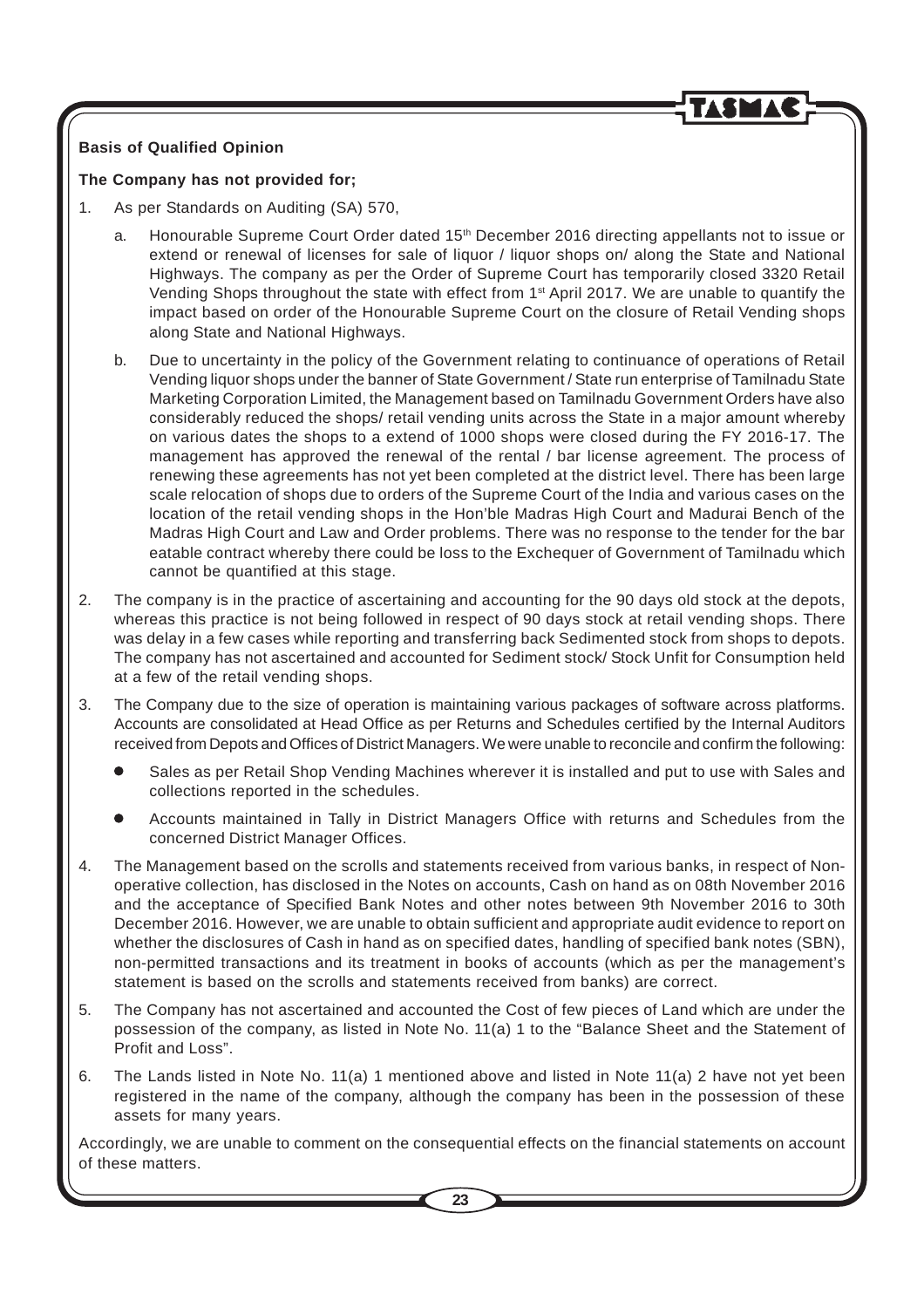#### **Qualified Opinion**

In our opinion and to the best of our information and according to the explanations given to us, except for the effects of the matter described in the Basis for Qualified Opinion above, the aforesaid financial statements give the information required by the Act in the manner so required and give a true and fair view in conformity with the accounting principles generally accepted in India:

TASMA

- a) in the case of the Balance Sheet, of the state of affairs of the company as at March 31, 2017;
- b) in the case of the Statement of Profit and Loss, of the Profit for the year ended on that date; and
- c) in the case of the Cash Flow Statement, of the cash flows for the year ended on that date.

#### **Emphasis of Matter**

**We draw attention to;**

- **1. The Commissioner of Prohibition and Excise under Section 17C of The Tamil Nadu Prohibition Act, 1937 has been given powers for granting of exclusive privilege for manufacturing Liquor in State of Tamilnadu. However the Commissioner of Prohibition and Excise is outside the preview of our audit. Hence, we are unable to comment on the granting of license for manufacturer of liquor in Tamilnadu, The company procures liquor from these licensed manufacturers/vendors.**
- **2. The company has to periodically review and strengthen the policies relating to Purchases, Procurements and Price Fixation.**
- **3. The Company is required and accordingly complying with the provisions of the Tamilnadu Prohibition Act & Rules, TN VAT Act etc. to fix/arrive at the Selling Price / Maximum Retail Price (MRP).**
- **4. Confirmation of balances of advances, deposits, trade payables and trade receivables has not been received in certain cases (Refer Note 27, "Other notes forming part of Financial Statements").**

#### **Our Opinion is not qualified in respect of these matters.**

#### **Report on Other Legal and Regulatory Requirements**

- 1. As required by the Companies (Auditor's Report) Order, 2016 ("the Order") issued by the Central Government of India in terms of sub section 11 of section 143 of the Act, we give in the "Annexure-A", a statement on the matters specified in the paragraph 3 and 4 of the order.
- 2. As required by Section 143 (3) of the Act, we report that:
	- **a) we have sought and obtained all the information and explanations which to the best of our knowledge and belief were necessary for the purposes of our audit** *except in case of Cash in hand as on specified dates, handling of specified bank notes (SBN), non-permitted transactions and its treatment in books of accounts.* **(Which as per the management's statement is based on the scrolls and statements received from the banks).**
	- *b) Except for the effect of the matter described in the Basis of Qualified Opinion paragraph above, proper returns adequate for the purpose of our audit have been received from Depots and Offices of District Managers, not visited by us***. In our opinion, proper books of account as required by law have been kept by the Company so far as it appears from our examination of those books***(after considering the entries passed at the time of compilation at the Head Office to take care of the non-maintenance of books of account on accrual basis and according to the double entry system of accounting at Depots, Retail Vending Shops and many District Managers Offices)***;**
	- **c) The Balance Sheet and Statement of Profit and Loss and Cash Flow Statement dealt with by this Report are in agreement with the books of account***except the matter stated*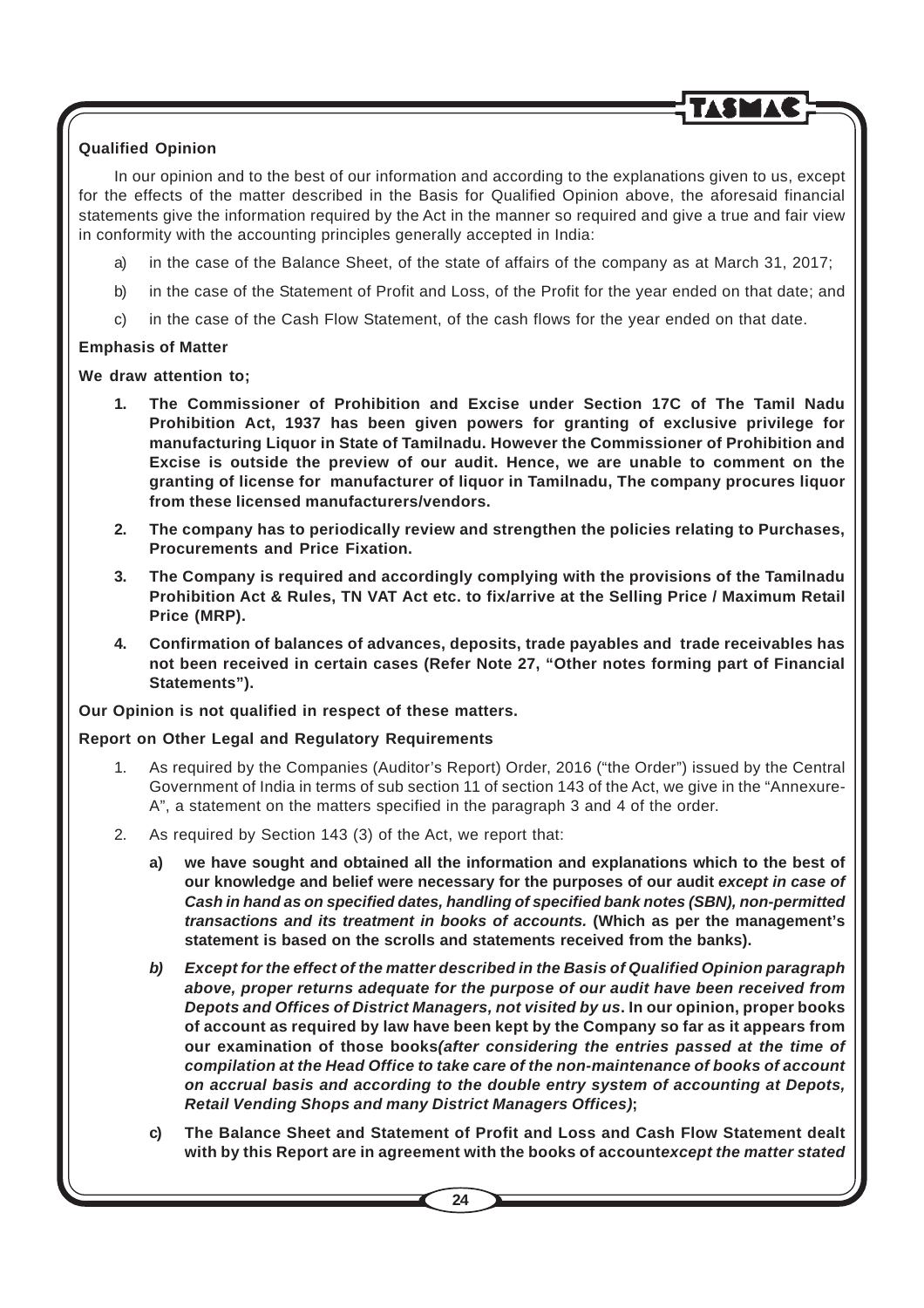*in paragraph 2(a) & 2(b) above and returns received from Depots and Offices of District Managers, not visited by us***;**

- *d) Except for the effect of the matter described in the Basis of Qualified Opinion paragraph above***, in our opinion, the aforesaid financial statements comply with the Accounting Standards specified under Section 133 of the Act, read with Rule 7 of the Companies (Accounts) Rules, 2014;**
- **e) The matter described in the Basis of Qualified Opinion paragraph above, in our opinion,** *may have an adverse effect* **on the functioning of the company.**
- f) As per notification No. GSR 463(E) dated 5th June, 2015 issued by the Ministry of Corporate Affairs, Government of India, Section 164(2) of the Companies Act, 2013 is not applicable to the Company.
- **g) With respect to the adequacy of the Internal Financial Controls over Financial Reporting of the Company and the Operating effectiveness of such controls, refer to our separate report in "Annexure-B"; and**
- h) With respect to the other matters to be included in the Auditor's Report in accordance with Rule 11 of the Companies (Audit and Auditors) Rules, 2014, in our opinion and to the best of our information and according to the explanations given to us:
	- i. The Company has disclosed the impact of pending litigations on its financial position in its financial statements Refer Note 30.2, "Other notes forming part of Financial Statements";
	- ii. The Company did not have any long-term contracts including derivative contracts for which there were any material foreseeable losses;
	- iii. There are no amounts which are required to be transferred to the Investor Education and Protection Fund by the Company.
	- iv. **The Company has provided requisite disclosures in Note No. 42 to the financial statements as to holdings as well as dealings in Specified Bank Notes as defined in the Notification S.O. 3407(E) dated 8th November 2016 of the Ministry of Finance, during the period from 8th November 2016 to 30th December 2016.***However, we are unable to obtain sufficient and appropriate audit evidence to report on whether the disclosures are in accordance with books of account maintained by the Company (which as per the management's statement is based on the scrolls and statements received from banks) and as produced to us by the Management.*

3. As required by Section 143 (5) of the Act, we have given in "Annexure-C", a statement on the matters specified in the directions and additional directions issued by the Comptroller and Auditor General of India for the company.

> For **Sundaram& Srinivasan** Chartered Accountants Firm Registration No: 004207S

Sd/- **P. Menakshi Sundaram** Place : Chennai Partner et al. 2009 et al. 2009 et al. 2009 et al. 2009 et al. 2009 et al. 2009 et al. 2009 et al. 2009 et al. 2009 et al. 2009 et al. 2009 et al. 2009 et al. 2009 et al. 2009 et al. 2009 et al. 2009 et al. Date : 31<sup>st</sup> October 2017 **Membership No: 217914** Membership No: 217914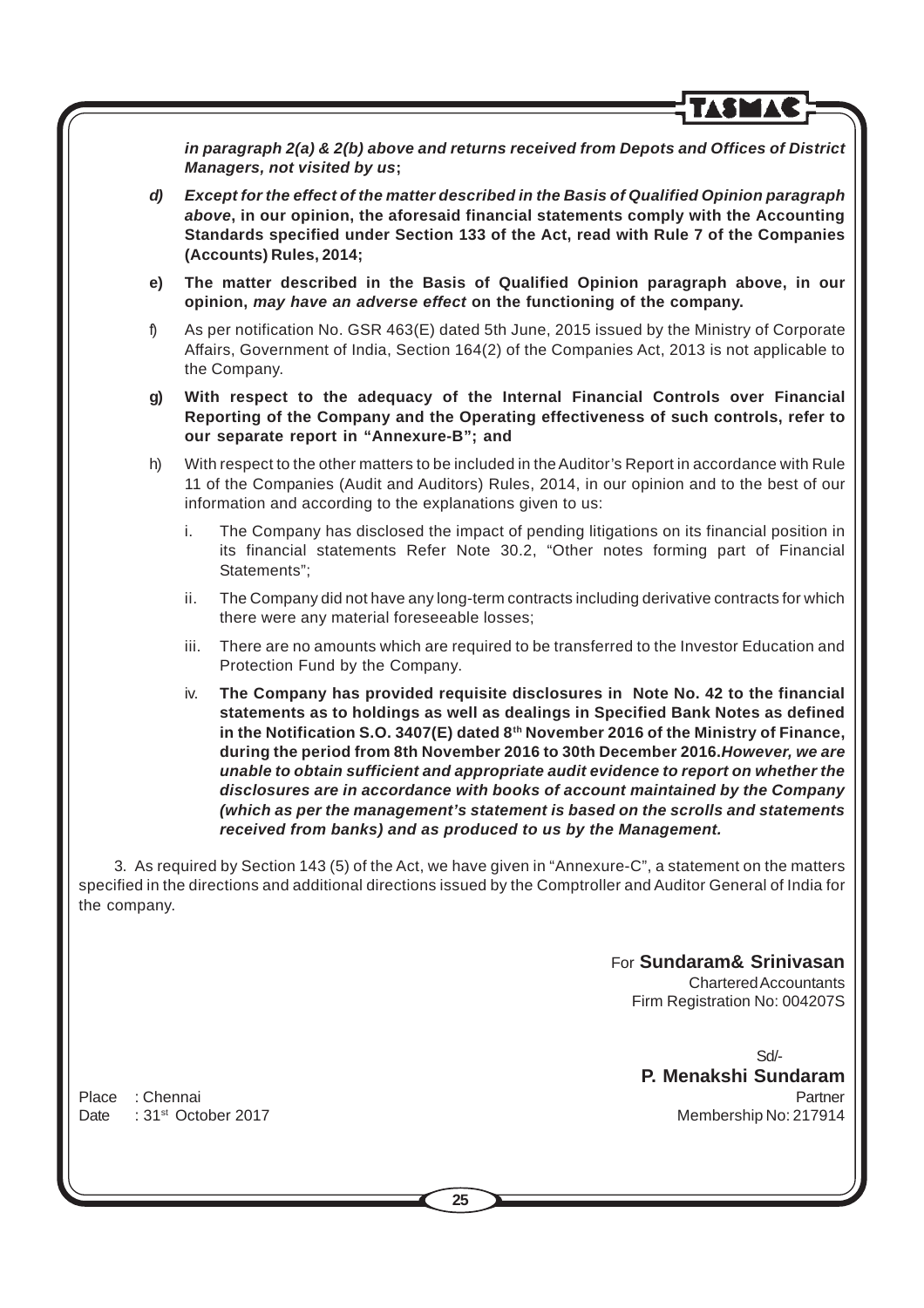## **Annexure - A to the Independent Auditors' Report**

**(Referred to in Paragraph 1 of our Report on Other Legal and Regulatory Requirements relevant to paragraph 3&4 of "the order")**

We report that :

- i. In Respect of its fixed assets:
	- *a. The Fixed Asset register maintained by the Company are to be updated showing full particulars, value including quantitative details and situation of fixed assets.*
	- b. On the basis of the information and explanation given to us fixed assets are being physically verified by the management at reasonable intervals. In our opinion, the frequency of verification of fixed assets by the management during the year *except Identification of* Assets retired from active use and kept for disposal is reasonable having regard to the size of the company and the nature of its assets. As informed to us, no material discrepancies were noticed on such verification. *However, we were not able to reconcile the Physical verification report with the value of fixed assets reported in the books of accounts.*
	- c. According to the information and explanations given to us and on the basis of our examination of the records of the Company, the title deeds of immovable properties are held in the name of the Company *except title deeds, in respect of freehold lands:*
		- *Amounting to* ` *90.62 lakhs, the title deeds of which are held in the name of TASCO Ltd which has since been 'amalgamated' with the Company*
		- *Costing* ` *2461.91 Lakhs which are not registered in the name of the company.*
		- *Relating to 5 Godowns, which were allotted by the Government of Tamilnadu, for which cost has not yet been ascertained.*

In respect of lands that have been taken on lease and disclosed as Fixed Assets in the Financial Statements, the lease agreements are registered in the name of the company, where the company is the lessee.

- ii. According to the information and explanations given to us, the Company has carried out Physical verification of inventory at reasonable intervals and discrepancies noticed on such verification were not material and the same has been dealt in the books of accounts *except for delay in few cases Identification and treatment of sediment stock/unfit stock over 90 days stock at few retail vending shops.*
- iii. According to the information and explanations given to us, the Company has not granted any loans to companies, firms, limited liability partnership firms or other parties covered under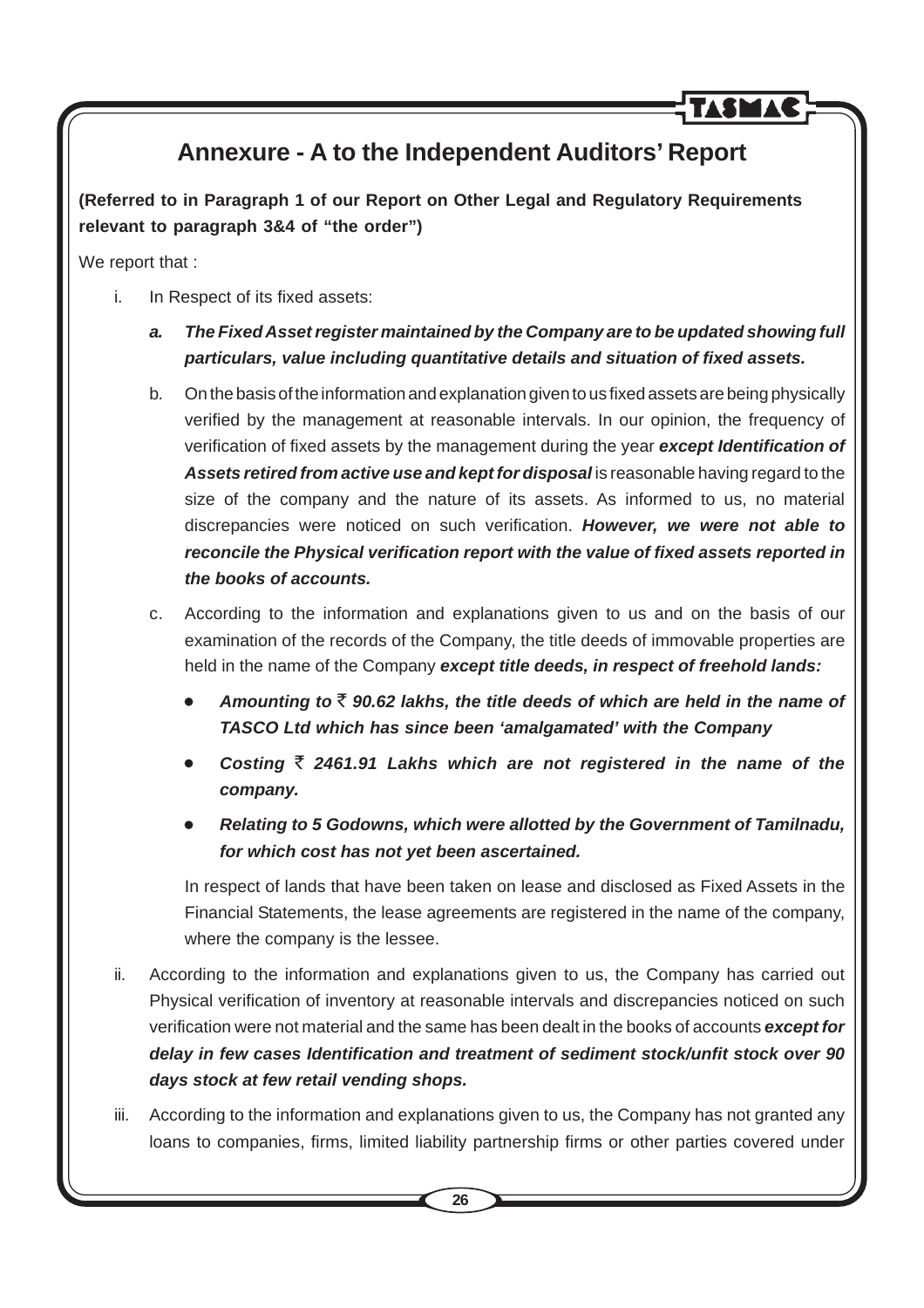section 189 of the Companies Act, 2013 ('the Act'). Accordingly, paragraph 3(iii) of the Order is not applicable to the Company

- iv. In our opinion and according to the information and explanations given to us, the Company has not given any loans, guarantee, securities and has not made any investments hence provisions of section 185 & 186 of the Act is not applicable, accordingly, paragraph 3(iv) of the Order is not applicable to the Company
- v. The Company has not accepted any deposits from the public during the year and hence the directives issued by the Reserve Bank of India and the provisions of Sec 73 to 76 or any other relevant provisions of the Act and the rules framed there under are not applicable.Accordingly, paragraph 3(v) of the Order is not applicable to the Company
- vi. The provisions under Section 148(1) of the Companies Act, 2013 regarding maintenance of cost records, is not applicable to the company, accordingly paragraph 3(vi) of the Order is not applicable to the Company.
- vii. According to the information and explanations given to us in respect of statutory dues:
	- a. According to the information and explanations given to us and on the basis of our examination of the records of the Company, amounts deducted/ accrued in the books of account in respect of undisputed statutory dues including provident fund, employees' state insurance, income-tax, sales tax, duty of customs, duty of excise, value added tax, service tax, cess and other material statutory dues have been regularly deposited during the year by the Company with the appropriate authorities. As explained to us, there is no arrears of outstanding statutory dues as on the last date of the financial year concerned for a period of more than six months from the date they become payable.
	- b. According to the information and explanations given to us, the company is having disputed statutory dues (on account of Income-Tax, Service Tax, Sales Tax – Value Added Tax) pending before various forums amounting to  $\bar{\xi}$  9,58,244.35 lakhs as at 31<sup>st</sup> March 2017 (Previous Year –  $\bar{\xi}$  9,56,570.51 lakhs) as detailed in Note No. 39 in the Notes to Financial Statements.
- viii. The Company has not defaulted in the repayment of any loans or borrowings from any financial institution, banks, government or debenture holders during the year. Accordingly, paragraph 3(viii) of the Order is not applicable.
- ix. The Company did not raise any money by way of initial public offer or further public offer (including debt instruments) and term loans during the year. Accordingly, paragraph 3 (ix) of the Order is not applicable.
- x. Based on the audit procedures performed for the purpose of reporting the true and fair view of the financial statements and as per the information and explanations given to us by the management, no material fraud by the Company or on the Company by its officers or employees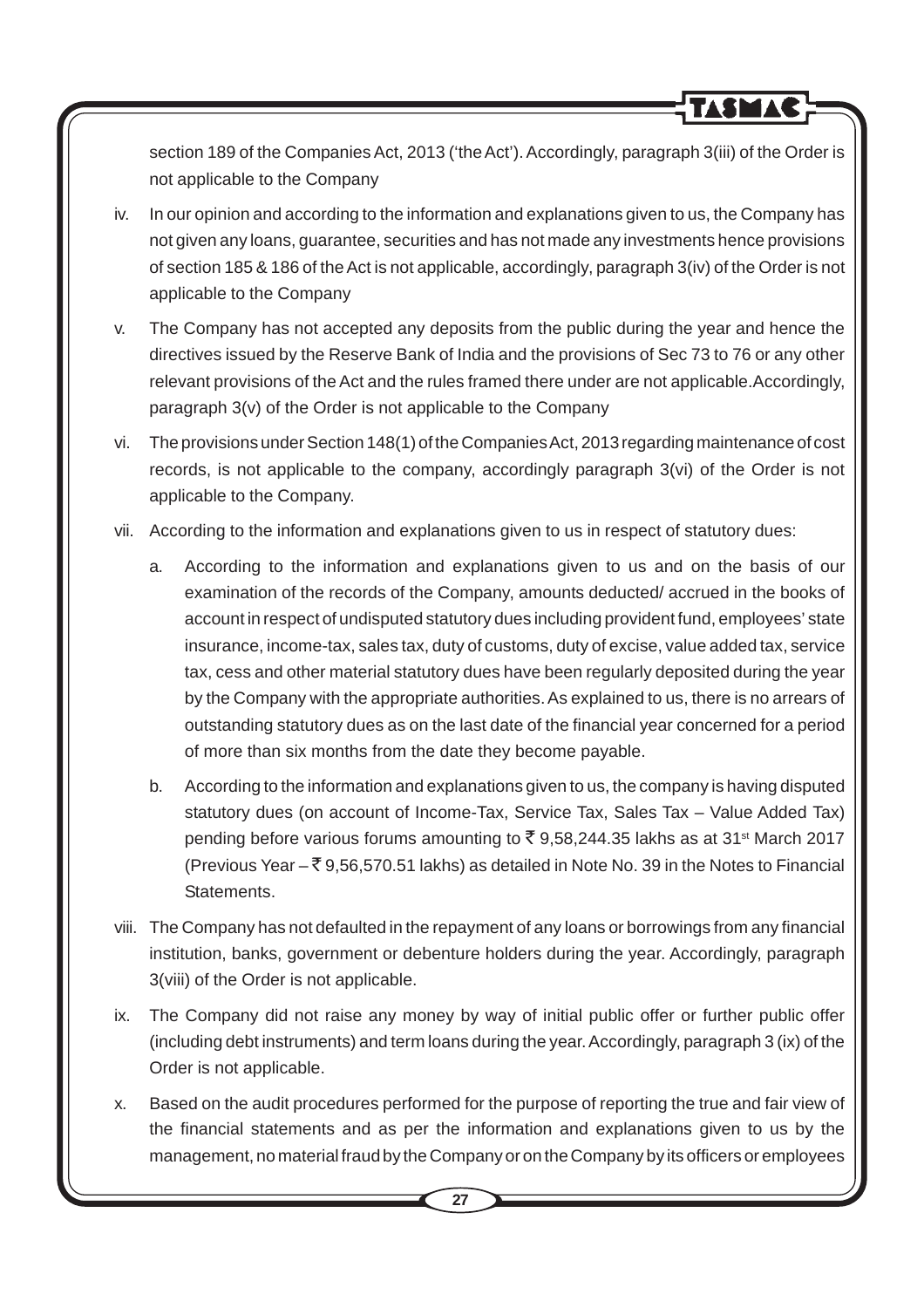has been noticed or reported during the course of our audit *except cash shortages/thefts noticed at various retail outlets during the year as detailed in Note No. 13 & 18 to the financial statements. we are unable to obtain sufficient and appropriate audit evidence to report on whether the disclosures of Cash in hand as on specified dates, handling of specified bank notes (SBN), non-permitted transactions and its treatment in books of accounts (which were reportedly based on banks scrolls and statements) are correct.*

- xi. As per notification No. GSR 463(E) dated 5th June, 2015 issued by the Ministry of Corporate Affairs, Government of India, Section 164(2) of the Companies Act, 2013 is not applicable to the Company. Accordingly, paragraph 3 (xi) of the Order is not applicable.
- xii. In our opinion and according to the information and explanations given to us, the Company is not a Nidhi company. Accordingly, paragraph 3(xii) of the Order is not applicable.
- xiii. According to the information and explanations given to us and based on our examination of the records of the Company, transactions with the related parties are in compliance with sections 177 and 188 of the Act wherever applicable and details of such transactions have been disclosed in the financial statements as required by the applicable accounting standards.
- xiv. According to the information and explanations given to us and based on our examination of the records of the Company, the Company has not made any preferential allotment or private placement of shares or fully or partly convertible debentures during the year. Accordingly, paragraph 3 (xiv) of the Order is not applicable.
- xv. According to the information and explanations given to us and based on our examination of the records of the Company, the Company has not entered into non-cash transactions with directors or persons connected with him. Accordingly, paragraph 3(xv) of the Order is not applicable.
- xvi. The Company is not required to be registered under section 45-IA of the Reserve Bank of India Act 1934. Accordingly, paragraph 3 (xvi) of the Order is not applicable.

### For **Sundaram& Srinivasan**

Chartered Accountants Firm Registration No: 004207S

Sd/- **P MENAKSHI SUNDARAM** PARTNER Place : Chennai Membership No: 217914

Date : 31<sup>st</sup> October 2017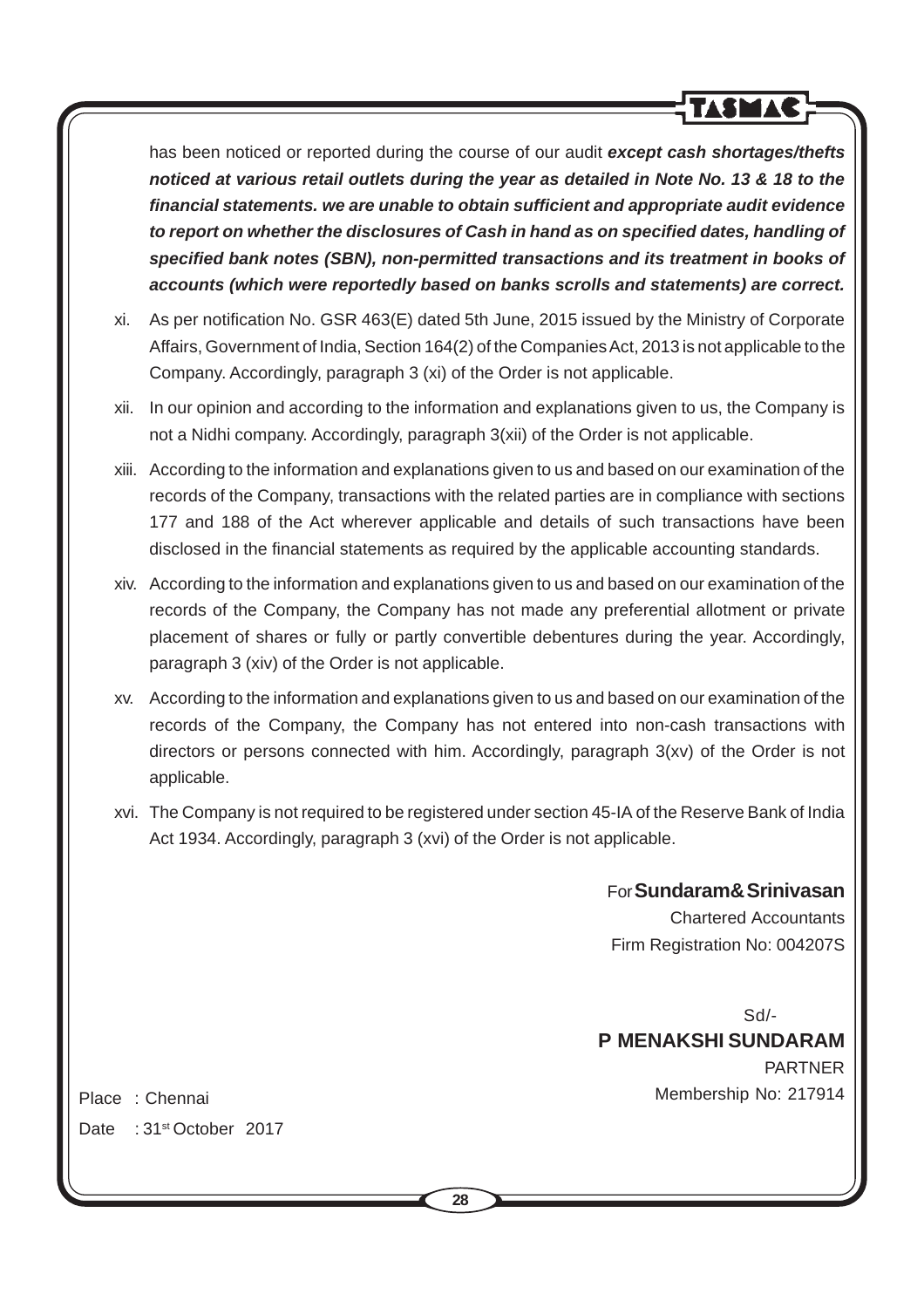# **Annexure - B to the Independent Auditors' Report**

TASMAC

### **Report on the Internal Financial Controls under Clause (i) of Sub-section 3 of Section 143 of the Companies Act, 2013 ("the Act")**

We have audited the internal financial controls over financial reporting of Tamilnadu State Marketing Corporation Limited ("the Company") as of 31 March 2017 in conjunction with our audit of the financial statements of the Company for the year ended on that date.

### **Management's Responsibility for Internal Financial Controls**

The Company's management is responsible for establishing and maintaining internal financial controls based on the internal control over financial reporting criteria established by the Company considering the essential components of internal control stated in the Guidance Note on Audit of Internal Financial Controls over Financial Reporting issued by the Institute of Chartered Accountants of India ('ICAI'). These responsibilities include the design, implementation and maintenance of adequate internal financial controls that were operating effectively for ensuring the orderly and efficient conduct of its business, including adherence to company's policies, the safeguarding of its assets, the prevention and detection of frauds and errors, the accuracy and completeness of the accounting records, and the timely preparation of reliable financial information, as required under the Companies Act, 2013.

### **Auditors' Responsibility**

Our responsibility is to express an opinion on the Company's internal financial controls over financial reporting based on our audit. We conducted our audit in accordance with the Guidance Note on Audit of Internal Financial Controls over Financial Reporting (the "Guidance Note") and the Standards on Auditing, issued by ICAI and deemed to be prescribed under section 143(10) of the Companies Act, 2013, to the extent applicable to an audit of internal financial controls, both applicable to an audit of Internal Financial Controls and, both issued by the Institute of Chartered Accountants of India. Those Standards and the Guidance Note require that we comply with ethical requirements and plan and perform the audit to obtain reasonable assurance about whether adequate internal financial controls over financial reporting was established and maintained and if such controls operated effectively in all material respects.

Our audit involves performing procedures to obtain audit evidence about the adequacy of the internal financial controls system over financial reporting and their operating effectiveness. Our audit of internal financial controls over financial reporting included obtaining an understanding of internal financial controls over financial reporting, assessing the risk that a material weakness exists, and testing and evaluating the design and operating effectiveness of internal control based on the assessed risk. The procedures selected depend on the auditor's judgment, including the assessment of the risks of material misstatement of the financial statements, whether due to fraud or error.

We believe that the audit evidence we have obtained is sufficient and appropriate to provide a basis for our audit opinion on the Company's internal financial controls system over financial reporting.

### **Meaning of Internal Financial Controls over Financial Reporting**

A company's internal financial control over financial reporting is a process designed to provide reasonable assurance regarding the reliability of financial reporting and the preparation of financial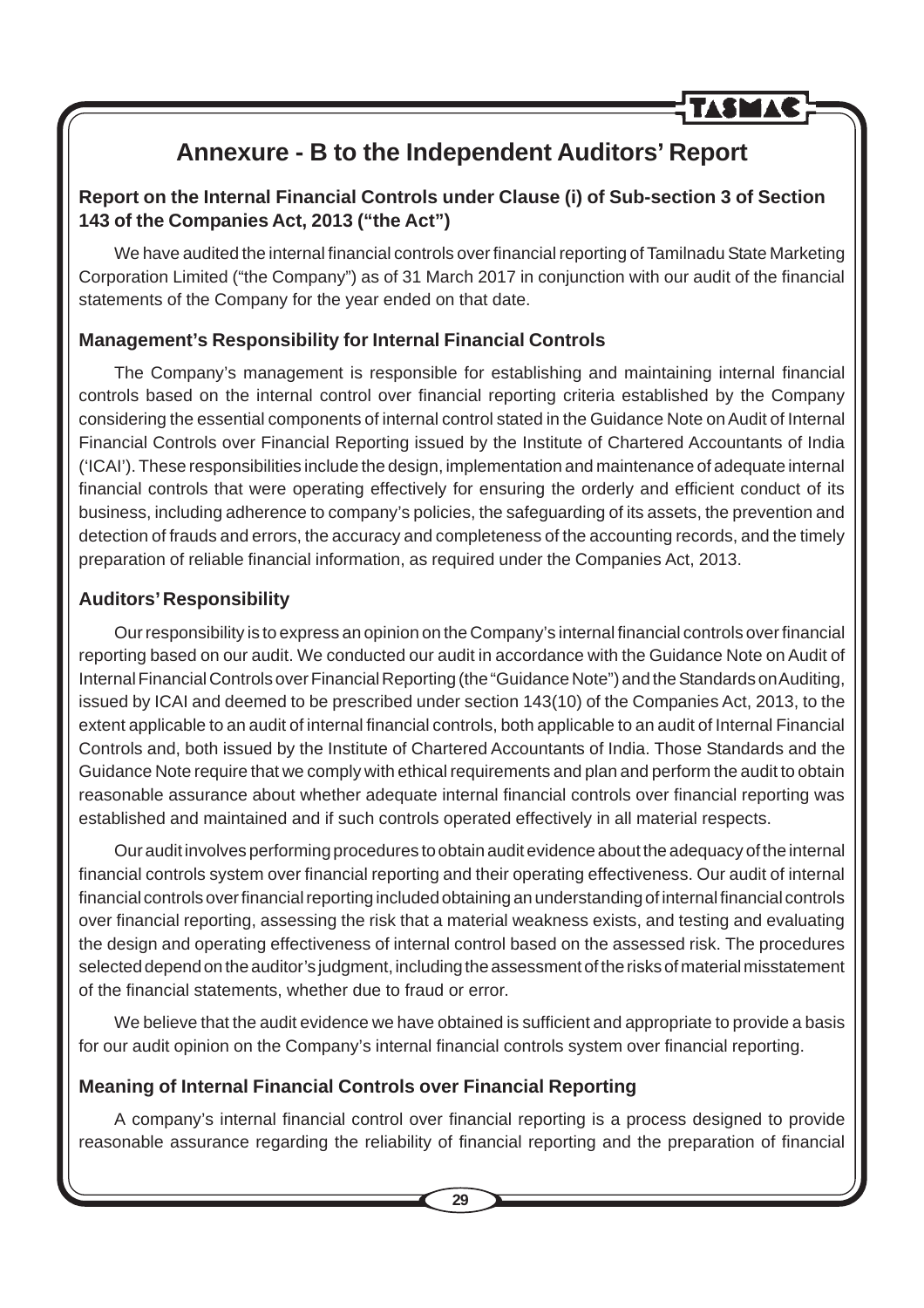statements for external purposes in accordance with generally accepted accounting principles. A company's internal financial control over financial reporting includes those policies and procedures that;

- (1) pertain to the maintenance of records that, in reasonable detail, accurately and fairly reflect the transactions and dispositions of the assets of the company;
- (2) provide reasonable assurance that transactions are recorded as necessary to permit preparation of financial statements in accordance with generally accepted accounting principles, and that receipts and expenditures of the company are being made only in accordance with authorisations of management and directors of the company; and
- (3) provide reasonable assurance regarding prevention or timely detection of unauthorised acquisition, use, or disposition of the company's assets that could have a material effect on the financial statements.

### **Inherent Limitations of Internal Financial Controls Over Financial Reporting**

Because of the inherent limitations of internal financial controls over financial reporting, including the possibility of collusion or improper management override of controls, material misstatements due to error or fraud may occur and not be detected. Also, projections of any evaluation of the internal financial controls over financial reporting to future periods are subject to the risk that the internal financial control over financial reporting may become inadequate because of changes in conditions, or that the degree of compliance with the policies or procedures may deteriorate.

### **Opinion**

In our opinion, the Company has, in all material respects, an adequate internal financial controls system over financial reporting and such internal financial controls over financial reporting were operating effectively as at 31 March 2017, based on the internal control over financial reporting criteria established by the Company considering the essential components of internal control stated in the Guidance Note on Audit of Internal Financial Controls Over Financial Reporting issued by the Institute of Chartered Accountants of India except the areas listed below:

**During the course of Audit, We have Observed that Internal Control Systems has to be strengthened commensurate with the size of the company and the nature of business in the following;**

**Raising bills on Sale of goods immediately on sale, identification of sediment stock periodically in respect of inventory at Retail Vending Shops, periodical review and strengthening of purchase policy, Selection of Vendors, Suppliers Price Fixation, Procurement Policy, integration of software under various platforms, review of internal audit reports and its impact analysis, maintenance of books of account on double entry system of accounting in retail vending shops, depots and District Manager Offices, asset backing to Self insurance corpus fund, HR and pay roll processing, follow up action on Various cash misappropriation, Cash Theft, action for timely renewal of agreements.**

> For **Sundaram& Srinivasan** Chartered Accountants Firm Registration No: 004207S

Sd/- Place : Chennai **P MENAKSHI SUNDARAM** Date : 31<sup>st</sup> October 2017 **Partner** Membership No: 217914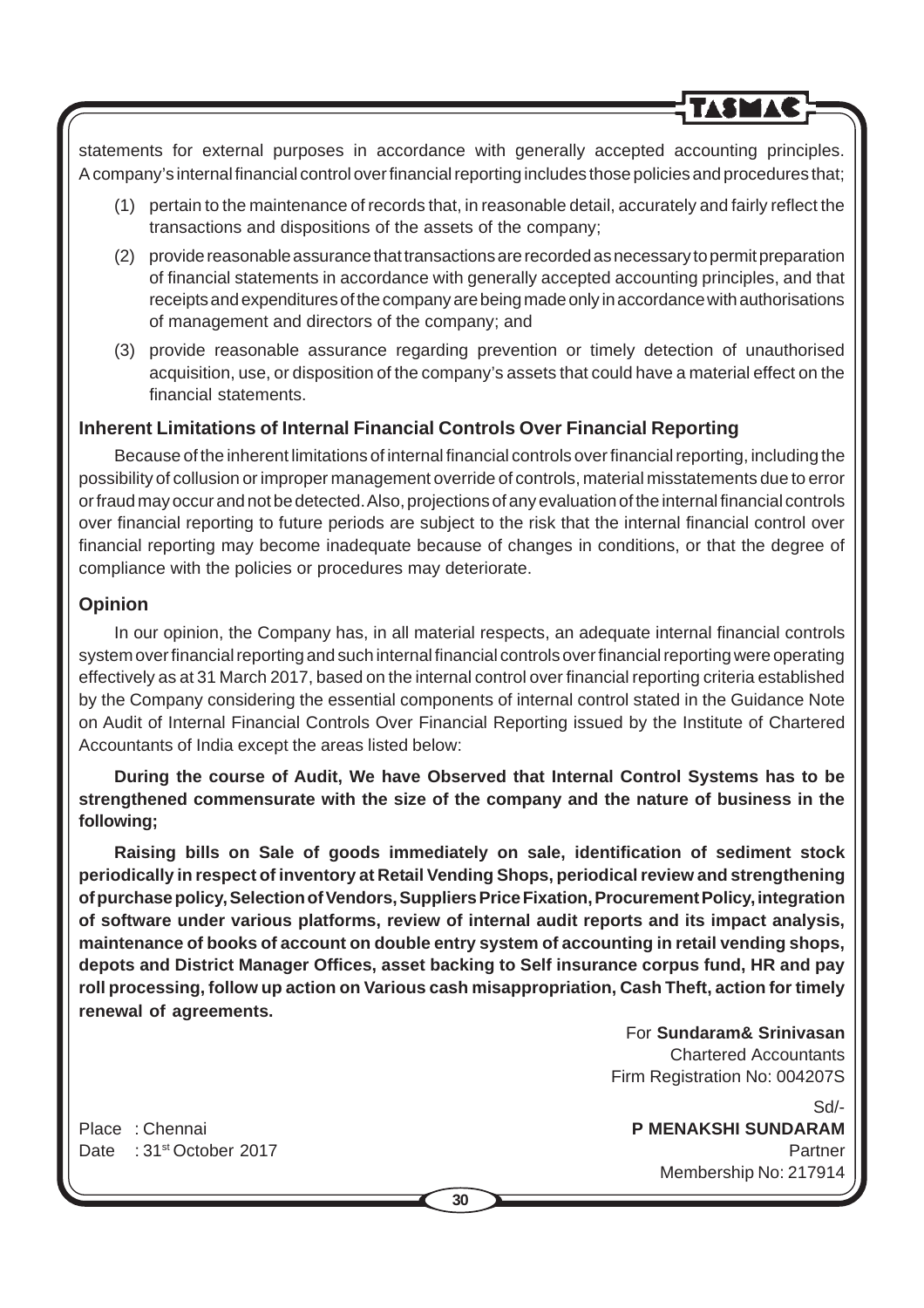### **Annexure - C to the Independent Auditors' Report Directions under Section 143(5) of the Companies Act, 2013 ("the Act") Questions Auditors Comments** 1 Whether the company has clear title/ lease **No. The title deeds, in respect of freehold lands,:** deeds for freehold and leasehold land respectively? If not please state the area of freehold and leasehold land for which title/ lease deed are not available. *Amounting to* ` *90.62 lakhs, the title deeds of which are held in the name of TASCO Ltd which has since been 'amalgamated' with the Company Costing* ` *2461.91 Lakhs which are not registered in the name of the company. Relating to 5 Godowns, which were allotted by the Government of Tamilnadu, for which cost has not yet been ascertained.* In respect of lands that have been taken on lease and disclosed as Fixed Assets in the Financial Statements, the lease agreements are registered in the name of the company, where the company is the lessee. 2 Whether there are any cases of waiver/ write off of debts/loans/interest etc., if yes, the reasons | ("the Company") has not waived/ written off any there for and the amount involved. The Tamilnadu State Marketing Corporation Ltd debts/ loans/ interest etc. in the current reporting financial year 2016-17. The reporting for the same is not applicable for the current financial year. 3 Whether proper records are maintained for No Stock of inventories is lying with third parties inventories lying with third parties & assets received as gifts/ grants from Government or arre maintained. other authorities. except Goods in Transit, for which proper records As informed to us and the same has been reported as per reporting requirement of Companies (Auditor's Report) Order ("the CARO"), 2016. Reference to our CARO report – Annexure A para ii. There are no assets received as gifts from the government or other authorities during the year. 1 Whether the company has an effective system for recovery of dues in respect of its sales activities and the dues outstanding and recoveries there against have been properly recorded in the books of accounts? Yes **Additional Specific Directions under Section 143(5) of the Companies Act, 2013 ("the Act") S. No.**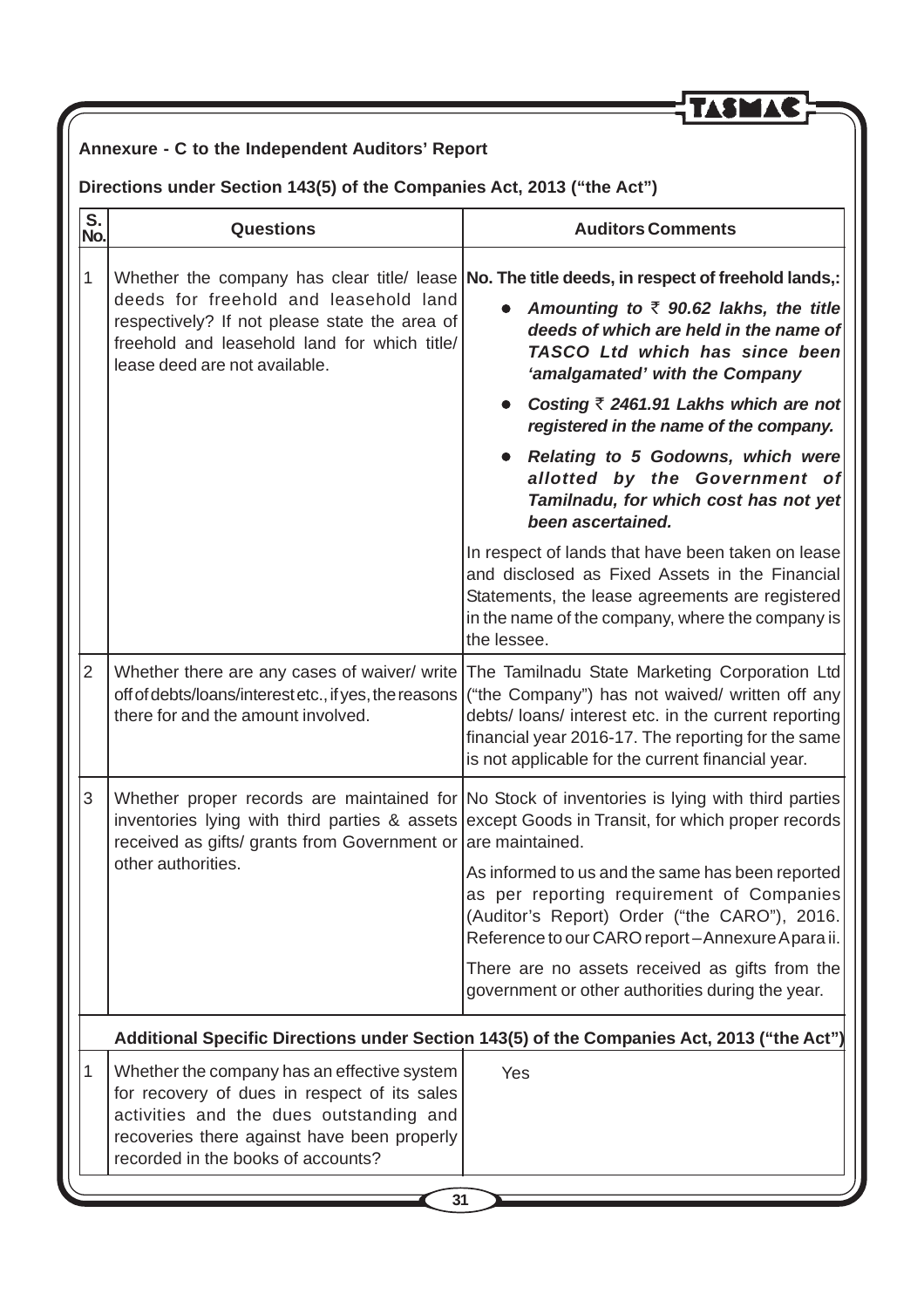|                | Additional Specific Directions under Section 143(5) of the Companies Act, 2013 ("the Act")                                                                                                                             |                                                                                                                                                                                                                                                                                                                                                                                                                                                                                          |
|----------------|------------------------------------------------------------------------------------------------------------------------------------------------------------------------------------------------------------------------|------------------------------------------------------------------------------------------------------------------------------------------------------------------------------------------------------------------------------------------------------------------------------------------------------------------------------------------------------------------------------------------------------------------------------------------------------------------------------------------|
| S.<br>No.      | <b>Questions</b>                                                                                                                                                                                                       | <b>Auditors Comments</b>                                                                                                                                                                                                                                                                                                                                                                                                                                                                 |
| $\overline{2}$ | Whether the Company has effective system<br>for physical verification, valuation of stock,<br>treatment of non-moving items and accounting<br>the effect of shortage / excess noticed during<br>physical verification. | Yes. The company is in the practice of<br>ascertaining and accounting for the 90 days<br>old stock at the depots, whereas this practice<br>is not being following in respect of 90 days<br>stock at retail vending shops. There was<br>delay in a few cases while reporting and<br>transferring back Sedimented stock from<br>shops to depots. The Company has not<br>ascertained and accounted for Sedimented<br>stock/stock unfit for consumption held at<br>few retail vending shops. |
| 3              | Whether the Company has effective system of<br>accounting breakages of bottles?                                                                                                                                        | Yes                                                                                                                                                                                                                                                                                                                                                                                                                                                                                      |
| 4              | control systems with regard to sales,<br>collections and remittance of funds by Retail<br>Shops?                                                                                                                       | Whether the Company has an effective internal During the Course of our audit, we observed that<br>with regard to the sale of Goods the internal control<br>system has to be strengthened commensurate to<br>the size of the Company and the Nature of Business.                                                                                                                                                                                                                          |
|                |                                                                                                                                                                                                                        | The Major Reason for this qualified opinion are that                                                                                                                                                                                                                                                                                                                                                                                                                                     |
|                |                                                                                                                                                                                                                        | The sales are not billed as and when they<br>take place in the retail shops as is observed<br>by us in the test checks, resulting in the<br>possibility of delayed accounting of sales;                                                                                                                                                                                                                                                                                                  |
|                |                                                                                                                                                                                                                        | The Billing Machines provided in the retail<br>shops are either not in working condition<br>or not used as found in the test checks;                                                                                                                                                                                                                                                                                                                                                     |
|                |                                                                                                                                                                                                                        | The shortages in the stock verification<br>process carried on by the staff and the<br>internal auditors are recovered at one and<br>half times of MRP and this acts only as a<br>detective/corrective control and not as a<br>preventive control.                                                                                                                                                                                                                                        |
|                |                                                                                                                                                                                                                        | For Sundaram & Srinivasan<br><b>Chartered Accountants</b><br>Firm Registration No: 004207S                                                                                                                                                                                                                                                                                                                                                                                               |
| Place          | : Chennai                                                                                                                                                                                                              | $Sd$ -<br><b>P MENAKSHI SUNDARAM</b><br>Partner                                                                                                                                                                                                                                                                                                                                                                                                                                          |
| Date           | : 31st October 2017<br>32                                                                                                                                                                                              | Membership No: 217914                                                                                                                                                                                                                                                                                                                                                                                                                                                                    |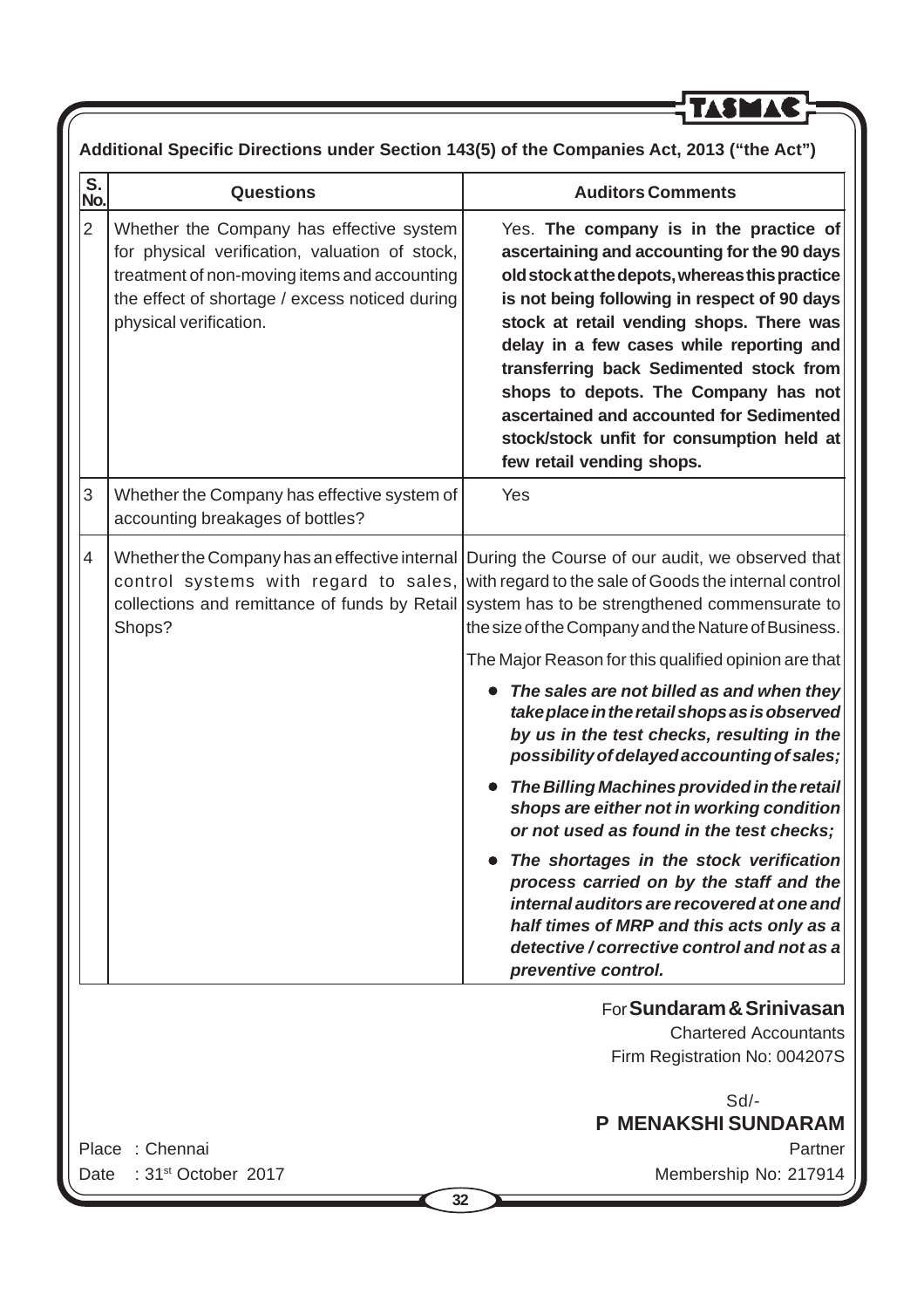

**DEVIKA NAYAR, IA&AS Accountant General (E & RSA) Tamilnadu** "Lekha Pariksha Bhavan,

361, Anna Salai, Chennai - 600 018. Ph.: 044-24327922 Fax : 044-24311659

### **COMMENTS OF THE COMPTROLLER AND AUDITOR GENERAL OF INDIA UNDER SECTION 143(6) (b) OF THE COMPANIES ACT, 2013 ON THE FINANCIAL STATEMENTS OF TAMILNADU STATE MARKETING CORPORATION LIMITED, CHENNAI FOR THE YEAR ENDED 31ST MARCH 2017.**

The preparation of financial statements Tamilnadu State Marketing Corporation Limited, Chennai for the year ended 31 March 2017. In accordance with the financial reporting framework prescribed under the Companies Act, 2013 is the responsibility of the management of the Company. The Statutory Auditors appointed by the Comptroller and Auditor General of India under Section 139 (5) of the Act are responsible for expressing opinion on the financial statements under section 143 of the Act based on independent audit in accordance with standards on auditing prescribed under section 143 (10) of the Act. This is stated to have been done by them vide their Audit Report dated 31-10-2017.

I, on the behalf of the Comptroller and Auditor General of India have conducted a supplementary audit under section 143 (6) (a) of the Act of the financial statements of Tamilnadu State Marketing Corporation Limited, Chennai for the year ended 31 March 2017. This supplementary audit has been carried out independently without access to the working papers of the statutory auditors and is limited primarily to inquiries of the statutory auditors and company personnel and a selective examination of some of the accounting records. On the basis of my audit nothing significant has come to my knowledge which would give rise to any comment upon or supplement to statutory auditors' report.

> **For and on the behalf of the Comptroller & Auditor General of India**

Sd/- Place: Chennai **DEVIKA NAYAR Date: 14-12-2017 Principal Accountant General**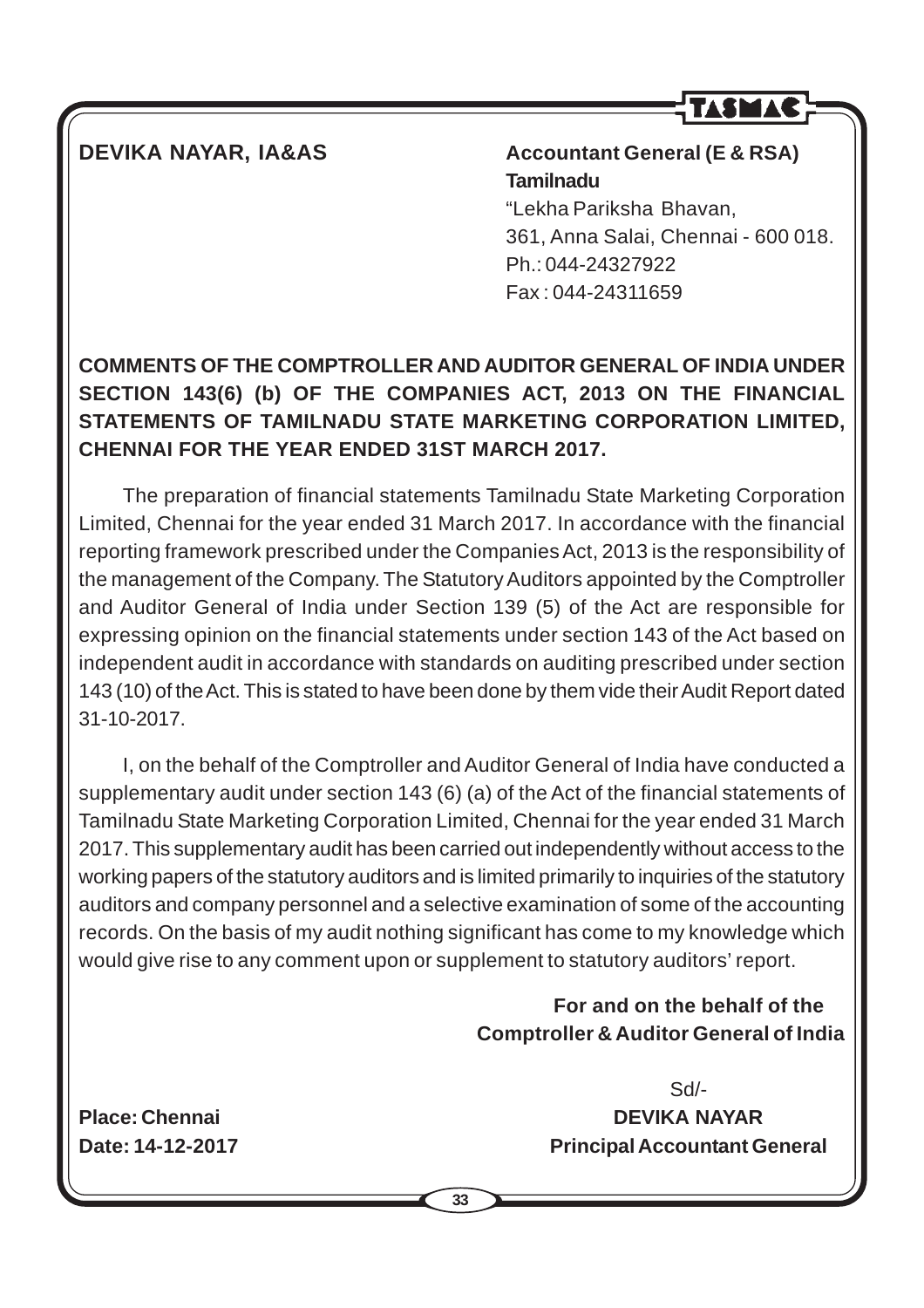HIASMAC

# **TAMIL NADU STATE MARKETING CORPORATION LIMITED**

**CMDA TOWER-II, 4th FLOOR, GANDHI IRWIN BRIDGE ROAD, EGMORE, CHENNAI- 600 008**

### **BALANCE SHEET AS AT 31st MARCH, 2017**

|                    | <b>PARTICULARS</b>                             | <b>NOTE</b>             | <b>ASAT</b>       | <b>ASAT</b>         |
|--------------------|------------------------------------------------|-------------------------|-------------------|---------------------|
|                    |                                                | No.                     | 31-03-2017        | 31-03-2016          |
| I                  | <b>EQUITY AND LIABILITIES</b>                  |                         | ₹                 | ₹                   |
| 1                  | <b>SHARE HOLDERS' FUNDS</b>                    |                         |                   |                     |
|                    | (a) SHARE CAPITAL                              | $\mathbf{3}$            | 15,00,00,000      | 15,00,00,000        |
|                    | (b) RESERVES AND SURPLUS                       | $\overline{\mathbf{4}}$ | (96, 56, 24, 264) | (1,65,36,95,109)    |
|                    | 2 NON-CURRENT LIABILITIES                      |                         |                   |                     |
|                    | (a) OTHER LONG TERM LIABILITIES                | 5                       | 81,69,62,439      | 81,94,40,596        |
|                    | (b) LONG TERM PROVISIONS                       | $6\phantom{1}6$         | 40,26,15,615      | 48,25,32,915        |
|                    | <b>3 CURRENT LIABILITIES</b>                   |                         |                   |                     |
|                    | (a) SHORT TERM BORROWINGS                      | $\overline{7}$          | 17,89,28,21,277   | 15,34,94,95,724     |
|                    | (b) TRADE PAYABLES                             | 8                       | 2,97,51,40,146    | 3, 18, 51, 88, 631  |
|                    | (c) OTHER CURRENT LIABILITIES                  | 9                       | 3,56,19,48,268    | 3,86,85,35,169      |
|                    | (d) SHORT TERM PROVISIONS                      | 10                      | 18,37,60,054      | 4,23,13,292         |
|                    | <b>TOTAL</b>                                   |                         | 25,01,76,23,535   | 22, 24, 38, 11, 218 |
| <b>ASSETS</b><br>Ш |                                                |                         |                   |                     |
| 1                  | <b>NON-CURRENT ASSETS</b>                      |                         |                   |                     |
|                    | (a) FIXED ASSETS                               |                         |                   |                     |
|                    | (i) TANGIBLE ASSETS                            | 11(i)                   | 53,85,14,514      | 57,89,96,096        |
|                    | (ii) INTANGIBLE ASSETS                         | 11(i)                   | 15,64,761         | 17,89,691           |
|                    | (iii) CAPITAL WORK IN PROGRESS                 | 11(iii)                 | 8,45,45,000       | 7,73,00,000         |
|                    | <b>TOTAL FIXED ASSETS</b>                      |                         | 62,46,24,275      | 65,80,85,787        |
|                    | (b) DEFERRED TAX ASSETS (NET)                  | 12                      | 43,58,17,400      |                     |
|                    | (c) LONG TERM LOANS AND ADVANCES               | 13                      | 1,90,78,11,354    | 1,75,98,52,110      |
|                    | (d) OTHER NON-CURRENT ASSETS                   | 14                      | 22,30,377         | 29,53,702           |
| $\mathbf{2}$       | <b>CURRENT ASSETS</b>                          |                         |                   |                     |
|                    | (a) INVENTORIES                                | 15                      | 12,86,56,84,330   | 10,55,57,34,513     |
|                    | (b) TRADE RECEIVABLES                          | 16                      | 29,50,845         | 31,95,796           |
|                    | (c) CASH AND BANK BALANCES                     | 17                      | 6,03,01,81,511    | 5,99,55,64,929      |
|                    | (d) SHORT-TERM LOANS AND ADVANCES              | 18<br>19                | 3,01,76,64,805    | 3,09,18,97,372      |
|                    | (e) OTHER CURRENT ASSETS                       |                         | 13,06,58,638      | 17,65,27,009        |
|                    | <b>TOTAL</b>                                   |                         | 25,01,76,23,535   | 22, 24, 38, 11, 218 |
|                    | Notes forming part of the Financial Statements | $(1-43)$                |                   |                     |
|                    |                                                |                         |                   |                     |

Sd/- **R.KIRLOSH KUMAR** Chartered Accountants Chartered Accountants Chartered Accountants Chartered Accountants Chartered Accountants Chartered Accountants Chartered Accountants Chartered Accountants Chartered Accountants C **Managing Director** 

Sd/- **R.BALASUBRAMANIAN**<br>Chief General Manager (Finance) & **Solution Supplement Performance** Partner Chief General Manager (Finance) & Company Secretary **M.No. 217914** 

Sd/- **P.THANGAMANI** As per our report of even date<br>Chairman<br>**Chairman As DINGARAM As SHIP CONS** for **M/s. SUNDARAM & SRINIVASAN**<br>Chartered Accountants

Place : Chennai Date : 31.10.2017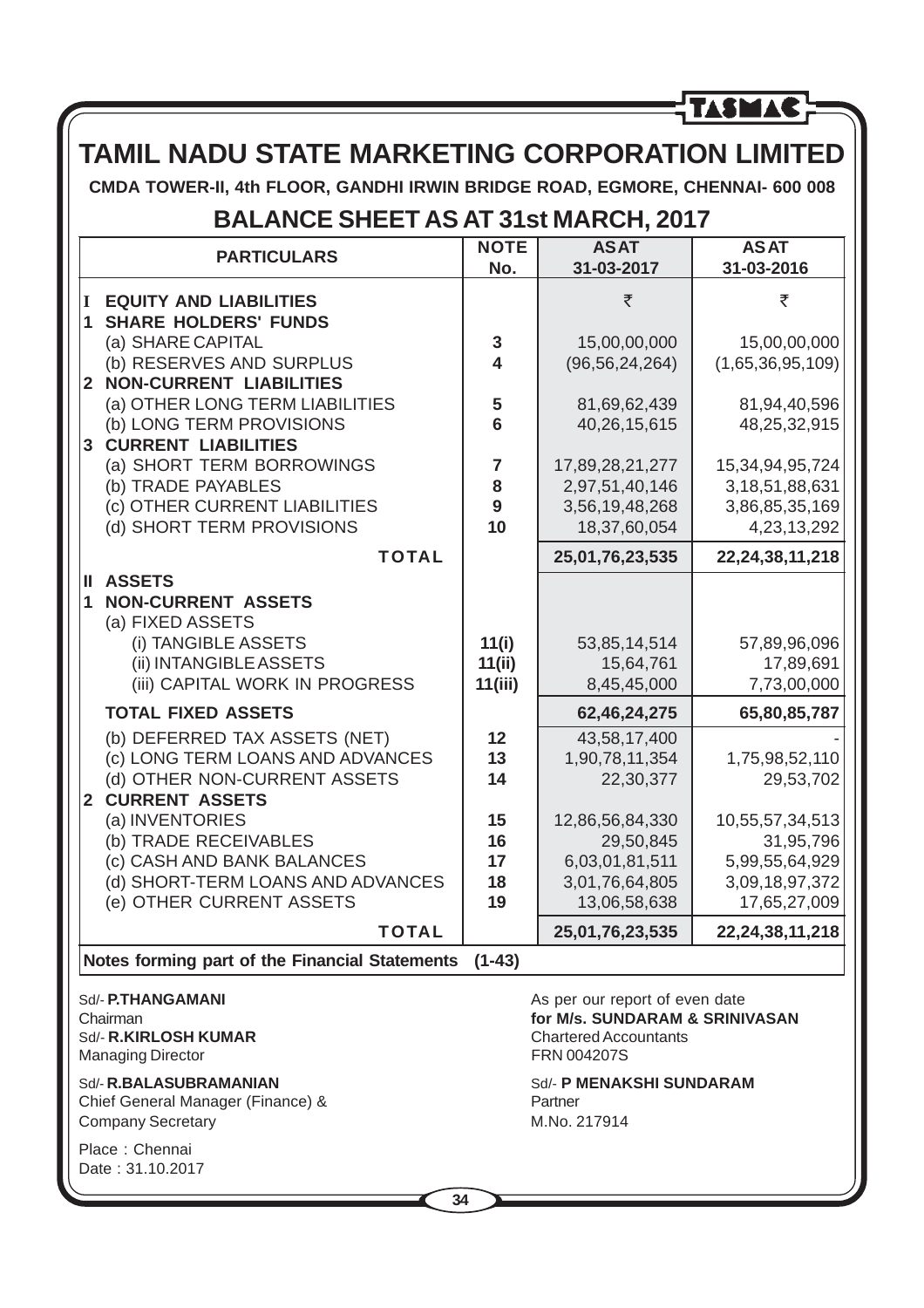| <b>TASMAC</b>                                                                                                                                                                                                                                                              |                            |                                                                                                                                         |                                                                                                                                              |  |
|----------------------------------------------------------------------------------------------------------------------------------------------------------------------------------------------------------------------------------------------------------------------------|----------------------------|-----------------------------------------------------------------------------------------------------------------------------------------|----------------------------------------------------------------------------------------------------------------------------------------------|--|
| <b>TAMIL NADU STATE MARKETING CORPORATION LIMITED</b>                                                                                                                                                                                                                      |                            |                                                                                                                                         |                                                                                                                                              |  |
| CMDA TOWER-II, 4th FLOOR, GANDHI IRWIN BRIDGE ROAD, EGMORE, CHENNAI- 600 008                                                                                                                                                                                               |                            |                                                                                                                                         |                                                                                                                                              |  |
| STATEMENT OF PROFIT AND LOSS FOR THE YEAR ENDED 31 <sup>st</sup> MARCH, 2017                                                                                                                                                                                               |                            |                                                                                                                                         |                                                                                                                                              |  |
| <b>PARTICULARS</b>                                                                                                                                                                                                                                                         | <b>NOTE</b><br>No.         | <b>YEAR ENDED</b><br>31-03-2017                                                                                                         | <b>YEAR ENDED</b><br>31-03-2016                                                                                                              |  |
| <b>REVENUE</b><br>REVENUE FROM OPERATIONS<br>$\parallel$<br>OTHER INCOME                                                                                                                                                                                                   | 20<br>21                   | ₹<br>3, 12, 47, 03, 51, 257<br>2,40,49,81,143                                                                                           | ₹<br>3,02,87,29,06,025<br>2,54,65,49,418                                                                                                     |  |
| Ш<br><b>TOTAL REVENUE (I+II)</b>                                                                                                                                                                                                                                           |                            | 3, 14, 87, 53, 32, 400                                                                                                                  | 3,05,41,94,55,443                                                                                                                            |  |
| <b>IV EXPENSES</b><br>PURCHASES OF STOCK IN TRADE<br>CHANGES IN INVENTORIES OF STOCK IN TRADE<br><b>EMPLOYEE BENEFIT EXPENSES</b><br>VAT ON IMFS & BEER<br><b>FINANCE COST</b><br>DEPRECIATION AND AMORTISATION EXPENSES<br>PRIOR PERIOD EXPENSES<br><b>OTHER EXPENSES</b> | 22<br>23<br>24<br>25<br>26 | 1,65,90,23,39,454<br>(2,30,99,49,817)<br>3,69,19,19,010<br>1,45,74,74,30,718<br>28,84,97,477<br>5,01,23,649<br>21,995<br>1,25,26,96,469 | 1,56,74,65,27,081<br>1,83,98,38,816<br>3,28,33,78,446<br>1,40,03,74,33,106<br>2,83,94,30,038<br>7,45,28,355<br>1,87,37,864<br>1,25,56,81,596 |  |
| <b>TOTAL EXPENSES</b>                                                                                                                                                                                                                                                      |                            | 3, 14, 62, 30, 78, 955                                                                                                                  | 3,06,09,55,55,302                                                                                                                            |  |
| V PROFIT/(LOSS) BEFORE EXCEPTIONAL AND<br>EXTRAORDINARY ITEMS AND TAX (III - IV)<br><b>VI EXCEPTIONAL ITEMS</b><br>VII PROFIT/(LOSS) BEFORE EXTRAORDINARY                                                                                                                  |                            | 25, 22, 53, 445                                                                                                                         | (67, 60, 99, 859)                                                                                                                            |  |
| <b>ITEMS AND TAX (V - VI)</b><br><b>VIII EXTRAORDINARY ITEMS</b>                                                                                                                                                                                                           |                            | 25,22,53,445                                                                                                                            | (67, 60, 99, 859)                                                                                                                            |  |
| IX PROFIT/(LOSS) BEFORE TAX (VII - VIII)<br>X TAX EXPENSE:                                                                                                                                                                                                                 |                            | 25,22,53,445                                                                                                                            | (67, 60, 99, 859)                                                                                                                            |  |
| (1) CURRENT TAX<br>(2) MAT CREDIT ENTITLEMENT<br>(3) DEFERRED TAX<br>XI PROFIT / (LOSS) AFTER TAX FOR THE PERIOD                                                                                                                                                           |                            | 4,38,86,118<br>(4,38,86,118)<br>43,58,17,400                                                                                            | (58,03,18,995)                                                                                                                               |  |
| FROM CONTINUING OPERATIONS (IX-X)<br>XII PROFIT / (LOSS) FOR THE PERIOD<br>XIII EARNINGS PER EQUITY SHARE                                                                                                                                                                  |                            | 68,80,70,845<br>68,80,70,845                                                                                                            | (1, 25, 64, 18, 854)<br>(1, 25, 64, 18, 854)                                                                                                 |  |
| $(1)$ BASIC<br>(2) DILUTED<br>(3) FACE VALUE PER EQUITY SHARE                                                                                                                                                                                                              |                            | 4,587<br>4,587<br>1,000                                                                                                                 | (8,376)<br>(8,376)<br>1,000                                                                                                                  |  |
| Notes forming part of the Financial Statements                                                                                                                                                                                                                             | $(1-43)$                   |                                                                                                                                         |                                                                                                                                              |  |
| Sd/- P.THANGAMANI<br>Chairman<br>Sd/- R.KIRLOSH KUMAR<br><b>Managing Director</b>                                                                                                                                                                                          |                            | As per our report of even date<br>for M/s. SUNDARAM & SRINIVASAN<br><b>Chartered Accountants</b><br>FRN 004207S                         |                                                                                                                                              |  |

Sd/- **R.BALASUBRAMANIAN**<br>
Chief General Manager (Finance) & Partner<br>
Partner Company Secretary **M.No. 217914** 

Place : Chennai Date : 31.10.2017

Chief General Manager (Finance) &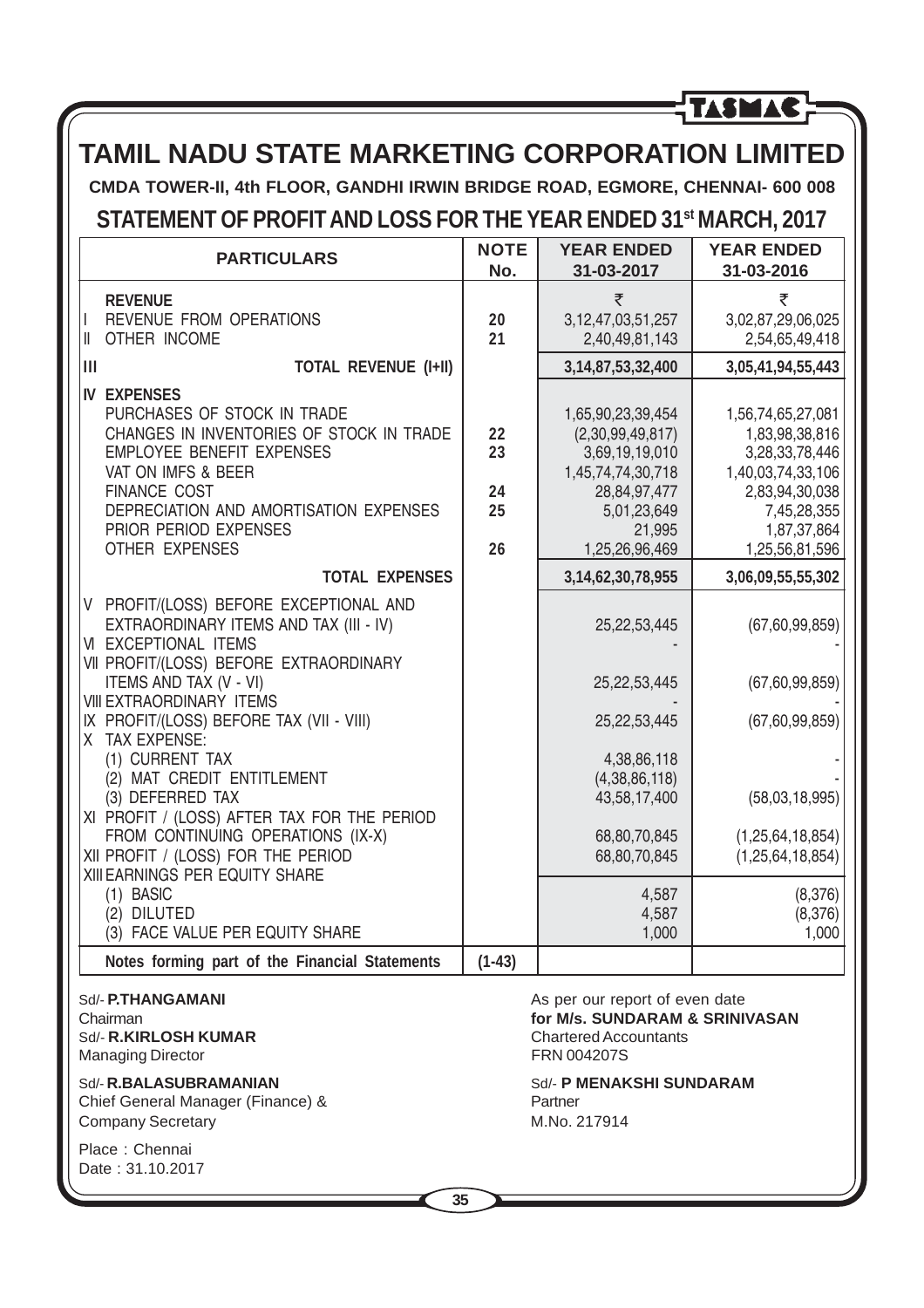# **TAMIL NADU STATE MARKETING CORPORATION LIMITED**

**CMDA TOWER-II, 4th FLOOR, GANDHI IRWIN BRIDGE ROAD, EGMORE, CHENNAI- 600 008**

### **NOTES FORMING PART OF THE FINANCIAL STATEMENTS**

### **1. CORPORATE INFORMATION**

The Tamil Nadu State Marketing Corporation Limited (TASMAC), is a company, wholly owned by Govt. of Tamilnadu, incorporated on 23.05.1983 under the erstwhile Companies Act, 1956 for the purpose of taking over from the private sector, the wholesale distribution of arrack and Indian Made Foreign Spirits in the whole State of Tamil Nadu. TASMAC has been granted the 'exclusive privilege' of wholesale and retail vending of IMFL for the whole State of Tamil Nadu as per sections 17-C(1-A)(a) and 17-C(1-B)(a) of the Tamil Nadu Prohibition Act, 1937 (Tamil Nadu Act X of 1937).

### **2. SIGNIFICANT ACCOUNTING POLICIES**

### **2.1 AS-1 Disclosure of accounting policies**

The accounts have been prepared under historical cost convention and on the basis of going concern, with revenues recognised and expenses accounted on accrual basis, unless otherwise stated herein and comply with the Accounting Standards referred to in Section 133 of the Companies Act, 2013.

### **2.2 AS-2 - Valuation of Inventories**

Inventories (Stock at Depots and Stock at Retail Shops) are valued at Cost or Net Realisable Value whichever is lower (Cost of inventory is inclusive of taxes and duties, average transit insurance cost, average transport cost, net of trade discount by using First – in – First out method (FIFO)), except the following. :-

- i. The cost of Empty Bottles is 'Nil'. However, a nominal value of Re.1/- is adopted for valuation of the same.
- ii. The Cost of Empty/waste cartons (being packing materials received with the goods purchased) is 'Nil'. However, a nominal value of Re.1/- is adopted for valuation of the same.
- iii. Stock in Transit is valued at Cost.
- iv. Stock of Excise Labels is valued at cost.

### **2.3 AS-3 Cash flow Statements**

Cash Flow Statement has been prepared under the 'Indirect Method' as set out in the Accounting Standard (AS-3) on Cash Flow Statements issued by the Institute of Chartered Accountants of India

### **2.4 AS-4 Events occurring after the Balance Sheet Date**

- (a) Assets and Liabilities are adjusted for events occurring after the Balance Sheet date that provide additional evidence to assist the estimation of amounts relating to conditions existing at the Balance Sheet date.
- (b) Dividends, which are proposed/declared by the Company after the Balance Sheet date but before the approval of the Financial Statements are not reflected in the financial statements in line with revised AS-4.

### **2.5 AS-5 Net Profit or Loss for the Period, Prior Period Items and Changes in Accounting Policies**

- (a) Significant items of prior period income and expenses and those income and expenses of Extra-ordinary nature are disclosed separately in the financial statements, so that their impact on the current period can be perceived.
- (b) Nature of changes in the accounting policies having material effect and their impact in the financial statements have been quantified and disclosed separately.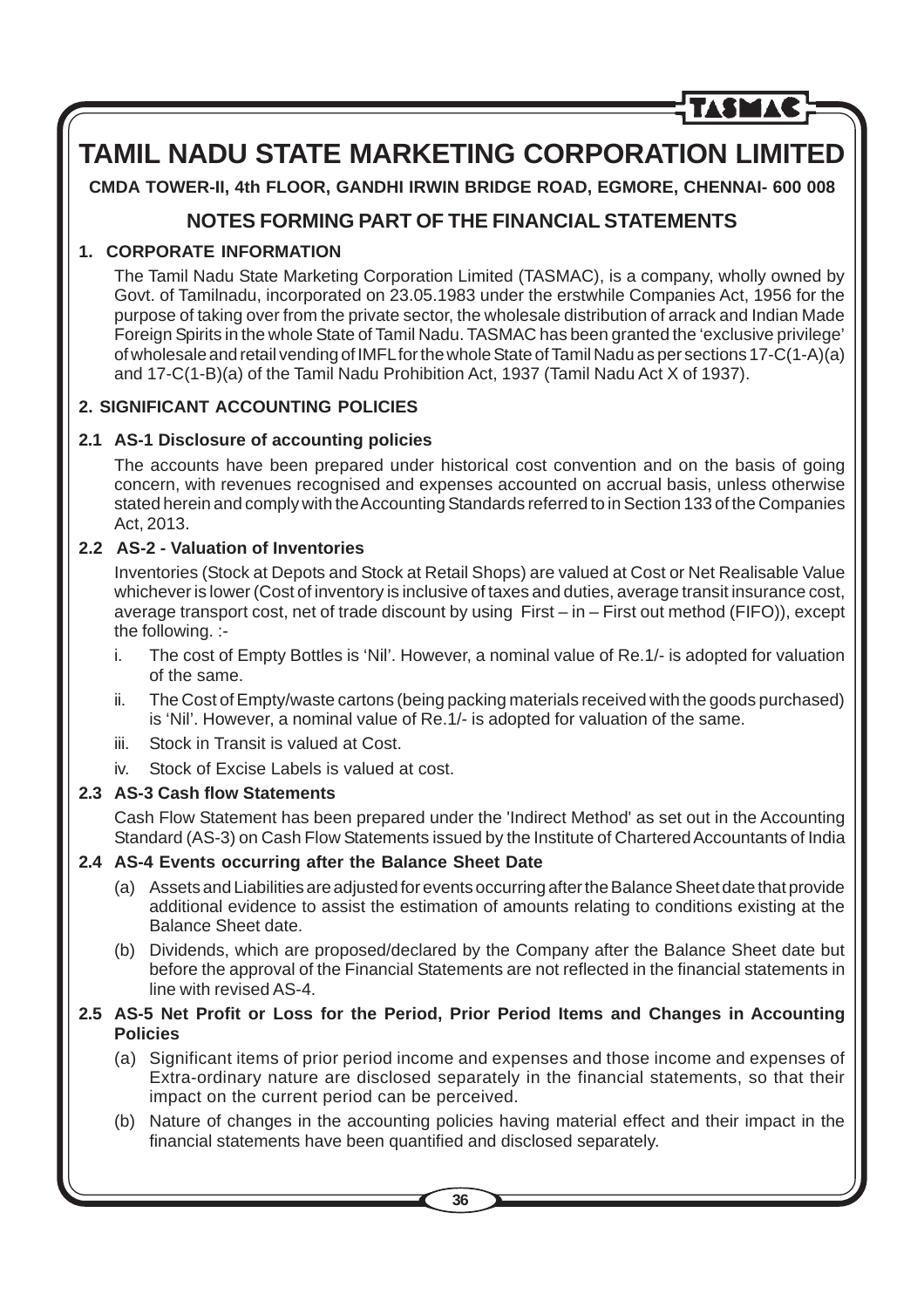### **2.6 AS–9 Revenue Recognition**

- Sales are accounted inclusive of Value Added Tax (Sales Tax).
- **A** Interest on deposits, agency commission on 'bar eatables contractors fee', penalty and demurrage are accounted on accrual basis.

**TASMA** 

- **EXECUTE:** Discounts earned on prompt payments to suppliers is accounted as and when payments are made.
- Â MRP Value of bottles of liquor, missing as recorded in the G.R.A. (Goods Receipt Acknowledgement), is recovered from the suppliers and recognised as Income of the period to which they relate.
- ◆ Other Revenue Recognition:
- **A** Other items of revenue are recognised in accordance with the Accounting Standard (AS-9) issued by the Institute of Chartered Accountants of India. Accordingly, where there are uncertainties in the measurement/realisation of income, the same is not accounted for.
- Sale of Empty/Waste Cartons and Empty Bottles are accounted on cash basis.

### **2.7 AS-10 Property, Plant and Equipment**

Fixed assets including "Leasehold land and Computer Software (other than internally generated)" are stated at cost of construction or acquisition less depreciation/amortisation. All costs attributable to bring the fixed assets to their working conditions are capitalised. However, fixed assets (Land and Buildings) taken over from Tamil Nadu Spirit Corporation Limited on amalgamation are stated at re-valued amounts,

In respect of Land, with reference to the guideline value obtained from the respective Sub-Registrars; and

In respect of Buildings, with reference to the valuation done by Approved Valuers.

### **Fixed Assets retired from active use and held for disposal**

These are stated at lower of their net book value and Net realisable value and shown separately as "Other Current Assets" and are disclosed under Current Assets.

### **Depreciation Accounting**

- a) Lease hold Lands (other than those for which Lease Deed is yet to be registered) are amortised over the period of lease.
- b) Depreciation on assets, other than "Plant & Machinery retired from active use and kept for disposal and Computer Software (other than internally generated)", is provided under Written Down Value Method of depreciation over the useful life of the assets as prescribed in Schedule II of the Companies Act, 2013.
- c) The difference between depreciation on Buildings based on revaluation and that on its original cost is transferred from Revaluation Reserve to General Reserve.
- d) Computer Software (other than internally generated) is amortised over a period of three years on Straight Line basis as per AS-26: Intangible Assets.
- e) Individual Assets costing less than  $\bar{\tau}$  5,000/- are depreciated in full.

### **2.8 AS-15 Employee benefits**

- a) Short term employee benefits and contribution to defined contribution plans are recognised as an expense on accrual basis and measured at an undiscounted amount in the Statement of Profit and Loss.
- b) Post employment and other long term employee benefits (gratuity and leave encashment) are recognised as an expense, at the present value of the amounts payable, determined using actuarial valuation techniques, in the Statement of Profit and Loss for the year. Actuarial gains and losses in respect of post employment benefits are charged to the Statement of Profit and Loss.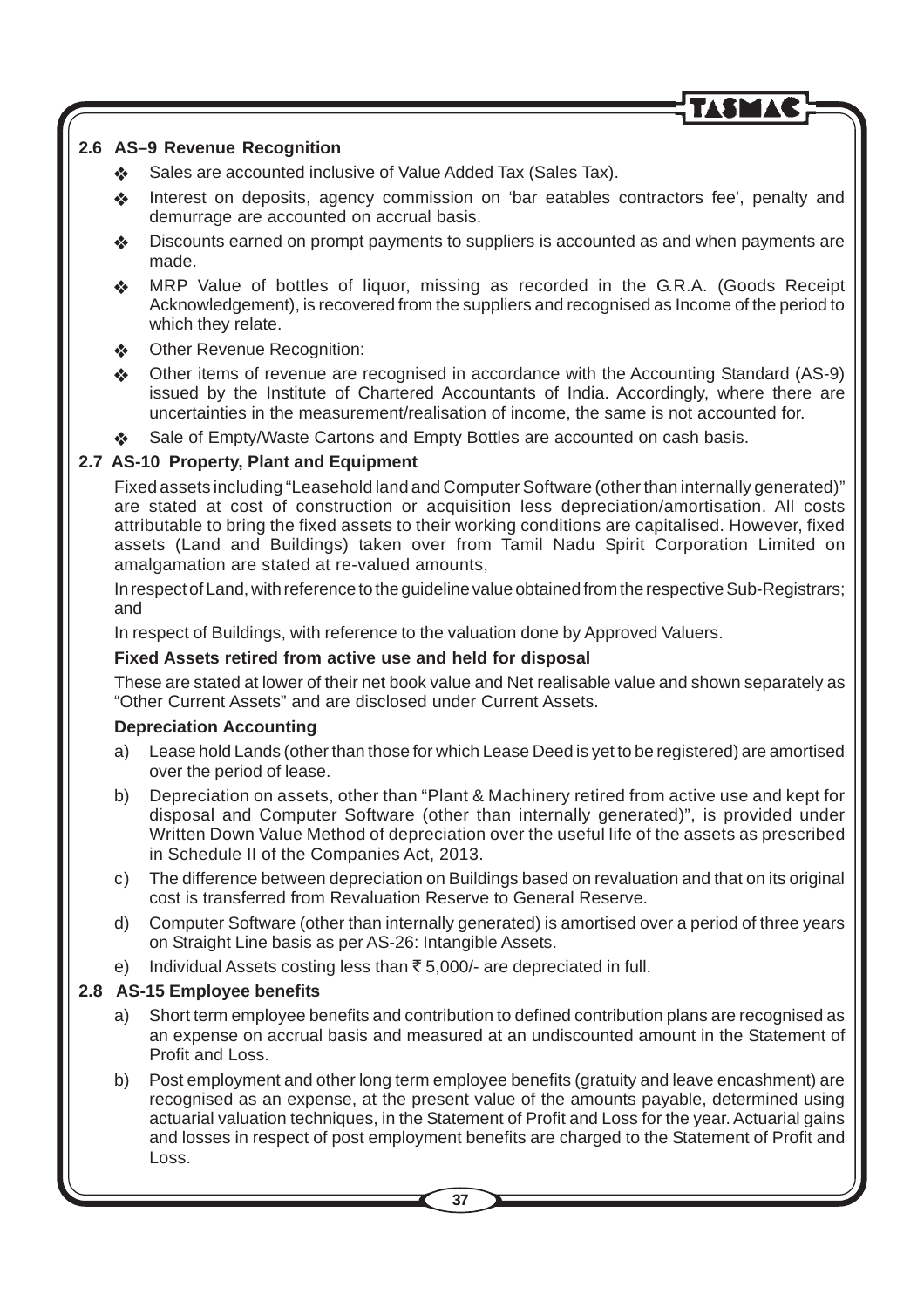### **2.9 AS-16 Borrowing Costs**

Borrowing costs specifically identified to the acquisition or construction of qualified assets are capitalised as part of such assets. Capitalisation of borrowing costs will cease when substantially all the activities necessary to prepare the qualifying assets for their intended use or sale are complete.

**TASMAC** 

All other borrowing costs are recognised as an expense in the period in which they are incurred.

### **2.10 AS-17 Segment Reporting**

The Company is trading in Indian Made Foreign Spirits and Beer. The segment revenue on sale of these products and related cost of purchases are shown separately. Other income / expenses and assets / liabilities are not capable of being separately identified with the segments.

### **2.11 AS-18 Related Party Transactions**

Remuneration to Key Managerial Personnel, other than Independent Non-executive Directors, is disclosed as 'Related Party Transactions' in the Notes to Accounts, as per the Accounting Standard 18 and its interpretations.

### **2.12 AS-22 Accounting for Taxes on Income**

- a) Income-tax Expense is accounted as Current Tax and Deferred Tax.
- b) Deferred Tax Asset is recognised only to the extent that there is reasonable certainty that sufficient future taxable income will be available against which such Deferred Tax Assets can be realised.
- c) Deferred Tax Assets as a result of timing differences in unabsorbed depreciation/carry forward losses under tax laws are recognised only to the extent that there is virtual certainty supported by convincing evidence that sufficient future taxable income will be available against which such Deferred Tax Assets can be realised.
- d) Minimum Alternate Tax (MAT) payable in a year is charged to the Statement of Profit and Loss as current tax. The company recognizes MAT credit available as an asset only to the extent there is convincing evidence that the company will pay normal income tax during the specified period, i.e., the period for which MAT Credit is allowed to be carried forward. In the year in which the Company recognizes MAT Credit as an asset in accordance with the Guidance Note on Accounting for Credit Available in respect of Minimum Alternate Tax under the Income Tax Act, 1961, the said asset is created by way of credit to the Statement of Profit and Loss and shown as "MAT Credit Entitlement". The Company reviews the "MAT Credit Entitlement" asset at each reporting date and writes down the asset to the extent the company does not have convincing evidence that it will pay normal tax during the specified period.

### **2.13 AS-26 Intangible Assets**

Intangible Assets other than internally generated are recognised and accounted if and only if it is probable that future economic benefits that are attributable to the assets will flow to the company and the cost of the assets can be measured reliably.

### **2.14 AS-28 Impairment of Assets**

The carrying amounts of assets are reviewed at Balance Sheet date to ascertain impairment based on internal/external factors. An impairment loss is recognised when the carrying amount of an asset exceeds its recoverable amount. The recoverable amount is the higher of the net selling price of the assets or their value in use or zero.

### **2.15 AS-29 Provisions, Contingent Liabilities and Contingent Assets**

- a) A present obligation, which could be reliably estimated, is provided for in the accounts, if it is probable that an outflow of resources embodying economic benefits will be required for its settlement.
- b) Contingent Liabilities are disclosed by way of notes to the Balance Sheet.
- c) Contingent Assets are neither recognised nor disclosed.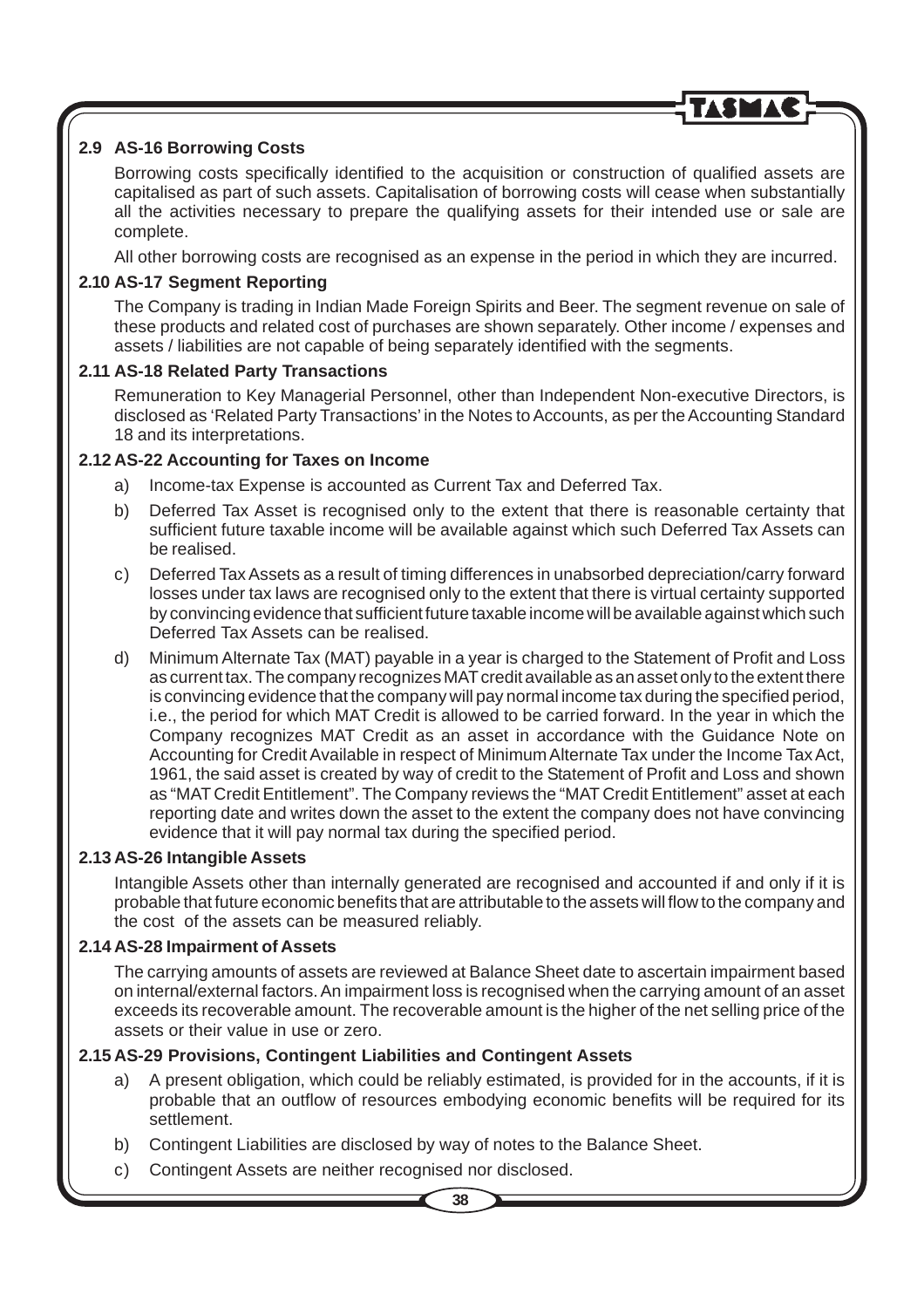# **TAMIL NADU STATE MARKETING CORPORATION LIMITED**

TASMAC,

**CMDA TOWER-II, 4th FLOOR, GANDHI IRWIN BRIDGE ROAD, EGMORE, CHENNAI- 600 008**

### **NOTES TO BALANCE SHEET AND STATEMENT OF PROFIT AND LOSS**

| <b>PARTICULARS</b>                                       | <b>ASAT</b><br>31-03-2017 | <b>ASAT</b><br>31-03-2016 |
|----------------------------------------------------------|---------------------------|---------------------------|
| NOTE:3                                                   | ₹                         | ₹                         |
| <b>SHARE CAPITAL</b>                                     |                           |                           |
| <b>AUTHORISED</b>                                        |                           |                           |
| 1,50,000 EQUITY SHARES OF ₹1000/- EACH                   | 15,00,00,000              | 15,00,00,000              |
| ISSUED, SUBSCRIBED AND FULLY PAID UP                     |                           |                           |
| 1,50,000 EQUITY SHARES OF ₹1000/- EACH                   | 15,00,00,000              | 15,00,00,000              |
| <b>Total</b>                                             | 15,00,00,000              | 15,00,00,000              |
| (a) RECONCILIATION OF NUMBER OF SHARES                   |                           |                           |
| <b>EQUITY SHARES</b>                                     |                           |                           |
| AT THE BEGINNING OF THE YEAR                             |                           |                           |
| - NUMBER OF SHARES                                       | 1,50,000                  | 1,50,000                  |
| AT THE END OF THE YEAR                                   |                           |                           |
| - NUMBER OF SHARES                                       | 1,50,000                  | 1,50,000                  |
| (b) DETAILS OF SHARES HELD BY SHARE HOLDERS HOLDING MORE |                           |                           |
| THAN 5% OF THE AGGREGATE SHARES IN THE COMPANY           |                           |                           |
| EQUITY SHARES - HELD BY GOVERNMENT OF TAMILNADU          | 1,50,000                  | 1,50,000                  |
|                                                          | 100%                      | 100%                      |

### **(c) RIGHTS, PREFERENCES AND RESTRICTIONS ATTACHED TO SHARES**

The Company has one class of equity shares having a par value of ₹1000 each. Each shareholder is eligible for one vote per share held. The dividend proposed by the Board of Directors is subject to the approval of the shareholders in the ensuing AGM, except in case of interim dividend. In the event of liquidation, the equity shareholders are eligible to receive the remaining assets of the Co. after distribution of all preferential amounts, in proportion to the shareholding.

| NOTE: 4                                                                     | <b>AS AT</b><br>31-03-2017 | <b>AS AT</b><br>31-03-2016 |
|-----------------------------------------------------------------------------|----------------------------|----------------------------|
| <b>RESERVES &amp; SURPLUS</b>                                               | ₹                          | ₹                          |
| <b>REVALUATION RESERVE</b><br>(a)                                           |                            |                            |
| OPENING BALANCE                                                             | 15, 34, 21, 361            | 15,46,51,453               |
| LESS: DEPRECIATION ON REVALUED AMOUNT WITHDRAWN<br>FROM REVALUATION RESERVE | (11, 70, 187)              | (12, 30, 092)              |
| CLOSING BALANCE<br>Total (a)                                                | 15,22,51,174               | 15,34,21,361               |
| <b>GENERAL RESERVE</b><br>(b)                                               |                            |                            |
| OPENING BALANCE                                                             | 25,00,848                  | 12,70,756                  |
| ADD: DEPRECIATION ON REVALUED AMOUNT WITHDRAWN<br>FROM REVALUATION RESERVE  | 11,70,187                  | 12,30,092                  |
| CLOSING BALANCE<br>Total (b)                                                | 36,71,035                  | 25,00,848                  |
|                                                                             |                            |                            |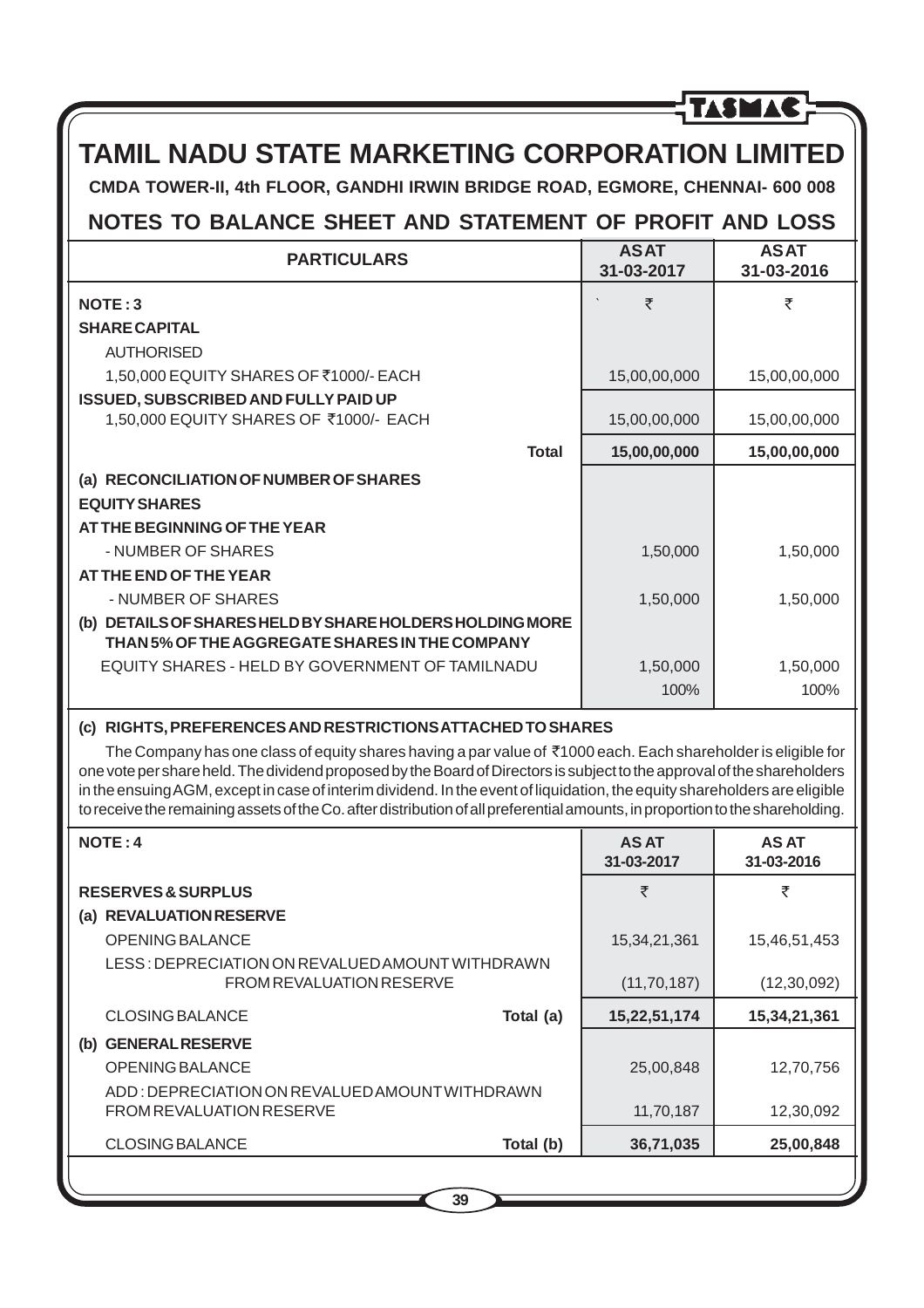|                                                                                                                                                                                            | <b>PARTICULARS</b> |                                 |                                                    | <b>ASAT</b><br>31-03-2016                       |
|--------------------------------------------------------------------------------------------------------------------------------------------------------------------------------------------|--------------------|---------------------------------|----------------------------------------------------|-------------------------------------------------|
| (c) SURPLUS/(DEFICIT) IN STATEMENT OF PROFIT AND LOSS<br>(i) OPENING BALANCE<br>(ii) ADD: PROFIT/(LOSS) FOR THE YEAR                                                                       |                    |                                 | ₹<br>(1,80,96,17,318)<br>68,80,70,845              | ₹<br>(55, 31, 98, 464)<br>(1, 25, 64, 18, 854)  |
| (iii) CLOSING BALANCE                                                                                                                                                                      | Total (c)          |                                 | (1, 12, 15, 46, 473)                               | (1,80,96,17,318)                                |
|                                                                                                                                                                                            |                    | Total (a+b+c)                   | (96, 56, 24, 264)                                  | (1,65,36,95,109)                                |
|                                                                                                                                                                                            |                    |                                 | <b>AS AT</b><br>31-03-2017                         | <b>AS AT</b><br>31-03-2016                      |
| NOTE: 5<br><b>OTHER LONG-TERM LIABILITIES</b><br><b>OTHER LIABILITIES</b>                                                                                                                  |                    |                                 | ₹<br>81,69,62,439                                  | ₹<br>81,94,40,596                               |
|                                                                                                                                                                                            |                    | <b>Total</b>                    | 81,69,62,439                                       | 81,94,40,596                                    |
| (Refer Note No.27)                                                                                                                                                                         |                    |                                 |                                                    |                                                 |
| "OTHER LIABILITIES" pertain to:<br>Security Deposit from Employees<br>from Suppliers<br>from Others                                                                                        |                    |                                 | 70,95,62,439<br>10,71,00,000<br>3,00,000           | 71,32,40,596<br>10,59,00,000<br>3,00,000        |
|                                                                                                                                                                                            |                    |                                 | <b>AS AT</b><br>31-03-2017                         | <b>AS AT</b><br>31-03-2016                      |
| NOTE: 6<br><b>LONG-TERM PROVISIONS</b><br>PROVISIONS FOR EMPLOYEE BENEFITS<br>Whole Sale<br>- Leave Salary<br>Gratuity<br><b>Retail Vending-</b><br>Gratuity                               |                    |                                 | ₹<br>5,62,56,184<br>1,47,76,508<br>33, 15, 82, 923 | ₹<br>6,67,32,355<br>1,73,05,235<br>39,84,95,325 |
|                                                                                                                                                                                            |                    | <b>Total</b>                    | 40,26,15,615                                       | 48,25,32,915                                    |
|                                                                                                                                                                                            |                    |                                 | <b>AS AT</b><br>31-03-2017                         | <b>AS AT</b><br>31-03-2016                      |
| NOTE: 7<br><b>SHORT TERM BORROWINGS</b><br><b>SECURED</b><br>a) Loans repayable on demand<br><b>From Banks</b><br>(i) Loans against deposits<br>(Secured against Term Deposits with Banks) |                    | ₹<br>3,93,84,14,425             | ₹<br>3,70,96,20,860                                |                                                 |
| <b>Name of the Bank</b>                                                                                                                                                                    | 31.03.2017<br>₹    | 31.03.2016                      |                                                    |                                                 |
| <b>Indian Bank</b>                                                                                                                                                                         |                    | 1,67,43,99,233   1,52,58,17,071 |                                                    |                                                 |
| Union Bank of India                                                                                                                                                                        | 76,95,00,000       | 84,54,03,789                    |                                                    |                                                 |
| Indian Overseas Bank                                                                                                                                                                       | 1,37,75,00,000     | 1,33,84,00,000                  |                                                    |                                                 |
| State Bank of India                                                                                                                                                                        | 11,70,15,192       |                                 |                                                    |                                                 |
| <b>Total</b>                                                                                                                                                                               |                    | 3,93,84,14,425 3,70,96,20,860   |                                                    |                                                 |
|                                                                                                                                                                                            | 40                 |                                 |                                                    |                                                 |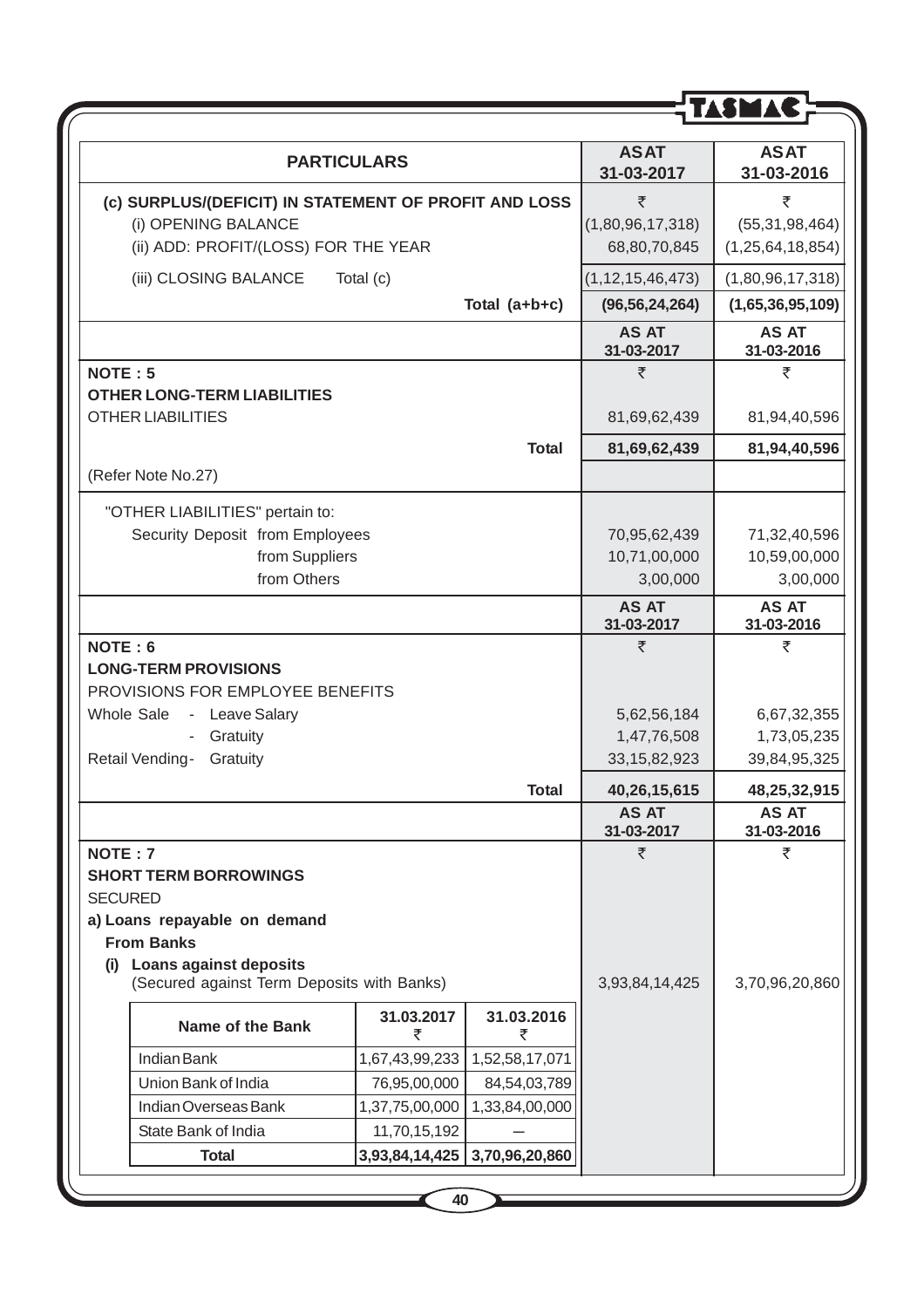# TASMAC

| <b>PARTICULARS</b>                                                                                                                                                                                                                                                                                                                                                                                                                                                                                       | <b>ASAT</b><br>31-03-2017         | <b>ASAT</b><br>31-03-2016  |
|----------------------------------------------------------------------------------------------------------------------------------------------------------------------------------------------------------------------------------------------------------------------------------------------------------------------------------------------------------------------------------------------------------------------------------------------------------------------------------------------------------|-----------------------------------|----------------------------|
|                                                                                                                                                                                                                                                                                                                                                                                                                                                                                                          | ₹                                 | ₹                          |
| (ii) Cash Credit - SBI Commercial Branch<br>(Secured by hypo. of stocks at Whole sale Depots and<br>Guranteed by Govt. of Tamilnadu as collateral to the<br>extent of Rs.70 Crores)                                                                                                                                                                                                                                                                                                                      | 1,29,51,41,272                    | 1,70,04,61,451             |
| (iii)<br>Cash Credit - IOB, T. Nagar<br>(Secured by hypo. of stocks at Retail Vending Shops of<br>Chennai (North), Chennai (South), Chennai (Central),<br>Tiruvallur (East), Tiruvallur (West), Kancheepuram<br>(North) Kancheepuram (South), Vellore, Arakonnam,<br>Tiruvannamalai, Salem, Namakkal, Dharmapuri and<br>Krishnagiri Districts)                                                                                                                                                           | 1,42,66,118                       | 54, 15, 672                |
| (iv) Cash Credit - Union Bank of India, Egmore<br>(Secured by hypo. of stocks at Retail Vending Shops of<br>Madurai (North), Madurai (South), Ramnad, Dindigul,<br>Sivaganga and Erode Districts)                                                                                                                                                                                                                                                                                                        | 27,39,92,679                      | 41,48,57,477               |
| (v) Cash Credit - Indian Bank CMDA<br>(Secured by hypo. of stocks at Retail Vending Shops of<br>Cuddalore, Villupuram, Thanjavur, Tiruvarur, Trichy,<br>Nagapattinam, Pudukottai, Karur, Perambalur, Theni,<br>Virudhunagar, Tirunelveli, Tuticorin and Kanyakumari<br>Districts)<br>(vi) Cash Credit Working Capital Demand Loan- ICICI Bank,<br>Nungambakkam.<br>(Secured by hypo. of stocks at Retail Vending Shops of<br>Coimbatore North, Coimbatore South, Tiruppur and<br>The Nilgiris Districts) | 37,72,62,506                      | 37,10,67,333               |
| Secured - Total (a)                                                                                                                                                                                                                                                                                                                                                                                                                                                                                      | 5,89,90,77,000                    | 6,20,14,22,793             |
|                                                                                                                                                                                                                                                                                                                                                                                                                                                                                                          | <b>AS AT</b><br>31-03-2017        | <b>AS AT</b><br>31-03-2016 |
| <b>UNSECURED</b><br>Loans repayable on demand<br>From Banks                                                                                                                                                                                                                                                                                                                                                                                                                                              | ₹                                 | ₹                          |
| Short Term Loan - INDIAN BANK, CMDA Branch, Chennai<br>Short Term Loan - UBI, Egmore.                                                                                                                                                                                                                                                                                                                                                                                                                    | 10,99,35,96,197<br>1,00,00,00,000 | 9, 12, 43, 28, 767         |
| Vijaya Bank, Egmore - (Current A/c)                                                                                                                                                                                                                                                                                                                                                                                                                                                                      | 1,48,080                          | 2,37,44,164                |
| Unsecured - Total (b)                                                                                                                                                                                                                                                                                                                                                                                                                                                                                    | 11,99,37,44,277                   | 9,14,80,72,931             |
| Total (a+b)                                                                                                                                                                                                                                                                                                                                                                                                                                                                                              | 17,89,28,21,277                   | 15,34,94,95,724            |
|                                                                                                                                                                                                                                                                                                                                                                                                                                                                                                          | <b>AS AT</b><br>31-03-2017        | <b>AS AT</b><br>31-03-2016 |
|                                                                                                                                                                                                                                                                                                                                                                                                                                                                                                          |                                   |                            |
| NOTE: 8<br><b>TRADE PAYABLES</b>                                                                                                                                                                                                                                                                                                                                                                                                                                                                         | ₹<br>2,97,51,40,146               | ₹<br>3, 18, 51, 88, 631    |

information regarding Micro, Small and Medium Enterprise was based on information available with the company.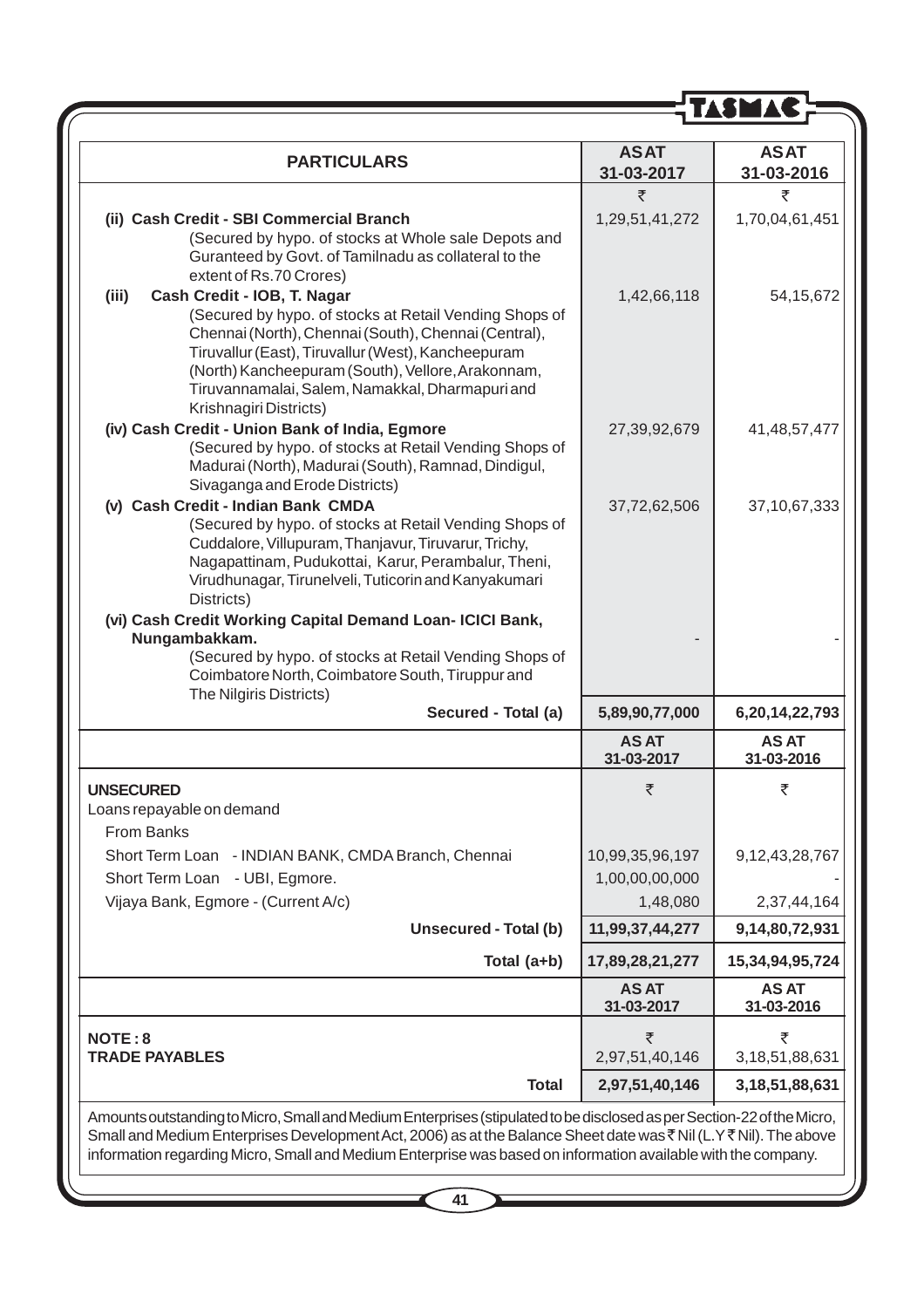| <b>PARTICULARS</b>                                                                                                                                                                                                            |              | <b>ASAT</b><br>31-03-2017  | <b>ASAT</b><br>31-03-2016             |  |
|-------------------------------------------------------------------------------------------------------------------------------------------------------------------------------------------------------------------------------|--------------|----------------------------|---------------------------------------|--|
|                                                                                                                                                                                                                               |              | ₹                          | ₹                                     |  |
| NOTE: 9                                                                                                                                                                                                                       |              |                            |                                       |  |
| <b>OTHER CURRENT LIABILITIES</b>                                                                                                                                                                                              |              |                            |                                       |  |
| INTEREST ACCRUED BUT NOT DUE ON BORROWINGS                                                                                                                                                                                    |              | 30,82,216                  | 35,74,966                             |  |
| <b>STATUTORY LIABILITIES</b>                                                                                                                                                                                                  |              | 82, 16, 12, 087            | 74,93,62,136                          |  |
| <b>OTHER PAYABLES</b>                                                                                                                                                                                                         |              |                            |                                       |  |
| <b>EMD / SECURITY DEPOSITS</b>                                                                                                                                                                                                |              | 1,33,60,28,642             | 1,71,81,94,785                        |  |
| <b>OTHER LIABILITIES</b>                                                                                                                                                                                                      |              | 1,40,12,25,323             | 1,39,74,03,282                        |  |
|                                                                                                                                                                                                                               |              |                            |                                       |  |
|                                                                                                                                                                                                                               | <b>Total</b> | 3,56,19,48,268             | 3,86,85,35,169                        |  |
| "OTHER LIABILITIES" pertain to:                                                                                                                                                                                               |              |                            |                                       |  |
| <b>Whole Sale</b><br>- Outstanding expenses                                                                                                                                                                                   |              | 41,05,63,607               | 37,25,49,211                          |  |
| Retail vending - Outstanding expenses                                                                                                                                                                                         |              | 40,04,29,262               | 44,70,44,273                          |  |
| - Employees Acc/Injury/Disablement Relief Fund                                                                                                                                                                                |              | 37, 19, 60, 719            | 34, 15, 14, 092                       |  |
| - RV Bar contract fee received in advance                                                                                                                                                                                     |              | 7,97,52,596                | 7,85,93,251                           |  |
| - Health Fund                                                                                                                                                                                                                 |              | 6,68,68,766                | 6,66,03,754                           |  |
| - Others                                                                                                                                                                                                                      |              | 7, 16, 50, 373             | 9,10,98,701                           |  |
| "Other Current Liabilities" include ₹685.01 Lakhs (L.Y. ₹685.01 Lakhs) being provision for registration charges<br>made on estimated basis on the lands for which cost has been brought into the books of account and pending |              |                            |                                       |  |
| for registration as stated in Note No.11(a)(2) (Land free hold). (Refer Note No.27)                                                                                                                                           |              |                            |                                       |  |
|                                                                                                                                                                                                                               |              | <b>AS AT</b><br>31-03-2017 | <b>AS AT</b><br>31-03-2016            |  |
| <b>NOTE: 10</b>                                                                                                                                                                                                               |              | ₹                          | ₹                                     |  |
| <b>SHORT TERM PROVISIONS</b>                                                                                                                                                                                                  |              |                            |                                       |  |
| PROVISIONS FOR EMPLOYEE BENEFITS                                                                                                                                                                                              |              |                            |                                       |  |
| <b>Whole Sale</b><br>- Leave Salary                                                                                                                                                                                           |              | 66,07,579                  |                                       |  |
| - Gratuity                                                                                                                                                                                                                    |              | 13,47,462                  |                                       |  |
| <b>Retail Vending</b><br>- Gratuity                                                                                                                                                                                           |              | 13,08,17,830               |                                       |  |
|                                                                                                                                                                                                                               |              |                            |                                       |  |
| <b>OTHERS</b><br>CURRENT INCOME TAX (PROVISION FOR TAX)                                                                                                                                                                       |              | 4,49,87,183                | 76,07,758<br>19,88,680<br>3,27,16,854 |  |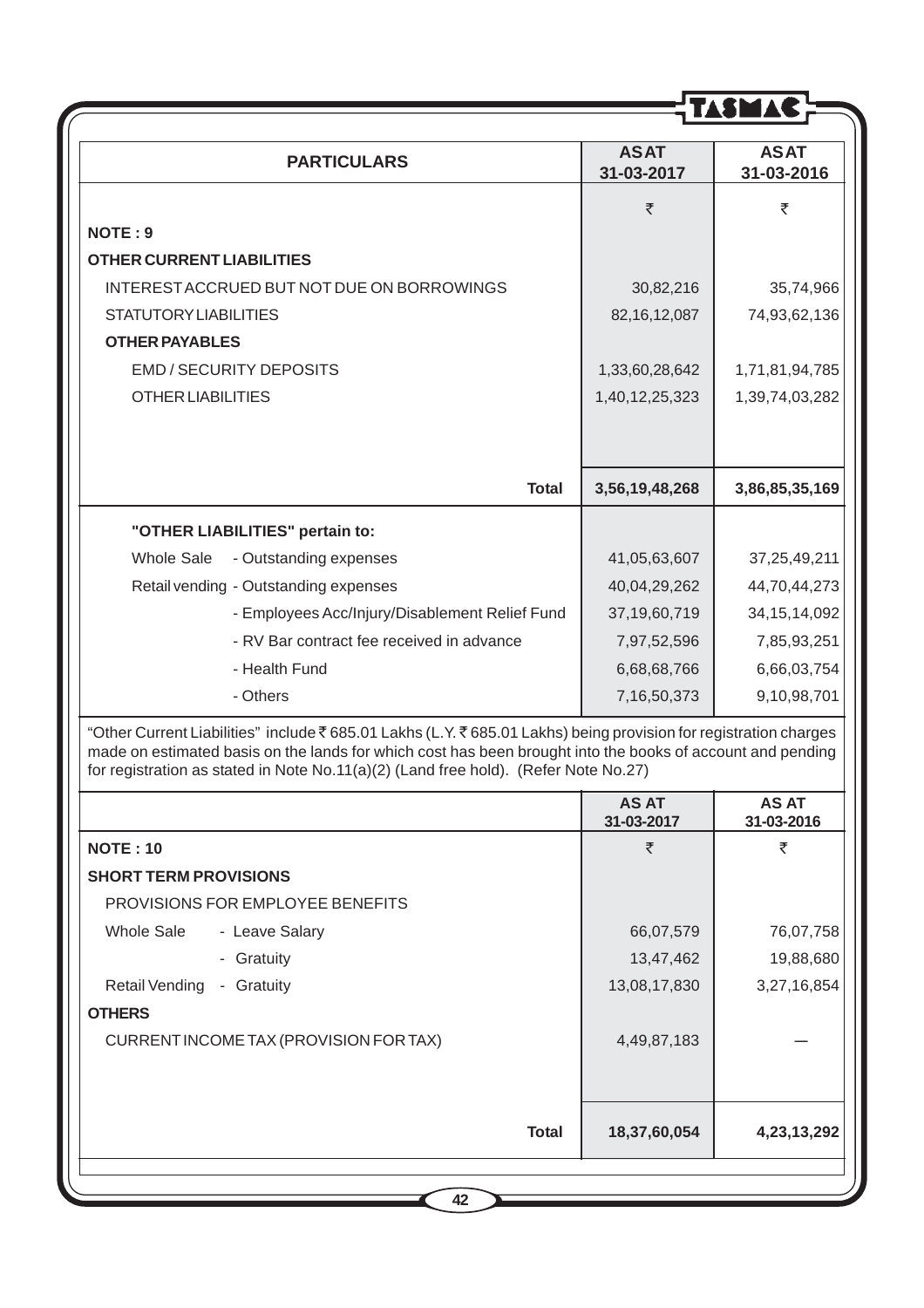**TASMAC** 47,41,808  $\frac{17,89,691}{17,89,691}$  $14,23,881$ 19.43.706  $1,71,627$ 87,69,460 12,23,331 72,16,835 44,10,209 41,639 5,43,09,534 60,32,862 57,89,96,096 26,90,326 7,73,00,000 Leasehold 22,75,077 - 1,50,275,077 - 1,50,000 3,31,371 43,465 - 3,31,371,865 - 3,74,836 17,50,241 17,50,241 19,43,706 Freehold 29,17,82,407 - - 29,17,82,407 - - - - 29,17,82,407 29,17,82,407 Buildings Fences, Wells, Tube wells Tube wells 3,07,615 - - - - - 3,07,615 1,355 - 2,13,555 - 2,13,343 - 2,13,343 1,71,627<br>Buildings Fences, Wells, Tube wells Buildings RCC Structure 30,73,97,940 8,58,179 13,69,729 30,68,86,390 11,33,08,913 93,53,849 - 12,26,62,762 18,42,23,628 19,40,89,027 Buildings Other than RCC Structure 2,03,57,564 - - 2,03,57,564 1,15,88,104 10,67,269 - 1,26,55,373 77,02,191 87,69,460 Carpeted Roads - RCC 88,99,105 - - 88,99,105 41,57,297 12,54,345 - 54,11,642 34,87,463 47,41,808 Furniture and Fixtures 8,84,42,663 8,84,42,663 8,84,25,860 - 8,12,25,828 8,12,25,828 8,12,25,828 8,12,25,888 8, Car 1,50,77,037 - 1,50,77,037 - 1,82,13,663 58,06,66,66,66,66,66,66,66,66,51,375 18,31,375 57,15,460 57,15,460 57,15,460 57,15,460 57,15,460 57,15,460 57,15,460 57,15,460 57,15,460 57,15,460 57,15,460 57,15,460 57,15,460 5 Jeep 8,32,767 - - 8,32,767 7,91,128 - - 7,91,128 41,639 41,639 Cycle 1,64,691 - - 1,64,691 1,64,691 - - 1,64,691 - - OfficeEquipments 22,20,31,697 22,20,31,697 35,16,37,22,163 20,610 20,610 2,55,27,634 2,87,14,510 2,67,14,510 6,829 19,64,29,844 2,970 5,43,09,534 Computers - End User devices 5,99,81,329 15,85,589 15,85,585,589 - 5,15,66,585 - 5,39,48,185 - 5,67,96,652 5,67,0,266 5,67,0,2682 5,67,0,2682 5,57,0,2682 5,57,0,2682 5,57,0,2682 5,57,0,2682 5,57,0,2682 5,57,0,2682 5,57,0,2 42,63,651 **TOTAL (i) 1,03,23,91,819 1,00,92,893 15,40,339 1,04,09,44,373 45,33,95,723 4,90,40,965 6,829 50,24,29,859 53,85,14,514 57,89,96,096** 57,19,67,314 Previous Year 95,22,12,762 85,22,12,762 8,07,71,754 5,92,697 1,03,23,91,819 38,02,45,448 7,36,51,801 5,01,526 45,33,95,723 57,89,96,096 57,19,67,314 Previous Year 59,61,087 - 1,087 59,61,087 - 1,087,00,26,087 - 1,087 - 1,087 - 42,396,691 - 42,90,326,90,326,90,326 **(iii) CAPITAL WORK-IN-PROGRESS 7,73,00,000 72,45,000 - 8,45,45,000 - - - - 8,45,45,000 7,73,00,000** 65,80,85,787 GRAND TOTAL [1,11,57,17,906 | 1,82,17,642| 15,40,339 | 1,13,23,95,209| 45,76,32,119 | 50,145,644 | 6,292 | 50,77,70,934 6,246,24,275 65,80,85,787 14,23,881 14,23,881 29, 17, 82, 407 Plant and Machinery (others) 30,89,556 1,67,912 - 32,57,468 18,66,225 2,43,611 2,43,611 2,43,611 12,23,331 12,23,331 Computers - Server 1,17,52,371 - - 1,17,52,371 74,88,720 16,70,180 - 91,58,900 25,93,471 42,63,651 than internally generated internally sensionally sensionally sensionally controlled the controlled internal sension of the controlled internal controlled internal than the controlled internal controlled internal controlled **TOTAL (ii) 60,26,087 8,79,749 - 69,05,836 42,36,396 11,04,679 - 53,41,075 15,64,761 17,89,691** Plant and Machinery 37,22,532 - 37,22,532 - 22,98,651 - 22,98,651 - - 14,23,881 **TOTAL 37,22,532 - 37,22,532 - 22,98,651 - 22,98,651 - - 14,23,881** Previous Year 37,22,532 - - 37,22,532 22,98,651 - - 22,98,651 14,23,881 14,23,881 9,40,89,02 ASAT<br>31.03.16 **01.04.16 ADJ. 31.03.17 01.04.16 YEAR 31.03.17 31.03.17 31.03.16 AS AT ADDITIONS DELETIONS/ AS AT AS AT FOR THE DELETIONS AS AT AS AT AS AT** \<br>\<br>\<br>\<br><br>\<br><br><br><br><br><br><br><br><br><br> **NET BLOCK DESCRIPTION GROSS BLOCK DEPRECIATION NET BLOCK** 94,272 15,64,761<br>15,64,761 8,45,45,000 34,87,463  $11,47,632$ 57,15,460 41,639 47,70,266  $\overline{25,93,471}$ 53,85,14,514 57,89,96,096 62,46,24,275  $17,50.241$ 29, 17, 82, 407 8,42,23,628 77,02,191 61,07,874 2,90,97,970 14,23,881 17,89,691  $\overline{ASAT}$ <br>31.03.17 **Note : 11 TAMIL NADU STATE MARKETING CORPORATION LIMITED FIXED ASSETS** TAMIL NADU STATE MARKETING CORPORATION LIMITED  $2, 13, 343$  $\frac{53,41,075}{53,41,075}$ 3.74,836 21,09,836 50,24,29,859 45,33,95,723 50,77,70,934 22,98,651 12,26,62.762 ,26,55,373 54,11,642 8,31,62,649 24,98,203 7,91,128 19,64,29,844 5,67,96,652 91,58,900 12,36,396  $\overline{ASAT}$ <br>31.03.17 1,64,691 (iv) Assets retired from active use and held for disposal (Grouped under "CURRENT ASSETS" - Valued at lower of their net book value and Net realisable value)  **(iv) Assets retired from active use and held for disposal (Grouped under "CURRENT ASSETS" - Valued at lower of their net book value and Net realisable value) DELETIONS** 6,829  $6,829$ 6.829 5,01,526 22,98,651 22,98,651  $\mathsf{h}\mathsf{v}$ **DEPRECIATION** 77,355  $\frac{11,04,679}{11,04,679}$ <br>9,65,635 43,465 10,67,269 16,70,180 FOR THE<br>YEAR<br>₹  $12,54,345$  $2,43,611$ 19,36,821 8.31.375  $2,87,14,510$ 28,48,185 4,90,40,965 5,01,45,644 93,53,849 7,36,51,801  $1,35,988$ 45,76,32,119  $1,15,88,104$ 8,66,225 1,06,66,828 16,77,22,163 74,88,720 45,33,95,723 38,02,45,448 42,36,396 42,36,396  $3.31.371$ 11,33,08,913 41,57,297 8,12,25,828 7,91,128 5,39,48,467 22,98,651 22,98,651 22,98,651 32,70,761  $1,64,691$  $\overline{ASAT}$ <br>01.04.16  $\begin{array}{c|c}\n & & \\
 & 31.03.17 \\
 & \uparrow & \\
 & \uparrow & \\
 & \uparrow & \\
 & \uparrow & \\
 & \uparrow & \\
 & \uparrow & \\
 & \uparrow & \\
 & \uparrow & \\
 & \uparrow & \\
 & \uparrow & \\
 & \uparrow & \\
 & \uparrow & \\
 & \uparrow & \\
 & \uparrow & \\
 & \uparrow & \\
 & \uparrow & \\
 & \uparrow & \\
 & \uparrow & \\
 & \uparrow & \\
 & \uparrow & \\
 & \uparrow & \\
 & \uparrow & \\
 & \uparrow & \\
 & \uparrow & \\
 & \uparrow & \\
 & \uparrow & \\
 & \uparrow & \\
 & \uparrow & \\
 & \uparrow & \\
 & \uparrow & \\
 & \uparrow & \\
 & \uparrow & \\
 & \uparrow$ 69,05,836<br>69,05,836<br>60,26,087  $3,07,615$ 22,55,27,814 6,15,66,918 1,04,09,44,373 15.40.339 | 1.13.23.95.209 21.25.077 29, 17, 82, 407 30,68,86,390 2,03,57,564 88,99,105 32,57,468 8,92,70,523 ,82,13,663 8,32,767 1,64,691  $1,17,52,371$ 1,03,23,91,819 8,45,45,000 37,22,532 ADDITIONS DELETIONS  $\frac{50,000}{\sqrt{25}}$  $5,92,697$ 20,610 13,69,729 15,40,339 37,22,532 37,22,532 **GROSS BLOCK**  $\overline{b}$ 8,27,860  $\frac{8,79,749}{8,79,749}$  $\frac{1}{67,912}$ 65,000 72,45,000 8,58,179 31,36,626 35, 16, 727 15,85,589 1,00,92,893 8,07,71,754 1,82,17,642  $\overline{b}$ 307,615 60,26,087<br>60,26,087 7,73,00,000 37,22,532 2,03,57,564 38,99,105 30,89,556 8,84,42,663 50,77,037 5,99,81,329 1,03,23,91,819 95,22,12,762 1,11,57,17,906 37,22,532 37,22,532 29,17,82,407 1,64,691 22,20,31,697  $\overline{ASAT}$ <br>01.04.16 22.75.077 8,32,767 59,61,087 1.17.52.371 TOTAL<sub>0</sub> **TOTAL** RAND TOTAL ε (iii) CAPITAL WORK-IN-PROGRESS **TOTAL Buildings**<br>Buildings Fences, Wells, Tube wells **Buildings Other than RCC Structure** Computers & data processing units **Computers & data processing units** DESCRIPTION Computers - End User devices Plant and Machinery (others) **Buildings RCC Structure** (ii) INTANGIBLE ASSETS Computer software [other **(ii) INTANGIBLE ASSETS Computer software [other** Carpeted Roads - RCC than internally generated] FIXED ASSETS **ID TANGIBLE ASSETS (i) TANGIBLE ASSETS Plant and Equipment Plant and Equipment** Furniture and Fixtures Plant and Machinery Computers - Server **Office Equipments Motor Vehicles Motor Vehicles** Note: 11 Previous Year Previous Year **Previous Year** Leasehold Freehold **Roads Land** Cycle **leel** ခြ **43**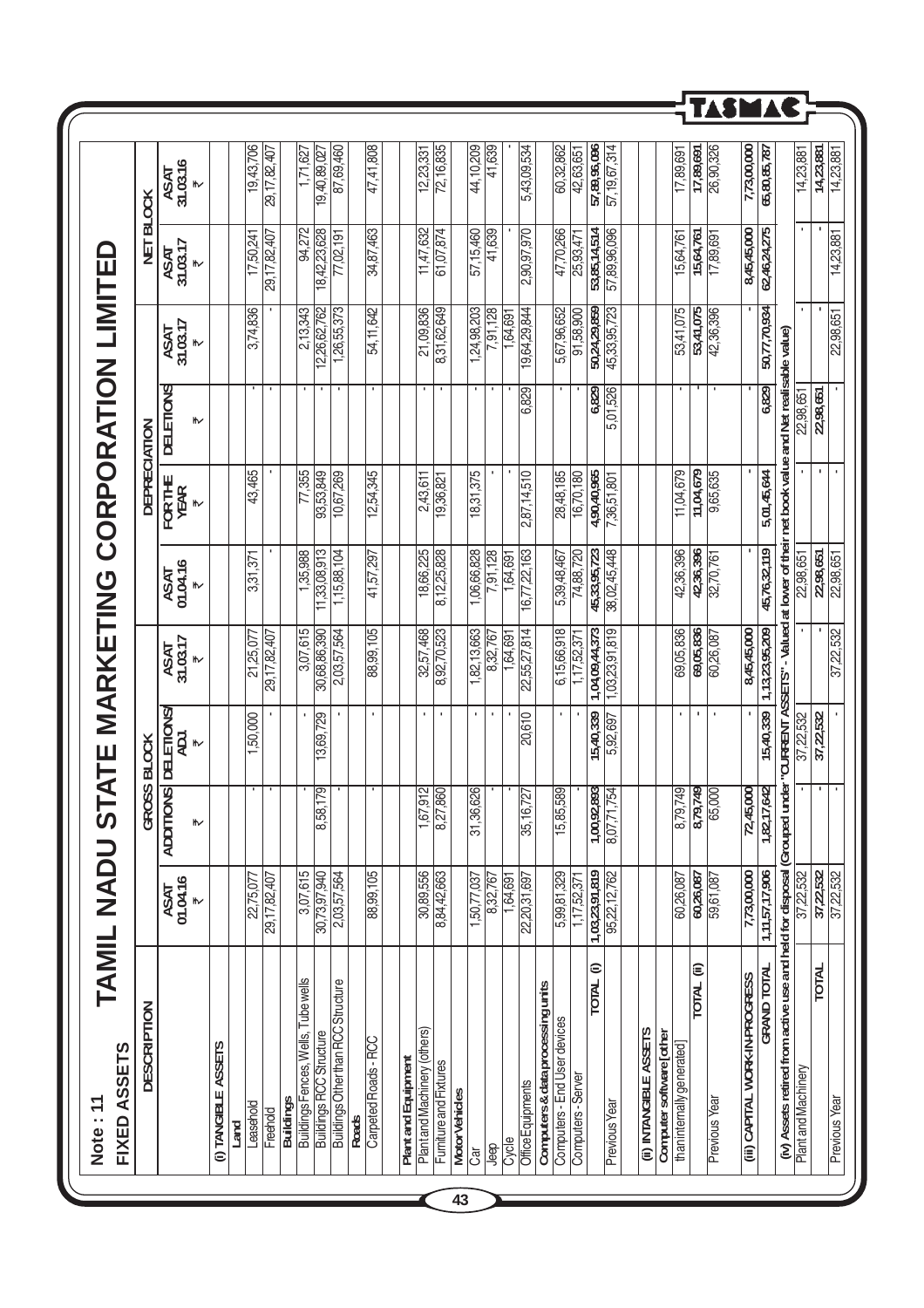# **TAMIL NADU STATE MARKETING CORPORATION LIMITED**

**CMDA TOWER-II, 4th FLOOR, GANDHI IRWIN BRIDGE ROAD, EGMORE, CHENNAI- 600 008**

### **NOTES TO BALANCE SHEET AND STATEMENT OF PROFIT AND LOSS**

### **PARTICULARS**

### **Note No.11 (a)**

#### **FIXED ASSETS:**

#### **1 Lands under possession but pending for ascertainment of cost and registration**

The following lands, which are under possession of the company, are not brought into the books of account in the absence of ascertainment of their costs:

| SI.No. | Location    | Area<br>(Hectare) |
|--------|-------------|-------------------|
|        | Pollachi    | 0.32.5            |
| ii)    | Karur       | 0.81.0            |
| iii)   | Dharmapurai | 1.06.5            |
| iv)    | Kangeyam    | 0.40.5            |
| V)     | Nagercoil   | 1.02.5            |

### **2 Lands under possession for which cost has been ascertained but pending for registration:**

The following areas of land, which are under possession of the company and for which cost has been brought into the books of account are pending for registration:

| SI.No. | Location                                    | Area<br>(in acres) |
|--------|---------------------------------------------|--------------------|
| i)     | Ambattur (TASCO)                            | 5.621              |
| ii)    | Thirumazhisai (including buildings) (TASCO) | 9.900              |
| iii)   | Trichy (Thuvakudi) (TASCO)                  | 2.000              |
| iv)    | Thirubuvanam (TASCO)                        | 2.000              |
| V)     | Erode (Suriyanpalayam) (TASCO)              | 1.440              |
| vi)    | Karaikudi (TASCO)                           | 2.000              |
| Vii)   | Kancheepuram                                | 2.670              |
| viii)  | Namakkal                                    | 10.230             |
| ix)    | Perambalur                                  | 1.215              |
| X)     | Ramnad                                      | 2.430              |
| xi)    | Theni                                       | 2.000              |
| xii)   | Tiruvallur                                  | 1.983              |
| xiii)  | Tiruvannamalai                              | 5.000              |
| xiiv)  | Tiruvarur                                   | 2.000              |
| XV)    | Salem (Santhiyur) (TASCO)                   | 1.670              |

#### **3 Useful life based Depreciation:**

Depreciation has been calculated in accordance with provisions of Schedule II to the Companies Act, 2013. The useful lives of the Tangible Assets other than Land are taken as specified in the Schedule II to the Companies Act, 2013. Intangible Assets - Computer Software (other than internally generated) is amortised over a period of three years on Straight Line basis. In respect of Buildings, the useful lives are taken as per Schedule II to the Companies Act, 2013 and the same has been substantiated by Certificates from Chartered Engineers. The Residual value in respect of Tangible Assets other than Land and Electronic Billing Machines included in Office Equipment is taken as 5% of the Original Cost/ Cost substituted Original Cost. The Residual value in respect of Electronic Billing Machines is taken as 2% on the Original Cost since the same is as per the requirements of TASMAC and this is also substantiated by the Supplier.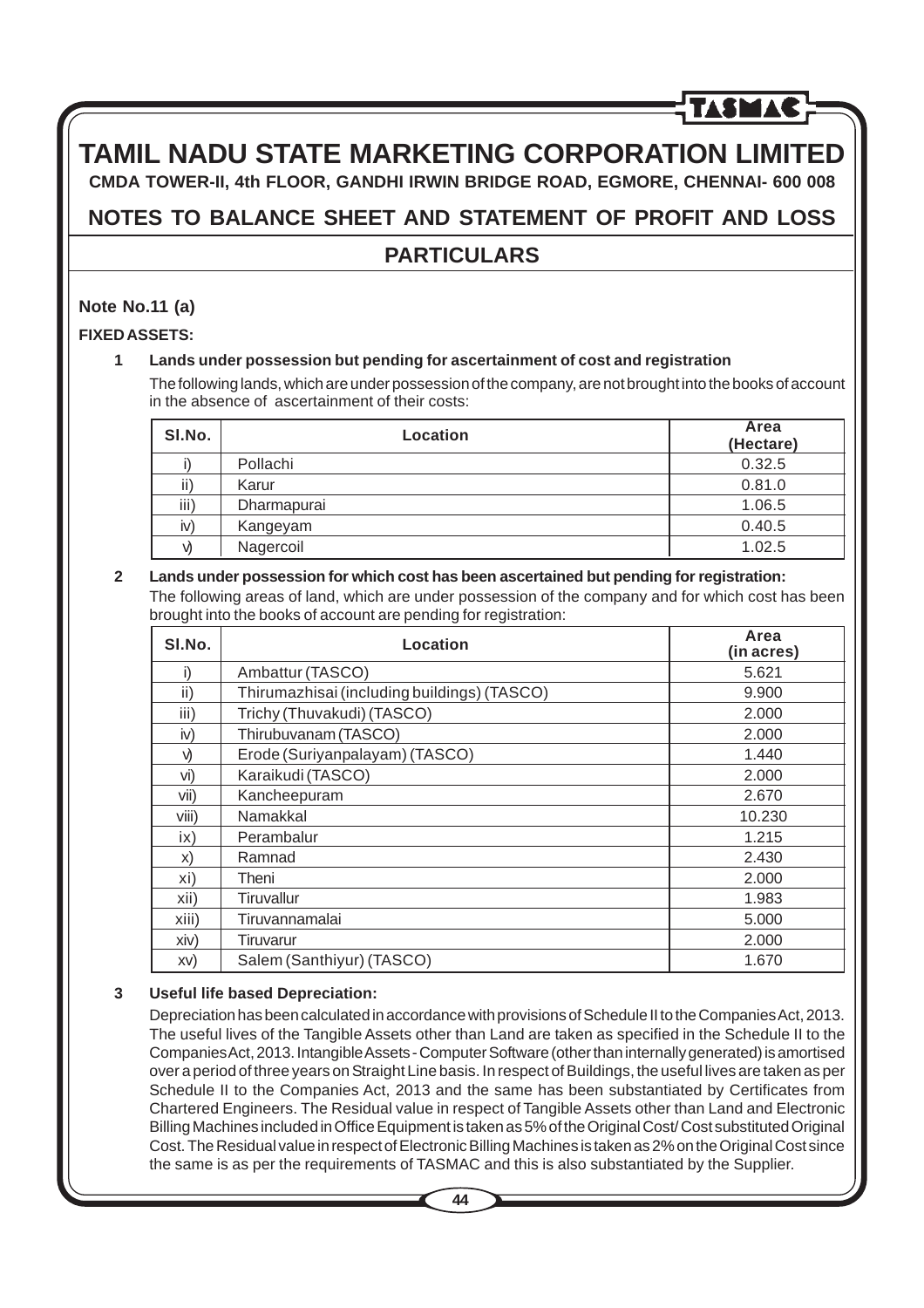# **TAMIL NADU STATE MARKETING CORPORATION LIMITED**

HASMAC

**CMDA TOWER-II, 4th FLOOR, GANDHI IRWIN BRIDGE ROAD, EGMORE, CHENNAI- 600 008**

### **NOTES TO BALANCE SHEET AND STATEMENT OF PROFIT AND LOSS**

| <b>PARTICULARS</b>                                                          | <b>ASAT</b><br>31-03-2017 | <b>ASAT</b><br>31-03-2016 |
|-----------------------------------------------------------------------------|---------------------------|---------------------------|
| <b>NOTE: 12</b>                                                             | ₹                         | ₹                         |
| DEFERRED TAX (LIABILITIES)/ASSETS                                           |                           |                           |
| DEFERRED TAX LIABILITIES - DUE TO TIMING DIFFERENCES IN                     |                           |                           |
| (1) EXPENDITURE CLAIMED FOR IT PURPOSES BUT<br>NOT PROVIDED FOR IN ACCOUNTS | 1,63,05,072               | 1,60,13,910               |
| <b>DEFERRED TAX LIABILITES Total (a)</b>                                    | 1,63,05,072               | 1,60,13,910               |
| DEFERRED TAX ASSETS - DUE TO TIMING DIFFERENCES IN                          |                           |                           |
| DEPRECIATION AND AMORTISATION<br>(1)                                        | 1,74,20,771               | 1,53,13,849               |
| (2) WELFARE FUND COLLECTIONS -<br><b>DEDUCTIBLE ON PAYMENT BASIS</b>        | 15, 18, 70, 108           | 6,13,386                  |
| ACCRUED EXPENSES DEDUCTIBLE ON PAYMENT BASIS-SEC.<br>(3)<br>43B OF I.T. ACT | 19,01,30,389              |                           |
| ACCRUED EXPENSES DEDUCTIBLE ON PAYMENT BASIS U/S.40(a)<br>(4)               | 12,459                    | 86,675                    |
| PROVISIONS FOR DOUBTFUL DEBTS AND ADVANCES<br>(5)                           | 9,26,88,745               |                           |
| DEFERRED TAX ASSETS Total (b)                                               | 45,21,22,472              | 1,60,13,910               |
| DEFERRED TAX (LIABILITIES)/ASSETS                                           | 43,58,17,400              |                           |

During the previous year, in the absence of virtual/reasonable certainty of future taxable income, the company has recognized deferred tax assets arising on account of :

Depreciation and Amortisation

Employees Welfare Fund deductible on payment basis and

Accrued expenses deductible on payment basis u/s.43B / 40(a) of Income tax Act, 1961 "only to the extent of the deferred tax liability arising on account of Expenditure claimed for IT purposes but not provided for in Accounts as at March 31, 2016'. as compared to the earlier practice of recognising in full. During the current year, the company has adopted the policy of earlier years (prior to 2015-16) which results in increase in profit after tax by  $\bar{\mathfrak{c}}$ .43.58 crores.

| <b>PARTICULARS</b>                                                                                            | <b>AS AT</b><br>31-03-2017 | <b>AS AT</b><br>31-03-2016 |
|---------------------------------------------------------------------------------------------------------------|----------------------------|----------------------------|
| NOTE: 13                                                                                                      | ₹                          | ₹                          |
| <b>LONG TERM LOANS AND ADVANCES</b>                                                                           |                            |                            |
| UNSECURED, CONSIDERED GOOD                                                                                    |                            |                            |
| <b>SECURITY DEPOSITS</b>                                                                                      |                            |                            |
| ELECTRICITY DEPOSITS                                                                                          | 13,43,930                  | 12,44,185                  |
| RENTAL DEPOSITS                                                                                               | 4,68,19,030                | 5,17,03,923                |
| OTHER DEPOSITS                                                                                                | 6,00,963                   | 4,58,665                   |
| (Other Deposits represent Telephone Deposit ₹1,78,464,<br>CMDA Deposit ₹4,22,335 and Lease Rent Advance ₹164) |                            |                            |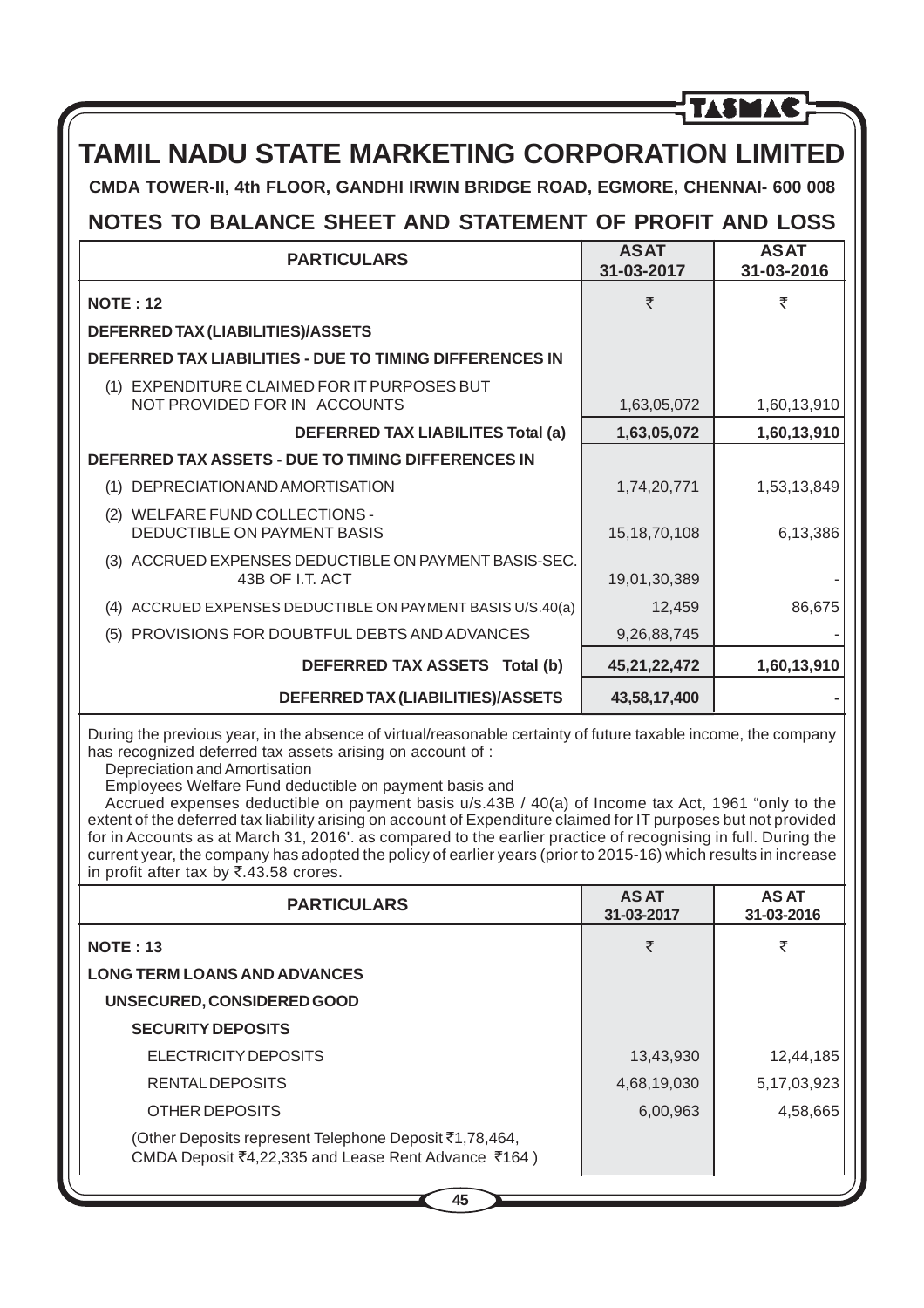| OTHER LOANS AND ADVANCES (SPECIFY NATURE)                                    |                   |                                |
|------------------------------------------------------------------------------|-------------------|--------------------------------|
| <b>REFUND DUE</b><br>- INCOME TAX                                            | 21, 19, 35, 559   | 11, 15, 19, 596                |
| PAID UNDER PROTEST<br>- INCOME TAX                                           | 1,31,07,77,357    | 1,30,44,77,357                 |
| - SALES TAX                                                                  | 2,85,63,217       | 2,85,63,217                    |
| - SERVICE TAX                                                                | 12,71,96,960      | 12,51,51,451                   |
| <b>INCOME TAX - MAT CREDIT</b>                                               | 18,04,50,676      | 13,65,64,558                   |
| NON CURRENT ASSETS - LOANS AND ADVANCES TO EMPLOYEES                         | 1,23,662          | 1,69,158                       |
| UNSECURED, CONSIDERED DOUBTFUL                                               |                   |                                |
| NON CURRENT ASSETS - LOANS AND ADVANCES                                      | 16,75,24,222      | 15,62,41,703                   |
| LESS: PROVISION FOR DOUBTFUL LOANS AND ADVANCES                              | (16, 75, 24, 222) | (15, 62, 41, 703)              |
| <b>Total</b><br>(Refer Note No.27)                                           | 1,90,78,11,354    | 1,75,98,52,110                 |
| Provisions for doubtful Loans and Advances are made on the following basis : |                   |                                |
|                                                                              |                   | $(\bar{\bar{\tau}})$ in lakhs) |

| SI.No.                               | <b>Particulars</b>                                                                                                                                                                         | <b>Basis</b>                                                                                              |                            |          | 31.03.2017 31.03.2016      |
|--------------------------------------|--------------------------------------------------------------------------------------------------------------------------------------------------------------------------------------------|-----------------------------------------------------------------------------------------------------------|----------------------------|----------|----------------------------|
| a)                                   | Insurance Claim Recoverable                                                                                                                                                                | Loans and Advances outstanding for:                                                                       |                            |          |                            |
|                                      | (Whole sale division)                                                                                                                                                                      | - more than 3 Years - 100%                                                                                |                            | 322.26   | 322.26                     |
| b)                                   | Insurance Premium Recoverable<br>(Whole sale division)                                                                                                                                     | Loans and Advances outstanding for:<br>- more than 3 Years - 100%                                         |                            | 34.35    | 34.35                      |
| $\mathbf{C}$                         | Insurance Claims - Retail Vending shops                                                                                                                                                    | Loans and Advances outstanding for:<br>- more than 3 Years - 100%                                         |                            | 348.29   | 318.32                     |
|                                      |                                                                                                                                                                                            | Loans and Advances outstanding for:                                                                       |                            |          |                            |
| d)                                   | Shortages and Misappropriation -                                                                                                                                                           | - more than 3 Years - 100%                                                                                |                            | 769.85   | 558.49                     |
|                                      | <b>Retail Vending Shops</b>                                                                                                                                                                | - others - as estimated by<br>management on case to case basis                                            |                            | 172.75   | 301.26                     |
|                                      |                                                                                                                                                                                            |                                                                                                           | Total                      | 942.60   | 859.75                     |
| e)                                   | Loans and Advances - TASCO                                                                                                                                                                 | Net of dues receivable (Receivable Less<br>Payable) from CPE office.<br>- (dues more than 3 years) - 100% |                            | 23.90    | 23.90                      |
| f)                                   | Sundry Debtors - TASCO                                                                                                                                                                     | Loans and Advances Outstanding for:<br>- more than 3 Years - 100%                                         |                            | 3.84     | 3.84                       |
|                                      |                                                                                                                                                                                            |                                                                                                           | <b>Total</b>               | 1,675.24 | 1,562.42                   |
|                                      | <b>PARTICULARS</b>                                                                                                                                                                         |                                                                                                           | <b>AS AT</b><br>31-03-2017 |          | <b>AS AT</b><br>31-03-2016 |
| <b>NOTE: 14</b>                      |                                                                                                                                                                                            |                                                                                                           | ₹                          |          | ₹                          |
|                                      | <b>OTHER NON-CURRENT ASSETS</b>                                                                                                                                                            |                                                                                                           |                            |          |                            |
|                                      | <b>LONG-TERM TRADE RECEIVABLES</b>                                                                                                                                                         |                                                                                                           |                            |          |                            |
|                                      | DEBTS OUTSTANDING FOR A PERIOD EXCEEDING ONE YEAR                                                                                                                                          |                                                                                                           |                            |          |                            |
|                                      | <b>UNSECURED</b><br><b>CONSIDERED GOOD</b>                                                                                                                                                 |                                                                                                           | 22,30,377                  |          | 29,53,702                  |
| 10,03,00,399<br>OVERDUE AND DOUBTFUL |                                                                                                                                                                                            |                                                                                                           | 9,86,80,511                |          |                            |
|                                      |                                                                                                                                                                                            |                                                                                                           | 10,25,30,776               |          | 10,16,34,213               |
|                                      | LESS : PROVISION FOR DOUBTFUL RECEIVABLES                                                                                                                                                  |                                                                                                           | (10,03,00,399)             |          | (9,86,80,511)              |
|                                      |                                                                                                                                                                                            | <b>Total</b>                                                                                              | 22,30,377                  |          | 29,53,702                  |
|                                      | Age wise classification of debtors has been compiled based on the certified information from District Managers /<br>Internal Auditors of District Managers' Office (Also Refer Note No.27) |                                                                                                           |                            |          |                            |

7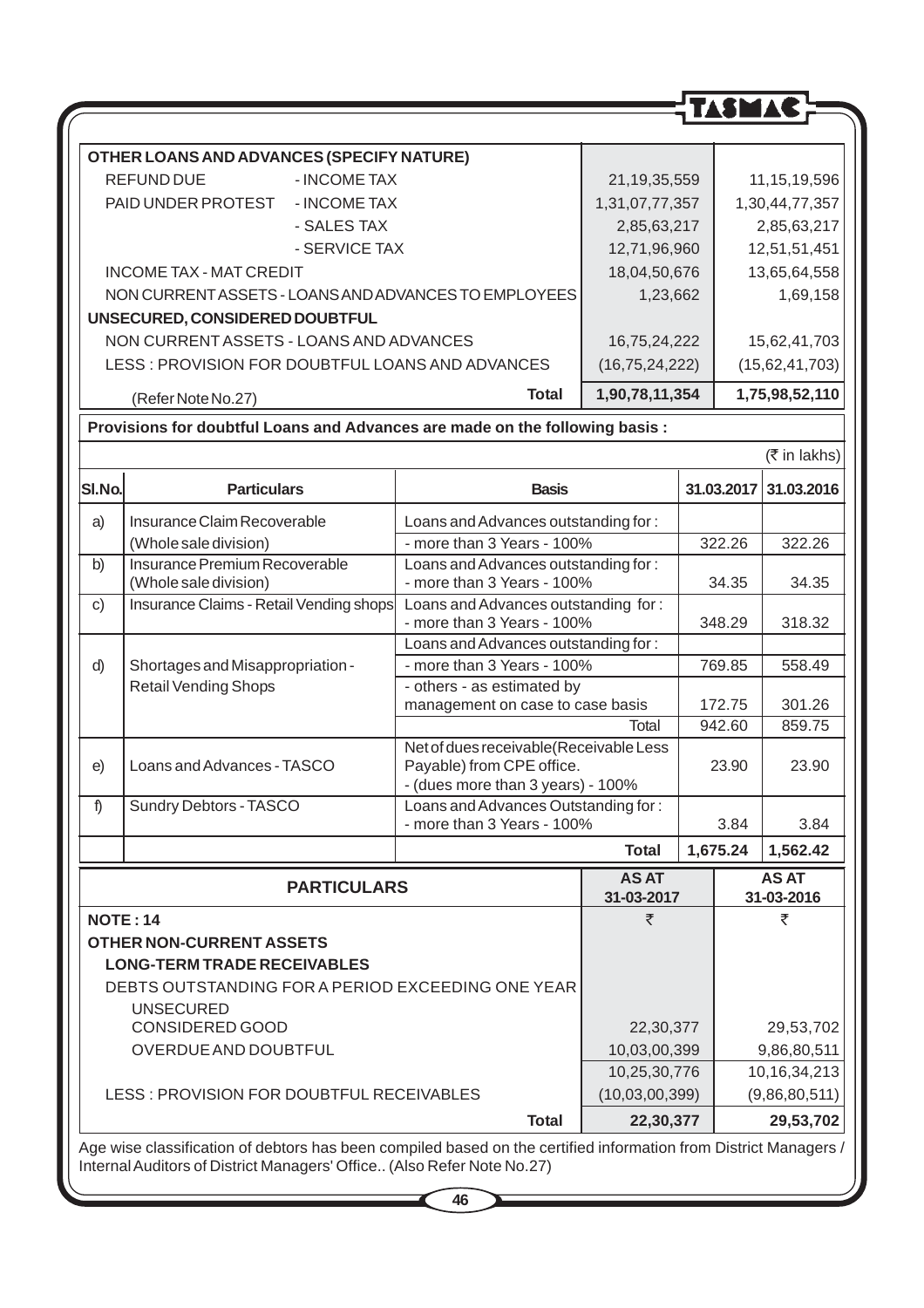|        |                                |                            |                            |   |             | $($ ₹ in lakhs)                       |
|--------|--------------------------------|----------------------------|----------------------------|---|-------------|---------------------------------------|
| SI.No. | <b>Particulars</b>             | <b>Basis</b>               |                            |   | <b>ASAT</b> | <b>AS AT</b><br>31.03.2017 31.03.2016 |
| 1      | Trade Receivables:             | Debts outstanding for:     |                            |   |             |                                       |
|        | - Provision for Doubtful Debts | - more than 3 Years - 100% |                            |   | 996.88      | 976.37                                |
|        |                                | - more than 2 years but    |                            |   |             |                                       |
|        |                                | less than 3 years - 50%    |                            |   | 6.12        | 10.44                                 |
|        | <b>Total</b>                   |                            |                            |   | 1,003.00    | 986.81                                |
|        | <b>PARTICULARS</b>             |                            | <b>AS AT</b><br>31-03-2017 |   |             | <b>AS AT</b><br>31-03-2016            |
|        | <b>NOTE: 15</b>                |                            | ₹                          |   |             | ₹                                     |
|        | <b>INVENTORIES</b>             |                            |                            |   |             |                                       |
|        | <b>STOCKATDEPOTS</b>           |                            | 4,53,48,51,443             |   |             | 3,24,33,38,238                        |
|        | <b>STOCK AT RETAIL SHOPS</b>   |                            | 5,21,69,94,801             |   |             | 5,50,64,53,234                        |
|        | <b>STOCK IN TRANSIT</b>        |                            | 3, 11, 30, 93, 874         |   |             | 1,80,50,83,263                        |
|        | STOCK OF EMPTY BOTTLES         |                            |                            | 1 |             |                                       |
|        | STOCK OF EMPTY CARTONS         |                            |                            | 1 |             |                                       |
|        | STOCK OF EXCISE LABEL          |                            | 7,44,210                   |   |             | 8,59,776                              |
|        |                                | <b>Total</b>               | 12,86,56,84,330            |   |             | 10,55,57,34,513                       |

|                         | VALUE OF CLOSING STOCK AS AT 31.03.2017 |                 |                    |  |  |
|-------------------------|-----------------------------------------|-----------------|--------------------|--|--|
| <b>PARTICULARS</b>      | <b>IMFS</b>                             | <b>Beer</b>     | <b>Total</b>       |  |  |
| <b>STOCKATDEPOTS</b>    | 4, 12, 84, 16, 617                      | 40,64,34,826    | 4,53,48,51,443     |  |  |
| STOCK AT RETAIL SHOPS   | 4,90,08,93,169                          | 31,61,01,632    | 5,21,69,94,801     |  |  |
| <b>STOCK IN TRANSIT</b> | 2,72,17,47,500                          | 39, 13, 46, 374 | 3, 11, 30, 93, 874 |  |  |
| STOCK OF EMPTY BOTTLES  |                                         |                 |                    |  |  |
| STOCK OF EMPTY CARTONS  |                                         |                 |                    |  |  |
| STOCK OF EXCISE LABEL   |                                         |                 | 7,44,210           |  |  |
| <b>TOTAL</b>            |                                         |                 | 12,86,56,84,330    |  |  |

- 1 Stock of empty bottles as on 31.03.2017 has been valued at  $\bar{\tau}$ 1/- (L.Y.  $\bar{\tau}$ 1/-) based on the opinion given by the Expert Advisory Committee" of the Institute of Chartered Accountants of India, New Delhi and a similar stock of Empty/Waste Cartons (being packing materials received with the purchased goods) is valued at a nominal value of  $\overline{51}/-$  (L.Y.  $\overline{51}/-$ ) since the cost is 'Nil'.
- 2 Shortage (Net) amounting to ₹23.44 Lakhs, (L.Y. ₹23.44 Lakhs) noticed at wholesale godowns during physical verification of stock, has been adjusted in closing stock during 2003-04, and the company has initiated proceedings against the contractor/employees for the recovery of the same.
- 3 Sedimented stock at the end of the year has been valued at 'Nil' as against the earlier practice of valuing at lower of cost or net realisable value and this results in profit for the year is lower by  $\bar{z}$  2.79 Crores.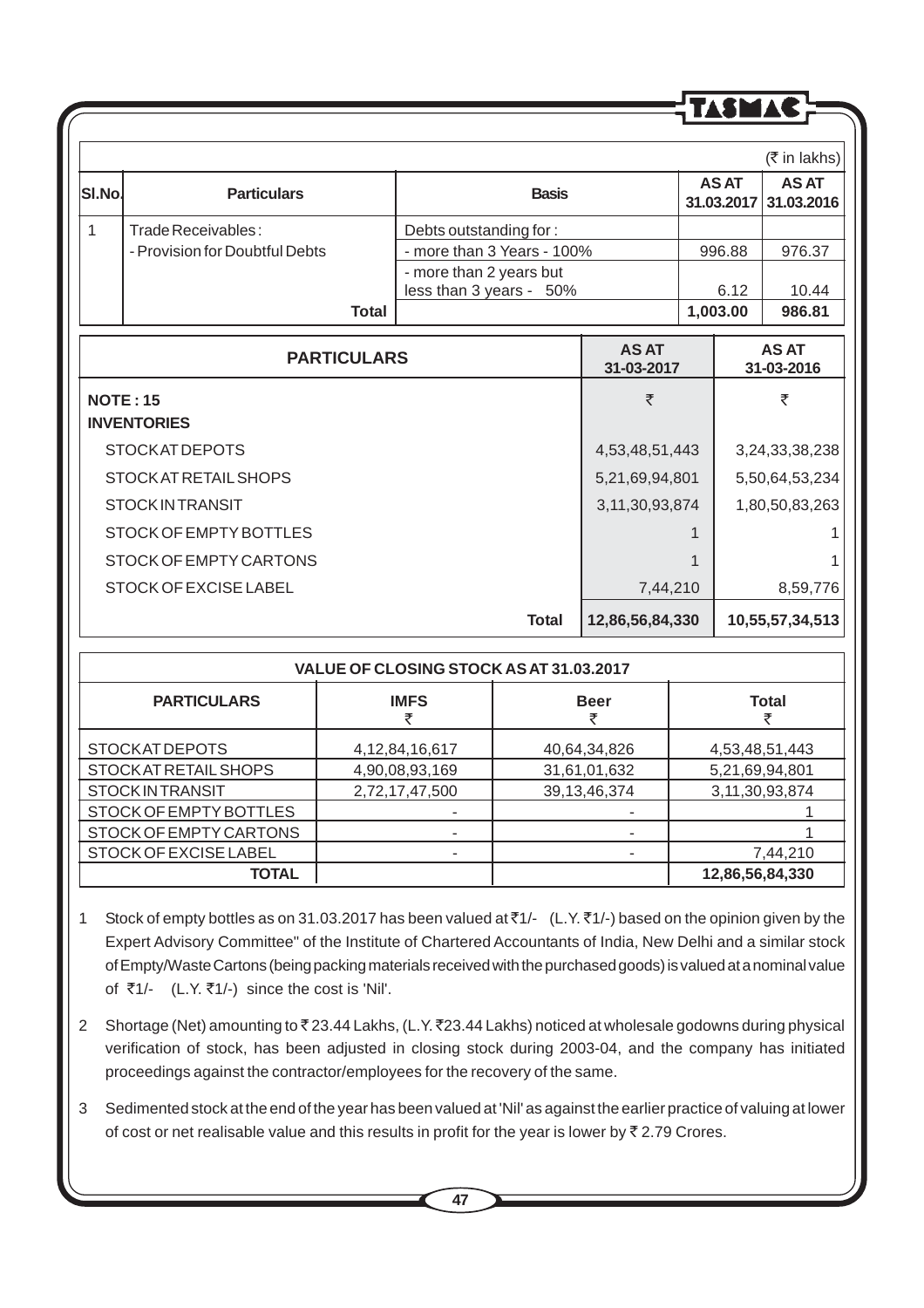| <b>AS AT</b><br><b>AS AT</b><br><b>PARTICULARS</b><br>31-03-2017<br>31-03-2016<br>₹<br>₹<br><b>NOTE: 16</b><br><b>TRADE RECEIVABLES</b><br>DEBTS OUTSTANDING FOR A PERIOD EXCEEDING<br><b>SIX MONTHS</b><br><b>UNSECURED</b><br><b>CONSIDERED GOOD</b><br><b>OTHERS</b><br><b>UNSECURED</b><br>31,95,796<br>CONSIDERED GOOD<br>29,50,845<br>29,50,845<br>31,95,796<br><b>Total</b><br><b>AS AT</b><br><b>AS AT</b><br><b>PARTICULARS</b><br>31-03-2017<br>31-03-2016<br>₹<br>₹<br><b>NOTE: 17</b><br><b>CASH AND BANK BALANCES</b><br><b>CASHAND CASH EQUIVALENTS</b><br>(1) BALANCES WITH BANKS<br>(i) IN CURRENTACCOUNTS<br>3,51,98,263<br>10,71,21,166<br>(ii) DDs' ON HAND<br>19,59,111<br>8,07,740<br>(iii) CASH ON HAND<br>91,85,88,081<br>80,10,81,374<br>(iv) REMITTANCE INTRANSIT<br>15,47,61,274<br>14,74,39,423<br>1,11,05,06,729<br>1,05,64,49,703<br>Total (a)<br>(2) OTHER BANK BALANCES<br>(i) IN DEPOSIT ACCOUNTS WITH MATURITY PERIOD<br><b>MORE THAN 3 MONTHS</b><br>(i) IN DEPOSIT ACCOUNTS EARMARKED AS "SECURITY<br><b>DEPOSIT FROM EMPLOYEES"</b><br>80,00,00,000<br>81,62,54,082<br>(ii) SHORT TERM DEPOSITS WITH BANKS - HELD<br>(a) AS SECURITY AGAINST DEMAND LOANS AVAILED<br>(Refer Note No.7(i)<br>4,08,00,00,000<br>4,08,60,00,000<br>(b) AS LIEN MARKED TO E.S.I.C.<br>3,68,61,144<br>3,96,74,782<br>Total (b)<br>4,93,91,15,226<br>4,91,96,74,782<br>Total (a+b)<br>6,03,01,81,511<br>5,99,55,64,929<br><b>AS AT</b><br><b>AS AT</b><br><b>PARTICULARS</b><br>31-03-2017<br>31-03-2016<br>₹<br>₹<br><b>NOTE: 18</b><br>SHORT TERM LOANS AND ADVANCES<br>UNSECURED, CONSIDERED GOOD<br>LOANS AND ADVANCES TO EMPLOYEES<br>9,61,193<br>5,32,041<br>3,02,91,563<br>PREPAID EXPENSES<br>3,37,62,788<br>13,89,91,054<br>ADVANCE INCOMETAX<br>7,23,73,333<br>OTHER LOANS AND ADVANCES*<br>2,91,09,96,643<br>2,92,16,53,562<br>3,01,76,64,805<br><b>Total</b><br>3,09,18,97,372 |  |  |
|----------------------------------------------------------------------------------------------------------------------------------------------------------------------------------------------------------------------------------------------------------------------------------------------------------------------------------------------------------------------------------------------------------------------------------------------------------------------------------------------------------------------------------------------------------------------------------------------------------------------------------------------------------------------------------------------------------------------------------------------------------------------------------------------------------------------------------------------------------------------------------------------------------------------------------------------------------------------------------------------------------------------------------------------------------------------------------------------------------------------------------------------------------------------------------------------------------------------------------------------------------------------------------------------------------------------------------------------------------------------------------------------------------------------------------------------------------------------------------------------------------------------------------------------------------------------------------------------------------------------------------------------------------------------------------------------------------------------------------------------------------------------------------------------------------------------------------------------------------------------------------------------------------|--|--|
|                                                                                                                                                                                                                                                                                                                                                                                                                                                                                                                                                                                                                                                                                                                                                                                                                                                                                                                                                                                                                                                                                                                                                                                                                                                                                                                                                                                                                                                                                                                                                                                                                                                                                                                                                                                                                                                                                                          |  |  |
|                                                                                                                                                                                                                                                                                                                                                                                                                                                                                                                                                                                                                                                                                                                                                                                                                                                                                                                                                                                                                                                                                                                                                                                                                                                                                                                                                                                                                                                                                                                                                                                                                                                                                                                                                                                                                                                                                                          |  |  |
|                                                                                                                                                                                                                                                                                                                                                                                                                                                                                                                                                                                                                                                                                                                                                                                                                                                                                                                                                                                                                                                                                                                                                                                                                                                                                                                                                                                                                                                                                                                                                                                                                                                                                                                                                                                                                                                                                                          |  |  |
|                                                                                                                                                                                                                                                                                                                                                                                                                                                                                                                                                                                                                                                                                                                                                                                                                                                                                                                                                                                                                                                                                                                                                                                                                                                                                                                                                                                                                                                                                                                                                                                                                                                                                                                                                                                                                                                                                                          |  |  |
|                                                                                                                                                                                                                                                                                                                                                                                                                                                                                                                                                                                                                                                                                                                                                                                                                                                                                                                                                                                                                                                                                                                                                                                                                                                                                                                                                                                                                                                                                                                                                                                                                                                                                                                                                                                                                                                                                                          |  |  |
|                                                                                                                                                                                                                                                                                                                                                                                                                                                                                                                                                                                                                                                                                                                                                                                                                                                                                                                                                                                                                                                                                                                                                                                                                                                                                                                                                                                                                                                                                                                                                                                                                                                                                                                                                                                                                                                                                                          |  |  |
|                                                                                                                                                                                                                                                                                                                                                                                                                                                                                                                                                                                                                                                                                                                                                                                                                                                                                                                                                                                                                                                                                                                                                                                                                                                                                                                                                                                                                                                                                                                                                                                                                                                                                                                                                                                                                                                                                                          |  |  |
|                                                                                                                                                                                                                                                                                                                                                                                                                                                                                                                                                                                                                                                                                                                                                                                                                                                                                                                                                                                                                                                                                                                                                                                                                                                                                                                                                                                                                                                                                                                                                                                                                                                                                                                                                                                                                                                                                                          |  |  |
|                                                                                                                                                                                                                                                                                                                                                                                                                                                                                                                                                                                                                                                                                                                                                                                                                                                                                                                                                                                                                                                                                                                                                                                                                                                                                                                                                                                                                                                                                                                                                                                                                                                                                                                                                                                                                                                                                                          |  |  |
|                                                                                                                                                                                                                                                                                                                                                                                                                                                                                                                                                                                                                                                                                                                                                                                                                                                                                                                                                                                                                                                                                                                                                                                                                                                                                                                                                                                                                                                                                                                                                                                                                                                                                                                                                                                                                                                                                                          |  |  |
|                                                                                                                                                                                                                                                                                                                                                                                                                                                                                                                                                                                                                                                                                                                                                                                                                                                                                                                                                                                                                                                                                                                                                                                                                                                                                                                                                                                                                                                                                                                                                                                                                                                                                                                                                                                                                                                                                                          |  |  |
|                                                                                                                                                                                                                                                                                                                                                                                                                                                                                                                                                                                                                                                                                                                                                                                                                                                                                                                                                                                                                                                                                                                                                                                                                                                                                                                                                                                                                                                                                                                                                                                                                                                                                                                                                                                                                                                                                                          |  |  |
|                                                                                                                                                                                                                                                                                                                                                                                                                                                                                                                                                                                                                                                                                                                                                                                                                                                                                                                                                                                                                                                                                                                                                                                                                                                                                                                                                                                                                                                                                                                                                                                                                                                                                                                                                                                                                                                                                                          |  |  |
|                                                                                                                                                                                                                                                                                                                                                                                                                                                                                                                                                                                                                                                                                                                                                                                                                                                                                                                                                                                                                                                                                                                                                                                                                                                                                                                                                                                                                                                                                                                                                                                                                                                                                                                                                                                                                                                                                                          |  |  |
|                                                                                                                                                                                                                                                                                                                                                                                                                                                                                                                                                                                                                                                                                                                                                                                                                                                                                                                                                                                                                                                                                                                                                                                                                                                                                                                                                                                                                                                                                                                                                                                                                                                                                                                                                                                                                                                                                                          |  |  |
|                                                                                                                                                                                                                                                                                                                                                                                                                                                                                                                                                                                                                                                                                                                                                                                                                                                                                                                                                                                                                                                                                                                                                                                                                                                                                                                                                                                                                                                                                                                                                                                                                                                                                                                                                                                                                                                                                                          |  |  |
|                                                                                                                                                                                                                                                                                                                                                                                                                                                                                                                                                                                                                                                                                                                                                                                                                                                                                                                                                                                                                                                                                                                                                                                                                                                                                                                                                                                                                                                                                                                                                                                                                                                                                                                                                                                                                                                                                                          |  |  |
|                                                                                                                                                                                                                                                                                                                                                                                                                                                                                                                                                                                                                                                                                                                                                                                                                                                                                                                                                                                                                                                                                                                                                                                                                                                                                                                                                                                                                                                                                                                                                                                                                                                                                                                                                                                                                                                                                                          |  |  |
|                                                                                                                                                                                                                                                                                                                                                                                                                                                                                                                                                                                                                                                                                                                                                                                                                                                                                                                                                                                                                                                                                                                                                                                                                                                                                                                                                                                                                                                                                                                                                                                                                                                                                                                                                                                                                                                                                                          |  |  |
|                                                                                                                                                                                                                                                                                                                                                                                                                                                                                                                                                                                                                                                                                                                                                                                                                                                                                                                                                                                                                                                                                                                                                                                                                                                                                                                                                                                                                                                                                                                                                                                                                                                                                                                                                                                                                                                                                                          |  |  |
|                                                                                                                                                                                                                                                                                                                                                                                                                                                                                                                                                                                                                                                                                                                                                                                                                                                                                                                                                                                                                                                                                                                                                                                                                                                                                                                                                                                                                                                                                                                                                                                                                                                                                                                                                                                                                                                                                                          |  |  |
|                                                                                                                                                                                                                                                                                                                                                                                                                                                                                                                                                                                                                                                                                                                                                                                                                                                                                                                                                                                                                                                                                                                                                                                                                                                                                                                                                                                                                                                                                                                                                                                                                                                                                                                                                                                                                                                                                                          |  |  |
|                                                                                                                                                                                                                                                                                                                                                                                                                                                                                                                                                                                                                                                                                                                                                                                                                                                                                                                                                                                                                                                                                                                                                                                                                                                                                                                                                                                                                                                                                                                                                                                                                                                                                                                                                                                                                                                                                                          |  |  |
|                                                                                                                                                                                                                                                                                                                                                                                                                                                                                                                                                                                                                                                                                                                                                                                                                                                                                                                                                                                                                                                                                                                                                                                                                                                                                                                                                                                                                                                                                                                                                                                                                                                                                                                                                                                                                                                                                                          |  |  |
|                                                                                                                                                                                                                                                                                                                                                                                                                                                                                                                                                                                                                                                                                                                                                                                                                                                                                                                                                                                                                                                                                                                                                                                                                                                                                                                                                                                                                                                                                                                                                                                                                                                                                                                                                                                                                                                                                                          |  |  |
|                                                                                                                                                                                                                                                                                                                                                                                                                                                                                                                                                                                                                                                                                                                                                                                                                                                                                                                                                                                                                                                                                                                                                                                                                                                                                                                                                                                                                                                                                                                                                                                                                                                                                                                                                                                                                                                                                                          |  |  |
|                                                                                                                                                                                                                                                                                                                                                                                                                                                                                                                                                                                                                                                                                                                                                                                                                                                                                                                                                                                                                                                                                                                                                                                                                                                                                                                                                                                                                                                                                                                                                                                                                                                                                                                                                                                                                                                                                                          |  |  |
|                                                                                                                                                                                                                                                                                                                                                                                                                                                                                                                                                                                                                                                                                                                                                                                                                                                                                                                                                                                                                                                                                                                                                                                                                                                                                                                                                                                                                                                                                                                                                                                                                                                                                                                                                                                                                                                                                                          |  |  |
|                                                                                                                                                                                                                                                                                                                                                                                                                                                                                                                                                                                                                                                                                                                                                                                                                                                                                                                                                                                                                                                                                                                                                                                                                                                                                                                                                                                                                                                                                                                                                                                                                                                                                                                                                                                                                                                                                                          |  |  |
|                                                                                                                                                                                                                                                                                                                                                                                                                                                                                                                                                                                                                                                                                                                                                                                                                                                                                                                                                                                                                                                                                                                                                                                                                                                                                                                                                                                                                                                                                                                                                                                                                                                                                                                                                                                                                                                                                                          |  |  |
|                                                                                                                                                                                                                                                                                                                                                                                                                                                                                                                                                                                                                                                                                                                                                                                                                                                                                                                                                                                                                                                                                                                                                                                                                                                                                                                                                                                                                                                                                                                                                                                                                                                                                                                                                                                                                                                                                                          |  |  |
|                                                                                                                                                                                                                                                                                                                                                                                                                                                                                                                                                                                                                                                                                                                                                                                                                                                                                                                                                                                                                                                                                                                                                                                                                                                                                                                                                                                                                                                                                                                                                                                                                                                                                                                                                                                                                                                                                                          |  |  |
|                                                                                                                                                                                                                                                                                                                                                                                                                                                                                                                                                                                                                                                                                                                                                                                                                                                                                                                                                                                                                                                                                                                                                                                                                                                                                                                                                                                                                                                                                                                                                                                                                                                                                                                                                                                                                                                                                                          |  |  |
|                                                                                                                                                                                                                                                                                                                                                                                                                                                                                                                                                                                                                                                                                                                                                                                                                                                                                                                                                                                                                                                                                                                                                                                                                                                                                                                                                                                                                                                                                                                                                                                                                                                                                                                                                                                                                                                                                                          |  |  |
|                                                                                                                                                                                                                                                                                                                                                                                                                                                                                                                                                                                                                                                                                                                                                                                                                                                                                                                                                                                                                                                                                                                                                                                                                                                                                                                                                                                                                                                                                                                                                                                                                                                                                                                                                                                                                                                                                                          |  |  |
|                                                                                                                                                                                                                                                                                                                                                                                                                                                                                                                                                                                                                                                                                                                                                                                                                                                                                                                                                                                                                                                                                                                                                                                                                                                                                                                                                                                                                                                                                                                                                                                                                                                                                                                                                                                                                                                                                                          |  |  |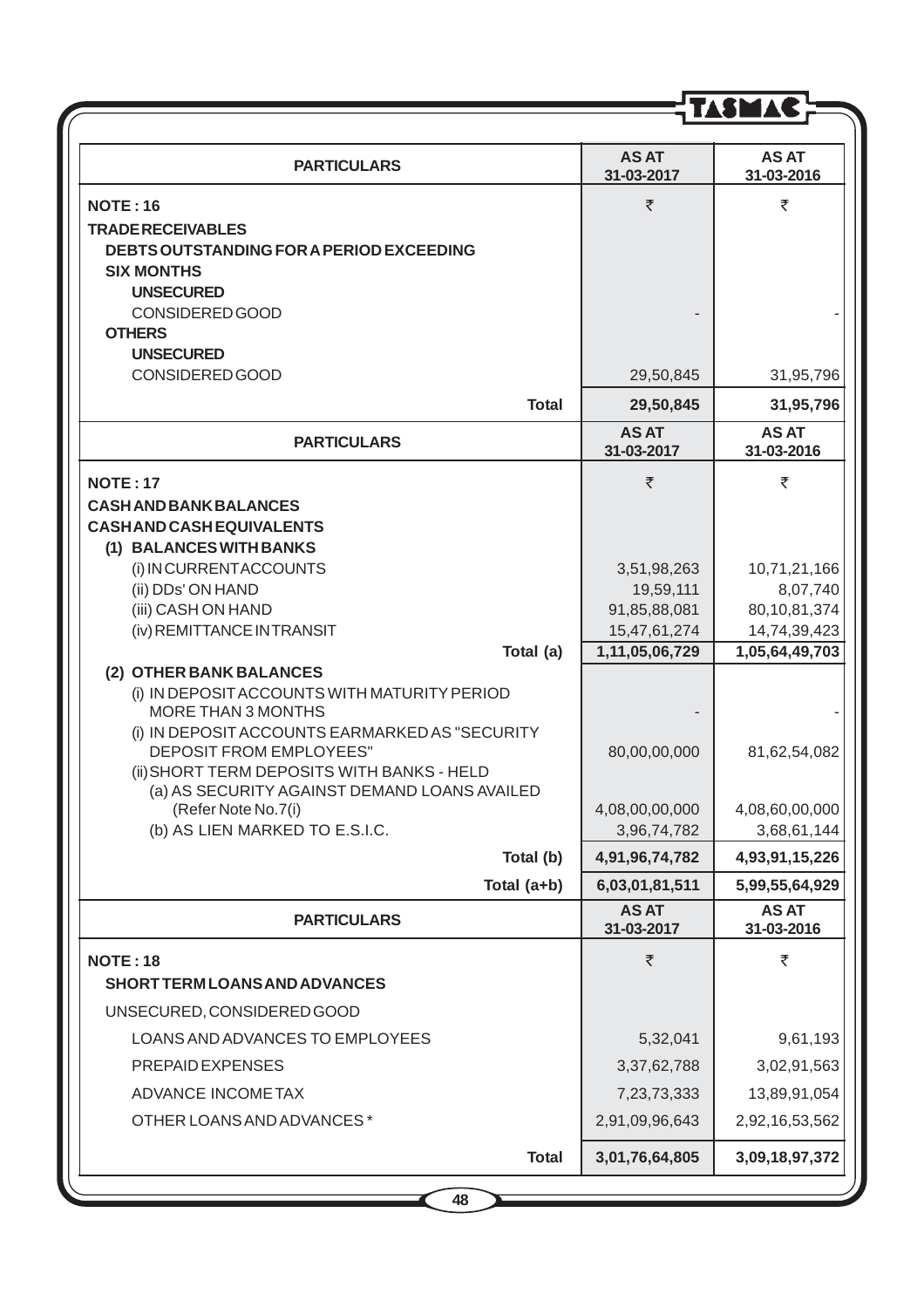| (Refer Note No.27)                                                   |                |                |
|----------------------------------------------------------------------|----------------|----------------|
| * OTHER LOANS AND ADVANCES -<br>UNSECURED CONSIDERED GOOD pertain to |                |                |
| Wholesale<br>- Demurrage Charges Recoverable                         | 55,69,486      | 56,96,273      |
| - Handling Loss Recoverable                                          | 22,45,394      | 22,01,912      |
| - Insurance Claims Receivables                                       | 1,81,77,436    | 1,48,77,715    |
| - Insurance Premium - Recoverable                                    | 92,27,311      | 1,00,74,867    |
| - Petty cash advance<br>Retail Vending                               | 43,036         |                |
| - Shortages Recoverable<br><b>Retail Vending</b>                     | 44,51,467      | 1,20,72,338    |
| - Insurance claim Receivable                                         |                | 30,70,276      |
| - Loans and Advances                                                 | 35,70,164      | 36,90,905      |
| <b>Others</b>                                                        | 2,86,77,12,349 | 2,86,99,69,276 |

Others include refund due from Government towards Vend fee, Annual Privilege Fee, Special Privilege Fee amounting to ₹. 280.16 Crores. The Commissioner, P&E Department vide his letter No.P&E 9(1)/17936/2012, dated 13.11.2014, 06.08.2015 and 20.07.2017 has confirmed as follows : "... necessary proposals were sent to Government ... for the refund of excess payment paid by the TASMAC in respect of Vend fee, Annual Privilege fee and Special Privilege fee ... After obtaining the orders of the Government, the excess payment paid by TASMAC will be refunded" (relevant extracts only are given herein above).

| <b>PARTICULARS</b>                               | <b>AS AT</b><br>31-03-2017     | <b>AS AT</b><br>31-03-2016            |
|--------------------------------------------------|--------------------------------|---------------------------------------|
| <b>NOTE: 19</b>                                  | ₹                              | ₹                                     |
| <b>OTHER CURRENT ASSETS</b>                      |                                |                                       |
| INTEREST ACCRUED ON BANK DEPOSITS                | 11,29,03,696                   | 14,85,52,948                          |
| <b>OTHER ASSETS</b>                              |                                |                                       |
| PLANT & MACHINERY RETIRED FROM ACTIVE USE<br>(a) |                                |                                       |
| AND KEPT FOR DISPOSAL (Refer Note 11(iv))        |                                | 14,23,881                             |
| INCOME RECOVERABLE - CMB/PENALTY<br>(b)          | 1,71,38,756                    | 2,62,40,357                           |
| (c)<br><b>OTHERASSETS</b>                        | 6,16,186                       | 3,09,823                              |
| <b>Total</b>                                     | 13,06,58,638                   | 17,65,27,009                          |
| (Refer Note No.27)                               |                                |                                       |
| <b>PARTICULARS</b>                               | <b>YEAR ENDED</b><br>2016-2017 | <b>YEAR ENDED</b><br>2015-2016        |
| <b>NOTE: 20</b>                                  | ₹                              | ₹                                     |
| <b>REVENUE FROM OPERATIONS</b>                   |                                |                                       |
| (a) SALE OF PRODUCTS                             |                                |                                       |
| (i) SALE OF IMFS                                 |                                | 2,77,27,91,23,067   2,69,92,89,00,459 |
| (ii) SALE OF BEER                                | 35,15,65,30,060                | 32,90,65,89,206                       |
|                                                  | 3, 12, 43, 56, 53, 127         | 3,02,83,54,89,665                     |
| (b) OTHER OPERATING REVENUE                      |                                |                                       |
| AGENCY COMMISSION FOR COLLECTING BAR             |                                |                                       |
| <b>TENDER AMOUNT</b>                             | 3,46,98,130                    | 3,74,16,360                           |
| <b>Total</b>                                     |                                | 3,12,47,03,51,257 3,02,87,29,06,025   |
| 49                                               |                                |                                       |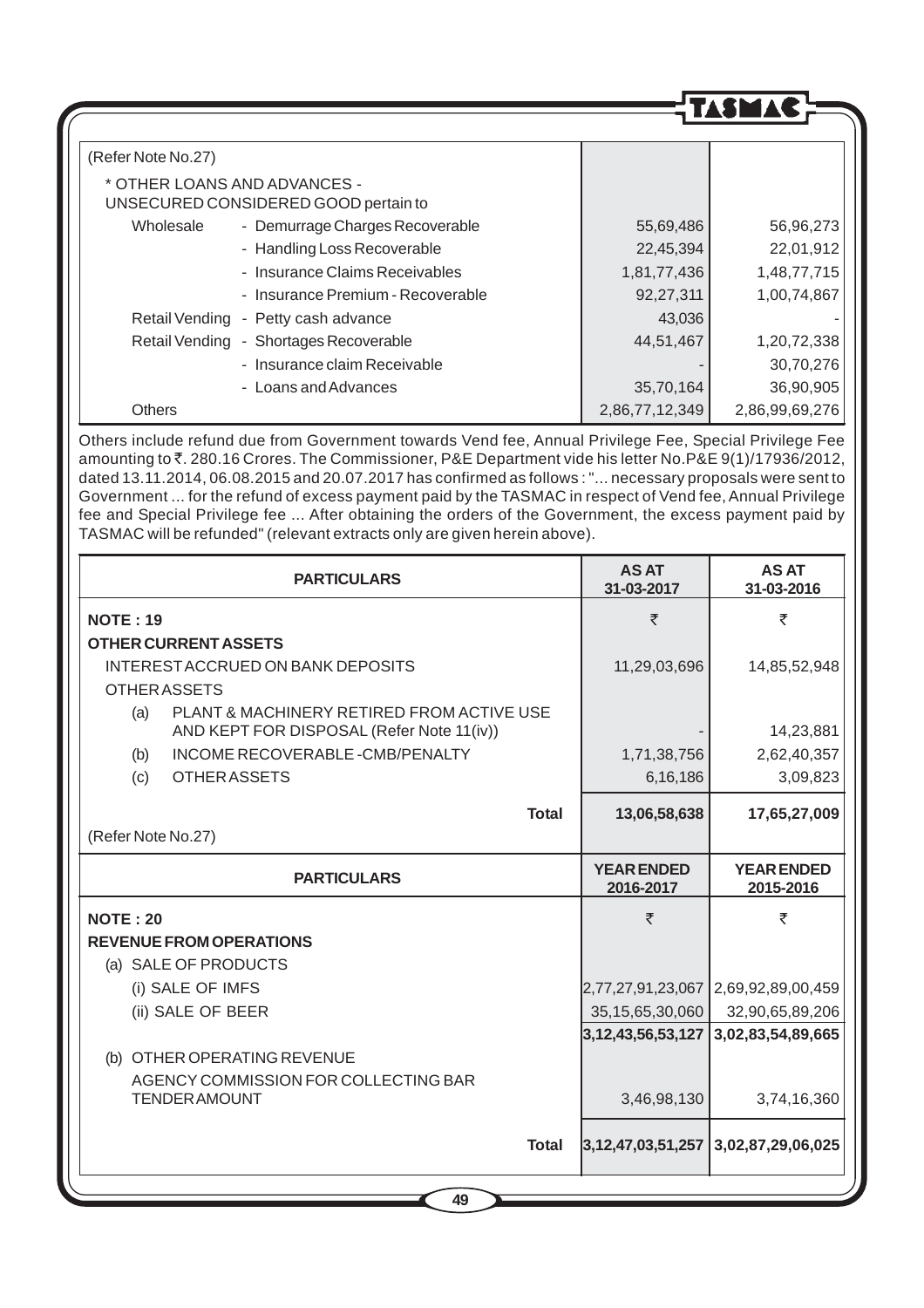| <b>TASMA</b>                                                                                                                                                                                                                                        |              |                                |                                |  |
|-----------------------------------------------------------------------------------------------------------------------------------------------------------------------------------------------------------------------------------------------------|--------------|--------------------------------|--------------------------------|--|
| <b>YEAR ENDED</b>                                                                                                                                                                                                                                   |              |                                |                                |  |
| <b>PARTICULARS</b>                                                                                                                                                                                                                                  |              | <b>YEAR ENDED</b><br>2016-2017 | 2015-2016                      |  |
| <b>NOTE: 21</b>                                                                                                                                                                                                                                     |              | ₹                              | ₹                              |  |
| <b>OTHER INCOME</b>                                                                                                                                                                                                                                 |              |                                |                                |  |
| <b>INTEREST INCOME</b>                                                                                                                                                                                                                              |              |                                |                                |  |
| - BANK DEPOSITS                                                                                                                                                                                                                                     |              | 39,03,33,450                   | 46,90,50,285                   |  |
| - OTHERS                                                                                                                                                                                                                                            |              | 1,62,30,645                    | 2,80,58,140                    |  |
| DISCOUNT EARNED ON PROMPT PAYMENT TO SUPPLIERS<br>MISCELLANEOUS RECEIPTS                                                                                                                                                                            |              | 1,31,92,55,292<br>67,91,61,601 | 1,27,91,71,257<br>77,02,69,736 |  |
| PRIOR PERIOD INCOME                                                                                                                                                                                                                                 |              | 155                            |                                |  |
|                                                                                                                                                                                                                                                     |              |                                |                                |  |
|                                                                                                                                                                                                                                                     | <b>Total</b> | 2,40,49,81,143                 | 2,54,65,49,418                 |  |
| <b>PARTICULARS</b>                                                                                                                                                                                                                                  |              | <b>YEAR ENDED</b><br>2016-2017 | <b>YEAR ENDED</b><br>2015-2016 |  |
| <b>NOTE: 22</b>                                                                                                                                                                                                                                     |              | ₹                              | ₹                              |  |
| <b>CHANGES IN INVENTORIES OF STOCK IN TRADE</b>                                                                                                                                                                                                     |              |                                |                                |  |
| OPENING STOCK                                                                                                                                                                                                                                       |              | 10,55,57,34,513                | 12,39,55,73,329                |  |
| <b>LESS: CLOSING STOCK</b>                                                                                                                                                                                                                          |              | 12,86,56,84,330                | 10,55,57,34,513                |  |
| (INCREASE) / DECREASE                                                                                                                                                                                                                               | <b>Total</b> | (2,30,99,49,817)               | 1,83,98,38,816                 |  |
| <b>PARTICULARS</b>                                                                                                                                                                                                                                  |              | <b>YEAR ENDED</b>              | <b>YEAR ENDED</b>              |  |
| <b>NOTE: 23</b>                                                                                                                                                                                                                                     |              | 2016-2017<br>₹                 | 2015-2016<br>₹                 |  |
| <b>EMPLOYEES REMUNERATION AND BENEFITS</b>                                                                                                                                                                                                          |              |                                |                                |  |
| <b>SALARIES AND BONUS</b>                                                                                                                                                                                                                           |              | 2,66,68,23,621                 | 2,24,36,82,032                 |  |
| CONTRIBUTION TO PROVIDENT AND OTHER FUNDS                                                                                                                                                                                                           |              | 40,72,37,659                   | 40,57,87,609                   |  |
| STAFF WELFARE AND OTHER BENEFITS                                                                                                                                                                                                                    |              | 61,78,57,730                   | 63,39,08,805                   |  |
|                                                                                                                                                                                                                                                     | <b>Total</b> | 3,69,19,19,010                 | 3,28,33,78,446                 |  |
| Salaries and Bonus includes provision towards bonus @ 20% under the Payment of Bonus (Amendment) Act,<br>2015 (Act No. 6 of 2016) as against 8.33% minimum bonus provided upto previous year since the company has<br>sufficient allocable surplus. |              |                                |                                |  |
| <b>PARTICULARS</b>                                                                                                                                                                                                                                  |              | <b>YEAR ENDED</b><br>2016-2017 | <b>YEAR ENDED</b><br>2015-2016 |  |
| <b>NOTE: 24</b>                                                                                                                                                                                                                                     |              | ₹                              | ₹                              |  |
| <b>FINANCE COST</b>                                                                                                                                                                                                                                 |              |                                |                                |  |
| <b>INTEREST EXPENSES</b>                                                                                                                                                                                                                            |              |                                |                                |  |
|                                                                                                                                                                                                                                                     |              | 12,65,94,842                   | 13,02,08,807                   |  |
| <b>INTEREST PAYMENT- CASH CREDIT</b>                                                                                                                                                                                                                |              | 16,08,01,570                   | 2,70,92,21,231                 |  |
| -OTHERS                                                                                                                                                                                                                                             |              |                                |                                |  |
| - ON SHORTFALL IN PAYMENT                                                                                                                                                                                                                           |              |                                |                                |  |
| OF ADVANCE TAX                                                                                                                                                                                                                                      |              | 11,01,065                      |                                |  |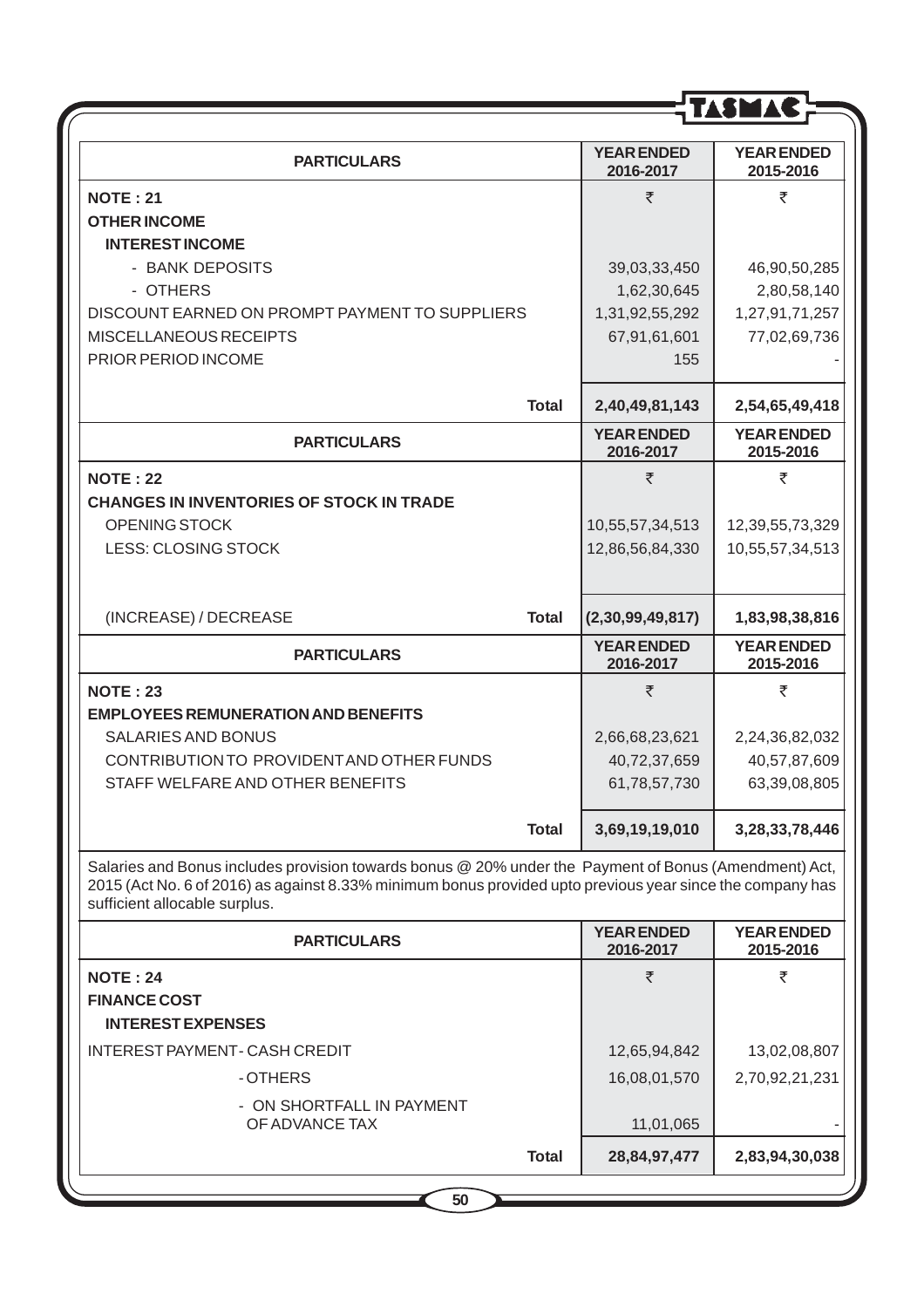| <b>PARTICULARS</b>                              | <b>YEAR ENDED</b><br>2016-2017 | <b>YEAR ENDED</b><br>2015-2016 |  |
|-------------------------------------------------|--------------------------------|--------------------------------|--|
| <b>NOTE: 25</b>                                 | ₹                              | ₹                              |  |
| DEPRECIATION AND AMORTISATION EXPENSES          |                                |                                |  |
| DEPRECIATION ON FIXED ASSETS - TANGIBLE ASSETS  | 4,90,18,970                    | 7,35,62,720                    |  |
| - INTANGIBLE ASSETS                             | 11,04,679                      | 9,65,635                       |  |
|                                                 |                                |                                |  |
| <b>TOTAL</b>                                    | 5,01,23,649                    | 7,45,28,355                    |  |
| <b>PARTICULARS</b>                              | <b>YEAR ENDED</b><br>2016-2017 | <b>YEAR ENDED</b><br>2015-2016 |  |
| <b>NOTE: 26</b>                                 | ₹                              | ₹                              |  |
| <b>OTHER EXPENSES</b>                           |                                |                                |  |
| <b>RENT</b>                                     | 35,67,17,260                   | 35,88,54,819                   |  |
| <b>POWER AND FUEL</b>                           | 8,26,17,826                    | 8,41,43,335                    |  |
| <b>INSURANCE</b>                                | 21,89,02,969                   | 21,97,51,635                   |  |
| ANNUAL PRIVILEGE FEE                            | 6,06,700                       | 6,06,700                       |  |
| <b>FSSAI LICENSE FEE</b>                        | 1,06,89,648                    |                                |  |
| RATES AND TAXES                                 | 43,75,991                      | 34,62,747                      |  |
| <b>LEGAL FEES</b>                               | 1,17,94,080                    | 58,31,987                      |  |
| <b>BANK CHARGES</b>                             | 27,91,47,158                   | 26,92,10,999                   |  |
| AUDITORS REMUNERATION                           | 11,68,200                      | 10,00,500                      |  |
| <b>INTERNAL AUDIT FEES AND OTHER AUDIT FEES</b> | 4,59,39,881                    | 4,98,40,151                    |  |
| PRINTING AND STATIONERY                         | 6, 12, 41, 938                 | 6,28,48,870                    |  |
| REPAIRS TO BUILDINGS                            | 11,14,560                      | 29,47,011                      |  |
| <b>REPAIRS TO PLANT &amp; MACHINERY</b>         | 1,58,48,690                    | 1,45,93,124                    |  |
| REPAIRS TO OTHERS                               | 1,61,80,321                    | 1,09,69,671                    |  |
| FUEL EXPENSES                                   | 25,55,942                      | 22,82,158                      |  |
| MISCELLANEOUS EXPENSES                          | 9,42,62,139                    | 11, 13, 75, 256                |  |
| TRAVELAND CONVEYANCE                            | 3,66,30,759                    | 3,87,88,383                    |  |
| PROVISION FOR DOUBTFUL DEBTS                    | 16,19,888                      | (37, 28, 050)                  |  |
| PROVISION FOR DOUBTFULADVANCES                  | 1,12,82,519                    | 2,29,02,300                    |  |
| <b>Total</b>                                    | 1,25,26,96,469                 | 1,25,56,81,596                 |  |

#### **NOTE : 27**

Other Long Term Liabilities, Other Current Liabilities, Trade Payables, Long Term Loans & Advances, Trade Receivables, Short Term Loans & Advances and Other Current Assets are subject to: (i) confirmation and/or reconciliation and (ii) suitable adjustments, consequent thereto, in the financial statements.

#### **NOTE : 28**

Changes in the Accounting Policies :

1. Sedimented stock at the end of the year has been valued at 'Nil' (Refer Note No.15) .

2. Defered Tax assests and liabilities have been recognised as per the requirement of AS-22 and Note 2.12 of the significant accounting policies. (Refer Note No.12).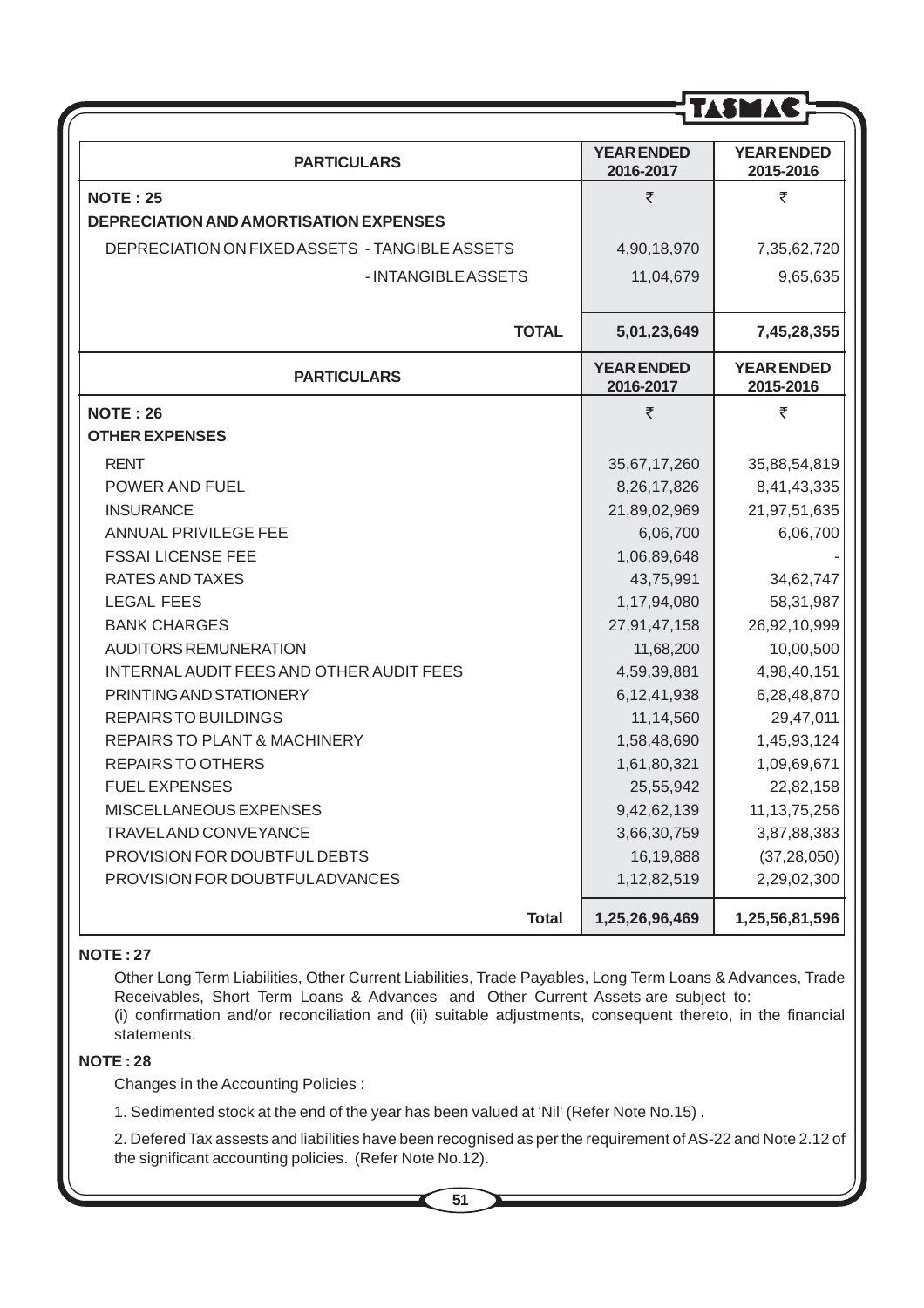### **NOTE : 29**

1 Non Current/Current Assets - Long Term/Short Term Loans and advances include "Cash shortage and theft" and "insurance claim receivable" as given below :

|                              |          | $(5 \in \mathsf{In} \, \mathsf{lakhs})$ |
|------------------------------|----------|-----------------------------------------|
| <b>Particulars</b>           | 2016-17  | 2015-16                                 |
| Cash Shortage                | 179.40   | 284.22                                  |
| Embezzlement under follow up | 807.73   | 696.25                                  |
| Insurance Claims             | 337.02   | 349.03                                  |
| Sub total                    | 1,324.15 | 1329.5                                  |
| Less: Provisions             | 1,290.89 | 1178.07                                 |
| Total                        | 33.26    | 151.43                                  |

Out of the above sum of  $\bar{\tau}$  33.26 Lakhs, (L.Y.  $\bar{\tau}$ 151.43 Lakhs), the company has recovered a sum of  $\bar{\tau}$ 23.93 Lakhs (L.Y.₹87.60 Lakhs) subsequently and with regard to the balance sum of ₹9.33 Lakhs (L.Y. ₹63.83 Lakhs), the Board is of the opinion that these shortages/thefts are recoverable from employees and insurance companies.

It is further stated that to prevent/discourage committing shortage/misappropriation by shop personnel and to ensure transparency in accounting of the same, besides disciplinary action against shop personnel concerned, the management is taking all possible steps to strictly enforce/implement the systems such as remittance of 1 ½ times of stock shortage along with cash shortage, if any, by errant shop personnel in the bank account opened exclusively for that purpose in each District rather than remitting together with shop's concerned daily sales proceeds.

#### **NOTE : 30 - Commitments**

#### **30.1 Capital Commitments**

Estimated amounts of contracts remaing to be executed

 $(\bar{z}$  in lakhs)

| <b>Particulars</b> | 2016-17 | 2015-16 |
|--------------------|---------|---------|
|                    | Nil     | Nil     |

### **30.2 CONTINGENT LIABILITIES (NOT PROVIDED FOR)**

| SI.No. | <b>Particulars</b>                                                                                                                                                                                                                                                                        | 2016-17     | 2015-16     |
|--------|-------------------------------------------------------------------------------------------------------------------------------------------------------------------------------------------------------------------------------------------------------------------------------------------|-------------|-------------|
| a)     | Sales Tax including penalty and penal interest disputed before various<br>authorities since the company is of the opinion that the company will<br>get relief in the appeal. The company has paid ₹285.63 Lakhs<br>(L.Y. ₹285.63 Lakhs) under protest in this regard (Vide note 39 also). | 272.36      | 272.36      |
| b)     | Income tax disputed before various authorities. (The company has paid<br>₹13,107.77 Lakhs (L.Y. ₹13,044.77 lakhs) under protest in this regard.<br>(Vide note 39 also))                                                                                                                   | 9,25,238.82 | 9,23,809.87 |
| C)     | Disputed ESI demands of ₹398.57 lakh (L.Y. ₹398.57 lakh) for the<br>period from April 2004 to September 2005 has not been provided for<br>since the company is exempted from the provisions of the ESI Act<br>for the said period. Against the demand of ₹398.57 Lakhs, an amount         |             |             |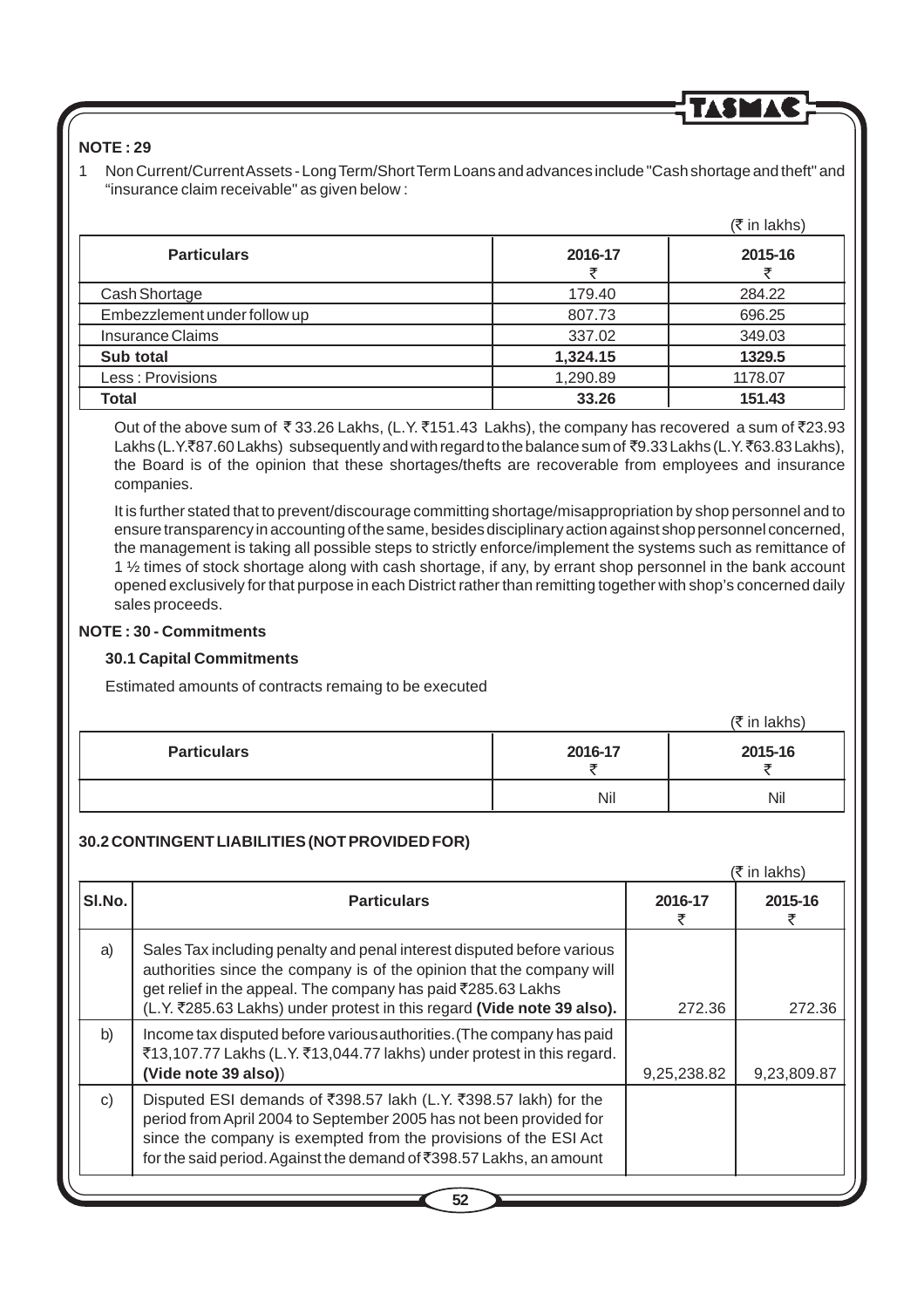|    | of ₹367.04 Lakhs (L.Y. ₹395.20 Lakhs) including accrued interest of<br>₹26.83 Lakhs (L.Y. ₹28.16 Lakhs) is held in fixed deposit with<br>Vijaya Bank under lien marked in favour of ESI, pending disposal of<br>Writ Appeal which was filed by the TASMAC against ESIC and<br>Vijaya Bank, Chennai before the Hon'ble Madras High Court,<br>Chennai (Vide note 39 also).      | 398.57      | 398.57      |
|----|-------------------------------------------------------------------------------------------------------------------------------------------------------------------------------------------------------------------------------------------------------------------------------------------------------------------------------------------------------------------------------|-------------|-------------|
| d) | Annual Maintenance Charges on computer claims contested<br>before the Court by the company.                                                                                                                                                                                                                                                                                   | 10.01       | 10.01       |
| e) | Claim made by United India Insurance Co. Ltd., Kulithalai has not<br>been acknowledged as debt.                                                                                                                                                                                                                                                                               | 49.14       | 49.14       |
| f) | Service Tax and penalty under the Finance Act, 1994, demanded by<br>the Commissioner of Service Tax, in the opinion of the company,<br>is not payable and the same is contested before the Customs,<br>Excise and Service Tax Appellate Tribunal, Chennai. The company<br>has paid ₹1271.97 Lakhs (L.Y. ₹1251.51 Lakhs) as pre deposit in<br>this regard (Vide note 39 also). | 32,334.61   | 32,090.02   |
| g) | Legal cases in respect of various issues pending in various<br>courts 70 cases (L.Y. 79 Cases)                                                                                                                                                                                                                                                                                | 10,535.40   | 10,025.13   |
| h) | Rental increase claimed by Landlords not acknowledged as debt of:                                                                                                                                                                                                                                                                                                             |             |             |
|    | 1)<br>SRM office, Chennai                                                                                                                                                                                                                                                                                                                                                     | 41.43       | 41.43       |
|    | 2)<br>SRM office, DM office and IMFS Depot of Coimbatore,                                                                                                                                                                                                                                                                                                                     |             | 229.24      |
| i) | Claims made by Dindigul District Co-operative Milk Producers<br>Union Ltd. towards Electricity Charges and Security<br>Guard Salary.                                                                                                                                                                                                                                          | 13.93       | 13.93       |
| j) | Increase in Rent claimed by TNWHC not acknowledged as debt                                                                                                                                                                                                                                                                                                                    | 171.92      | 148.00      |
|    | <b>Total</b>                                                                                                                                                                                                                                                                                                                                                                  | 9,69,066.19 | 9,67,087.70 |

k) Income tax disputed before Income tax Appellate Tribunal, Chennai by the company with regard to appeals preferred by Income Tax Authorities for the Assessment Years 2001-02 & 2002-03 in respect of depreciation claim for the assets taken over from TASCO allowed by CIT (Appeals), Chennai – Not capable of quantification.

l) Rent disputed at a few retail vending shops – not capable of quantification.

#### **31. The quantitative details are furnished hereunder**

|                      | <b>QUANTITY (IN CASES)</b>            |             |             |             |  |
|----------------------|---------------------------------------|-------------|-------------|-------------|--|
| <b>Particulars</b>   | 2016-17<br><b>IMFS</b><br><b>BEER</b> |             | 2015-16     |             |  |
|                      |                                       |             | <b>IMFS</b> | <b>BEER</b> |  |
| Opening Stock        | 26,87,443                             | 11,64,220   | 29,52,960   | 10,63,123   |  |
| Purchases            | 5,69,06,912                           | 2,41,51,527 | 5,51,14,212 | 2,33,23,451 |  |
| <b>Total</b>         | 5,95,94,355                           | 2,53,15,747 | 5,80,67,172 | 2,43,86,574 |  |
| <b>Sales</b>         | 5,66,76,118                           | 2,42,61,651 | 5,53,79,729 | 2,32,22,354 |  |
| <b>Closing Stock</b> | 29,18,237                             | 10,54,096   | 26,87,443   | 11,64,220   |  |
|                      |                                       |             |             |             |  |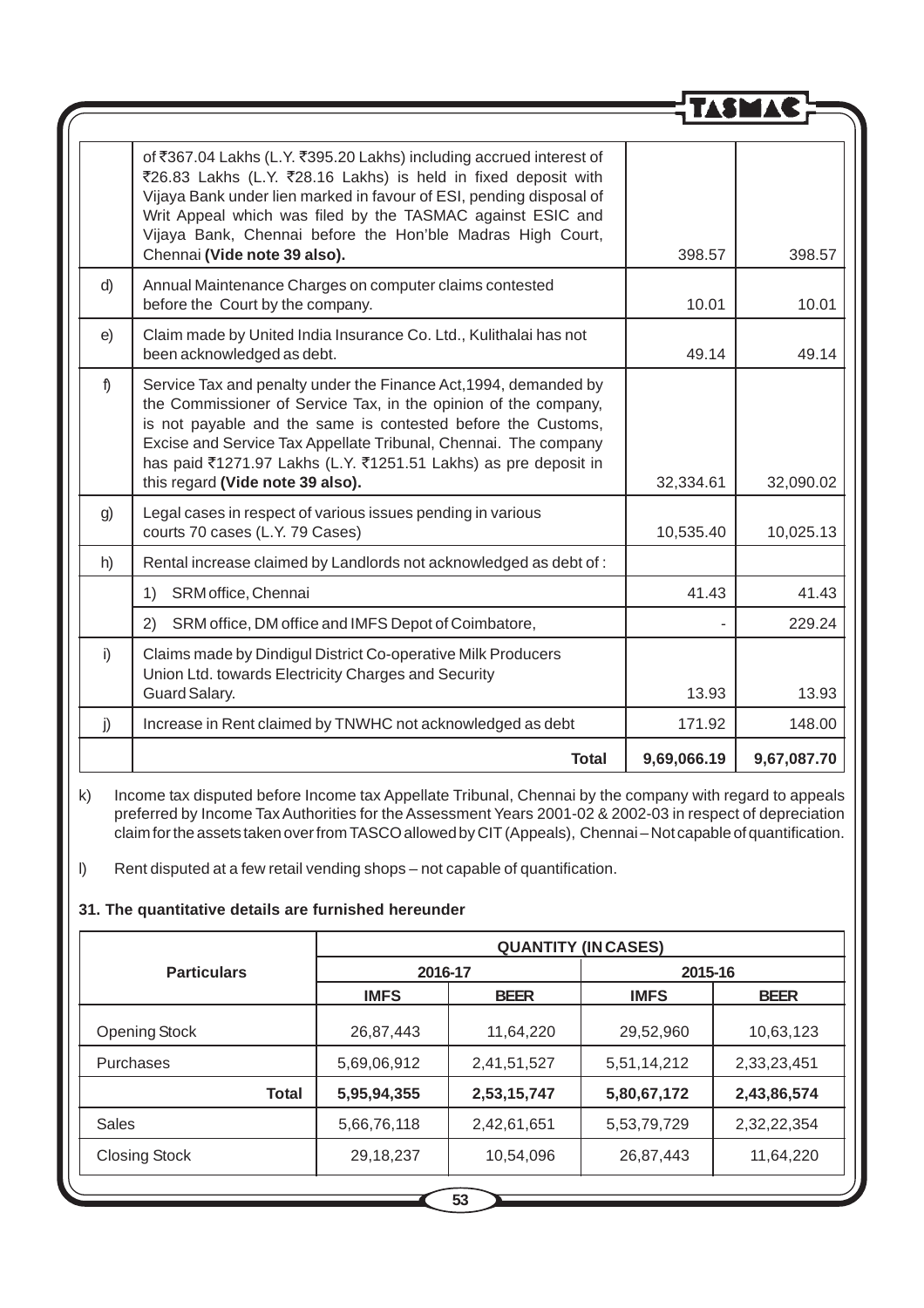#### **32. Prior Period Expenses represent**

| <b>Particulars</b>              | 2016-17 | 2015-16     |
|---------------------------------|---------|-------------|
| <b>Prior Period Expenses</b>    |         |             |
| Depreciation on Lease hold land | 21,995  |             |
| Depreciation                    | -       | 89,081      |
| Rent                            |         | 1,67,992    |
| <b>EDLICharges</b>              | -       | 1,84,80,791 |
| <b>Total</b>                    | 21,995  | 1,87,37,864 |

#### **33. Related Party Transactions Remuneration to Managing Director (included in employees' remuneration and benefits)**

| <b>Particulars</b>                  | 2016-17                  | 2015-16   |
|-------------------------------------|--------------------------|-----------|
| Salary                              | 17,88,394                | 4,74,535  |
| <b>Contribution to Pension Fund</b> | 1,32,835                 |           |
| Contribution towards Leave Salary   | $\overline{\phantom{a}}$ | 11,11,860 |
| <b>Total</b>                        | 19,21,229                | 15,86,395 |

### **34. Auditor's Remuneration**

| <b>Particulars</b>   | 2016-17   | 2015-16   |
|----------------------|-----------|-----------|
| <b>Audit Fees</b>    | 8,85,000  | 8,62,500  |
| <b>Tax Audit Fee</b> | 1,41,600  | Nil       |
| <b>VAT Audit Fee</b> | 1,41,600  | 1,38,000  |
| <b>Total</b>         | 11,68,200 | 10,00,500 |

### **35. The disclosures as required under the revised AS-15**

### **DEFINED CONTRIBUTION PLAN**

The Company's defined contribution plans are :-

- a) Employees' Provident Fund, being long term benefit, for regular employees, temporary male assistants drafted from Secretariat and temporary employees;
- b) Employees' Pension scheme, being long term benefit, (under the provisions of the Employees' Provident Funds and Miscellaneous Provisions Act, 1952) for the regular employees, temporary male assistants drafted from Secretariat and temporary employees;
- c) Accident/Injury/Disablement Relief Fund Scheme available to the temporary male assistants drafted from Secretariat and temporary employees, while the employee is in service.

The company has no further obligation beyond making these contributions.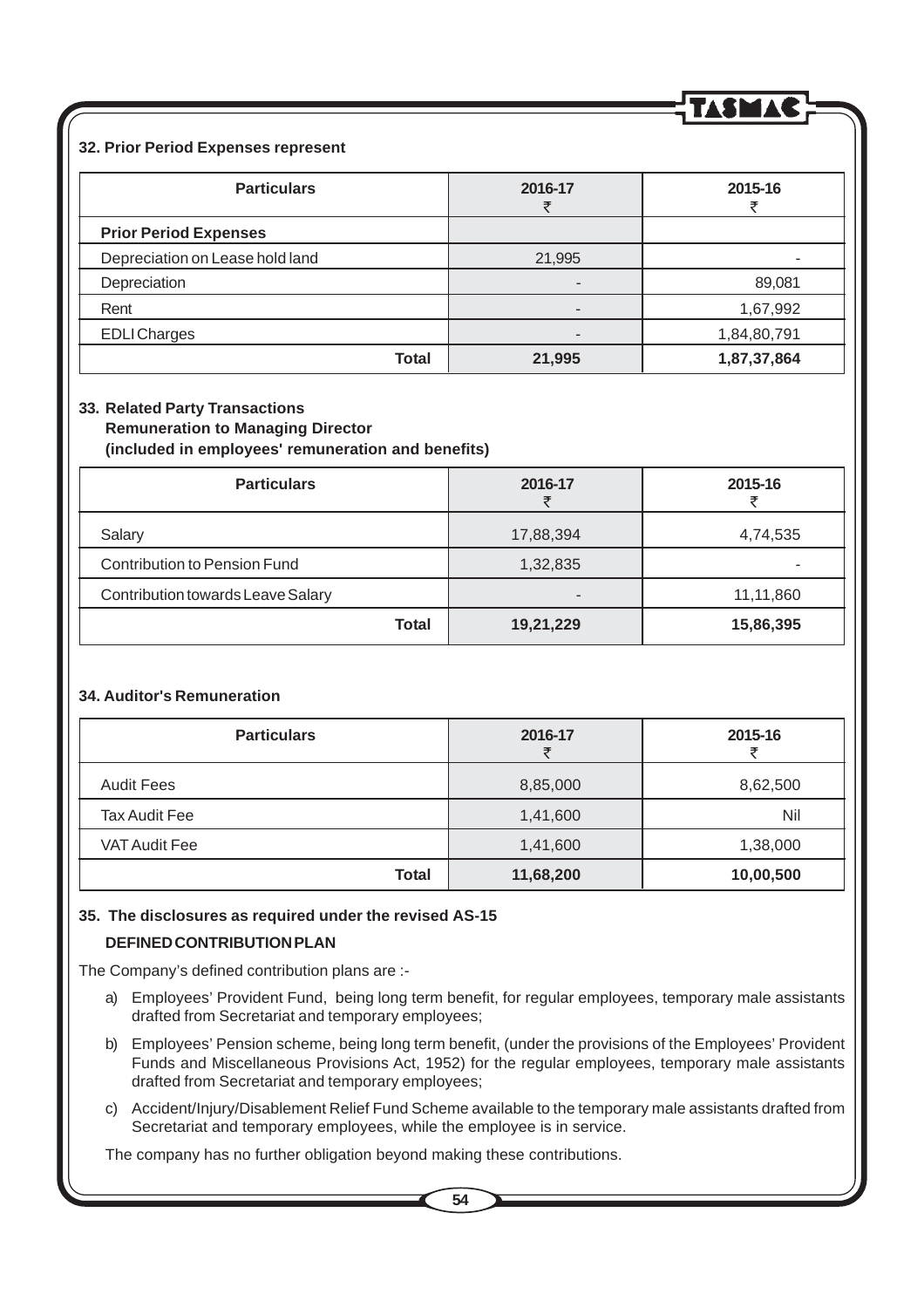### **DEFINED BENEFIT PLAN:**

The company has a scheme of long term benefit viz., Gratuity being a defined benefit plan and the fund of said Gratuity is being maintained by Life Insurance Corporation of India. Accumulation of credits of earned leave encashment is not funded and provision has been made in the books of account based on the valuation of Actuary.

**TASMA** 

a) Defined Contribution Plan: Charge to the Statement of Profit and Loss based on contributions :

| SI.No.       | <b>Description</b>                                            | 2016-17      | 2015-16<br>₹ |
|--------------|---------------------------------------------------------------|--------------|--------------|
| a)           | <b>Provident Fund</b>                                         | 22,87,20,442 | 21,46,97,676 |
| b)           | <b>Employees' Pension Scheme</b>                              | 47,15,604    | 65, 11, 847  |
| $\mathsf{C}$ | Group Insurance Premium                                       | (2,64,908)   | 11,74,428    |
| d)           | Medical Benefits during the tenure of service<br>of employees | 2,09,659     | 3,54,051     |

Apart from the above, the company has provided on accrual basis, the benefits on Accident / Injury / Disablement Relief Fund  $@ \t{7} 75/$  per month/per employee to District Managers, Assistant Managers (Accounts) and Retail Vending shop personnel who are employed on temporary and contract basis and also for the temporary male Assistants drafted from Secretariat.

b) Disclosure of Defined Benefit Plans based on the actuarial reports are summarised hereunder:

### **GRATUITY:**

'Gratuity Fund Scheme for both Regular employees and Temporary employees are managed by Life Insurance Corporation of India. The present value of obligations are determined based on actuarial valuation using the Projected Unit Credit Method, which recognizes each period of service as giving rise to additional unit of employee benefit entitlement and measures each unit to build up final obligation. The amount recognized in respect of gratuity as per the actuarial valuation reports (funded as per demand made by the Life Insurance Corporation of India) is as under:

(i) Regular Employees :

| <b>Description</b>                                                                                            | 2016-17       | 2015-16       |
|---------------------------------------------------------------------------------------------------------------|---------------|---------------|
| <b>Components of Employer Expense:</b>                                                                        |               |               |
| <b>Current Service cost</b>                                                                                   | 40,58,604     | 56,01,832     |
| Interest cost                                                                                                 | 97,99,917     | 1,04,90,471   |
| Expected return on plan assets                                                                                | (81,06,000)   | (81, 54, 649) |
| Actuarial loss/(gain)                                                                                         | (64, 58, 969) | (1,35,01,028) |
| Total Expense recognized in the Statement of<br>Profit and Loss (grouped under employee<br>benefits expenses) | (7,06,447)    | (55, 63, 374) |
|                                                                                                               |               |               |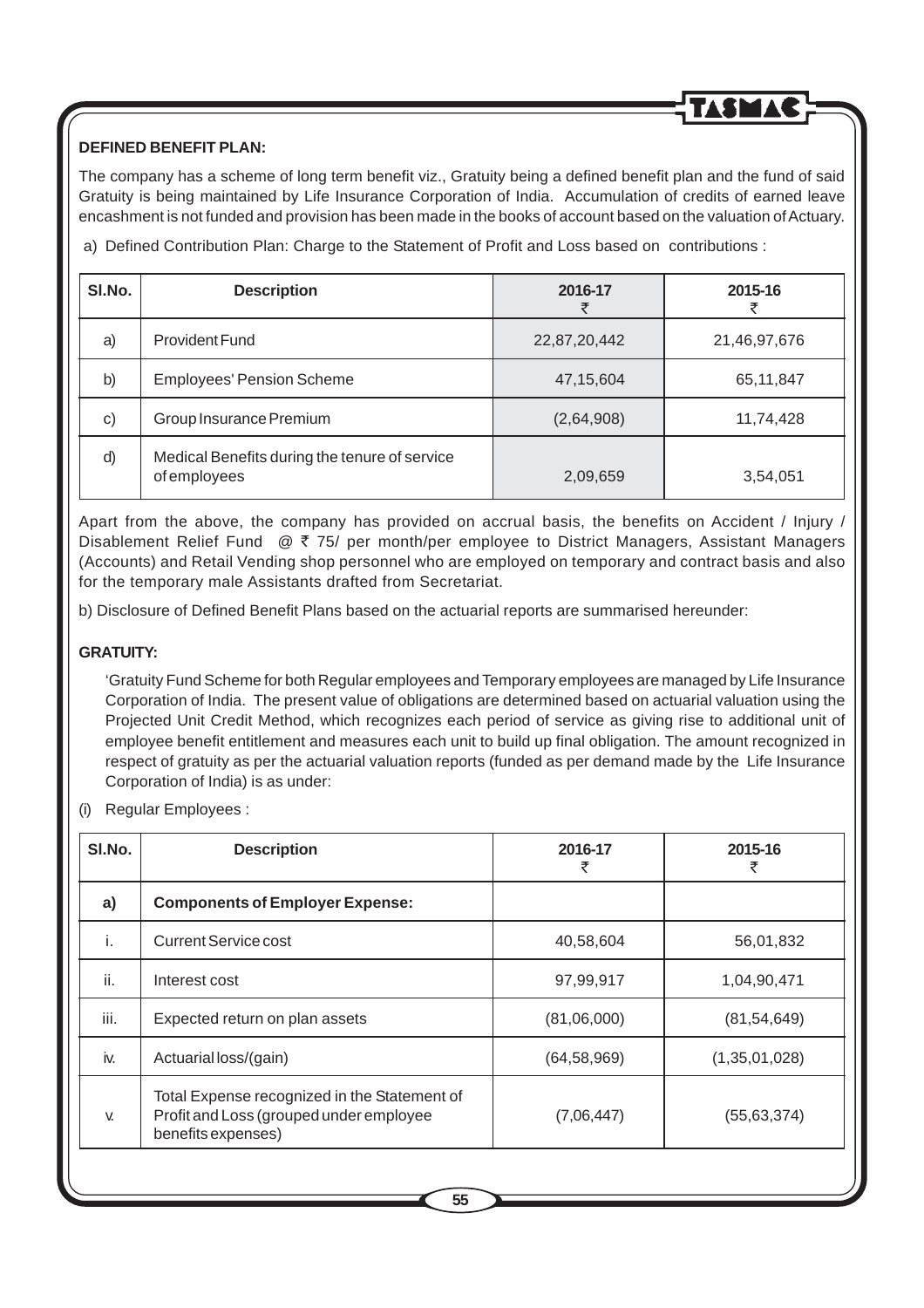|      |                                                       |               | ¦TASMAC}         |
|------|-------------------------------------------------------|---------------|------------------|
| b)   | Net Asset/(Liability) recognized in Balance<br>Sheet: | 2016-17<br>₹  | 2015-16<br>₹     |
| i.   | Present value of obligation                           | 12,85,70,575  | 14,65,74,157     |
| ii.  | Fair value of plan assets                             | 11,24,46,605  | 12,77,65,173     |
| iii. | Surplus/(deficit)                                     | (1,61,23,970) | (1,88,08,984)    |
| c)   | Change in the Defined Benefit Obligation:             |               |                  |
| i.   | Opening Defined Benefit Obligation                    | 14,65,74,157  | 14,57,61,437     |
| ii.  | <b>Current Service Cost</b>                           | 40,58,604     | 56,01,832        |
| iii. | <b>Interest Cost</b>                                  | 97,99,917     | 1,04,90,471      |
| iv.  | Actuarial loss/(gain)                                 | (46, 54, 560) | 72,56,859        |
| V.   | Liabilities settled on sale of business               |               |                  |
| vi.  | Benefits paid                                         | (2,72,07,544) | (2, 25, 36, 442) |
| vii. | Closing defined benefit obligation                    | 12,85,70,575  | 14,65,74,157     |
| d)   | <b>Change in Fair Value of Plan Assets:</b>           |               |                  |
| i.   | Opening Fair Value of assets                          | 12,77,65,173  | 10,50,13,589     |
| ii.  | Expected Return on Plan assets                        | 81,06,000     | 81,54,649        |
| iii. | Actuarial gain/(loss)                                 | 18,04,409     | 2,07,57,887      |
| iv.  | Contributions by employer                             | 19,78,567     | 1,63,75,490      |
| V.   | Liabilities settled on sale of business               |               |                  |
| vi.  | Benefits paid                                         | (2,72,07,544) | (2, 25, 36, 442) |
| vii. | Closing fair value of assets                          | 11,24,46,605  | 12,77,65,173     |
| e)   | <b>Actuarial Assumptions:</b>                         |               |                  |
| i.   | Discount rate (%)                                     | 7.04%         | 7.37%            |
| ii.  | Expected Return on Plan assets (%)                    | 7.04%         | 8.00%            |
| iii. | Projection of salaries (% - compound)                 | 11.00%        | 12.00%           |

### **(ii) Temporary Employees :**

| <b>Description</b>                                                                                            | 2015-16       |               |
|---------------------------------------------------------------------------------------------------------------|---------------|---------------|
| <b>Components of Employer Expense:</b>                                                                        |               |               |
| <b>Current Service cost</b>                                                                                   | 11,03,79,047  | 10,82,14,752  |
| Interest cost                                                                                                 | 9,47,65,026   | 7,91,73,948   |
| Expected return on plan assets                                                                                | (6,54,01,859) | (5,73,75,308) |
| Actuarial loss/(gain)                                                                                         | (3,47,91,260) | 1,05,34,745   |
| Total Expense recognized in the Statement of<br>Profit and Loss (grouped under employee<br>benefits expenses) | 10,49,50,954  | 14,05,48,137  |
|                                                                                                               |               | 2016-17       |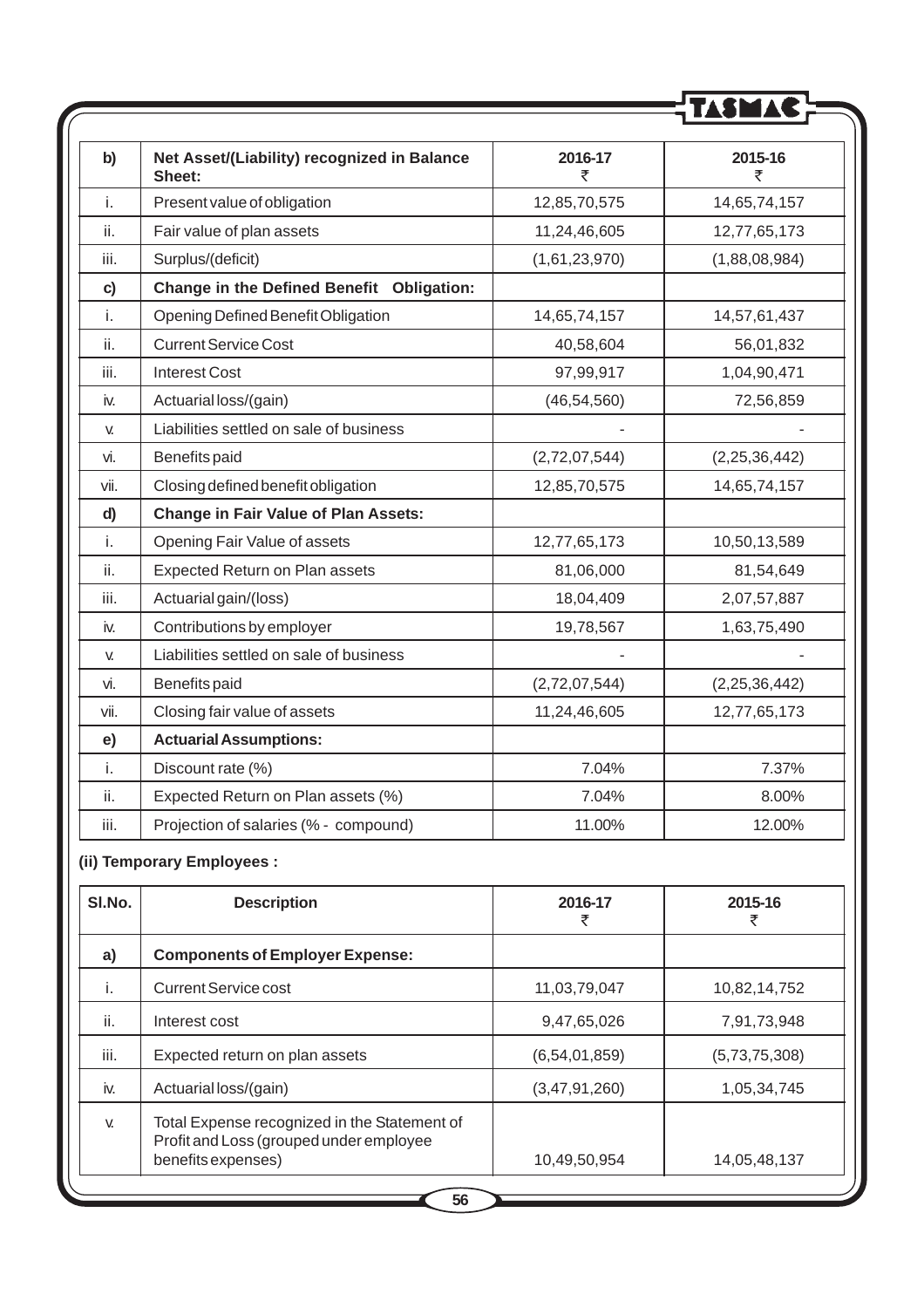|      |                                                       |                   | F <b>ittente</b>  |
|------|-------------------------------------------------------|-------------------|-------------------|
| b)   | Net Asset/(Liability) recognized in Balance<br>Sheet: | 2016-17<br>₹      | 2015-16<br>₹      |
| i.   | Present value of obligation                           | 1,37,89,83,447    | 1,21,18,49,608    |
| ii.  | Fair value of plan assets                             | 91,65,82,694      | 78,06,37,429      |
| iii. | Surplus/(deficit)                                     | (46, 24, 00, 753) | (43, 12, 12, 179) |
| c)   | Change in the Defined Benefit Obligation:             |                   |                   |
| i.   | Opening Defined Benefit Obligation                    | 1,21,18,49,608    | 1,01,24,54,582    |
| ii.  | <b>Current Service Cost</b>                           | 11,03,79,047      | 10,82,14,752      |
| iii. | <b>Interest Cost</b>                                  | 9,47,65,026       | 7,91,73,948       |
| iv.  | Actuarial loss/(gain)                                 | (3,79,68,985)     | 1,20,06,326       |
| V.   | Liabilities settled on sale of business               |                   |                   |
| vi.  | Benefits paid                                         | (41, 250)         |                   |
| vii. | Closing defined benefit obligation                    | 1,37,89,83,447    | 1,21,18,49,608    |
| d)   | <b>Change in Fair Value of Plan Assets:</b>           |                   |                   |
| i.   | Opening Fair Value of assets                          | 78,06,37,429      | 71, 15, 89, 431   |
| ii.  | Expected Return on Plan assets                        | 6,54,01,859       | 5,73,75,308       |
| iii. | Actuarial gain/(loss)                                 | (31, 77, 724)     | 14,71,581         |
| iv.  | Contributions by employer                             | 7,37,62,380       | 1,02,01,109       |
| V.   | Liabilities settled on sale of business               |                   |                   |
| vi.  | Benefits paid                                         | (41, 250)         |                   |
| vii. | Closing fair value of assets                          | 91,65,82,694      | 78,06,37,429      |
| e)   | <b>Actuarial Assumptions:</b>                         |                   |                   |
| i.   | Discount rate (%)                                     | 7.35%             | 7.82%             |
| ii.  | Expected Return on Plan assets (%)                    | 8.00%             | 8.00%             |
| iii. | Projection of salaries (% - compound)                 | 8.00%             | 9.00%             |

### **(c) EARNED LEAVE :**

The Company has provided for Earned Leave Credits as per the valuation of actuary and it has not been funded so far. The amount recognized in respect of Earned Leave Credits (non-funded) is as under :

| SI.No. | <b>Description</b>                                              | 2016-17       | 2015-16       |
|--------|-----------------------------------------------------------------|---------------|---------------|
| a)     | <b>Components of Employer Expense:</b>                          |               |               |
| ь.     | <b>Current Service cost</b>                                     | 97,33,089     | 1,07,88,598   |
| ii.    | Interest cost                                                   | 51,33,274     | 59,47,712     |
| iii.   | Expected return on plan assets                                  |               |               |
| iv.    | Actuarial loss/(gain)                                           | (1,69,64,374) | (1,66,18,153) |
| V.     | Total Expense recognized in the Statement of<br>Profit and Loss | (20, 98, 010) | 1,18,157      |
|        |                                                                 |               |               |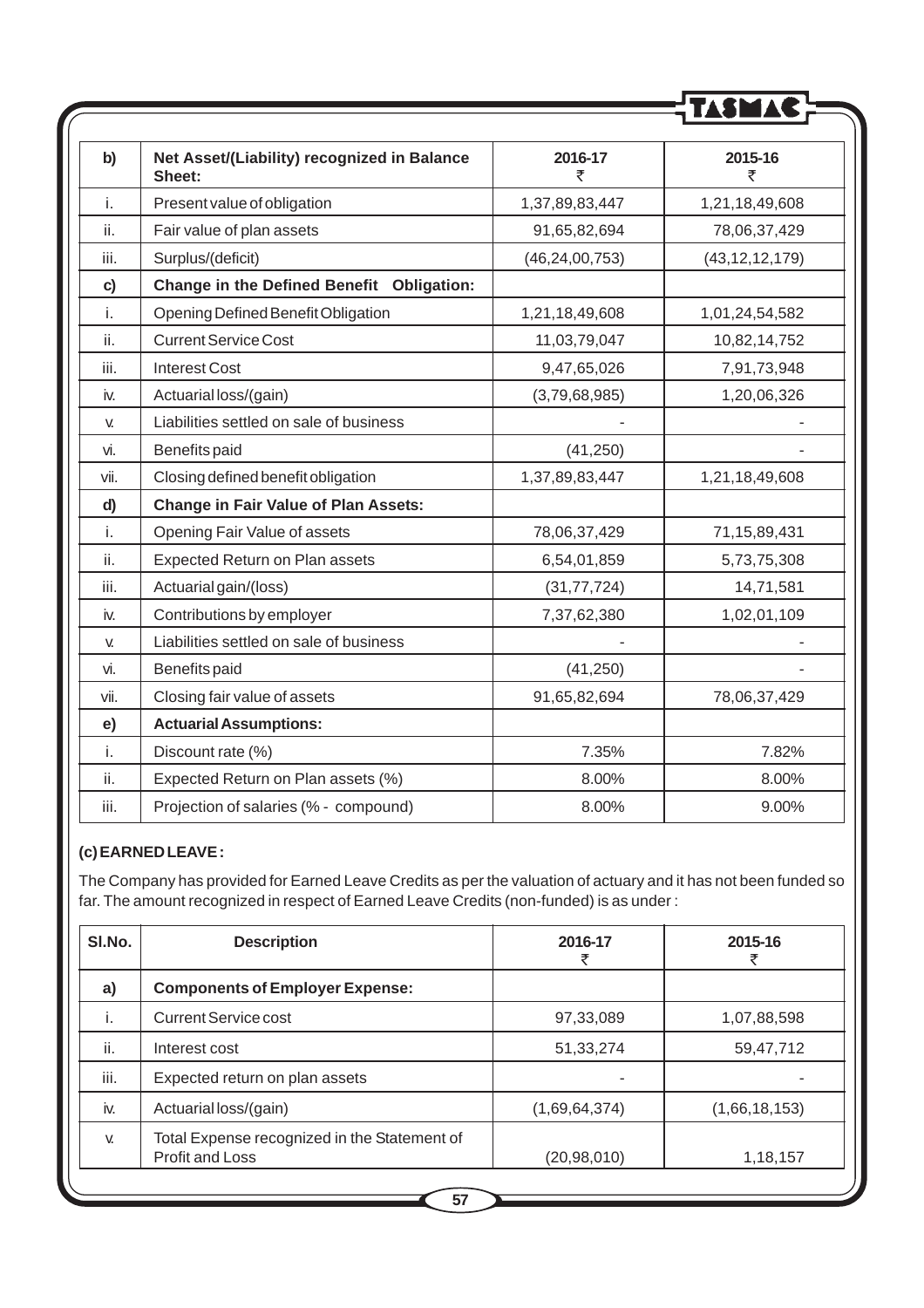|      |                                                           |               | <b>TASMA</b>     |
|------|-----------------------------------------------------------|---------------|------------------|
| b)   | Net Asset/(Liability) recognized in Balance<br>Sheet:     | 2016-17<br>₹  | 2015-16<br>₹     |
| i.   | Opening Defined Benefit Obligation                        | 7,43,40,113   | 8,71,81,354      |
| ii.  | ADD: Total Expense as per Statement of<br>profit and loss | (20, 98, 010) | 1,18,157         |
| iii. | LESS: Benefits paid                                       | (93, 78, 340) | (1, 29, 59, 398) |
| iv.  | (Surplus)/deficit                                         | 6,28,63,763   | 7,43,40,113      |
| c)   | <b>Change in the Defined Benefit Obligation:</b>          |               |                  |
| i.   | Opening Defined Benefit Obligation                        | 7,43,40,113   | 8,71,81,354      |
| ii.  | <b>Current Service cost</b>                               | 97,33,089     | 1,07,88,598      |
| iii. | Interest cost                                             | 51,33,274     | 59,47,712        |
| iv.  | Actuarial loss/(gain)                                     | (1,69,64,374) | (1,66,18,153)    |
| V.   | Liabilities settled on sale of business                   |               |                  |
| vi.  | Benefits paid                                             | (93, 78, 340) | (1, 29, 59, 398) |
| vii. | Closing defined benefit obligation                        | 6,28,63,763   | 7,43,40,113      |
| d)   | <b>Actuarial Assumptions:</b>                             |               |                  |
| Τ.   | Discount rate (%)                                         | 7.04%         | 7.37%            |
| ii.  | Salary escalation rate (%)                                | 11.00%        | 12.00%           |

### **36. Disclosure under AS-17 on "Segment Reporting":**

The company operates under two Segments namely IMFS and BEER.

 $($ ₹ in Lakhs)

| <b>Particulars</b>                                | <b>IMFS</b>  |              | <b>BEER</b> | <b>TOTAL</b> |              |              |  |  |  |  |
|---------------------------------------------------|--------------|--------------|-------------|--------------|--------------|--------------|--|--|--|--|
|                                                   | 2016-17      | 2015-16      | 2016-17     | 2015-16      | 2016-17      | 2015-16      |  |  |  |  |
| Sale of goods                                     | 27,72,791.23 | 26,99,289.00 | 3,51,565.30 | 3,29,065.89  | 31,24,356.53 | 30,28,354.90 |  |  |  |  |
| Revenue from other<br>operations                  |              |              |             |              | 346.98       | 374.16       |  |  |  |  |
| Other Income                                      |              |              |             |              | 24,049.81    | 25,465.49    |  |  |  |  |
| <b>Total</b>                                      | 27,72,791.23 | 26,99,289.00 | 3,51,565.30 | 3,29,065.89  | 31,48,753.32 | 30,54,194.55 |  |  |  |  |
| <b>Cost of Purchases</b>                          |              |              |             |              |              |              |  |  |  |  |
| <b>Purchases</b>                                  | 14,89,694.88 | 14,09,400.12 | 1,61,891.16 | 1,51,207.68  | 16,51,586.04 | 15,60,607.80 |  |  |  |  |
| Freight and Lable Cost (unallocated)              |              |              |             |              | 7,437.36     | 6,857.47     |  |  |  |  |
| <b>Total cost of purchases</b>                    |              |              |             |              | 16,59,023.40 | 15,67,465.27 |  |  |  |  |
| Other Expenses Incl. Tax<br>and other adjustments |              |              |             |              |              |              |  |  |  |  |
| (Unallocated)                                     |              |              |             |              | 14,82,849.21 | 14,99,293.47 |  |  |  |  |
| Total                                             |              |              |             |              | 31,41,872.61 | 30,66,758.74 |  |  |  |  |
| Profit /(Loss) after Tax                          |              |              |             |              | 6,880.71     | (12,564.19)  |  |  |  |  |

Note :

a) "Revenue from other operations", "Other Income" "Freight and Lable Cost (unallocated)" and "Other Expenses Incl. Tax and other adjustments (Unallocated)" and Assets and Liabilities are not capable of identification for the above segments, separately.

b) "Revenue from other operations" represent Agency commission for collecting Bar tender amount.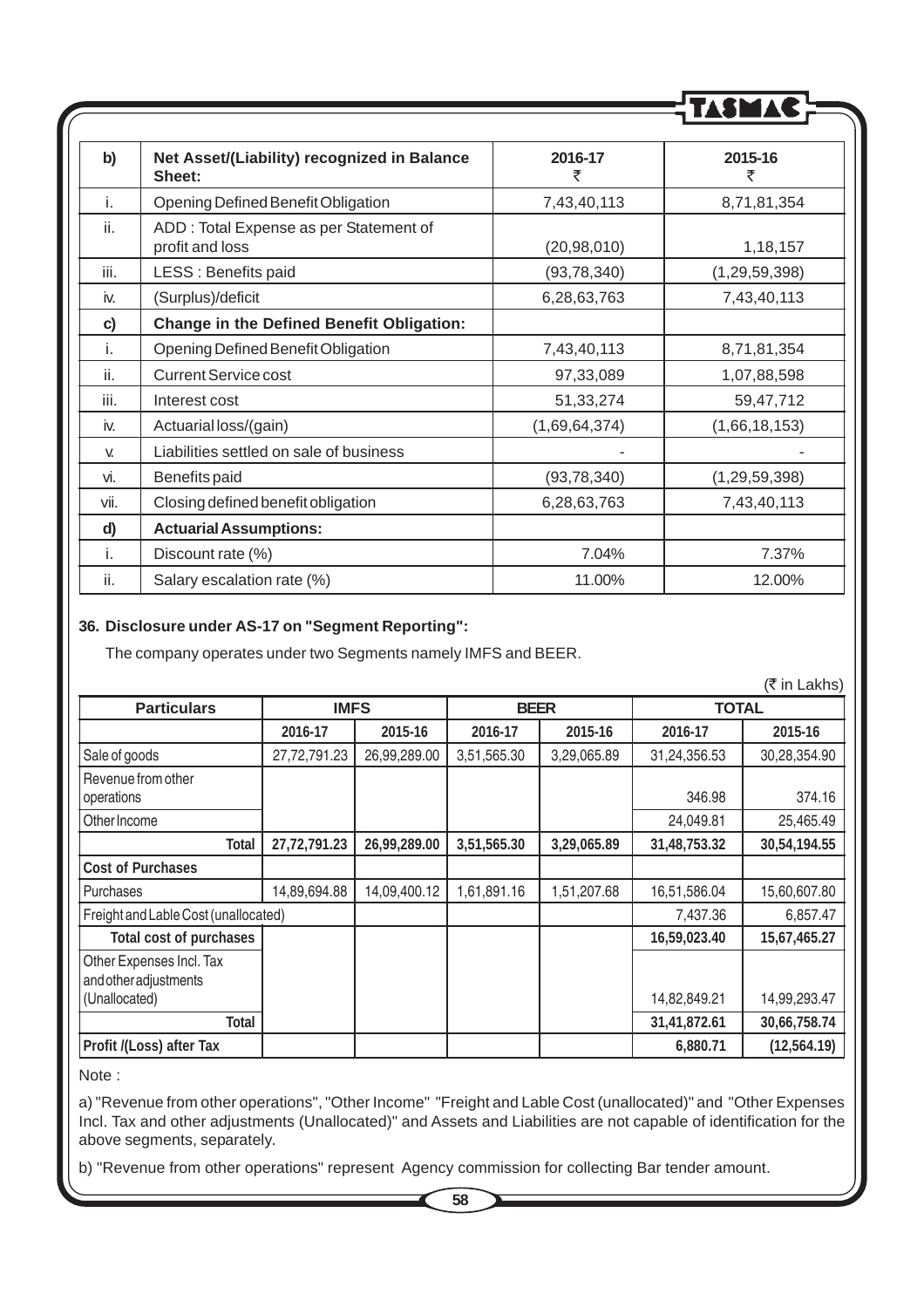| <b>Particulars</b>                                     | <b>Year Ended</b><br>31.03.2017<br>₹ | <b>Year Ended</b><br>31.03.2016<br>₹ |  |  |  |  |
|--------------------------------------------------------|--------------------------------------|--------------------------------------|--|--|--|--|
| <b>Basic and Diluted Earnings per Share</b>            |                                      |                                      |  |  |  |  |
| A) Basic Earnings per Share                            |                                      |                                      |  |  |  |  |
| - Before Extraordinary items (net of tax)              | 4,587                                | (8,376)                              |  |  |  |  |
| - After Extraordinary items (net of tax)               | 4,587                                | (8,376)                              |  |  |  |  |
| <b>B) Diluted Earnings per Share</b>                   |                                      |                                      |  |  |  |  |
| - Before Extraordinary items (net of tax)              | 4,587                                | (8,376)                              |  |  |  |  |
| - After Extraordinary items (net of tax)               | 4,587                                | (8,376)                              |  |  |  |  |
| Profit/(Loss) after Tax and before extraordinary items | 68,80,70,845                         | (1, 25, 64, 18, 854)                 |  |  |  |  |
| Profit/(Loss) after extraordinary items and Tax        | 68,80,70,845                         | (1, 25, 64, 18, 854)                 |  |  |  |  |
| No. of Equity Shares at the end of the year            | 1,50,000                             | 1,50,000                             |  |  |  |  |
| Equity Shares allotted subsequently                    | Nil                                  | Nil                                  |  |  |  |  |
| <b>Potential Equity Shares</b>                         | Nil                                  | Nil                                  |  |  |  |  |

TASMAC-

### **38. Disclosure under AS-26 "Intangible Assets"**

### **Computer Software other than internally generated :**

| SI.No. | <b>Description</b>                                                                 | 2016-17<br>₹                   | 2015-16<br>₹                   |
|--------|------------------------------------------------------------------------------------|--------------------------------|--------------------------------|
| A      | <b>Useful Life</b>                                                                 | 3 Years                        | 3 Years                        |
| B      | <b>Amortisation Method</b>                                                         | <b>Straight Line</b><br>Method | <b>Straight Line</b><br>Method |
| C(i)   | Gross Carrying amount                                                              | 69,05,836                      | 60,26,087                      |
| C(ii)  | Accumulated amortisation at the beginning<br>of the period (Impairment Loss ₹ Nil) | 42,36,396                      | 32,70,761                      |
| C(iii) | Accummulated amortisation at the end of<br>the period (Impairment Loss ₹ Nil)      | 53,41,075                      | 42,36,396                      |
| D      | <b>Reconciliation of Carrying amount</b>                                           |                                |                                |
|        | Carrying amount at the beginning                                                   | 17,89,691                      | 26,90,326                      |
|        | Add: Addition during the year                                                      | 8,79,749                       | 65,000                         |
|        | <b>Sub Total</b>                                                                   | 26,69,440                      | 27,55,326                      |
|        | Less: Amortisation recognised during the period                                    |                                |                                |
|        | <b>Current Period</b>                                                              | 11,04,679                      | 9,65,635                       |
|        | <b>Prior Period</b>                                                                |                                |                                |
|        | Carrying amount at the end                                                         | 15,64,761                      | 17,89,691                      |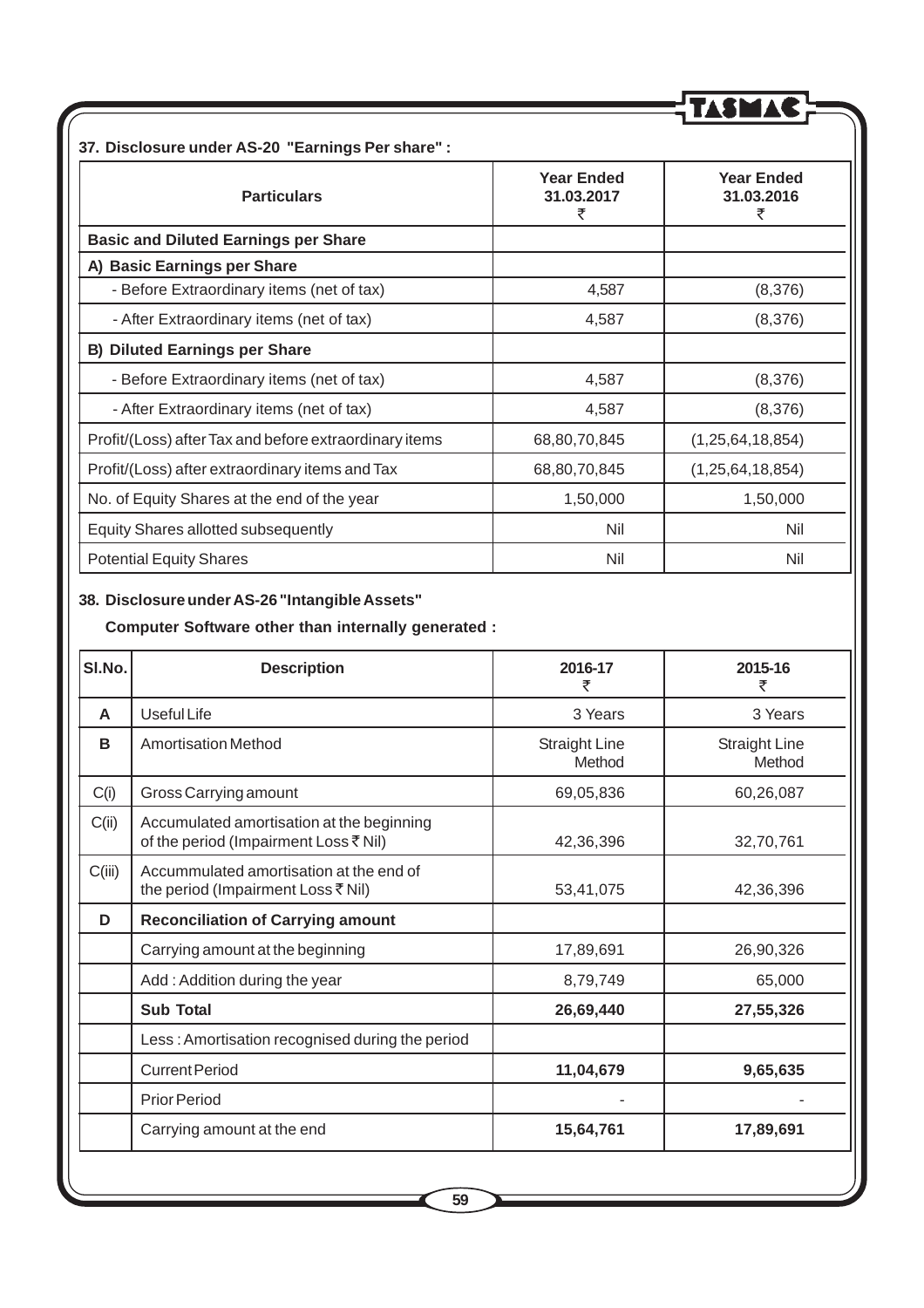| "Forum where the dispute                                           | is pending | STAT Remittedto DC-CT for fresh assessment | Madras High Court, Chennai | <b>STAT</b> remanded | Madras High Court, Chennai. | <b>STAT</b> remanded | Madras High Court, Chennai | <b>STAT</b> remanded | Madras High Court, Chennai. | Sales TaxAppellate Tribunal, Chennai | Sales Tax Appellate Tribunal, Chennai | Sales TaxAppellate Tribunal, Chennai | Sales Tax Appellate Tribunal, Chennai | Sales Tax Appellate Tribunal, Chennai | Sales Tax Appellate Tribunal, Chennai |                         | Madras High Court, Chennai |                 | CIT (Appeals) Chennai | CIT (Appeals) Chennai. | CIT(Appeals), Chennai. | Madras High Court, Chennai | Madras High Court, Chennai | Madras High Court, Chennai | Madras High Court, Chennai | ITAT, Chennai.      | ITAT, Chennai      | ITAT, Chennai              | ITAT, Chennai             | CIT (Appeals) Chennai |                      | CESTAT, Chennai.      | Commissioner of Central EXCISE<br>(Appeals), MADURAI |                      |                               |
|--------------------------------------------------------------------|------------|--------------------------------------------|----------------------------|----------------------|-----------------------------|----------------------|----------------------------|----------------------|-----------------------------|--------------------------------------|---------------------------------------|--------------------------------------|---------------------------------------|---------------------------------------|---------------------------------------|-------------------------|----------------------------|-----------------|-----------------------|------------------------|------------------------|----------------------------|----------------------------|----------------------------|----------------------------|---------------------|--------------------|----------------------------|---------------------------|-----------------------|----------------------|-----------------------|------------------------------------------------------|----------------------|-------------------------------|
|                                                                    | 31.03.2016 | 2,59,018                                   |                            | 3,61,165             |                             |                      | (19, 47, 211)              |                      |                             |                                      |                                       | $\mathbf{I}$                         |                                       |                                       |                                       | (13, 27, 028)           | 3,98,56,546                | 3,98,56,546     |                       |                        | 14,80,868              | 16,80,205                  | 16,93,466                  | 6,09,41,50,516             | 12,62,00,42,630            | 12,32, 12,39,862    | 16,62,47,52,010    | 19,85,31,79,897            | 23,55,82,89,810           |                       | 91,07,65,09,264      | 3,08,38,50,625        |                                                      | 3,08,38,50,625       | 94, 19, 88, 89, 407           |
| Balance unpaid as on (₹)                                           | 31.03.2017 | 2,59,018                                   |                            | 3,61,165             | ٠                           | $\blacksquare$       | (19,47,211)                |                      | $\blacksquare$              | $\blacksquare$                       | $\blacksquare$                        | $\blacksquare$                       | $\blacksquare$                        | $\blacksquare$                        | ×,                                    | (13, 27, 028)           | 3,98,56,546                | 3,98,56,546     |                       |                        | 14,80,868              | 16,80,205                  | 16,93,466                  | 6,09,41,50,516             | 12.62.00.42.630            | 12,32,12,39,862     | 16,62,47,52,010    | 19,85,31,79,897            | 23,55,82,89,810           | 13,65,95,122          | 91,21,31,04,386      | 3,08,36,39,537        | 2,26,24,502                                          | 3,10,62,64,039       | 94,35,78,97,943               |
|                                                                    | 31.03.2016 |                                            | 94,780                     |                      | 1,60,420                    | 3,01,940             | 30,42,954                  | 29,14,661            | ,21,50,484                  | 17,69,349                            | 19,33,634                             | 6,76,047                             | 32,02,247                             | 12,29,615                             | 10,87,086                             | 2,85,63,217             |                            |                 | 30,13,704             | 69,83,060              |                        | 1,73,88,918                | 1,14,80,117                |                            |                            | 1,26,56,11,558      |                    |                            |                           |                       | 1,30,44,77,357       | 12,51,51,451          |                                                      | 12,51,51,451         | 1,45,81,92,025                |
| Paid under protest as on (₹)<br>port) Order, 2016.                 | 31.03.2017 |                                            | 94,780                     |                      | 1,60,420                    | 3,01,940             | 30,42,954                  | 29,14,661            | 21,50,484                   | 17,69,349                            | 19,33,634                             | 6,76,047                             | 32,02,247                             | 12,29,615                             | 10,87,086                             | 2,85,63,217             |                            |                 | 30,13,704             | 69,83,060              |                        | 1,73,88,918                | 1,14,80,117                |                            |                            | 1,26,56,11,558      |                    | ×,                         |                           | 63,00,000             | 1,31,07,77,357       | 12,53,62,539          | 18,34,421                                            | 12,71,96,960         | 1,46,65,37,534                |
|                                                                    | 31.03.2016 | 2,59,018                                   | 94,780                     | 3,61,165             | 1,60,420                    | 3,01,940             | 10,95,743                  | <b>661</b><br>29,14, | 1,21,50,484                 | ,349<br>17,69,                       | 19,33,634                             | 6,76,047                             | 32,02,247                             | ,615<br>12,29,                        | ,086<br>10,87                         | 2,72,36,189             | 3,98,56,546                | 546<br>3,98,56, | 30,13,704             | 69,83,060              | ,868<br>14,80,         | 1,90,69,123                | ,583<br>1,31,73,           | 6,09,41,50,516             | 12,62,00,42,630            | ,420<br>13,58,68,51 | 16,62,47,52,010    | ,897<br>19,85,31,79,       | ,810<br>23,55,82,89       |                       | 621<br>92,38,09,86   | ,076<br>3,20,90,02    |                                                      | 3,20,90,02,076       | ,432<br>95,65,70,81           |
| Disputed Amount as on (₹)                                          | 31.03.2017 | 2,59,018                                   | 94,780                     | 3,61,165             | 1,60,420                    | 3,01,940             | 10,95,743                  | 29,14,661            | 1,21,50,484                 | 17,69,349                            | 19,33,634                             | 6,76,047                             | 32,02,247                             | 12,29,615                             | 10,87,086                             | 2,72,36,189             | 3,98,56,546                | 3,98,56,546     | 30,13,704             | 69,83,060              | 14,80,868              | 1,90,69,123                | 1,31,73,583                | 6,09,41,50,516             | 12,62,00,42,630            | 13,58,68,51,420     | 16,62,47,52,010    | 19,85,31,79,897            | 23,55,82,89,810           | 14,28,95,122          | 92,52,38,81,743      | 3,20,90,02,076        | 2,44,58,923                                          | 3,23,34,60,999       | 95,82,44,35,477               |
| Disclosures under the Companies (Auditor's Re<br>Nature of Dispute |            | Penalty                                    | Sales Tax                  | Penalty              | Sales Tax                   | Penalty              | Sales Tax                  | Penalty              | PenalInterest               | Sales Tax                            | Penalty                               | PenalInterest                        | Sales Tax                             | Penalty                               | <b>PenalInterest</b>                  | $\mathfrak{S}$<br>TOTAL | ES <sub>I</sub>            | TOTAL (B)       | IncomeTax&Interest    | IncomeTax&Interest     | Interest               | IncomeTax&Interest         | IncomeTax&Interest         | IncomeTax&Interest         | IncomeTax&Interest         | IncomeTax&Interest  | IncomeTax&Interest | IncomeTax&Interest         | IncomeTax&Interest        | IncomeTax&Interest    | TOTAL <sup>(C)</sup> | Service Tax & Penalty | Service Tax & Penalty                                | TOTAL <sub>(D)</sub> | Total $(A) + (B) + (C) + (D)$ |
| Assessment                                                         | Year       | 1993-94                                    | 1997-98                    |                      | 1998-99                     |                      |                            | 1999-2000            |                             |                                      | 2000-01                               |                                      |                                       | 2001-02                               |                                       |                         | 2004-05 to<br>2005-06      |                 | 2000-01               | 2001-02                | 2003-04                |                            | 2004-05                    | 2007-08                    | 2009-10                    | 2010-11             | $2011 - 12$        | 2012-13                    | 2013-14                   | 2014-15               | 2008-09to            | 2014-15               | 2013-14to<br>2014-15                                 |                      |                               |
| SI.No<br>39.                                                       |            | $\overline{\phantom{0}}$                   | $\sim$                     |                      | S                           |                      | 4                          |                      |                             | Б                                    |                                       |                                      | $\rm ^{\circ}$                        |                                       |                                       |                         | $\overline{ }$             |                 | $\infty$              | $\circ$                | $\Rightarrow$          |                            | H                          | 으                          | င္း                        | $\overline{4}$      | 台                  | $\widetilde{\mathfrak{S}}$ | $\overline{\overline{a}}$ | $\frac{\infty}{2}$    | စ္                   |                       | ସ                                                    |                      |                               |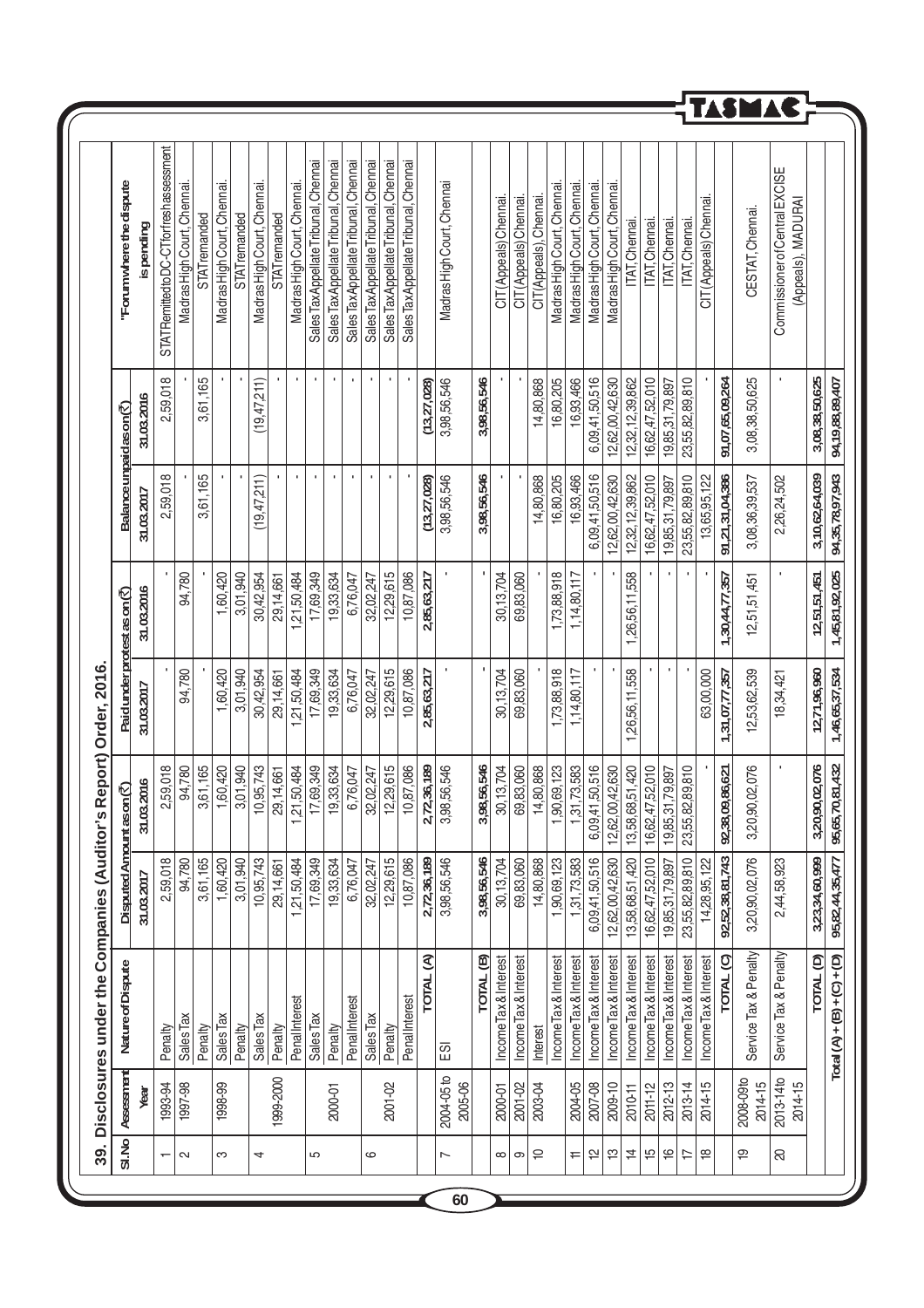40. No assets are carried at more than their realisable values. As such recognition of impairment loss does not arise as required under AS 28 Impairment of assets.

41. Amounts in the financial statements are rounded off to the nearest rupee except as otherwise stated.

#### 42. Demonetisation

**Details of Specified Bank Notes (SBN) held and transancted during the period from 08.11.2016 to 30.12.2016**

|                                       | <b>SBNs</b>    | Other<br>denomination<br>notes<br>₹ | <b>Total</b><br>₹ |
|---------------------------------------|----------------|-------------------------------------|-------------------|
| Closing Cash in hand as on 08.11.2016 | 81,56,93,000   | 2,65,85,970                         | 84,22,78,970      |
| + Permitted receipts                  | 57,29,08,000   | 34, 32, 92, 25, 198                 | 34,90,21,33,198   |
| - Permitted Payments                  |                |                                     |                   |
| (-) Amount deposited in Banks         | 1,38,86,01,000 | 33,67,60,69,725                     | 35,06,46,70,725   |
| Closing Cash in hand as on 30.12.2016 |                | 67,97,41,443                        | 67,97,41,443      |

43. Previous year figures have been regrouped / reclassified, wherever necessary to conform to current period classification.

#### **Signatories to Notes 1 to 43**

#### Sd/- **R.KIRLOSH KUMAR** FRN 004207S Managing Director

## Sd/- **R.BALASUBRAMANIAN P MENAKSHI SUNDARAM**

Chief General Manager (Finance) & Partner Company Secretary **M.No. 217914** 

Place : Chennai Date : 31.10.2017

Sd/- **P.THANGAMANI** As per our report of even date Chairman **for M/s. SUNDARAM & SRINIVASAN** Chartered Accountants

**TASMAC** 

Sd/-